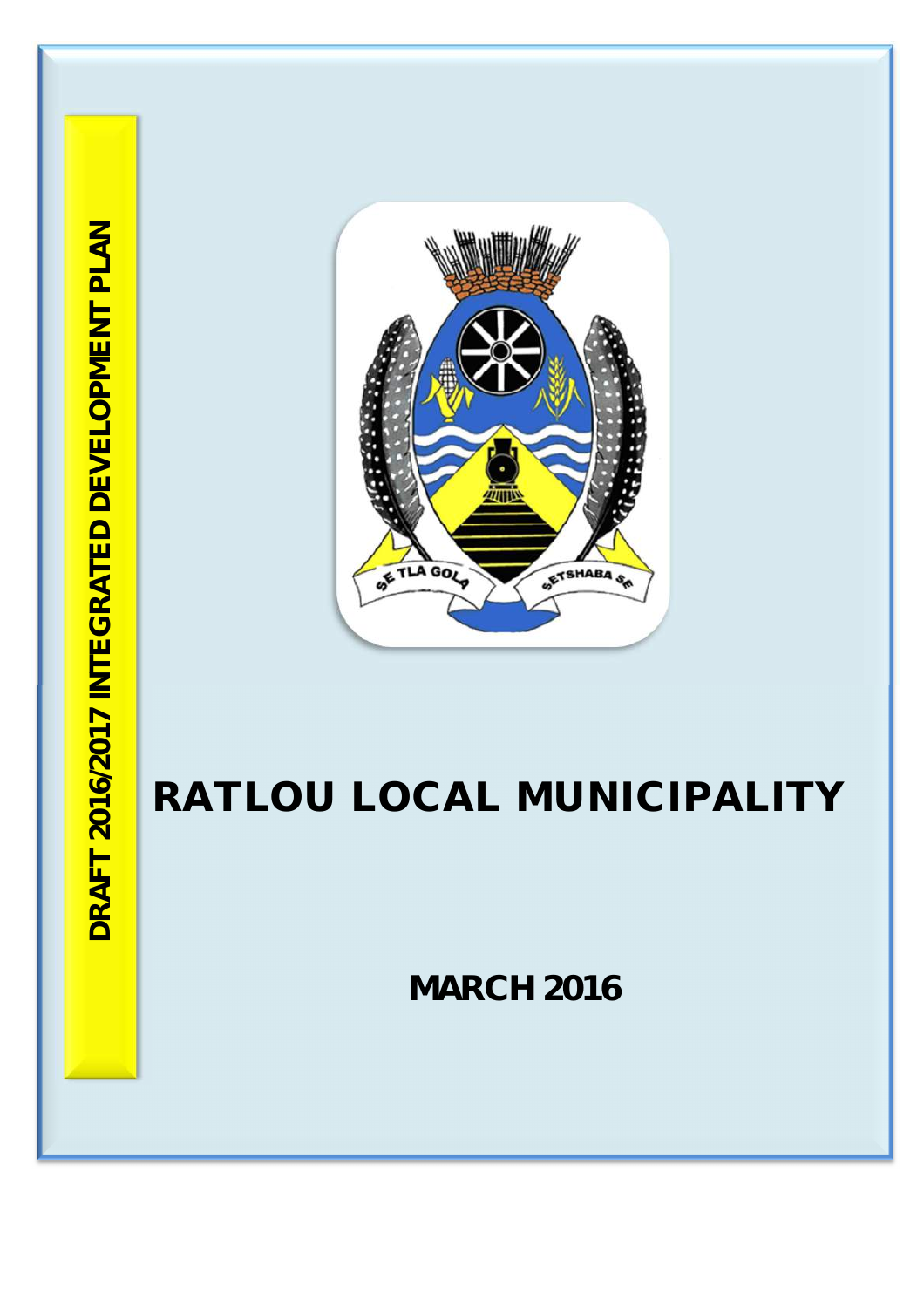# **TABLE OF CONTENTS TABLE OF CONTENTS**

| 1.  |                                                                                   |  |
|-----|-----------------------------------------------------------------------------------|--|
| 2.  |                                                                                   |  |
| 3.  |                                                                                   |  |
| 3.1 |                                                                                   |  |
| 3.2 |                                                                                   |  |
| 3.3 |                                                                                   |  |
| 3.4 |                                                                                   |  |
| 3.5 |                                                                                   |  |
| 3.6 |                                                                                   |  |
| 4.  |                                                                                   |  |
| 4.1 |                                                                                   |  |
| 4.2 |                                                                                   |  |
| 4.3 |                                                                                   |  |
| 4.4 |                                                                                   |  |
| 4.5 |                                                                                   |  |
|     |                                                                                   |  |
|     |                                                                                   |  |
| 4.6 |                                                                                   |  |
| 5.  | ALIGNMENT OF IDP TO GOVT WIDE POLICIES, PLANS, PRIORITIES & TARGETS33             |  |
| 5.1 |                                                                                   |  |
| 5.2 |                                                                                   |  |
| 5.3 |                                                                                   |  |
| 5.4 |                                                                                   |  |
| 5.5 | Outcome 9: A Responsive, Accountable, Effective & Efficient Local Govt. System 35 |  |
| 5.6 |                                                                                   |  |
| 6.  |                                                                                   |  |
| 7.  |                                                                                   |  |
| 7.1 |                                                                                   |  |
| 7.2 |                                                                                   |  |
| 7.3 |                                                                                   |  |
| 8.  |                                                                                   |  |
| 8.1 |                                                                                   |  |



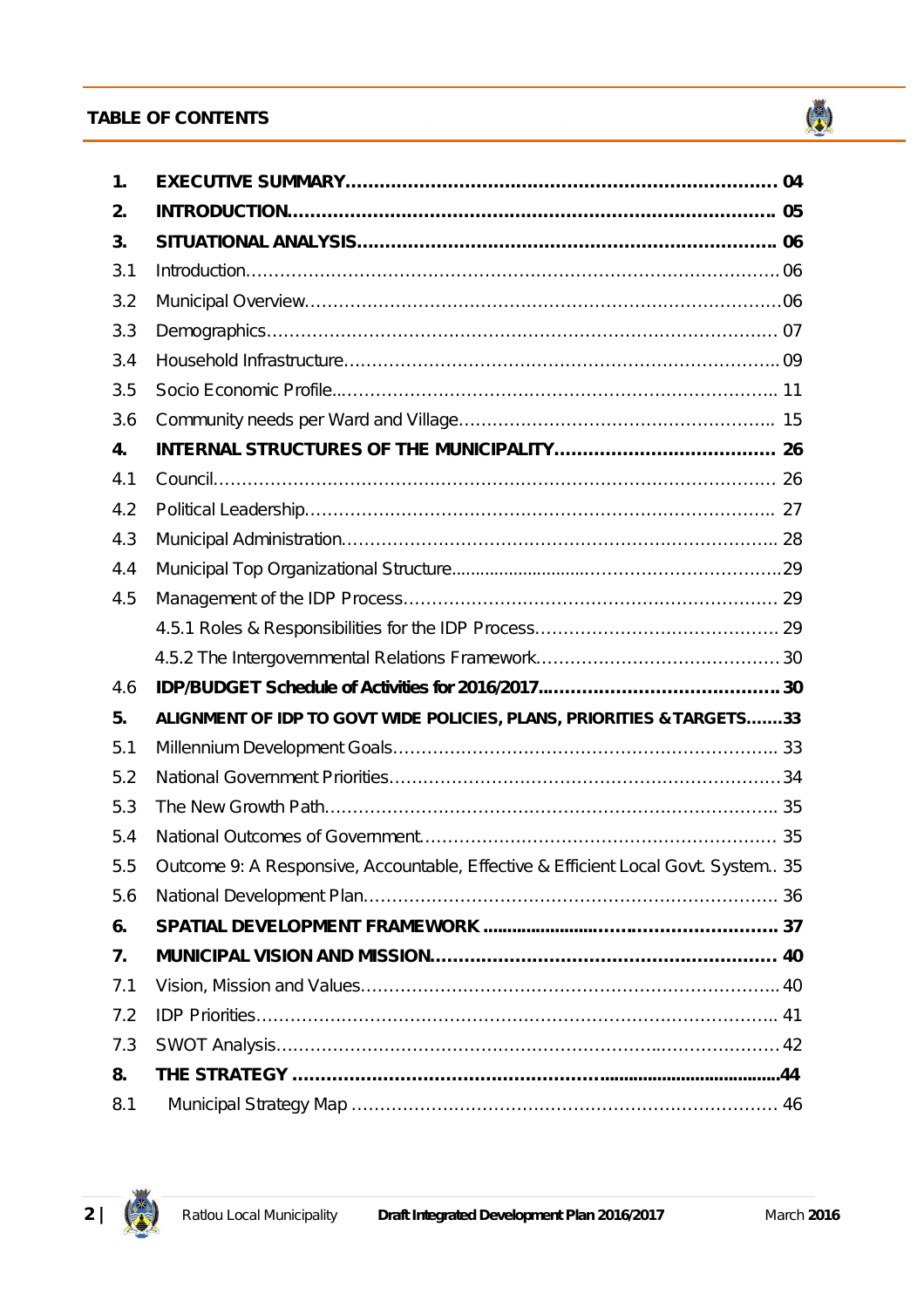| 9.     |                                                                                 |  |
|--------|---------------------------------------------------------------------------------|--|
| 9.1    | Key Performance Area: Municipal Transformation and Institutional Development 49 |  |
| 9.2    |                                                                                 |  |
| 9.3    |                                                                                 |  |
| 9.4    | Key Performance Area: Basic Services and Infrastructure Development 62          |  |
| 9.5    | Key Performance Area: Good Governance on Public Participation 68                |  |
| 9.6    |                                                                                 |  |
| 10.    |                                                                                 |  |
| 11.    |                                                                                 |  |
| 11.1   |                                                                                 |  |
| 11.2   |                                                                                 |  |
| 11.3   | Budget Breakdown by Departments: Operating & Capital Budget by Votes 80         |  |
| 11.4   |                                                                                 |  |
| 11.5   |                                                                                 |  |
| 11.6   |                                                                                 |  |
| 12.    |                                                                                 |  |
| 12.1   |                                                                                 |  |
|        |                                                                                 |  |
|        |                                                                                 |  |
|        |                                                                                 |  |
|        |                                                                                 |  |
|        |                                                                                 |  |
|        |                                                                                 |  |
|        |                                                                                 |  |
|        |                                                                                 |  |
|        |                                                                                 |  |
| 12.10. |                                                                                 |  |
| 13.    |                                                                                 |  |
| 14.    |                                                                                 |  |

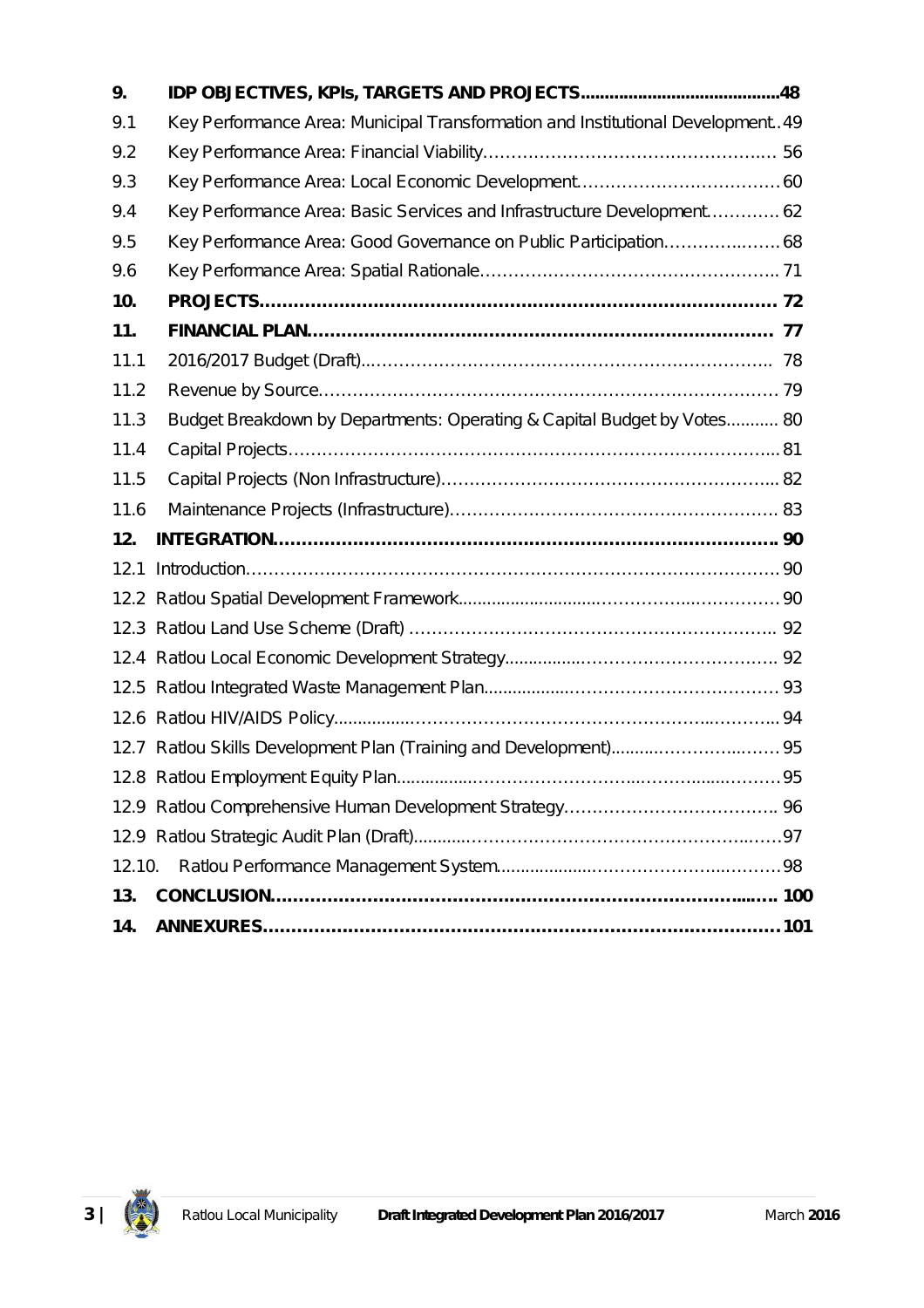# **1. EXECUTIVE SUMMARY**

Ratlou Local Municipality is a category B municipality. The municipality administrative seat is situated in Setlagole village in the Ngaka Modiri Molema District Municipality. Council has 28 elected Councillors.

The **Vision** of Ratlou Local Municipality is to be a *"Performance-driven and participatory local municipality".*

# The Mission is "To provide excellent services through consultation for sustainable development".

During the compilation of this document, council visited all the corners of the municipality to get the views of the community on its performance and especially on areas that need improvement. A listed of needs was compiled and council selected the following as key priorities:

Provision of Water and Sanitation, Job Creation, Poverty Alleviation, Provision of Electricity, Improved Roads and Community Infrastructure, Reduction of HIV and AIDS Infections and other Diseases, Improve Government Facilities Services to the Community, Create Safe and Secured Environment, Housing Development

Capital projects that the municipality will be implementing during the 2016/2017 financial year include mainly roads and provision of community infrastructure amenities such as halls and cemetery upgrades. These projects will primarily be funded through the **Municipal Infrastructure Grant and Property Rates Revenue** at a cost of **R43 059 000.00 and R12 500 000.00** respectively.

Sector departments were also part of the compilation of this document although they have not yet submitted their projects. Their submissions will be included on the final IDP.

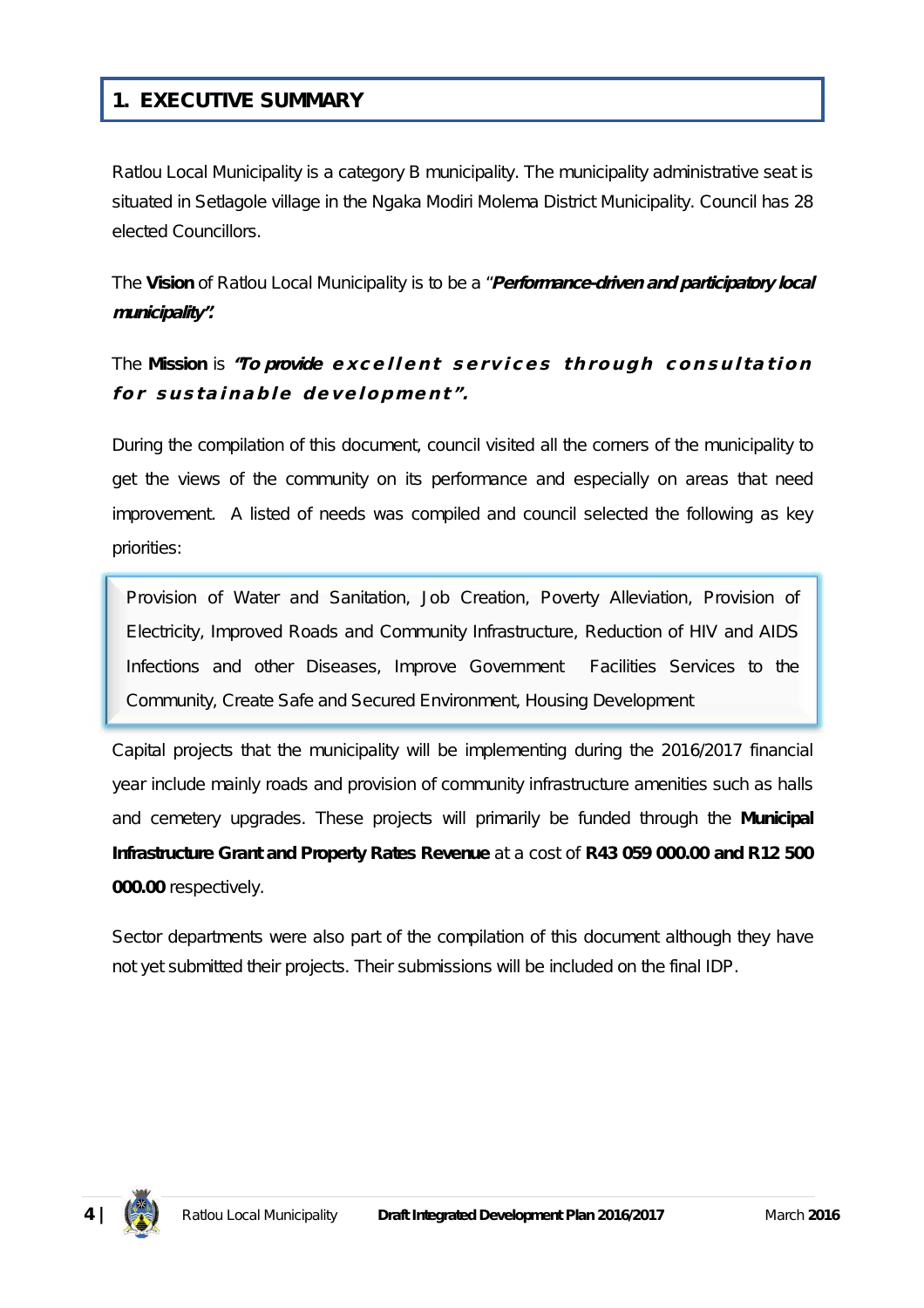# **2. INTRODUCTION**

The Draft 2016/2017 IDP is a fifth generation plan to be tabled to Council after the adoption of the 2012/2017 IDP developed in terms of Section 25 of the Municipal Systems Act, 2003 (Act No. 32 of 2000) on the 14 March 2012 following the local government elections held in May 2011. This plan was done in line with Section 34 of the Municipal Systems Act, 2000 (Act No. 32 of 2000), which states that:

*"A Municipal Council –*

- *(a) must review its integrated development plan*
	- *(i) annually in accordance with an assessment of its performance measurements in terms of section 41; and*
	- *(ii) to the extent that changing circumstances so demand; and*

*(b) may amend its integrated development plan in accordance with a prescribed process"*

This document should therefore be read with *Ratlou 2012/2017 Integrated Development Plan* as reference will be made to it in some sections for environmental consideration and to avoid unnecessary repetitions*.* As a result the reader will be referred to the 2012/2017 document, which is more detailed in some of the sections.

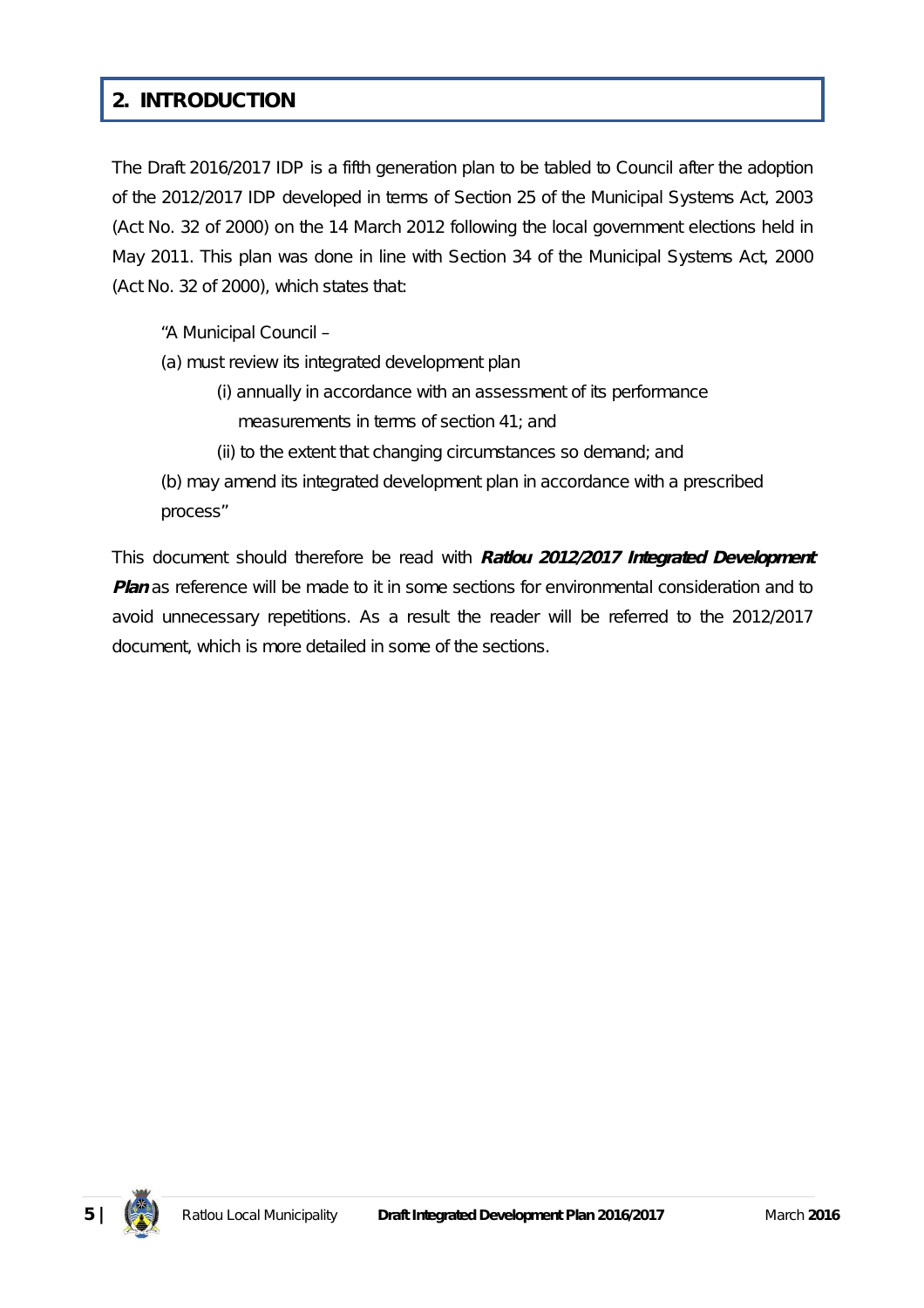# **3. SITUATIONAL ANALYSIS**

#### **3.1 Introduction**

This section contains an overview of the status quo of the internal and external environment of Ratlou Local Municipality. The first part provides an overview of the municipality while the rest of the section consists of the analysis of the statistics of the municipality from demographics, household infrastructure and development.

The statistics used here are derived from the *Census 2011, Global Insight and own municipal data.* This data, Census 2011 provides a more recent picture of development in the municipal area since the 2007 Community Surveys.

The availability of the 2011 Census and own municipal data enabled us to analyse the development in the municipal area from 1996 to 2011. In each of the areas covered by the statistics, a comparison is made between what was the level of development in 2001 and the situation in 2011. In this way the reader is able to make conclusions on whether there was real development in Ratlou Local Municipality or not.

#### **3.2 Municipal Overview**

Ratlou Local Municipality is a Category B municipality situated in the Ngaka Modiri Molema District Municipality in the North West Province. The municipality is predominantly rural in nature and is constituted by about 26 villages and commercial farms. The size of municipal area is 14, 618 km<sup>2,</sup> with a population density of 24.37 per square kilometre and is divided into 14 wards.

According to the Census 2011, there are about 107 339 people residing in Ratlou Local Municipality.

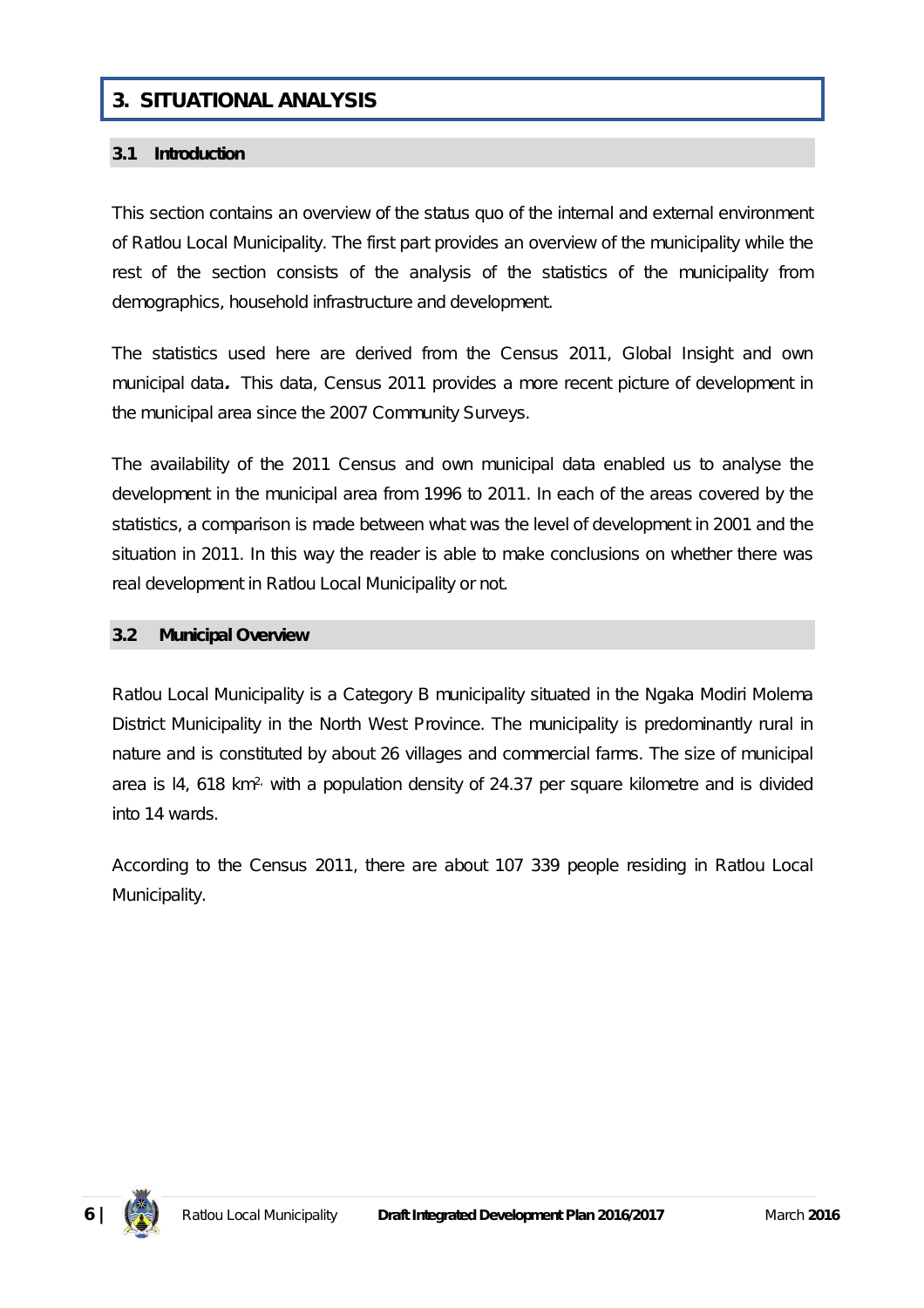

# **3.3 Demographics**

This section will provide the statistical data relating to the Ratlou Local Municipality's population based on factors such as age, race, sex, and economic status, level of education, income level and employment, among others.

# **Total Population**

The population size of Ratlou Local Municipality has increased significantly from 97 655 in 1996 to 106 165 in 2001, and then to 107 339 in 2011. This is an increase of 1174 people. The growth rate in 2001 from 1996 was 1.5 and then 0.1 from 2001 to 2011. The decline in population growth could be attributed to the following factors:

- Migration
- Fertility and
- Mortality

Ratlou Local Municipality has the lowest growth rate in the District. Ngaka Modiri Molema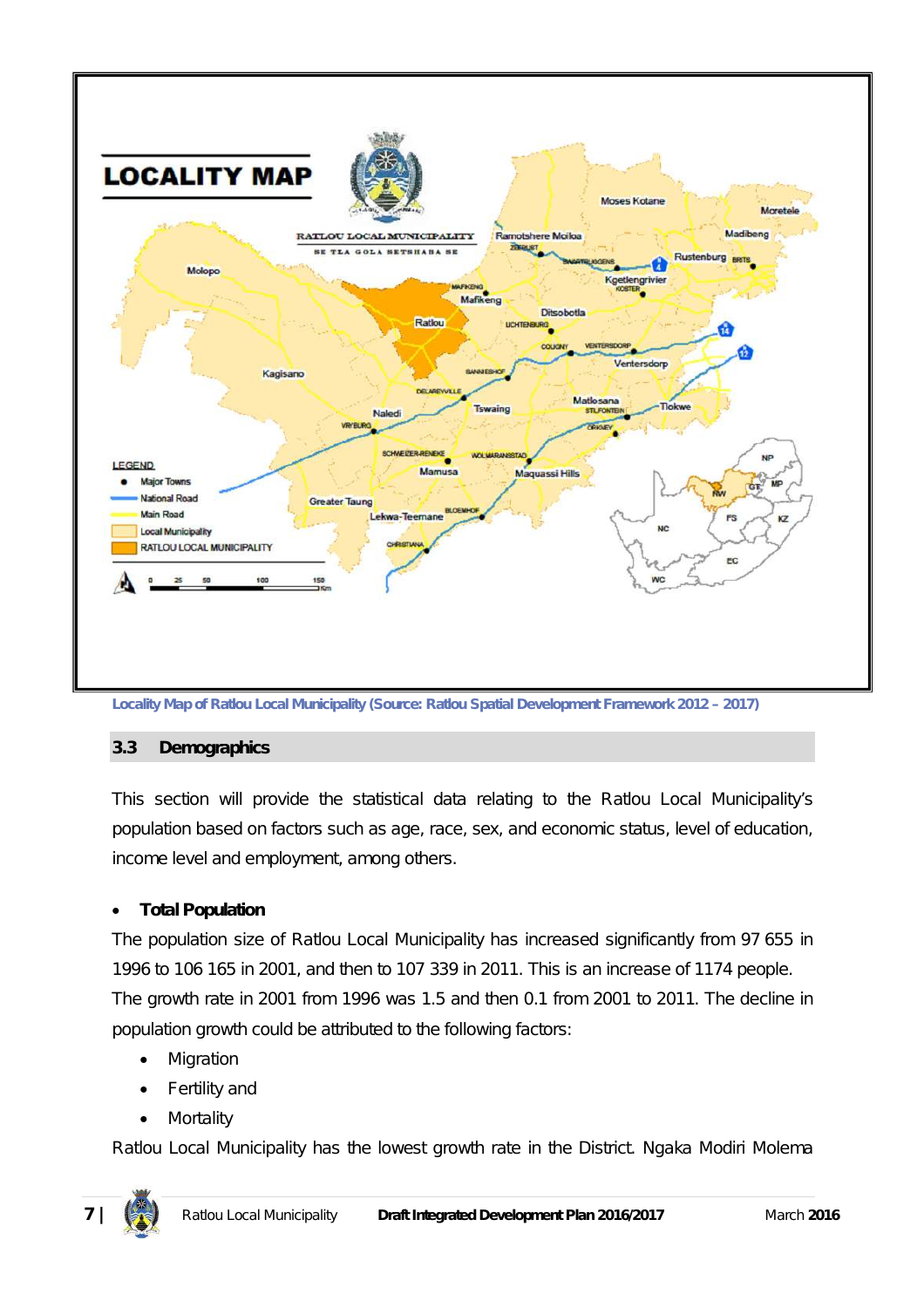District Municipality (NMMDM) population growth stands at 1, a decline from 2 in 2001. Ratlou 2011 population structure shows that there are more females than males. The sex ratios is 91.6 i.e. 51 310 males compared to 56 029 females. This implies that there are 91 males per 100 females. The sex ratio is the lowest in the district with Ditsobotla Local Municipality at 102 being the highest.



The average age in South Africa according to Census 2011 is 25 years. This is referred to as medium age i.e. anyone between 20 and 29 years old.

# **Household Size**

The 2011 average household size for Ratlou is 4 compared to 3.6 of Ngaka Modiri Molema District Municipality (NMMDM). The average household size has decreased from 5.5 in 1996, 4.6 in 2001 and 4 in 2011. This has also decreased in the District for the years stated. This could be attributed to low fertility rate and out-migration.

| <b>Municipality</b> | <b>Total Population</b> |        |        |        | <b>Total Number of</b><br><b>Household</b> |        |      | <b>Average Household</b><br><b>Size</b> |      |  |
|---------------------|-------------------------|--------|--------|--------|--------------------------------------------|--------|------|-----------------------------------------|------|--|
|                     | 1996                    | 2001   | 2011   | 1996   | 2001                                       | 2011   | 1996 | 2001                                    | 2011 |  |
| DC38:NMMDM          | 691529                  | 748254 | 823546 | 137904 | 180454                                     | 227001 | 5,0  | 4,1                                     | 3,6  |  |
| NW381: Ratlou       | 98469                   | 105544 | 107339 | 17926  | 23068                                      | 26889  | 5,5  | 4,6                                     | 4,0  |  |

# **Population Group**

The white population has significantly increased from 381 in 2001 to 802 in 2011. Quite strangely the sex ratio in this group is 128.5 i.e. 451 males compared to 351 females.

The Indian/ Asian population has also shown a significant growth from 28 in 2001 to 227 in 2011. The sex ratio is shockingly high with 39 females compared to 188 males. It is not a

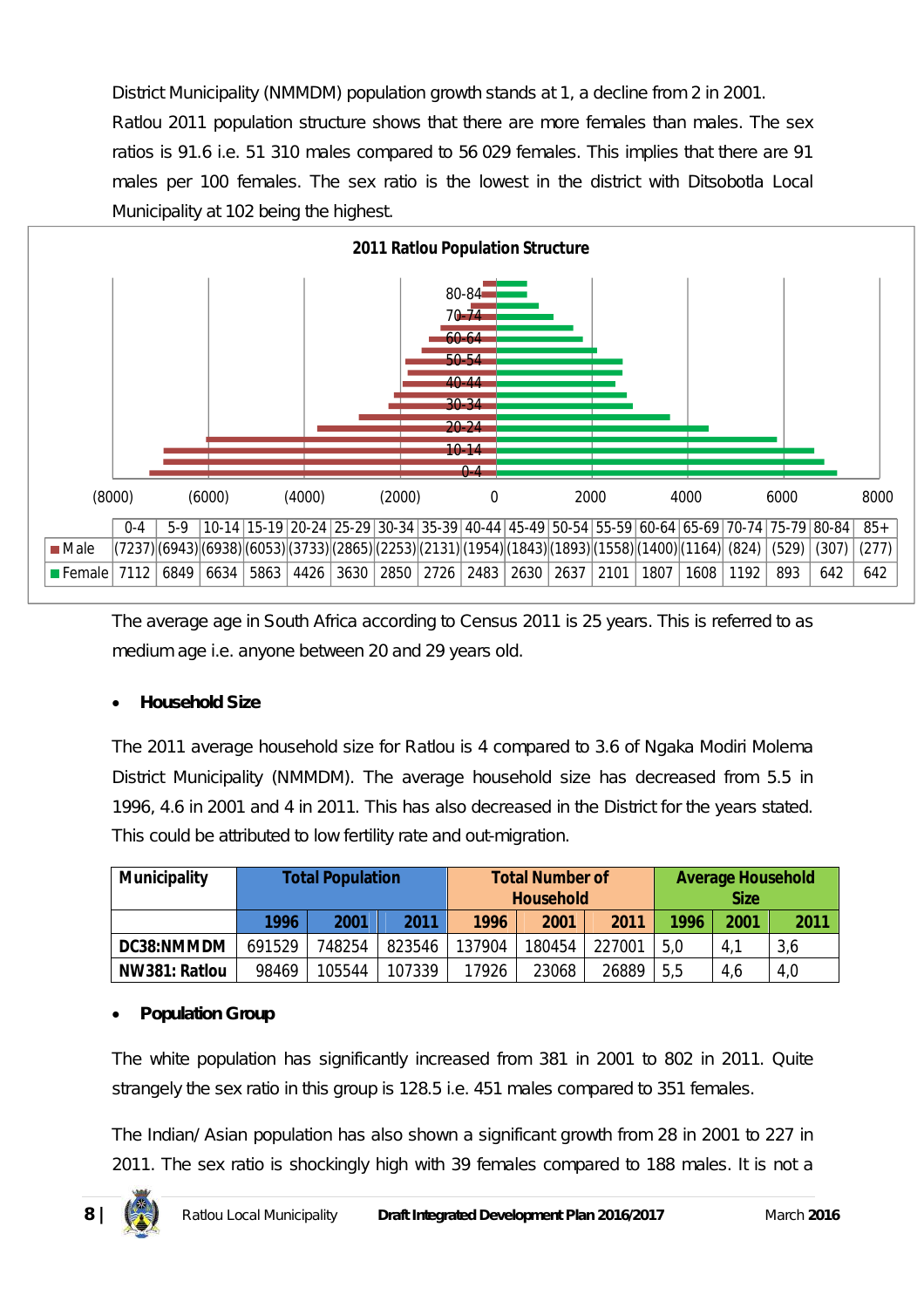surprise as the males are mostly merchants.

The coloured population has grown by a small proportion i.e. 735 in 2001 and 750 in 2011. The black population is the predominant group with 105 021 people in 2001 and 105 414 in 2011, an increase of 393 people. The sex ratio is 90.8 i.e. 50 161 males compared to 55 254 females

## **3.4 Household Infrastructure**

#### **Housing**

There are three types of housing structures in Ratlou which are distinct as follows:

- Formal Dwelling a structure built according to approved plans, i.e. house on a separate stand, flat or apartment, townhouse, room in a backyard or rooms of flat let elsewhere.
- Informal Dwelling makeshift structure not approved by a local authority and not intended as a permanent dwelling. Typically built with found materials (corrugated iron, cardboard, plastic etc.).
- Traditional dwelling a dwelling made primarily of clay, mud, reeds or other locally available natural materials, this is a general term that includes huts, roundavels etc.

Census 2011 shows that number of formal dwelling units have significantly increased since 1996. This could be attributed to improved income and RDP housing developments that have taken place over the period.

| <b>Municipality</b> | <b>Formal Dwelling</b> |        |        | <b>Informal Dwelling</b> |       |       | <b>Traditional Dwelling</b> |       |      |
|---------------------|------------------------|--------|--------|--------------------------|-------|-------|-----------------------------|-------|------|
|                     | 1996                   | 2001   | 2011   | 1996                     | 2001  | 2011  | 1996                        | 2001  | 2011 |
| DC38:NMMDM          | 113589                 | 148909 | 186493 | 12362                    | 19650 | 28618 | 11396                       | 11396 | 8016 |
| NW381: Ratlou       | 14761                  | 19785  | 24122  | 650                      | 1162  | 1413  | 2089                        | 2089  | 953  |

The informal dwellings have also increased since 1996 and this could be attributed to demand for housing by young adult who have moved out from their parents' home or have just started their new families.

The traditional dwellings have decreased from 1996 and 2001 to 8016 in 2011. It could be attributed to replacement by RDP units, excision due to natural disasters or human actions influenced by modernity.

744 RDP houses have been built since 2011 and the current municipal housing need is over 3760 housing units.

#### **Portable Water**

The number of households with piped water inside the yard has increased from 2078 in 2001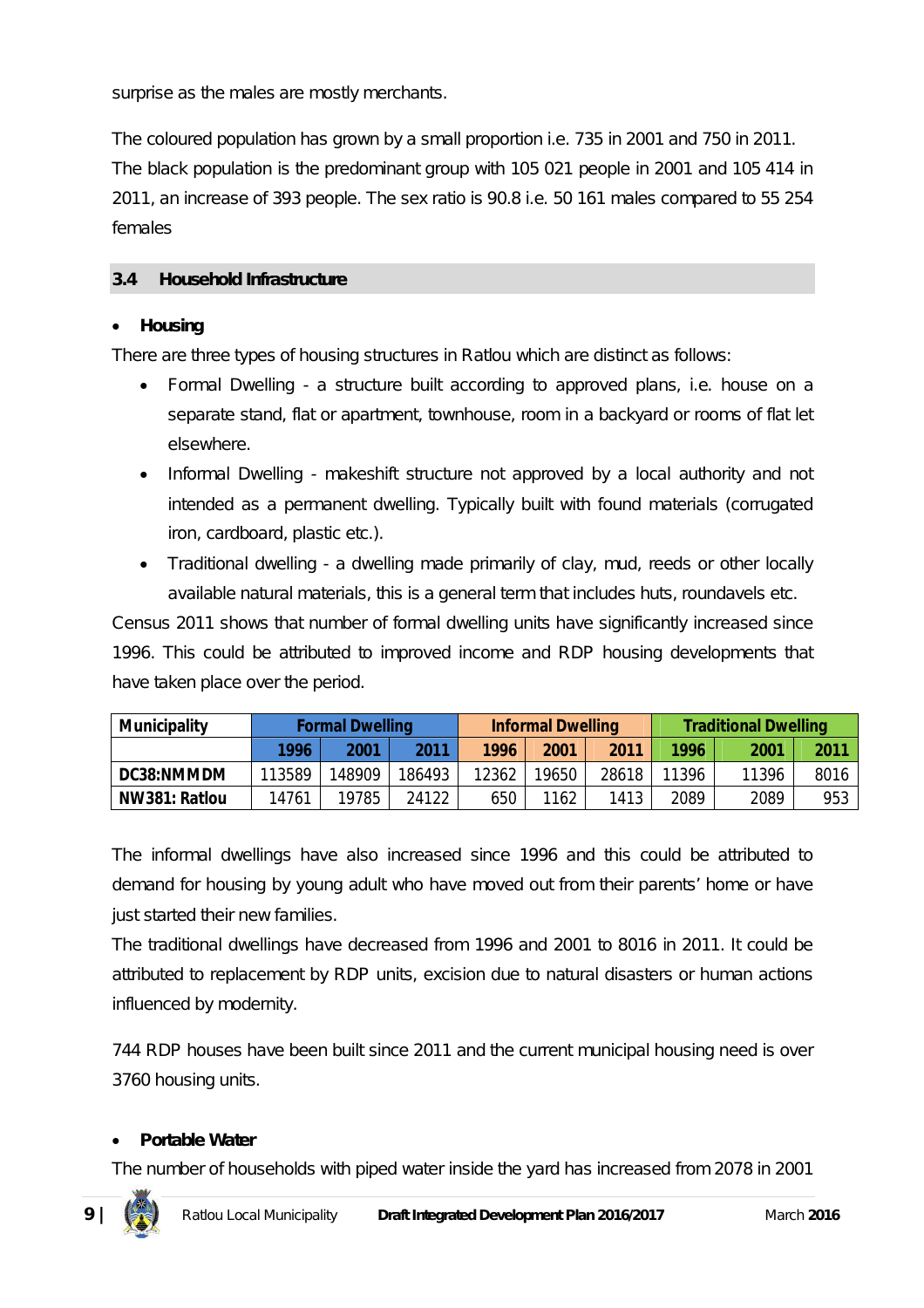to 4269 in 2011. This increase could also be part of illegal water connections and also those households who have drilled boreholes.

The households with no piped water outside the yard has increased from 13 597 in 2001 to 19 277 in 2011. This is also as a result of new stands that have been allocated.

| <b>Municipality</b> | <b>Piped Tap Water</b> |       |        | <b>Piped Tap Outside the Yard</b> |       |       | <b>None</b> |       |       |
|---------------------|------------------------|-------|--------|-----------------------------------|-------|-------|-------------|-------|-------|
|                     | 1996                   | 2001  | 2011   | 1996                              | 2001  | 2011  | 1996        | 2001  | 2011  |
| DC38:NMMDM          | 56736                  | 77183 | 116441 | 48014                             | 63181 | 78916 | 27164       | 40089 | 31644 |
| NW381: Ratlou       | 2116                   | 2078  | 4269   | 12573                             | 13597 | 1927. | 2573        | 7393  | 3343  |

Households without access to piped water either inside or outside the yard, has decreased from 7393 in 2001 to 3343 in 2011. The number could have been reduced as a result of new bulk water projects that are being implemented by NMMDM.

# **Sanitation**

The Census 2011 reflects four types of sanitation facilities i.e. flush/chemical toilets, Pit Latrine, Bucket toilet and bush system (none).

The number of households with no toilets facilities for 2011 is 5 787 which is alarmingly high compare to 1247 in 1996.

| <b>Municipality</b> | <b>Flush/Chemical Toilet</b> |       | <b>Pit Latrine</b> |       | <b>Bucket Toilet</b> |        |      | <b>None</b> |      |      |       |       |
|---------------------|------------------------------|-------|--------------------|-------|----------------------|--------|------|-------------|------|------|-------|-------|
|                     | 1996                         | 2001  | 2011               | 1996  | 2001                 | 2011   | 1996 | 2001        | 2011 | 1996 | 2001  | 2011  |
| DC38:NMMDM          | 30024                        | 52804 | 72836              | 93515 | 106778               | 130005 | 6145 | 4596        | 2774 | 7544 | 16276 | 17078 |
| NW381: Ratlou       | 205                          | 585   | 1324               | 16338 | 18748                | 21488  | 55   | 57          | 65   | 1247 | 3677  | 3376  |

There are no bucket toilets in the municipal area contrary to Census 2011.

The number of households with pit latrine has been on the rise since 1996 until 2011. This could be attributed to number of VIP toilets (i.e. 978 units built) that were constructed by Ngaka Modiri Molema District Municipality and Department of Human Settlements.

The sanitation backlog is 6179 VIP units.

## **Electricity**

The electricity is categorised under use for lighting, heating and cooking. 22 498 household in 2011 were using electricity for electricity compared to 652 in 1996 and 17 615. This indicates that most household have access to electricity.

| <b>Municipality</b> | Lighting |        |        | <b>Heating</b> |       |        | <b>Cooking</b> |       |        |
|---------------------|----------|--------|--------|----------------|-------|--------|----------------|-------|--------|
|                     | 1996     | 2001   | 2011   | 1996           | 2001  | 2011   | 1996           | 2001  | 2011   |
| DC38:NMMDM          | 50415    | 127846 | 182600 | 37907          | 76525 | 125531 | 40044          | 77218 | 155141 |
| NW381: Ratlou       | 652      | 17615  | 22498  | 459            | 5974  | 13095  | 506            | 5831  | 16478  |

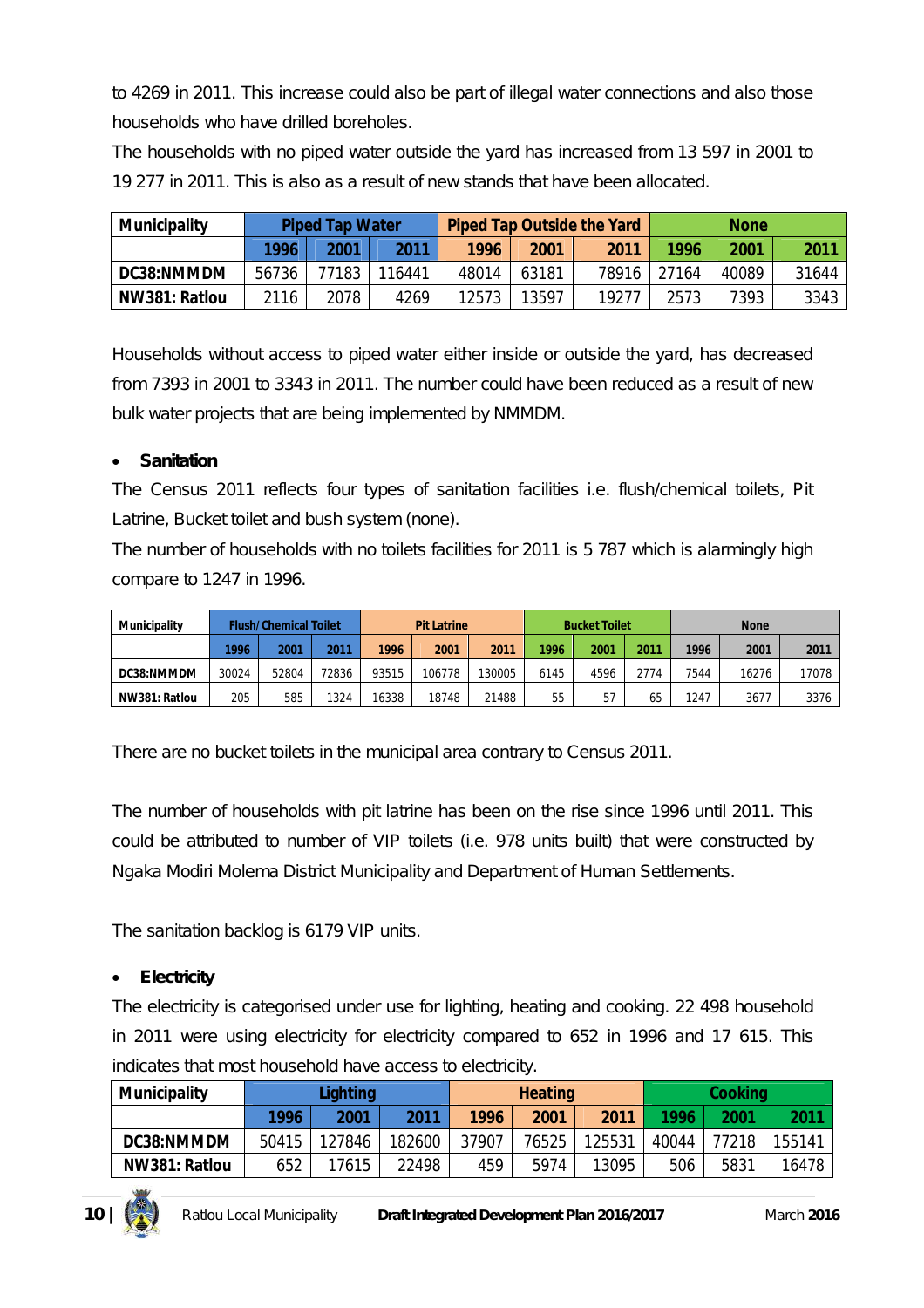The number of household using the same electricity for heating and cooking is 13 095 and 16 478 respectively. The number is lower compared to the one for those households using electricity for lighting. This could be as a result of cost saving attributed to high energy cost.

The electricity backlog is 4 893 connections. The municipal Indigent Register has 11 286 households of which 6675 are receiving free basic electricity.

## **Refuse Removal**

Majority of households remain to bury their rubbish or solid waste. This is an environmental concern, especially contamination of underground water as a result of seepage. This would also affect negatively any plans for recycling projects in the near future.

| <b>Municipality</b> | <b>Removed by local</b><br>authority |       |       | <b>Communal/Own refuse</b><br>dump |        |        | No rubbish disposal |       |       |
|---------------------|--------------------------------------|-------|-------|------------------------------------|--------|--------|---------------------|-------|-------|
|                     | 1996                                 | 2001  | 2011  | 1996                               | 2001   | 2011   | 1996                | 2001  | 2011  |
| DC38:NMMDM          | 32373                                | 44013 | 83489 | 93984                              | 122063 | 126676 | 9522                | 14378 | 13980 |
| NW381: Ratlou       | 35                                   | 91    | 350   | 16505                              | 21319  | 23920  | 1170                | 1658  | 2373  |

Community Works Programme (CWP) and Expanded Public Works Programme (EPWP) are being used for community cleaning within the municipal area.

## **3.5 Socio-Economic Profile**

## **Poverty Indicator**

Regarding development, Ratlou Local Municipality has experienced a slight improvement characterised by an increase in the human development index from 0.33 in 2000 to 0.34 in 2010. This improvement is further confirmed by the fact that there was decrease in the number of people leaving below a dollar per day from 11,030 in 2000 to 425 in 2010. Although the graph below indicates that 69% of people in the municipal area were leaving in poverty in 2010, it also indicates a positive trend in that in 2000, this figure stood at 80%.

The graph below shows an improvement in the life's of the people of Ratlou in that there was an overall decrease of the number of people in poverty from 80% in 2000 to 69% in 2010, an improvement of 11% in a 10 year period.

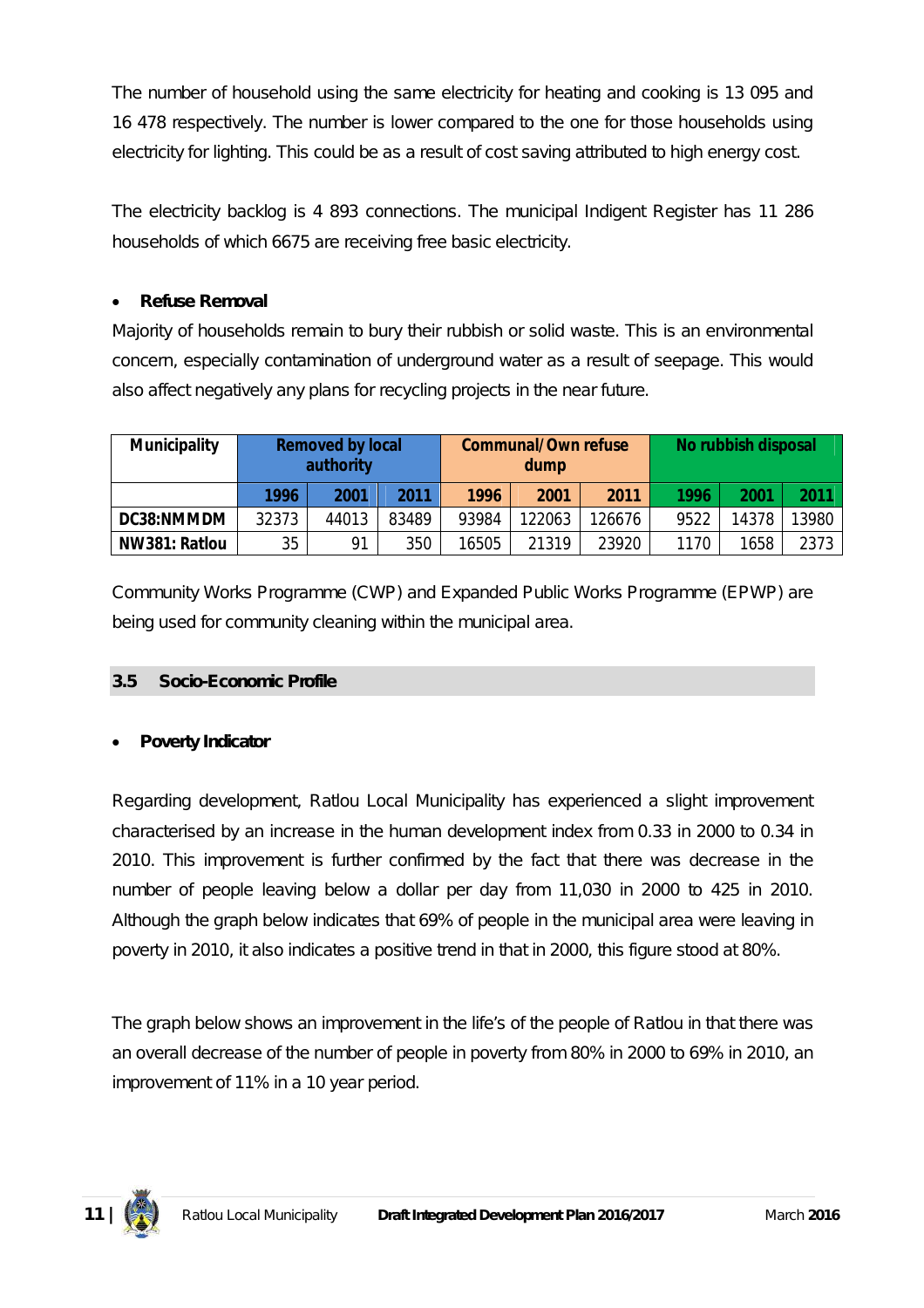

#### **Graph: Number of people in poverty (Source: Global Insight 2011)**

With regard to the overview poverty, the graph below shows that the number of people leaving in poverty increased from 1996 and peaked at in 2002 to about 85 000 from which it shows a sustained decrease to 69% or 70 000 and still decreasing.





## **Education**

The literacy level (no schooling) has improved tremendously from 40.7% in 2001 to 28.9% in 2011, but this figure is small compared to the district average as indicate here below.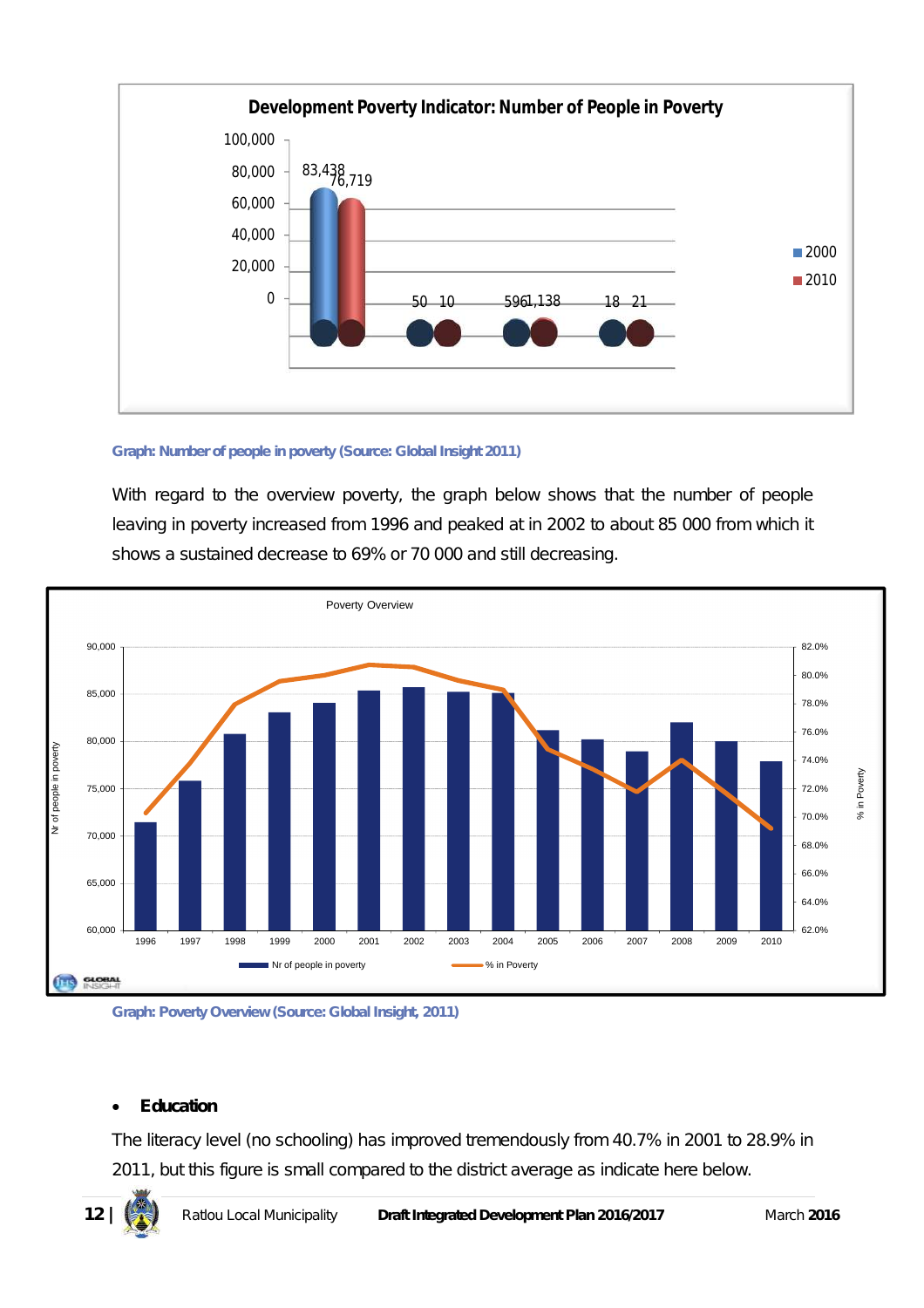| <b>Municipality</b> |      | No Schooling (%) | <b>Higher Education (%)</b> |      | Matric (%) |      |  |
|---------------------|------|------------------|-----------------------------|------|------------|------|--|
|                     | 2001 | 2011             | 2001                        | 2011 | 2001       | 2011 |  |
| DC38:NMMDM          | 27.2 | 17.0             | 5.9                         | 8.1  | 16.5       | 20.7 |  |
| NW381: Ratlou       | 40.7 | 28.9             | 2.0                         | 3.1  | 7.0        | 11.2 |  |

The percentage of matriculants has increased by 4.2% over the 10 year period.

## **Employment**

There are about 8812 people employed and 6885 of those unemployed. 6587 people are categorised as discouraged work-seekers. 35 542 people are classified as not economically active. This number is alarming high.

| <b>Municipality</b> | <b>Unemployment Rate (%)</b> |      | Youth Unemployment Rate 15 - 34 Years (%) |      |  |
|---------------------|------------------------------|------|-------------------------------------------|------|--|
|                     | 2001                         | 2011 | 2001                                      | 2011 |  |
| DC38:NMMDM          | 47.1                         | 33.7 | 58.9                                      | 44.  |  |
| NW381: Ratlou       | 61.3                         | 43.9 | 69.9                                      | 52.4 |  |

The economically active population i.e. ages 15-64 comprises of 53.9% of the total population in 2011 same percentage as that of 2001.

| <b>Official Employment Status (2011)</b> | DC38: Ngaka Modiri Molema | NW381: Ratlou |  |  |
|------------------------------------------|---------------------------|---------------|--|--|
| Employed                                 | 149,334                   | 8,812         |  |  |
| Unemployed                               | 75,973                    | 6,885         |  |  |
| Discouraged work-seeker                  | 41,366                    | 6,587         |  |  |
| Other not economically active            | 245,495                   | 35,542        |  |  |
| Age less than 15 years                   | $\overline{\phantom{a}}$  |               |  |  |
| Not applicable                           | 330,531                   | 49,512        |  |  |
| <b>Total Population</b>                  | 842,699                   | 107,339       |  |  |

There are currently 1240 people employed through the EPWP and CWP programme in the municipality.

# **Tourism**

Figure 21 shows that tourism domestic growth was above 30%in 2002 to 2003, dropped to negative growth between 2005 and 2008 and has since grown to just above 20% in 2010. The figure also shows that despite low and negative growth between 2002 and 2006, international tourism showed a healthy and steady growth to match domestic growth at above 20% in 2010. Efforts to promote tourism are clearly bearing fruit but need to be accelerated to surpass early growth of above 30% experienced in 2003.

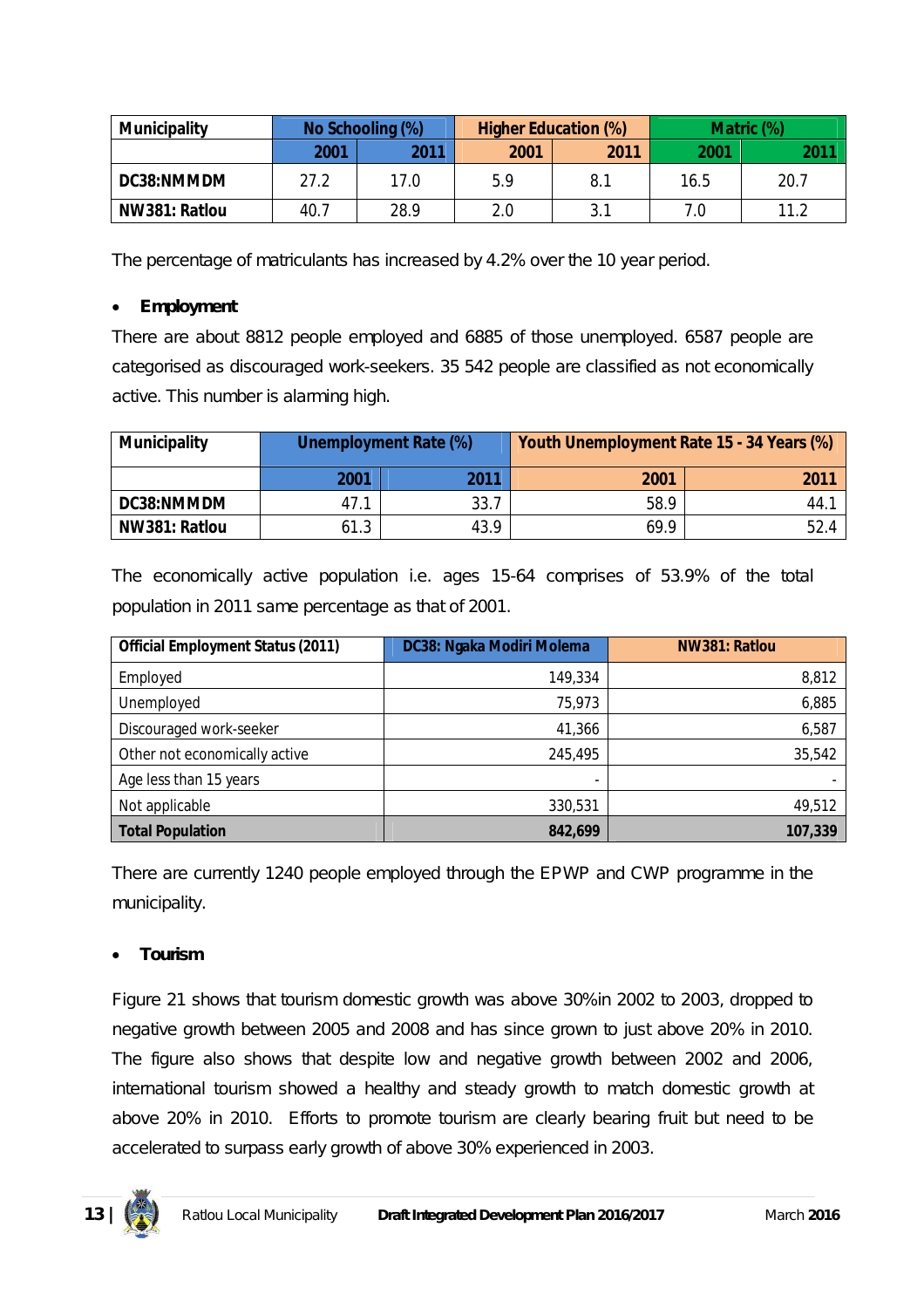

**Graph: Growth in Tourism (Source: Global Insight 2011)**

## **Household Income**

The annual household income has increased from R12 426 in 2001 to R32 154 in 2011. It is the lowest in the district and this is consistent to the lower employment rate in Ratlou and the fact that there are no larger industries within the municipal area as compared to the other local municipalities in the district

| <b>Municipality</b>      |       | <b>Household Income (Rand)</b> |
|--------------------------|-------|--------------------------------|
|                          | 2001  | 2011                           |
| DC38:NMMDM               | 25870 | 32154                          |
| NW381: Ratlou            | 12422 | 32154                          |
| NW382: Tswaing           | 22287 | 55829                          |
| NW383: Mafikeng          | 34993 | 81940                          |
| NW384: Ditsobotla        | 27491 | 65613                          |
| NW385: Ramotshere Moilwa | 18273 | 51024                          |

# **HIV/AIDS Profile**

Figure 3, reflecting the HIV/AIDS Profile shows a stabilization of HIV infections between 2008 to 2010 at around 12 000 in the blue legend of the graph but a continued increase in the development of full blown AIDS of between 500 and 550 individuals in the same period as shown by the orange legend of the graph. A test and treatment campaign could help reverse the development of full blown AIDS of infected individuals whilst a continued, sustained prevention programme could maintain and even reduce new infections as reflected in the blue legend of the graph.

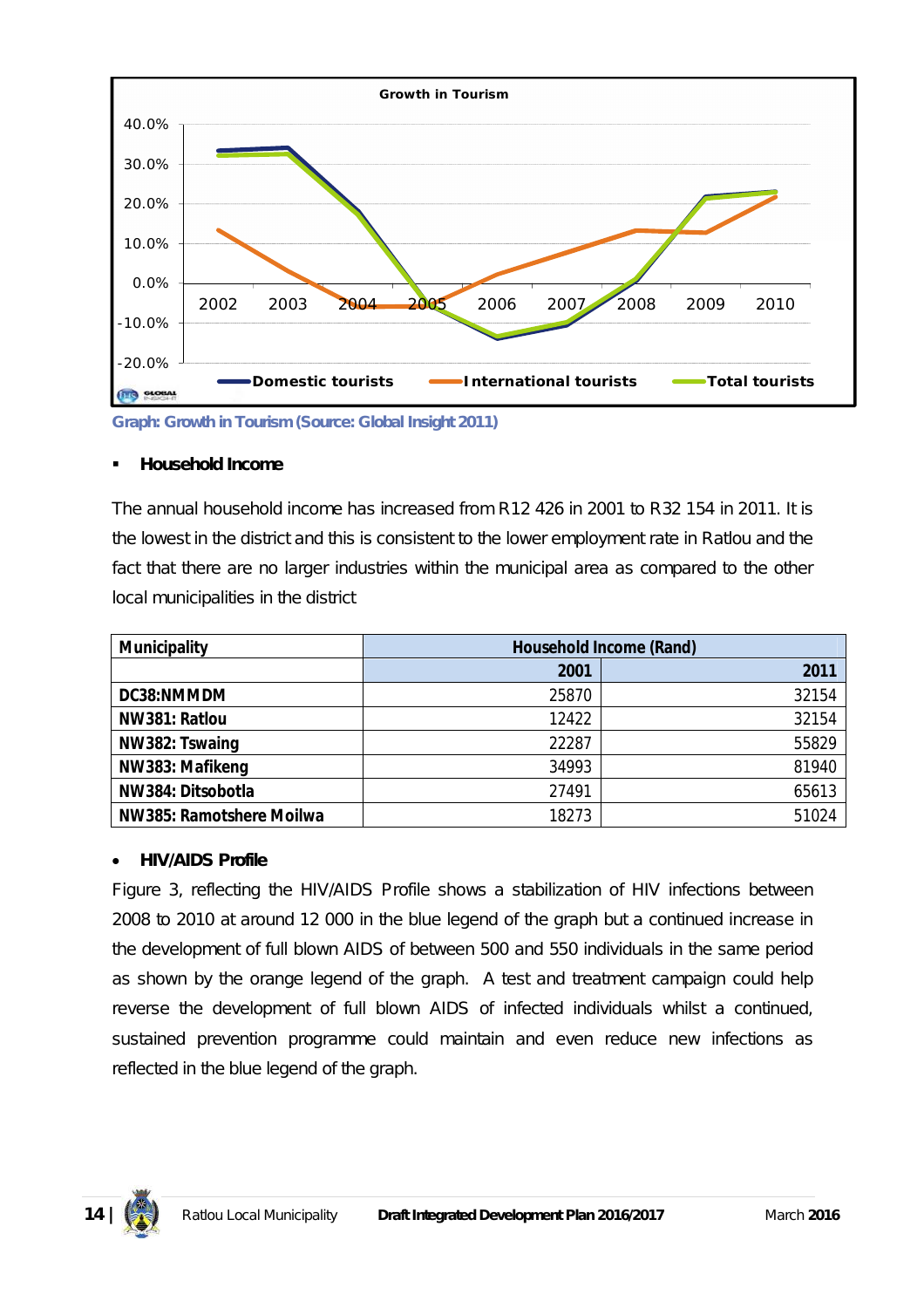

## **3.6 Community Needs per Ward and Village**

This IDP review has been an extensive stakeholder engagement process (mainly through the IDP Representative Forums and War Room meetings) from 28 August 2015 when the Process Plan was adopted until March 2016 leading to the Draft IDP/ Budget adoption. Refer to *Annexure A* for details.

The table below outlines comments and inputs that community members had raised across all sectors during the stakeholder engagement sessions indicated here above. The comments and inputs are also inclusive of those that were made during the development of the 5 year IDP that was adopted on the 14 March 2012.

| Ward 01               |                                             |                                                    |                                                     |                                                                                                                                            |  |
|-----------------------|---------------------------------------------|----------------------------------------------------|-----------------------------------------------------|--------------------------------------------------------------------------------------------------------------------------------------------|--|
| <b>Settlement</b>     | Population                                  | Challenges                                         | <b>Responsible Department</b>                       | <b>Interventions</b>                                                                                                                       |  |
| Dingateng<br>(Ward 1) | 898<br>404 M & 494 F                        | <b>Communication Tower</b>                         | Sentech & Communication Dept.                       | Install tower for the Vodacom & Cell C<br>Operationalization                                                                               |  |
|                       | (Census 2011)                               | Security at the Primary School                     | Dept of Education                                   | Deployment of 24 hrs Security at the School                                                                                                |  |
|                       |                                             | High Mast Lights                                   | Ratlou LM                                           | Installation of High Mast Lights                                                                                                           |  |
|                       | Non Responsive of Police<br><b>Services</b> | <b>SAPS</b>                                        | Satellite Police Station                            |                                                                                                                                            |  |
|                       |                                             | Poor/ inaccessible road (D414 &<br>Internal Roads) | Ratlou LM<br>Public Works                           | Identify strategic access streets within the village<br>Gravel road maintenance<br>Gravel road maintenance& Tarring from<br>Tshidilamolomo |  |
|                       |                                             | Unemployment                                       | FEED<br>LM,<br>&<br>Social<br>Ratlou<br>Development | <b>Established Cooperatives</b><br>Funding<br>Operationalization                                                                           |  |

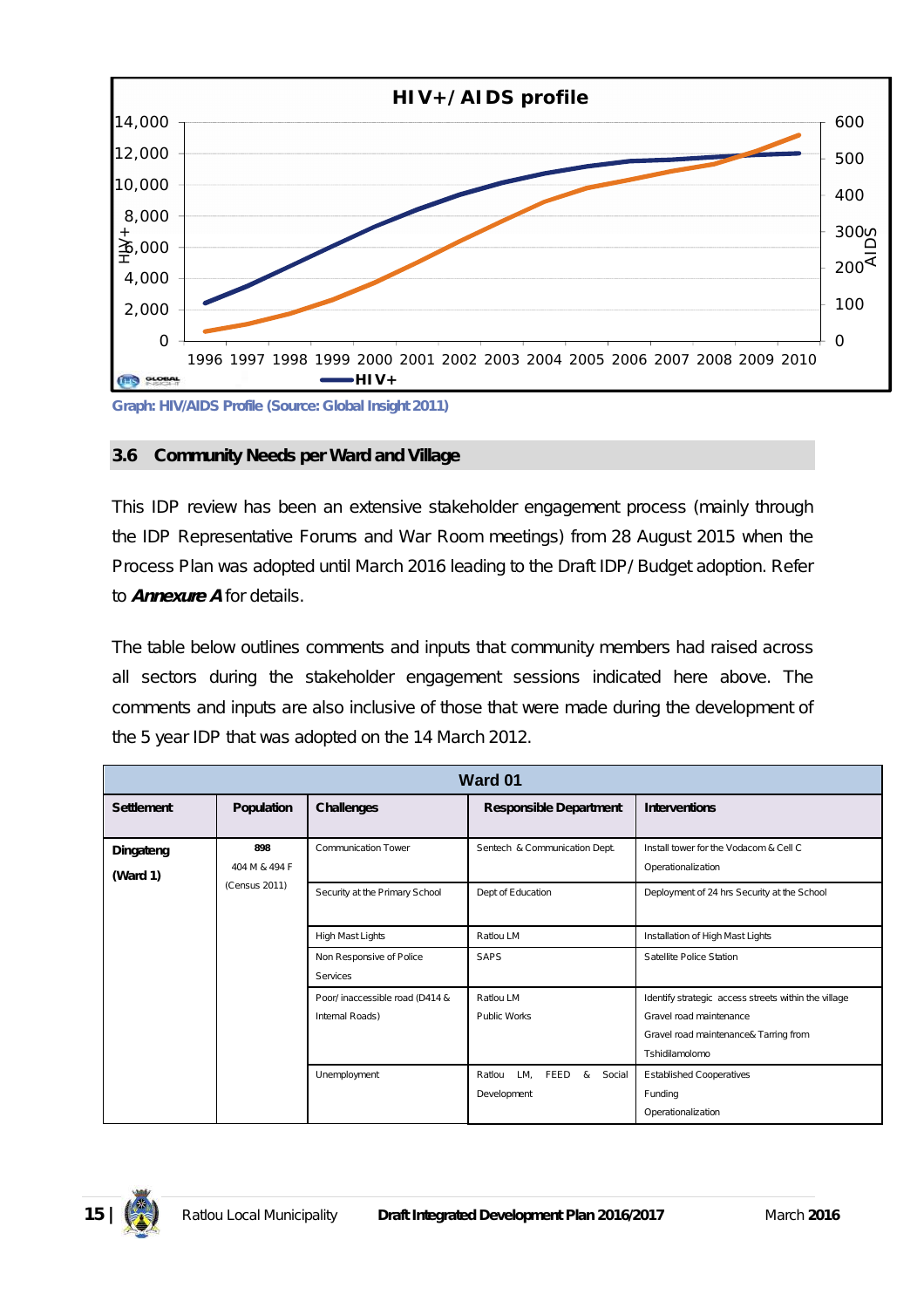| Ward 01                    |                         |                                                                      |                                                                        |                                                                                                                                                                                                |
|----------------------------|-------------------------|----------------------------------------------------------------------|------------------------------------------------------------------------|------------------------------------------------------------------------------------------------------------------------------------------------------------------------------------------------|
| <b>Settlement</b>          | Population              | <b>Challenges</b>                                                    | <b>Responsible Department</b>                                          | <b>Interventions</b>                                                                                                                                                                           |
| Dingateng<br>(Ward 01)     |                         | Access to Portable Water                                             | NMMDM & Sedibeng Water                                                 | Borehole & Engine Refurbishment<br>Solar/Electrification of Boreholes<br>4 Water Tanks<br>Install 4 Water Tanks around the village and<br><b>New Stands</b><br>Water Extension to RDP Standard |
|                            |                         | Electrification of Community Hall                                    | Ratlou LM & Eskom                                                      | Municipality to electrify the Community                                                                                                                                                        |
|                            |                         | Inadequate Sanitation Facilities                                     | DLG & HS                                                               | Verification of Beneficiaries and submission of needs to<br>NMMDM, DLGHS, DWS<br>Provision of 200 (VIP Toilets)                                                                                |
|                            |                         | Mud Houses & Access to Housing                                       | DLG & HS                                                               | Verification of Beneficiaries and submission of needs to<br><b>DLGHS</b><br>Provision of 150 Houses<br>Provision of 50 Houses                                                                  |
|                            |                         | Lack of Access to Electricity                                        | Eskom                                                                  | Provision of electricity to 100 New Stands<br>Provision of electricity in-fills to 75 households                                                                                               |
|                            |                         | Lack of Educational Facilities                                       | Dept.<br>Education<br>&<br>Sport<br>Development                        | Provision of Scholar Transport to nearby schools<br>Phase-in the additional grades & Provide Temporary<br>Class Rooms<br>Construction of additional class rooms                                |
|                            |                         | Lack of Health Facilities                                            | Dept. Health                                                           | Periodic Mobile Clinic Services<br>Provision of Heath Post                                                                                                                                     |
|                            |                         | Lack of Educational Facilities (for<br>ECDC)                         | Social Development                                                     | Establish village need for ECD<br>Construction of ECDC                                                                                                                                         |
| <b>Mabule</b><br>(Ward 01) | 2796<br>1248 M & 1548 F | Engines & Boreholes<br>Rehabilitation/Maintenance &<br>Refurbishment | NMMDM & Sedibeng water                                                 | Borehole & Engine Refurbishment<br>Electrification of Boreholes                                                                                                                                |
|                            |                         | Maintenance of Gravel Road<br>(D414)                                 | Department of Public Works &<br>Roads                                  | Identify strategic access streets within the village<br>Gravel road maintenance<br>Road maintenance                                                                                            |
|                            |                         | Tarring of Bray Road (D414)                                          | Department of Public Works &<br>Roads                                  | Construction of tarred road                                                                                                                                                                    |
|                            |                         | Network Signal for Radio, TV<br>(Frequency) & Cellular phone         | SENTEC, Mobile Cellphone<br>Operator & Department of<br>Communications | Network tower for communication                                                                                                                                                                |
|                            |                         | Network Signal for Radio, TV<br>(Frequency) & Cellular phone         | SENTEC, Mobile Cellphone<br>Operator & Department of<br>Communications | Network tower                                                                                                                                                                                  |
|                            |                         | Water Shortages & extension to<br>RDP Standard                       | NMMDM & Sedibeng water                                                 | Borehole & Engine Refurbishment<br><b>Electrification of Boreholes</b>                                                                                                                         |
|                            |                         | 24 Hours Service Clinic                                              | Department of Health                                                   | Mobile clinic services and Provision of Health post                                                                                                                                            |
|                            |                         | Low Cost Housing                                                     | LG & HS                                                                | Provision of RDP houses                                                                                                                                                                        |
|                            |                         | Renovation & Extension Ntshidi<br>Secondary School                   | Education & Sport and Roads &<br>Public Works                          | Construction of additional class rooms                                                                                                                                                         |
|                            |                         | Electricity infills                                                  | Eskom & Ratlou LM                                                      | Infills and extensions in the new stands                                                                                                                                                       |

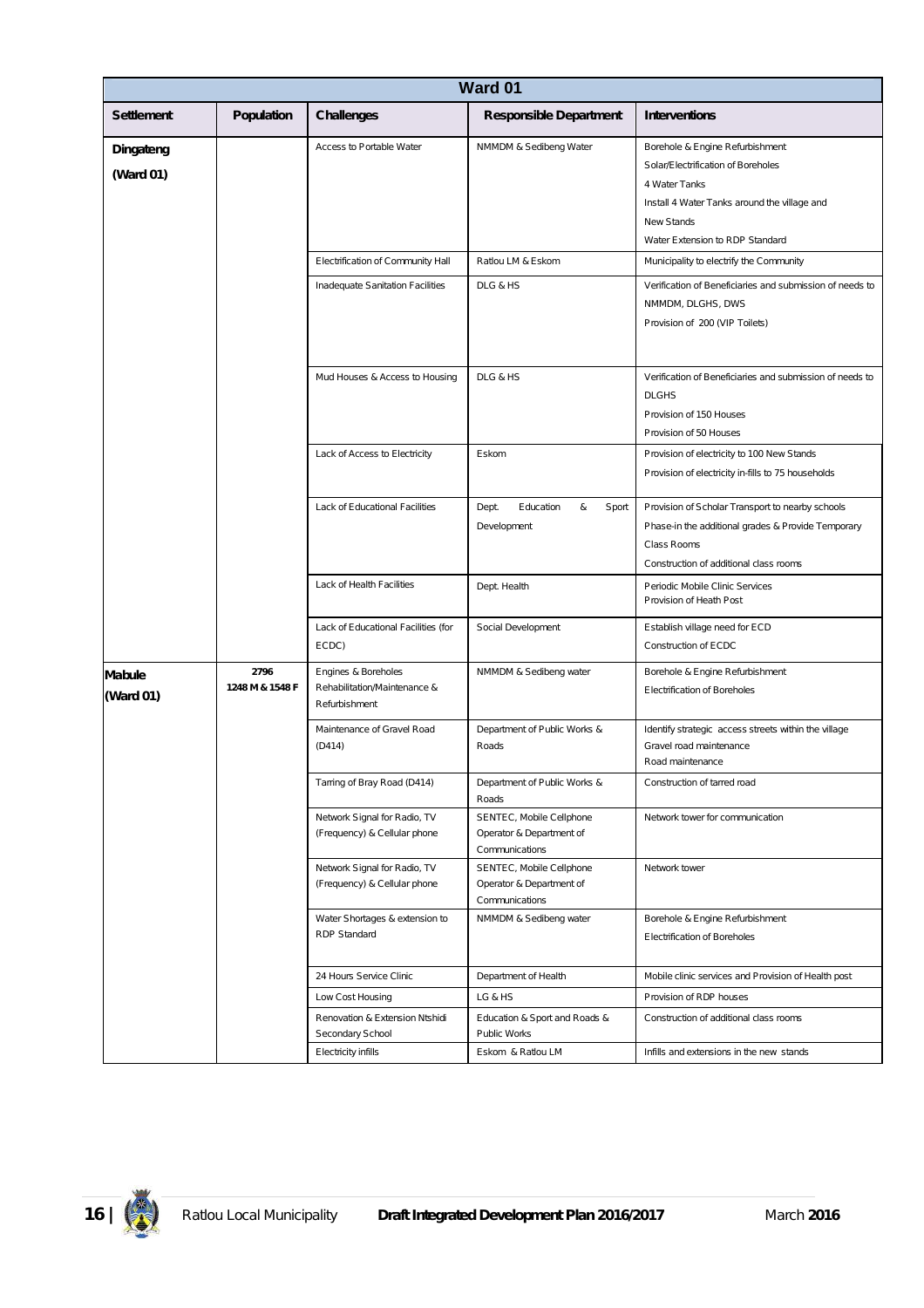|                             | Ward 01                 |                                                        |                                    |                                                                       |  |  |
|-----------------------------|-------------------------|--------------------------------------------------------|------------------------------------|-----------------------------------------------------------------------|--|--|
| <b>Settlement</b>           | Population              | <b>Challenges</b>                                      | <b>Responsible Department</b>      | <b>Interventions</b>                                                  |  |  |
| <b>Mabule</b>               | 2796<br>1248 M & 1548 F | Malfunctioning of electricity meter<br>boxes           | Eskom                              | Upgrading of electricity                                              |  |  |
| (Ward 01)                   |                         | Internal Roads                                         | Ratlou LM                          | Maintenance of internal road                                          |  |  |
|                             |                         | Maintenance of Community Hall                          | Ratlou LM                          | Maintenance of community hall and all facilities                      |  |  |
|                             |                         | Water for Livestock                                    | <b>READ</b>                        | Refurbishment of borehole for livestock                               |  |  |
|                             |                         | Maintenance of Border Fence                            | Roads & Public Works               | Road Maintenance                                                      |  |  |
| Mathateng                   | 2042                    | High Mast Lights                                       | Ratlou LM                          | Provision of High Mass lights                                         |  |  |
| (Ward 01)                   | 973 M & 1069 F          | Water for Livestock                                    | <b>READ</b>                        | Refurbishment of borehole for livestock                               |  |  |
|                             |                         | Internal Roads Gravelling                              | Ratlou LM                          | Maintenance and gravelling internal roads                             |  |  |
|                             |                         | LED Projects establishment                             | Ratlou LM                          | Establishing cooperatives and LED Projects                            |  |  |
|                             |                         | Renovations of ECDC                                    | Department of Social Development   | Upgrading and renovations of ECDC                                     |  |  |
|                             |                         | <b>RDP Houses</b>                                      | LG & HS                            | Provision of RDP Houses                                               |  |  |
|                             |                         | <b>Extension of water Reticulation</b>                 | NMMDM & Sedibeng Water             | Borehole & Engine Refurbishment                                       |  |  |
|                             |                         |                                                        |                                    | Solar/Electrification of Boreholes                                    |  |  |
|                             |                         |                                                        |                                    | 4 Water Tanks                                                         |  |  |
|                             |                         |                                                        |                                    | Install 4 Water Tanks around the village and                          |  |  |
|                             |                         |                                                        |                                    | <b>New Stands</b>                                                     |  |  |
|                             |                         | Two Room Clinic (Health Post)                          | Department of Health               | Mobile clinic services and Provision of Health post                   |  |  |
|                             |                         | Tarring of Road-Link from D414                         | Public Works & Roads               | Maintenance/ Tarring of Link Road to D414 road                        |  |  |
|                             |                         | Low Literacy & Dropout                                 | Department of Education & Sports   | <b>ABET</b> school                                                    |  |  |
| Masamane                    |                         | Network (Communications)                               | <b>SENTEC &amp; Communications</b> | Mobile tower                                                          |  |  |
| (Ward 01)                   |                         |                                                        | Department                         |                                                                       |  |  |
|                             |                         | Water Extension (and provision of<br>Water Reservoir)  | NMMDM & Sedibeng Water             | Borehole & Engine Refurbishment<br>Solar/Electrification of Boreholes |  |  |
|                             |                         |                                                        |                                    | 4 Water Tanks                                                         |  |  |
|                             |                         |                                                        |                                    | Install 4 Water Tanks around the village and                          |  |  |
|                             |                         |                                                        |                                    | <b>New Stands</b>                                                     |  |  |
|                             |                         | Road Link: D414 - Z438 (from                           | Public Works & Roads               | Maintenance/ Tarring of Link Road to D414 road and                    |  |  |
|                             |                         | Masamane to Matloding)                                 |                                    | Z438 road                                                             |  |  |
|                             |                         | Internal Roads                                         | Ratlou LM                          | Maintenance and gravelling internal roads                             |  |  |
|                             |                         | Crèche                                                 | Department of Social Development   | Establishment of new ECDC                                             |  |  |
|                             |                         | RDP & Disaster/ Emergency                              | LG & HS                            | Provisioning of RDP houses                                            |  |  |
|                             |                         | Houses<br>Sanitation                                   | LG & HS                            | Provision of VIP Toilets in the village                               |  |  |
|                             |                         | <b>Electricity infills</b>                             | Eskom                              | Infills and extensions in the new stands                              |  |  |
|                             |                         | High Mast Lights                                       | Ratlou LM                          | Provision of High Mass lights                                         |  |  |
|                             | 1274                    | Renovation of Marumuloa Middle                         | Education & Sport Development and  | Renovations and maintenance of Marumoloa school                       |  |  |
| Tshidilamolomo<br>(Ward 01) | 570 M & 704 F           | School                                                 | Public Works                       |                                                                       |  |  |
|                             |                         | Internal Roads                                         | Ratlou LM                          | Gravelling and maintenance of internal road                           |  |  |
|                             |                         | Water for Livestock                                    | READ                               | Borehole & Engine Refurbishment                                       |  |  |
|                             |                         |                                                        |                                    | Solar/Electrification of Boreholes                                    |  |  |
|                             |                         | Tarred Road between                                    | Public Works & Roads               | Linking of tarred road                                                |  |  |
|                             |                         | Tshidilamolomo & Matloding<br>Tarred road to Dingateng |                                    |                                                                       |  |  |
|                             |                         | Water Extension                                        | NMMDM & Sedibeng Water             | Construction of reservoir                                             |  |  |
|                             |                         | <b>Electricity infills</b>                             | Eskom                              | Infills in the new stands                                             |  |  |
|                             |                         | Sanitation (Toilets)                                   | LG & HS                            | Provision for sanitation to Indigent beneficiaries                    |  |  |
|                             |                         | <b>RDP Houses</b>                                      | LG & HS                            | Provision of RDP Houses                                               |  |  |
|                             |                         |                                                        |                                    |                                                                       |  |  |
|                             |                         | Additional High Mast Lights                            | Ratlou LM                          | Provision of additional High Mass Lights                              |  |  |
|                             |                         | <b>Fire Station</b>                                    | NMMDM                              | <b>Establishment of Fire Station</b>                                  |  |  |

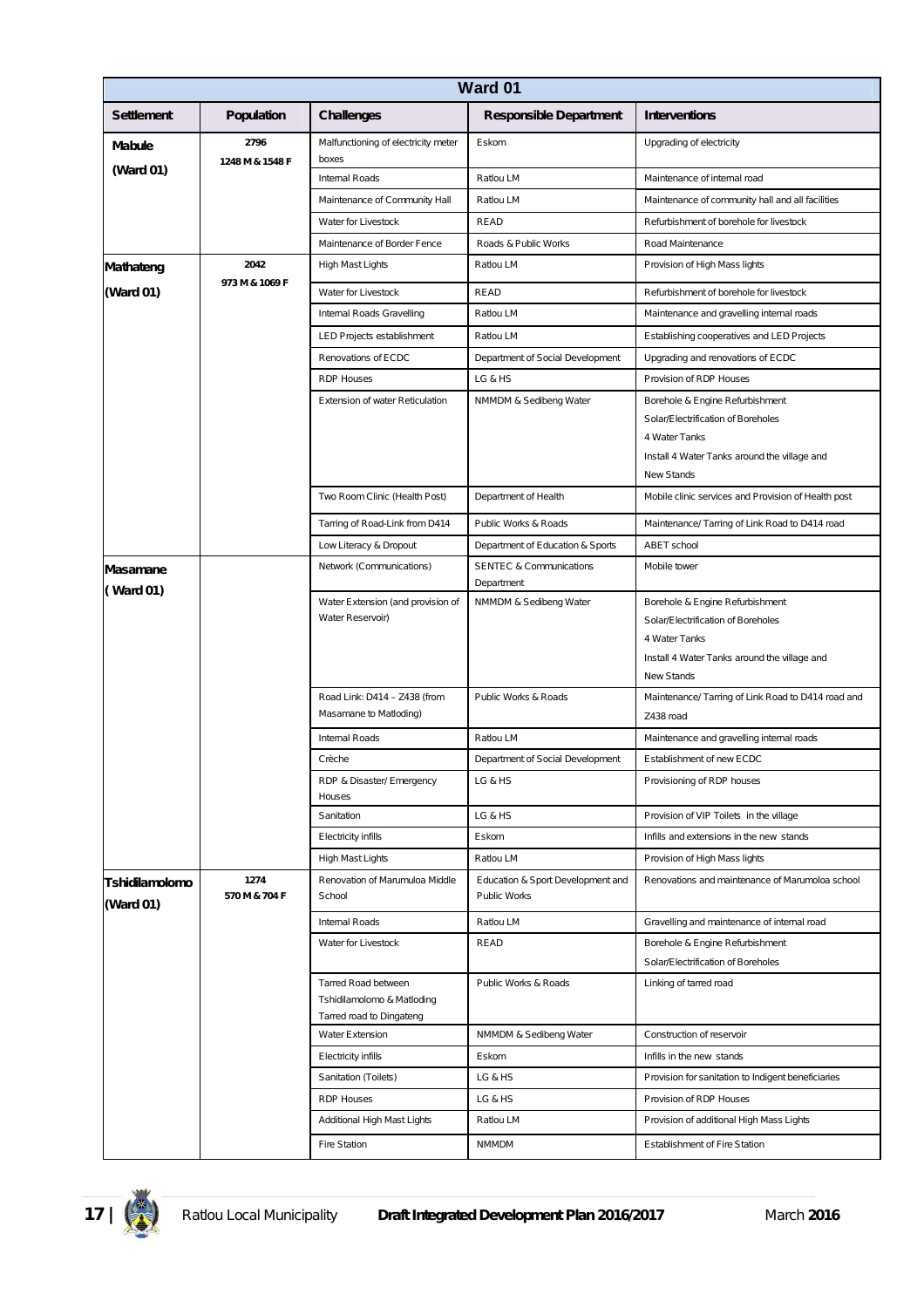|                              |                         |                                                                  | Ward 01                           |                                                                                                                                                                                         |
|------------------------------|-------------------------|------------------------------------------------------------------|-----------------------------------|-----------------------------------------------------------------------------------------------------------------------------------------------------------------------------------------|
| <b>Settlement</b>            | <b>Population</b>       | <b>Challenges</b>                                                | <b>Responsible Department</b>     | <b>Interventions</b>                                                                                                                                                                    |
| Makgori                      | 1066                    | Electrification of Boreholes                                     | NMMDM & Sedibeng Water            | Borehole & Engine Refurbishment                                                                                                                                                         |
| (Ward 01)                    | 497 M & 569 F           |                                                                  |                                   | Solar/Electrification of Boreholes                                                                                                                                                      |
|                              |                         | Electricity in fills                                             | Eskom                             | Infills in the new stance                                                                                                                                                               |
|                              |                         | High Mast Lights                                                 | Ratlou LM                         | Provision of High Mass Lights                                                                                                                                                           |
|                              |                         | RDP Houses and Emergency/<br><b>Disaster Houses</b>              | LG & HS                           | Provision of RDP houses<br>Verification of Beneficiaries and submission of needs to<br><b>DLGHS</b>                                                                                     |
|                              |                         | Sanitation at Schools                                            | Education & Sport Development     | Provision of sanitation at schools                                                                                                                                                      |
|                              |                         | Renovation of School                                             | Education & Sport Development     | Renovation and maintenance at school                                                                                                                                                    |
|                              |                         | Sanitation (VIP Toilets)                                         | LG & HS                           | VIP toilets at the village                                                                                                                                                              |
|                              |                         | Two Roomed Clinic (Health<br>Post)                               | Health                            | Provision of mobile clinic services                                                                                                                                                     |
|                              |                         |                                                                  | Ward 02                           |                                                                                                                                                                                         |
| <b>Settlement</b>            | Population              | <b>Challenges</b>                                                | <b>Responsible Department</b>     | <b>Interventions</b>                                                                                                                                                                    |
| Makgobistad<br>(Ward 02)     | 4261<br>1977 M & 2284 F | Job Creation through Agricultural<br>Projects                    | READ & Ratlou LM                  | <b>Establishment of Cooperatives</b>                                                                                                                                                    |
|                              |                         | RDP In fills                                                     | Eskom                             | Infills of RDP                                                                                                                                                                          |
|                              |                         | Sanitation (VIP Toilets)                                         | LG & HS                           | Sanitation in the village                                                                                                                                                               |
|                              |                         | <b>Water Reticulation</b>                                        | NMMDM & Sedibeng Water            | Borehole & Engine Refurbishment<br>Solar/Electrification of Boreholes                                                                                                                   |
|                              |                         | Maintenance of Internal Roads                                    | Ratlou LM                         | Gravelling of internal roads                                                                                                                                                            |
|                              |                         | High Rate of Unemployment                                        | Ratlou LM & Sector Departments    | Job creation through LED, EPWP, CWP                                                                                                                                                     |
|                              |                         | Equipping of Community Library                                   | CATA                              | CATA to purchase equipment for the Library                                                                                                                                              |
|                              |                         | <b>Construction Shopping Complex</b>                             | Ratlou LM & PPP                   | Constructions and development of shopping complex                                                                                                                                       |
|                              |                         | Operationalization of the IEC                                    | Ratlou LM, DoE & Sasol            | Service provider to utilize the IEC                                                                                                                                                     |
|                              |                         | Ambulance for Makgobistad<br><b>Health Centre</b>                | Health                            | Purchasing ambulance for Makgobistad                                                                                                                                                    |
|                              |                         | Tarring of Z434 Road<br>(Makgobistadt, Loporung to<br>Selosesha) | Public Works & Roads              | Tarring of Z434 road                                                                                                                                                                    |
|                              |                         | Skills Development Centre                                        | Ratlou LM                         | Establishment of Skills Development centre                                                                                                                                              |
|                              |                         | Electricity in fills & extension                                 | Eskom                             | Infills and extension of electricity in the village                                                                                                                                     |
| Loporung                     | 590                     | RDP Houses & Sanitation                                          | LG & HS                           | Provision of RDP and VIP toilets in the village                                                                                                                                         |
| (Ward 02)                    | 279 M & 311 F           | Learner ships for Matriculants                                   | Ratlou LM                         | Provide Learnership programmes to matriculants                                                                                                                                          |
|                              |                         | SRD & Telecommunication<br>Tower                                 | Sentech & Dept. of Communications | Construction of Tower telecommunication                                                                                                                                                 |
|                              |                         | High rate of unemployment                                        | Ratlou LM                         | Job creation through cooperatives                                                                                                                                                       |
|                              |                         | High Mast Lights                                                 | Ratlou LM                         | Provision of High Mass lights                                                                                                                                                           |
|                              |                         | Skills Development Centre                                        | Ratlou LM                         | Establishment of Skills Development Centre                                                                                                                                              |
|                              |                         | Water taps in new stands                                         | NMMDM & Sedibeng Water            | Borehole & Engine Refurbishment<br>Solar/Electrification of Boreholes                                                                                                                   |
|                              |                         | Storm Water Control/<br>Management                               | NMMDM, Ratlou LM & Public Works   | Provision of storm water channels/ drainage                                                                                                                                             |
|                              |                         | Maintenance of Internal Roads                                    | Ratlou LM                         | Gravelling and maintenance of internal roads                                                                                                                                            |
| <b>Ditloung</b><br>(Ward 02) | 415<br>223 M & 192 F    | <b>RDP Houses</b>                                                | LG & HS                           | Verification of Beneficiaries and submission of needs to<br><b>DLGHS</b>                                                                                                                |
|                              |                         | <b>Water Shortages</b>                                           | NMMDM & Sedibeng Water            | Borehole & Engine Refurbishment<br>Solar/Electrification of Boreholes<br>4 Water Tanks<br>Install 4 Water Tanks around the village and<br>New Stands<br>Water Extension to RDP Standard |
|                              |                         | Water for livestock                                              | NMMDM & Sedibeng Water            | Windmills for livestock water                                                                                                                                                           |

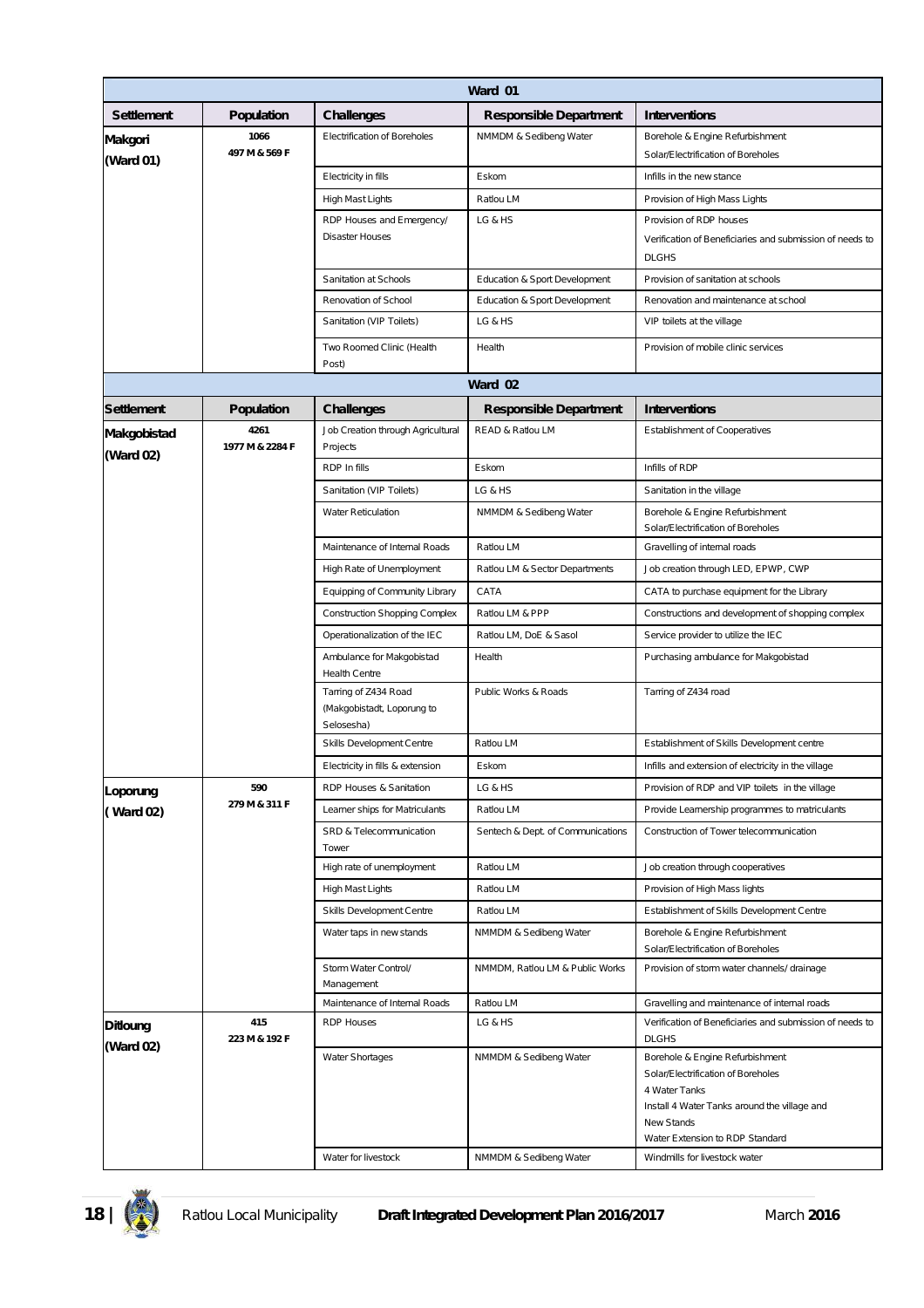|                              |                         |                                                                              | Ward 02                        |                                                                                                                                                                                                |
|------------------------------|-------------------------|------------------------------------------------------------------------------|--------------------------------|------------------------------------------------------------------------------------------------------------------------------------------------------------------------------------------------|
| <b>Settlement</b>            | Population              | <b>Challenges</b>                                                            | <b>Responsible Department</b>  | <b>Interventions</b>                                                                                                                                                                           |
| Mayaeyane                    | 424                     | Skills Development Centre                                                    | Ratlou LM                      | Establishment of Skills Development Centre                                                                                                                                                     |
| (Ward 02)                    | 202 M & 222 F           | Scholar & Public Transport from<br>Mayaeyane to Makgobistadt and<br>Mahikeng | Dept. of Education & Transport | Provision of Scholar Transport to nearby schools<br>Phase-in the additional grades & Provide Temporary<br>Class Rooms<br>Construction of additional class rooms                                |
|                              |                         | <b>RDP Houses</b>                                                            | LG & HS                        | Verification of Beneficiaries and submission of needs to<br><b>DLGHS</b>                                                                                                                       |
|                              |                         | Electricity extensions & in fills                                            | Eskom                          | Provision of infills and extensions in the village                                                                                                                                             |
|                              |                         | Water for livestock                                                          | READ                           | Provision for water engine for livestock                                                                                                                                                       |
| <b>Sasane</b><br>(Ward 02)   | 130<br>61 M & 69 F      | Water for livestock & the<br>community                                       | NMMDM & Sedibeng Water         | Borehole & Engine Refurbishment<br>Solar/Electrification of Boreholes<br>4 Water Tanks<br>Install 4 Water Tanks around the village and<br><b>New Stands</b><br>Water Extension to RDP Standard |
|                              |                         | Skills Development Centre                                                    | Ratlou LM                      | Establishment of Skills Development centre                                                                                                                                                     |
|                              |                         | Electricity extensions & in fills                                            | Eskom                          | Infills and extension in the village                                                                                                                                                           |
| Selosesha<br>(Ward 02)       | 193<br>99 M & 94 F      | Water for livestock & Community                                              | NMMDM & Sedibeng Water         | Borehole & Engine Refurbishment<br>Solar/Electrification of Boreholes<br>4 Water Tanks<br>Install 4 Water Tanks around the village and<br>New Stands<br>Water Extension to RDP Standard        |
|                              |                         | Skills Development Centre                                                    | Ratlou LM                      | Establishment of Skills Development centre                                                                                                                                                     |
|                              |                         | Job Creation                                                                 | Ratlou LM                      | Through LED, EPWP, CWP                                                                                                                                                                         |
| 623<br>Logagane<br>(Ward 02) | 297 M & 326 F           | Water crisis for livestock &<br>Community                                    | <b>READ</b>                    | Borehole & Engine Refurbishment<br>Solar/Electrification of Boreholes<br>4 Water Tanks<br>Install 4 Water Tanks around the village and<br>New Stands<br>Water Extension to RDP Standard        |
|                              |                         | Skills Development Centre                                                    | Ratlou LM                      | Establishment of Skills Development Centre                                                                                                                                                     |
|                              |                         | Electricity Extensions & In fills                                            | Eskom                          | Infills and extension of electricity in the village                                                                                                                                            |
|                              |                         | Job Creation                                                                 | Ratlou LM & FEED               | Job creation through LED, EPWP, CWP                                                                                                                                                            |
|                              |                         | Internal Roads gravelling                                                    | Ratlou LM                      | Gravelling and maintenance of internal roads                                                                                                                                                   |
|                              |                         | Clinic                                                                       | Dept. of Health                | Provision of mobile clinic or two roomed house clinic<br>service                                                                                                                               |
|                              |                         |                                                                              | Ward 03                        |                                                                                                                                                                                                |
| <b>Settlement</b>            | Population              | <b>Challenges</b>                                                            | <b>Responsible Department</b>  | <b>Interventions</b>                                                                                                                                                                           |
| Disaneng<br>(Ward 03)        | 7229<br>3366 M & 3863 F | RDP Houses in the Yards                                                      | NMMDM & Sedibeng Water         | Verification of Beneficiaries and submission of needs to<br><b>DLGHS</b>                                                                                                                       |
|                              |                         | Water Connection in RDP                                                      | NMMDM & Sedibeng Water         | Refurbishment of boreholes in the RDP                                                                                                                                                          |
|                              |                         | Electricity at RDP                                                           | Eskom                          | Electrifying RDP houses                                                                                                                                                                        |
|                              |                         | Electricity extension & in fills                                             | Eskom                          | Electricity connections in the village                                                                                                                                                         |
|                              |                         | Benefits of crèche                                                           | Social Development             | Funding support for the creche                                                                                                                                                                 |
|                              |                         | Internal Roads                                                               | Ratlou Im                      | Gravelling and maintenance of internal roads                                                                                                                                                   |
|                              |                         | Water Extension                                                              | NMMDM & Sedibeng Water         | Borehole & Engine Refurbishment<br>Solar/Electrification of Boreholes<br>4 Water Tanks<br>Install 4 Water Tanks around the village and<br>New Stands<br>Water Extension to RDP Standard        |
|                              |                         | Adjoining Roads from<br>Ditshetlhong to Setlhabaneng                         | NMMDM & Ratlou LM              | Linking of internal roads                                                                                                                                                                      |

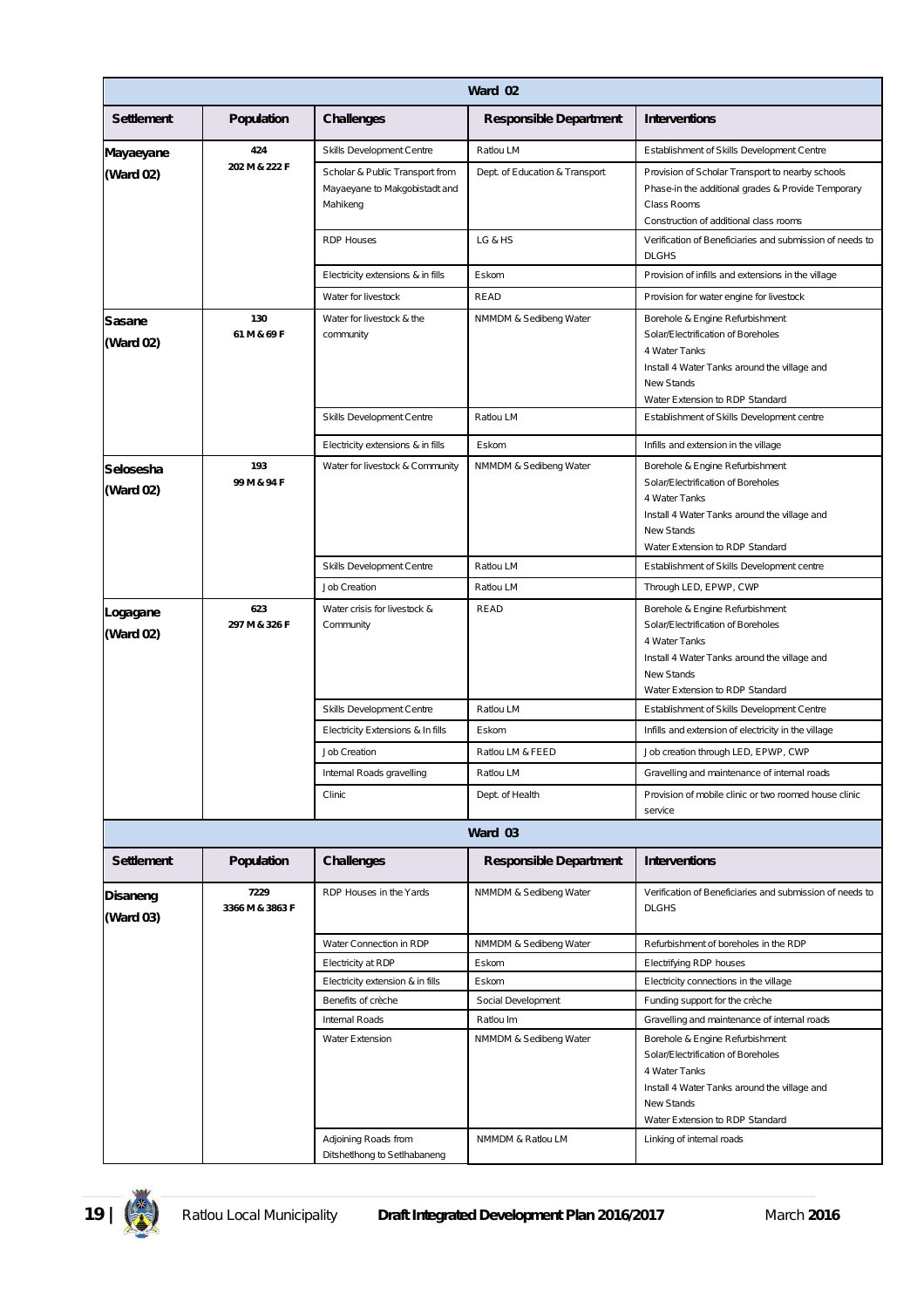|                         |                       |                                               | Ward 04                            |                                                                          |
|-------------------------|-----------------------|-----------------------------------------------|------------------------------------|--------------------------------------------------------------------------|
| <b>Settlement</b>       | <b>Population</b>     | <b>Challenges</b>                             | <b>Responsible Department</b>      | <b>Interventions</b>                                                     |
| Moshawane<br>(Ward 04)  | 1722<br>819 M & 903 F | <b>RDP House</b>                              | LG &HS                             | Verification of Beneficiaries and submission of needs to<br><b>DLGHS</b> |
|                         |                       | Early Learning Centre                         | Social Development                 | Development of ECD                                                       |
|                         |                       | Learnership Opportunities                     | Ratlou LM & Sector Departments     | Unemployed youth to benefit from Learnerhip                              |
|                         |                       | <b>LED Projects</b>                           | Ratlou LM, NMMDM & FEED            | Establishment of LED Projects                                            |
|                         |                       | Nurses Homes                                  | Dept. of Health                    | Establishment of Nurses home                                             |
|                         |                       | Electricity extension & infills               | Eskom                              | Electricity connection in the houses                                     |
|                         |                       | Secondary School                              | Dept. of Education                 | Construction of secondary school                                         |
|                         |                       | High Mast Lights                              | Ratlou LM                          | Provision of High Mass Lights                                            |
|                         |                       | Tarring of road to<br>Tshidilamolomo          | Public Works                       | Construction of tarred road                                              |
| Matloding               | 3176                  | Location of SASSA office                      | <b>SASSA</b>                       | Satellite office for SASSA                                               |
| (Ward 04)               | 1464 M & 1712 F       | Youth Development projects                    | Ratlou LM                          | Cooperatives to be established                                           |
|                         |                       | Sanitation (VIP toiles)                       | LG & HS                            | Provision of VIP toilets                                                 |
|                         |                       | Electricity extensions & in fills             | Eskom                              | Electrification in the village                                           |
|                         |                       | High Mast Lights                              | Ratlou LM                          | Provision of High mass Lights                                            |
|                         |                       | Shortage of water trucks and<br>tanks         | NMMDM & Sedibeng Water             | Provision of water tanks and drilling of new boreholes                   |
|                         |                       | Secondary School                              | Dept. of Education                 | Construction of secondary school                                         |
|                         |                       | Nurses Homes                                  | Dept. of Health                    | Construction of nurses home                                              |
|                         |                       | <b>LED Projects</b>                           | Ratlou LM & FEED                   | Establishment of co-operatives                                           |
|                         |                       | Sport Stadium                                 | Ratlou LM                          | Construction of sports stadium/ ground                                   |
|                         |                       |                                               | Ward 05                            |                                                                          |
| <b>Settlement</b>       | Population            | <b>Challenges</b>                             | <b>Responsible Department</b>      | <b>Interventions</b>                                                     |
| <b>Setlagole</b>        | 19 452                | Community Hall                                | Ratlou LM                          | Construction of community hall                                           |
| (Ward 05)               | 9306 M & 10146 F      | Maintenance of Internal Roads                 | Ratlou LM                          | Maintenance of internal road                                             |
| Ga-Letsapa              |                       | Fencing of Cemeteries                         | Ratlou LM                          | Fencing of cemeteries                                                    |
|                         |                       | <b>Water Extension</b>                        | NMMDM & Sedibeng Water             | Refurbishment of engines and drilling of new boreholes                   |
|                         |                       | <b>Electrification of High Mass</b><br>Lights | Ratlou LM                          | Additional High Mass lights                                              |
| Setlagole               |                       | Unsustainable Land allocation by<br>Chiefs    | Ratlou LM                          | Intervention of Town Planner                                             |
| (Ward 05)<br>Ga-Letsapa |                       | Toilets & Water                               | LG & HS, NMMDM & Sedibeng<br>Water | Provision of VIP toilets and water tanks                                 |
|                         |                       | <b>LED Projects</b>                           | Ratlou LM & FEED                   | Establishement of LED projects                                           |
| <b>Setlagole</b>        |                       | Water to RDP Standard                         | READ & Ratlou LM                   | Extension of water in the RDP                                            |
| (Ward 05)               |                       | <b>Electricity infills</b>                    | Eskom                              | Electrifying of houses                                                   |
| Lokaleng                |                       | Sanitation (VIP Toilets)                      | LG & HS                            | Provision of VIP toilets                                                 |
|                         |                       | Internal Roads to Cemeteries                  | NMMDM & Sedibeng Water             | Gravelling of internal roads                                             |
|                         |                       | Fencing of Cemeteries                         | Ratlou LM                          | Fencing of cemeteries                                                    |
|                         |                       | Secondary School in Lokaleng                  | Ratlou LM & Sector Departments     | Construction of secondary school                                         |
| Setlagole               |                       | Gravelling of Internal Roads                  | Ratlou LM                          | Gravelling of internal roads                                             |
| (Ward 05)               |                       | Electricity in fills & extensions             | Eskom                              | Electrifying and infills                                                 |
| <b>New Stands</b>       |                       | Construction of Access Roads                  | Ratlou LM & NMMDM                  | Construction of roads                                                    |
|                         |                       | Sanitation (VIP Toilets)                      | LG & HS                            |                                                                          |
|                         |                       | RDP Houses                                    | LG & HS                            | Verification of Beneficiaries and submission of needs to<br><b>DLGHS</b> |
|                         |                       | Water at RDP Standard                         | NMMDM & Sedibeng Water             | Provision of Water Stand Pipes at RDP Standards                          |

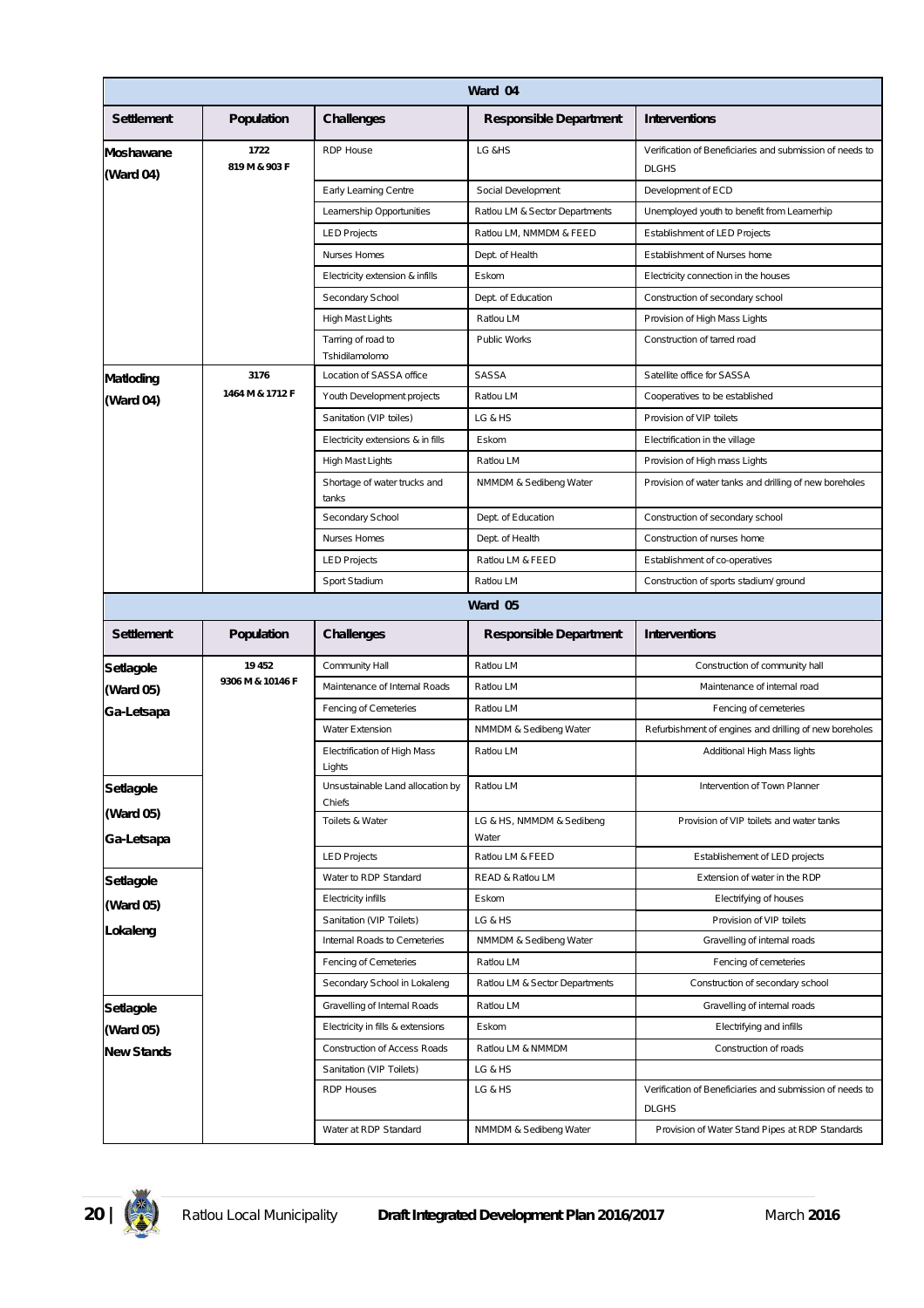|                              |                            |                                                              | Ward 06                       |                                                                                                            |
|------------------------------|----------------------------|--------------------------------------------------------------|-------------------------------|------------------------------------------------------------------------------------------------------------|
| <b>Settlement</b>            | Population                 | <b>Challenges</b>                                            | <b>Responsible Department</b> | <b>Interventions</b>                                                                                       |
| Madibogo                     | 22556<br>10524 M & 12032 F | Electricity extension at<br>Rasekwalo Section & Infills      | Eskom                         | Provision of Electricity Infills and Extension                                                             |
| (Ward 06)                    | (Ward 6, 9, 12 & 13)       | Water yards connection                                       | NMMDM & Sedibeng Water        |                                                                                                            |
| <b>T</b> lhaping             |                            | Skills Training Centre                                       | Ratlou LM                     |                                                                                                            |
|                              |                            | Renovation of SS Ntlhaeng<br>Middle School                   | Dept. of Education            | Use of the facility for other uses for community<br>development                                            |
|                              |                            | Gravelling of Internal Roads                                 | Ratlou LM                     | Maintenance of internal street                                                                             |
|                              |                            | <b>VIP Toilets</b>                                           | LG & HS                       |                                                                                                            |
|                              |                            | Additional High Mast Lights                                  | Ratlou LM                     |                                                                                                            |
|                              |                            | Shopping Centre                                              | Ratlou LM & PPP               |                                                                                                            |
|                              |                            | R507 Road to be repaired to<br>National Standards            | Dept. of Public Works & Roads |                                                                                                            |
|                              |                            |                                                              | Ward 07                       |                                                                                                            |
| <b>Settlement</b>            | Population                 | <b>Challenges</b>                                            | <b>Responsible Department</b> | <b>Interventions</b>                                                                                       |
| Madibogo Pan<br>(Ward 07)    | 7730<br>3669 M & 4061 F    | Water Upgrading to RDP<br>Standard & Livestock Water         | READ, NMMDM & Sedibeng Water  |                                                                                                            |
|                              |                            | Water Coupon System be<br>removed                            | NMMDM & Sedibeng Water        |                                                                                                            |
|                              |                            | Sanitation (VIP Toilets)                                     | LG & HS                       |                                                                                                            |
|                              |                            | <b>RDP Houses</b>                                            | LG & HS                       | Verification of Beneficiaries and submission of needs to<br><b>DLGHS</b>                                   |
|                              |                            | Sanitation Schools<br>(Madibogopan Primary School)           | Dept. of Education            |                                                                                                            |
|                              |                            | Electrification of High Mast<br>Lights                       | Ratlou LM                     |                                                                                                            |
|                              |                            | Electricity Infills & Extension                              | Eskom                         |                                                                                                            |
|                              |                            | Tarred road (Z482) from<br>Motsitlane to Madibogo Pan        | Dept. of Public Works & Roads |                                                                                                            |
|                              |                            | Satellite Police Station                                     | <b>SAPS</b>                   |                                                                                                            |
|                              |                            | Youth Development Centre                                     | Ratlou LM                     |                                                                                                            |
|                              |                            | Fencing of Cemeteries                                        | Ratlou LM                     |                                                                                                            |
|                              |                            | Provision of Water Tanks                                     | NMMDM & Sedibeng Water        |                                                                                                            |
|                              |                            | Maintenance of Cover Ground &<br>Community Hall              | Ratlou LM                     |                                                                                                            |
| <b>Diolwane</b><br>(Ward 07) | 267<br>131 M & 136 F       | Lack of Educational Facilities (for<br>ECD & Primary School) | Dept. of Soc Dev, Dept. Edu   | Upgrading of Tshepang ECD<br>Improve Scholar Transport<br>Investigate Provision of Foundation Phase School |
|                              |                            | Lack of Health Facilities                                    | Dept. of Health               | Periodic Mobile Clinic Services<br><b>Health Post</b>                                                      |
|                              |                            | Poor/ inaccessible road                                      | Ratlou LM                     | Identify strategic access streets within the village<br>Gravel road maintenance<br>Road maintenance        |
|                              |                            | Lack of Social Amenities - Hall                              | Ratlou LM                     | Construction of Community Hall                                                                             |
|                              |                            | Lack of Social Facilities- Pay<br>point                      | SASSA                         | SASSA Pay-point Establishment                                                                              |
|                              |                            | Unfenced Cemetery and lack of<br>ablution facility           | Ratlou LM                     | Fencing of Graveyard and Provision of Ablution Facility                                                    |
|                              |                            | Inadequate Sanitation Facilities                             | NMMDM, DLGHS & DWS            | Verification of Beneficiaries and submission of needs to<br>NMMDM, DWS Provision of 38 VIP Toilets         |
|                              |                            | Upgrading/ Maintenance of<br>Water                           | Sedibeng Water & NNMDM        | Sealing of leaking Water Reservoir and Provision of<br>Electricity at the Borehole                         |
|                              |                            |                                                              |                               |                                                                                                            |

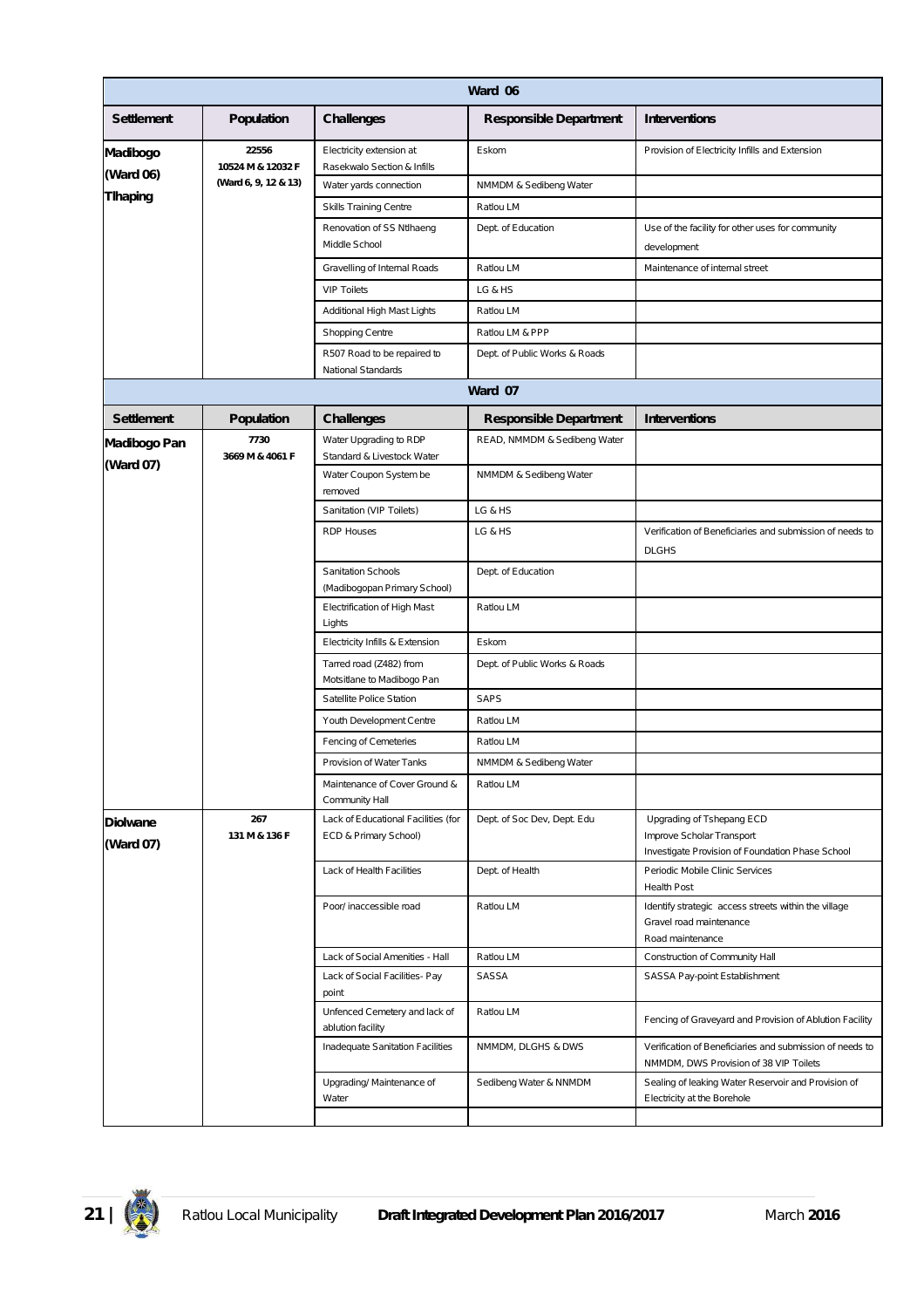|                 | Ward 07                                                                  |                                                                                                                                                                                                                                                                                                   |                                                                                                                                                                              |  |  |
|-----------------|--------------------------------------------------------------------------|---------------------------------------------------------------------------------------------------------------------------------------------------------------------------------------------------------------------------------------------------------------------------------------------------|------------------------------------------------------------------------------------------------------------------------------------------------------------------------------|--|--|
|                 |                                                                          |                                                                                                                                                                                                                                                                                                   | <b>Interventions</b>                                                                                                                                                         |  |  |
|                 | Shanties and Overcrowding &                                              | <b>DLGHS</b>                                                                                                                                                                                                                                                                                      | Verification of Beneficiaries and submission of needs to                                                                                                                     |  |  |
|                 | Access to Housing                                                        |                                                                                                                                                                                                                                                                                                   | <b>DLGHS</b>                                                                                                                                                                 |  |  |
|                 |                                                                          |                                                                                                                                                                                                                                                                                                   | Provision of 121 Houses                                                                                                                                                      |  |  |
|                 |                                                                          | Eskom                                                                                                                                                                                                                                                                                             | Electricity Infills (30) & Extensions (3)                                                                                                                                    |  |  |
|                 |                                                                          |                                                                                                                                                                                                                                                                                                   | Establish Cooperatives Provide funding                                                                                                                                       |  |  |
|                 |                                                                          |                                                                                                                                                                                                                                                                                                   | Identification of land for animal grazing<br>Fencing of Grazing Camps                                                                                                        |  |  |
|                 | <b>Food Security</b>                                                     | Soc Dev.                                                                                                                                                                                                                                                                                          | Investigate Est. of CNDC<br>CNDC                                                                                                                                             |  |  |
|                 |                                                                          | Ward 08                                                                                                                                                                                                                                                                                           |                                                                                                                                                                              |  |  |
| Population      | Challenges                                                               | <b>Responsible Department</b>                                                                                                                                                                                                                                                                     | <b>Interventions</b>                                                                                                                                                         |  |  |
| 9933            | Water and Sanitation in the                                              | NMMDM, Sedibeng Water & Health                                                                                                                                                                                                                                                                    |                                                                                                                                                                              |  |  |
| 4784 M & 5149 F | clinics, water connections to                                            |                                                                                                                                                                                                                                                                                                   |                                                                                                                                                                              |  |  |
| (Ward 08 & 11)  |                                                                          |                                                                                                                                                                                                                                                                                                   |                                                                                                                                                                              |  |  |
|                 | Motlhabane & Aaron Letsapa<br>Primary School                             |                                                                                                                                                                                                                                                                                                   |                                                                                                                                                                              |  |  |
|                 | Poor Health Care Services                                                | Health                                                                                                                                                                                                                                                                                            |                                                                                                                                                                              |  |  |
|                 | (improve Ambulance Response                                              |                                                                                                                                                                                                                                                                                                   |                                                                                                                                                                              |  |  |
|                 |                                                                          |                                                                                                                                                                                                                                                                                                   |                                                                                                                                                                              |  |  |
|                 |                                                                          |                                                                                                                                                                                                                                                                                                   |                                                                                                                                                                              |  |  |
|                 | Internal Roads to Cemeteries                                             | Ratlou LM                                                                                                                                                                                                                                                                                         |                                                                                                                                                                              |  |  |
|                 | Water to RDP Standard                                                    | NMMDM & Sedibeng Water                                                                                                                                                                                                                                                                            |                                                                                                                                                                              |  |  |
|                 | Fencing of Cemeteries & Access                                           | Ratlou LM                                                                                                                                                                                                                                                                                         |                                                                                                                                                                              |  |  |
|                 | Roads                                                                    |                                                                                                                                                                                                                                                                                                   |                                                                                                                                                                              |  |  |
|                 | Combat Crime                                                             |                                                                                                                                                                                                                                                                                                   |                                                                                                                                                                              |  |  |
|                 |                                                                          |                                                                                                                                                                                                                                                                                                   |                                                                                                                                                                              |  |  |
|                 |                                                                          | Ward 09                                                                                                                                                                                                                                                                                           |                                                                                                                                                                              |  |  |
| Population      | Challenges                                                               | <b>Responsible Department</b>                                                                                                                                                                                                                                                                     | <b>Interventions</b>                                                                                                                                                         |  |  |
| 22556           |                                                                          |                                                                                                                                                                                                                                                                                                   |                                                                                                                                                                              |  |  |
|                 | Implementation of Water By-                                              | NMMDM & Sedibeng Water                                                                                                                                                                                                                                                                            |                                                                                                                                                                              |  |  |
|                 |                                                                          |                                                                                                                                                                                                                                                                                                   |                                                                                                                                                                              |  |  |
|                 |                                                                          |                                                                                                                                                                                                                                                                                                   |                                                                                                                                                                              |  |  |
|                 | Lights                                                                   |                                                                                                                                                                                                                                                                                                   |                                                                                                                                                                              |  |  |
|                 | Tar Road from Motsitlane to<br>Madibogo Pan                              | Eskom                                                                                                                                                                                                                                                                                             |                                                                                                                                                                              |  |  |
|                 | EPWP/CWP Programme                                                       | Ratlou LM, Dept. of Public Works &<br>Local Government                                                                                                                                                                                                                                            |                                                                                                                                                                              |  |  |
|                 | Youth Development Centre                                                 | Ratlou LM                                                                                                                                                                                                                                                                                         |                                                                                                                                                                              |  |  |
|                 | Community Hall                                                           | Ratlou LM                                                                                                                                                                                                                                                                                         |                                                                                                                                                                              |  |  |
|                 | Library                                                                  | Ratlou LM                                                                                                                                                                                                                                                                                         |                                                                                                                                                                              |  |  |
|                 | Water extension to RDP<br>Standard & New Stands                          | NMMDM & Sedibeng Water                                                                                                                                                                                                                                                                            |                                                                                                                                                                              |  |  |
|                 | Electricity Extension to New<br>Stands & Infills                         | Eskom                                                                                                                                                                                                                                                                                             |                                                                                                                                                                              |  |  |
|                 | Foot Bridge between Gareleng &<br>Dikgatlong (Madibogo High<br>School)   | Ratlou LM                                                                                                                                                                                                                                                                                         |                                                                                                                                                                              |  |  |
|                 | Sanitation (VIP Toilets)                                                 | LG & HS                                                                                                                                                                                                                                                                                           |                                                                                                                                                                              |  |  |
|                 | Roads Maintenance & Culverts<br>on road linking Ramabesa and<br>Gareleng | <b>NMMDM</b>                                                                                                                                                                                                                                                                                      |                                                                                                                                                                              |  |  |
|                 | Population<br>10524 M & 12032 F<br>(Ward 6, 9, 12 & 13)                  | <b>Challenges</b><br>Access to Electricity<br>Unemployment<br>Lack of Grazing Camps<br><b>RDP Standard</b><br>Foot Bridge between<br>Time)<br>Sanitation (VIP Toilets)<br>Maintenance of Access Roads<br>Laws for illegal Connections<br>Provision of Water Tanks<br>Electrification of High Mast | <b>Responsible Department</b><br>Ratlou LM, FEED, Soc Dev.<br>READ, DRDLR<br>Ratlou LM & NMMDM<br>LG & HS<br><b>SAPS</b><br>Ratlou LM<br>NMMDM & Sedibeng Water<br>Ratlou LM |  |  |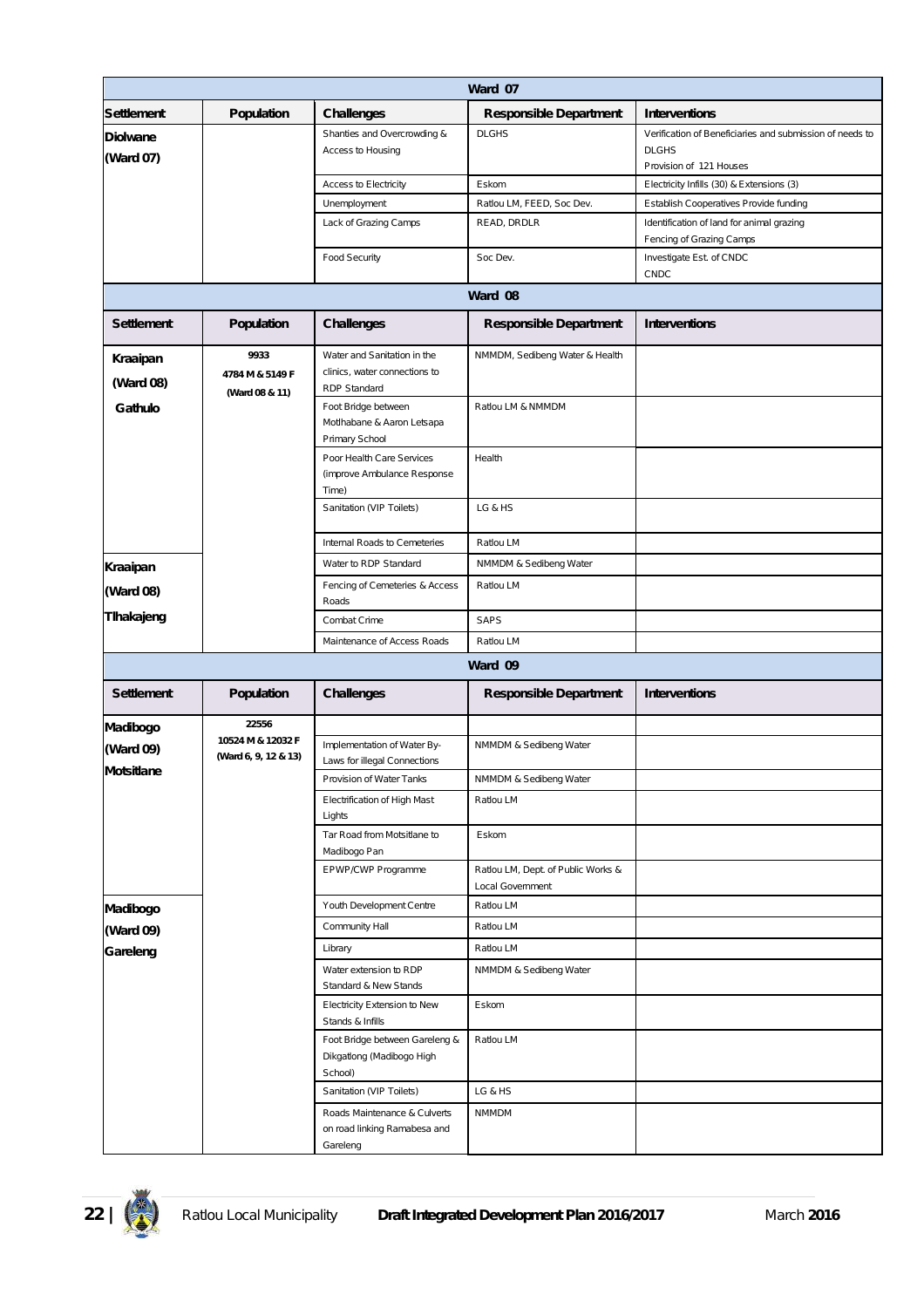|                              | Ward 10                 |                                                                     |                                         |                                                                                                                                                                                         |  |  |
|------------------------------|-------------------------|---------------------------------------------------------------------|-----------------------------------------|-----------------------------------------------------------------------------------------------------------------------------------------------------------------------------------------|--|--|
| <b>Settlement</b>            | Population              | <b>Challenges</b>                                                   | <b>Responsible Department</b>           | <b>Interventions</b>                                                                                                                                                                    |  |  |
| Mareetsane                   | 8715                    | <b>Water Extension</b>                                              | NMMDM & Sedibeng Water                  | Drilling of new boreholes                                                                                                                                                               |  |  |
| (Ward 10)                    | 4035 M & 4680 F         | LED projects                                                        | Ratlou LM                               | Establishment of LED Projects                                                                                                                                                           |  |  |
|                              | (Ward 8 & 10)           | <b>RDP Houses</b>                                                   | LG & HS                                 | Provision of RDP houses                                                                                                                                                                 |  |  |
|                              |                         | Internal roads & upgrading of<br>existing ones                      | Ratlou LM                               | Upgrading and gravelling of internal roads                                                                                                                                              |  |  |
|                              |                         | Sanitation (VIP)                                                    | LG & HS                                 | Provision of VIP toilets                                                                                                                                                                |  |  |
|                              |                         | Funding to Home Based Care<br>Centres                               | Social Development                      | Funding of Home Based care                                                                                                                                                              |  |  |
|                              |                         | Taxi Rank                                                           | Ratlou LM                               | Construction of Taxi rank                                                                                                                                                               |  |  |
|                              |                         | Agricultural Workshops                                              | Ratlou LM & READ                        | Conduct regular workshops on SMME Development                                                                                                                                           |  |  |
|                              |                         | <b>Educational Bursaries</b>                                        | Ratlou LM & Premiers Office             | Provision of educational bursaries                                                                                                                                                      |  |  |
|                              |                         |                                                                     | Ward 11                                 |                                                                                                                                                                                         |  |  |
| <b>Settlement</b>            | <b>Population</b>       | <b>Challenges</b>                                                   | <b>Responsible Department</b>           | <b>Interventions</b>                                                                                                                                                                    |  |  |
| <b>Kraaipan</b><br>(Ward 11) | 9933<br>4784 M & 5149 F | Water Extension to RDP<br>Standard                                  | NMMDM & Sedibeng Water                  | Refurbishment of engines and drilling of boreholes                                                                                                                                      |  |  |
|                              |                         | Construction of gravel roads &<br>Maintenance                       | Ratlou LM & NMMDM                       | Maintenance of gravel roads                                                                                                                                                             |  |  |
|                              |                         | Kraaipan Bridge                                                     | Ratlou LM                               | Construction of foot bridge                                                                                                                                                             |  |  |
|                              |                         | Sanitation (VIP Toilets)                                            | LG & HS                                 | Provision of VIP toilets                                                                                                                                                                |  |  |
|                              |                         | Link Road (Madibogo, Kraaipan<br>to Mareetsane)                     | Ratlou LM                               | Lining road                                                                                                                                                                             |  |  |
|                              |                         | Link Road (Kraaipan -<br>ThutIwane)                                 | Ratlou LM                               | Kraaipan and Thutlwane Link road                                                                                                                                                        |  |  |
|                              |                         | Speed Humps                                                         | Dept. of Public Works & Roads           | Construction of speed humps                                                                                                                                                             |  |  |
|                              |                         | Home Based Cares                                                    | Dept. of Social Development             | Establishment of Home Based care                                                                                                                                                        |  |  |
|                              |                         | Business plan workshop                                              | Ratlou LM                               | Capacity training                                                                                                                                                                       |  |  |
|                              |                         | Agricultural workshops &<br>Funding                                 | Ratlou LM                               | Funding of Agricultural workshop                                                                                                                                                        |  |  |
|                              |                         | Boreholes refurbishment for<br>Livestock Water                      | <b>READ</b>                             | Borehole & Engine Refurbishment<br>Solar/Electrification of Boreholes<br>4 Water Tanks<br>Install 4 Water Tanks around the village and<br>New Stands<br>Water Extension to RDP Standard |  |  |
|                              |                         | Rehabilitation of dams                                              | <b>READ</b>                             | Refurbishment of engines and boreholes                                                                                                                                                  |  |  |
|                              |                         | <b>Bakery Establishment</b>                                         | Ratlou LM, FEED & Social<br>Development | Establishment of bakery                                                                                                                                                                 |  |  |
|                              |                         | Establishment of Rooldam<br>Community Park                          | Ratlou LM                               | Establishment of community park                                                                                                                                                         |  |  |
|                              |                         |                                                                     | Ward 12                                 |                                                                                                                                                                                         |  |  |
| <b>Settlement</b>            | Population              | <b>Challenges</b>                                                   | <b>Responsible Department</b>           | <b>Interventions</b>                                                                                                                                                                    |  |  |
| Madibogo                     | 22556                   | Community Hall                                                      | Ratlou LM                               | Construction of community hall                                                                                                                                                          |  |  |
| (Ward 12)                    | 10524 M & 12032 F       | Speed humps for road R507                                           | Dept. of Public Works & Roads           | Construction of speed humps                                                                                                                                                             |  |  |
| Morolong                     | (Ward 6, 9, 12 & 13)    | Foot Bridge between Morolong<br>and Dikgatlhong                     | LG & HS                                 | Construction of foot bridge                                                                                                                                                             |  |  |
|                              |                         | Water Extension to RDP<br>Standard and eradicate water<br>shortages | NMMDM & Sedibeng Water                  | Provision of Scholar Transport to nearby schools<br>Phase-in the additional grades & Provide Temporary<br>Class Rooms<br>Construction of additional class rooms                         |  |  |
|                              |                         | Resources in the Library                                            | CATA                                    | Department to purchase resource required in the<br>library                                                                                                                              |  |  |
|                              |                         | Sanitation (VIP Toilets)                                            | Ratlou LM & Sector Departments          | Provision of VIP toilets                                                                                                                                                                |  |  |

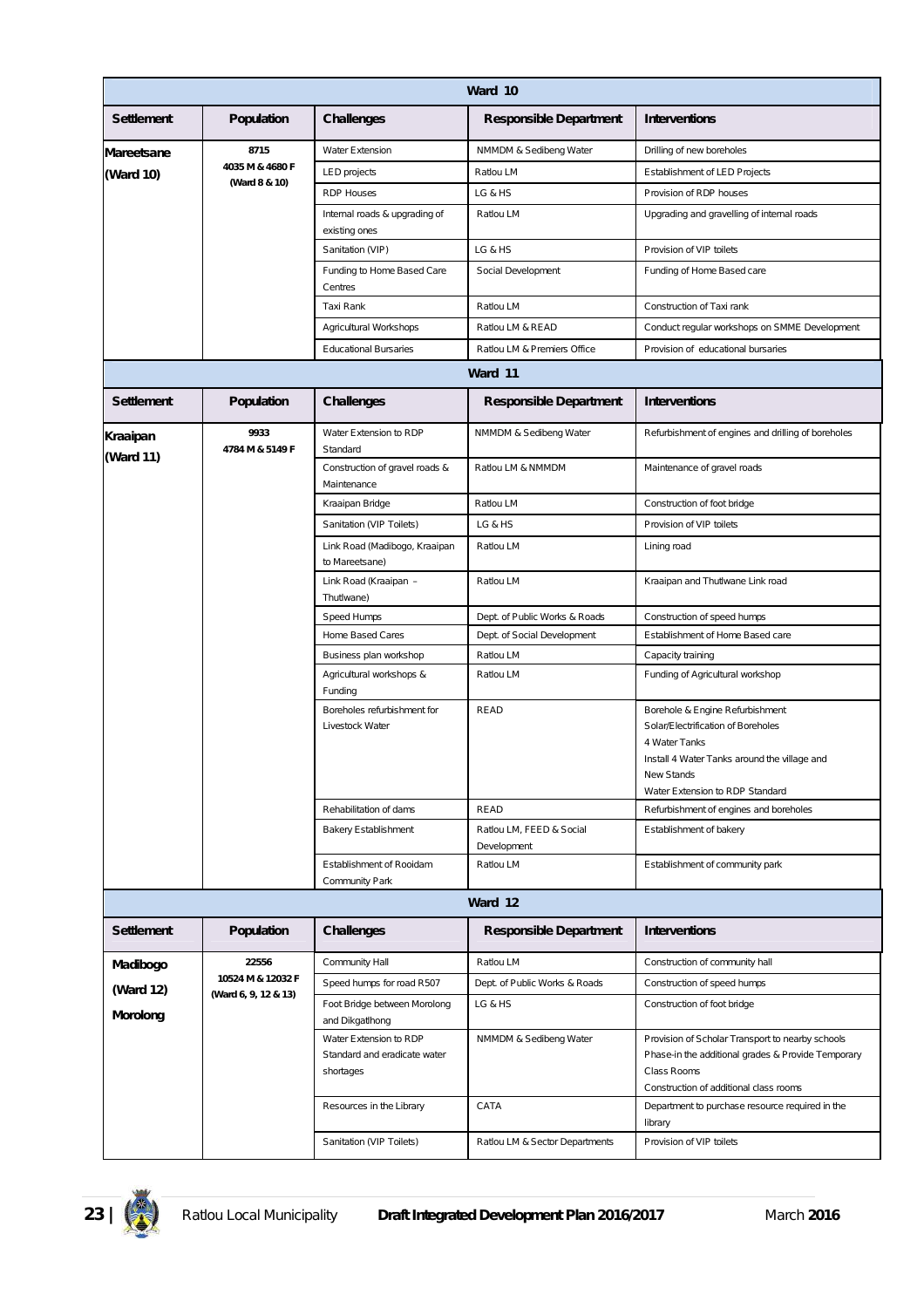|                   | Ward 12              |                                                   |                               |                                                                                                                       |  |  |
|-------------------|----------------------|---------------------------------------------------|-------------------------------|-----------------------------------------------------------------------------------------------------------------------|--|--|
| <b>Settlement</b> | Population           | <b>Challenges</b>                                 | <b>Responsible Department</b> | <b>Interventions</b>                                                                                                  |  |  |
| Madibogo          | 22556                | Two Roomed clinic                                 | Dept. of Health               | Two roomed clinic service (health post)                                                                               |  |  |
| (Ward 12)         | 10524 M & 12032 F    | Fully functional Bank                             | PPP                           | Provision of fully functional bank                                                                                    |  |  |
| Dikgatlhong       | (Ward 6, 9, 12 & 13) | Additional High Mast Lights                       | Ratlou LM                     | Additional High Mass Lights                                                                                           |  |  |
|                   |                      | <b>RDP Houses</b>                                 | LG & HS                       | Verification of Beneficiaries and submission of needs<br>to DLGHS                                                     |  |  |
|                   |                      | Sanitation (VIP Toilets)                          | LG & HS                       | Provision of VIP toilets                                                                                              |  |  |
|                   |                      | Foot Bridge between<br>Dikgatlhong & Phahameng    | Ratlou LM                     | Provision of foot bridge between Dikgatlhong and<br>Phahameng                                                         |  |  |
| Madibogo          |                      | High Mast Lights Additions                        | Ratlou LM                     | Additional high Mass Lights                                                                                           |  |  |
| (Ward 12)         |                      | Water extension to RDP                            | NMMDM & Sedibeng Water        | Drilling of new boreholes                                                                                             |  |  |
| Lenganeng         |                      | Standard                                          |                               |                                                                                                                       |  |  |
|                   |                      | New School next to RDP Houses                     | Dept. of Education            | Construction of new school to RDP                                                                                     |  |  |
|                   |                      | Scholar Transport to High<br>Schools              | Dept. of Education            | Provision of Scholar Transport to nearby schools<br>Phase-in the additional grades & Provide Temporary<br>Class Rooms |  |  |
|                   |                      |                                                   |                               | Construction of additional class rooms                                                                                |  |  |
|                   |                      | Sanitation (VIP Toilets)                          | LG & HS                       | Provision of VIP toilets                                                                                              |  |  |
|                   |                      | Water extension to RDP<br>Standard                | NMMDM & Sedibeng Water        | Drilling of new borehole                                                                                              |  |  |
|                   |                      | High Mast Lights                                  | Ratlou LM                     | Additional High Mass Lights                                                                                           |  |  |
|                   |                      | Sanitation (VIP Toilets)                          | LG & HS                       | Provision of VIP toilets                                                                                              |  |  |
|                   |                      | <b>RDP Houses</b>                                 | LG & HS                       | Provision of RDP houses                                                                                               |  |  |
|                   |                      | Speed Humps on the District<br><b>Tarred Road</b> | Dept. of Public Works & Roads | Construction of speed humps                                                                                           |  |  |
| Madibogo          |                      | <b>RDP Houses</b>                                 | LG & HS                       | Provision of RDP houses                                                                                               |  |  |
| (Ward 12)         |                      | Speed Humps on the District<br><b>Tarred Road</b> | Public Works & Roads          | Construction of speed humps                                                                                           |  |  |
| Seloja            |                      | Water extension to RDP<br>Standard                | NMMDM & Sedibeng Water        | Drilling of new boreholes                                                                                             |  |  |
|                   |                      | High Mast Lights                                  | Ratlou LM                     | Additional High Mass Lights                                                                                           |  |  |
|                   |                      | Sanitation (VIP Toilets)                          | LG & HS                       | Provision of VIP toilets                                                                                              |  |  |
|                   |                      | <b>RDP Houses</b>                                 | LG & HS                       | Provision of RDP Houses                                                                                               |  |  |
|                   |                      |                                                   | Ward 13                       |                                                                                                                       |  |  |
| <b>Settlement</b> | Population           | Challenges                                        | <b>Responsible Department</b> | <b>Interventions</b>                                                                                                  |  |  |
| <b>ThutIwane</b>  | 1883                 | Gravelling of internal roads                      | Ratlou LM                     | Gravelling and maintenance of internal roads                                                                          |  |  |
| (Ward 13)         | 886 M & 997 F        | Upgrading of Water Reservoir                      | NMMDM & Sedibeng Water        | Drilling of new boreholes                                                                                             |  |  |
|                   |                      | Water Extension to RDP<br>Standard                | NMMDM & Sedibeng Water        | Refurbishment of engines                                                                                              |  |  |
|                   |                      | RDP houses                                        | NMMDM & Sedibeng Water        | Verification of Beneficiaries and submission of needs<br>to DLGHS                                                     |  |  |
|                   |                      | Rehabilitation of the Dam                         | NMMDM & Sedibeng Water        | Rehabilitation of the dam for livestock                                                                               |  |  |
|                   |                      | Land Claims finalisation                          | READ                          | CPA to claim the land                                                                                                 |  |  |
|                   |                      | Internal roads                                    | Ratlou LM                     | Gravelling and maintenance or internal roads                                                                          |  |  |
|                   |                      | <b>LED Projects Support</b>                       | Ratlou LM & FEED              | Funding and training                                                                                                  |  |  |
|                   |                      | Two Roomed Clinic                                 | Dept. of Health               | Provision for two roomed clinic service                                                                               |  |  |
|                   |                      | Unfair recruitment                                | Ratlou LM                     | Recruitment policy                                                                                                    |  |  |
|                   |                      | Fencing of Cemeteries                             | Ratlou LM                     | Fencing and maintenance of cemeteries                                                                                 |  |  |
|                   |                      | New High School                                   | Dept. of Education            | Construction of High school                                                                                           |  |  |
|                   |                      | Livestock Handling Facility                       | READ                          | Applications of the farms for hectors                                                                                 |  |  |
|                   |                      | Electrification of 2 Boreholes                    | NMMDM & Sedibeng Water        | Electrifying boreholes                                                                                                |  |  |
|                   |                      | High Mast Lights Additions                        | Ratlou LM                     | Additional High Mass Lights                                                                                           |  |  |
|                   |                      | Paved Road (Z401): Thutlwane<br>& SetIhwatIhwe    | Dept. of Public Works & Roads | Paving Thutlwane and Setlhwatlhwe road                                                                                |  |  |

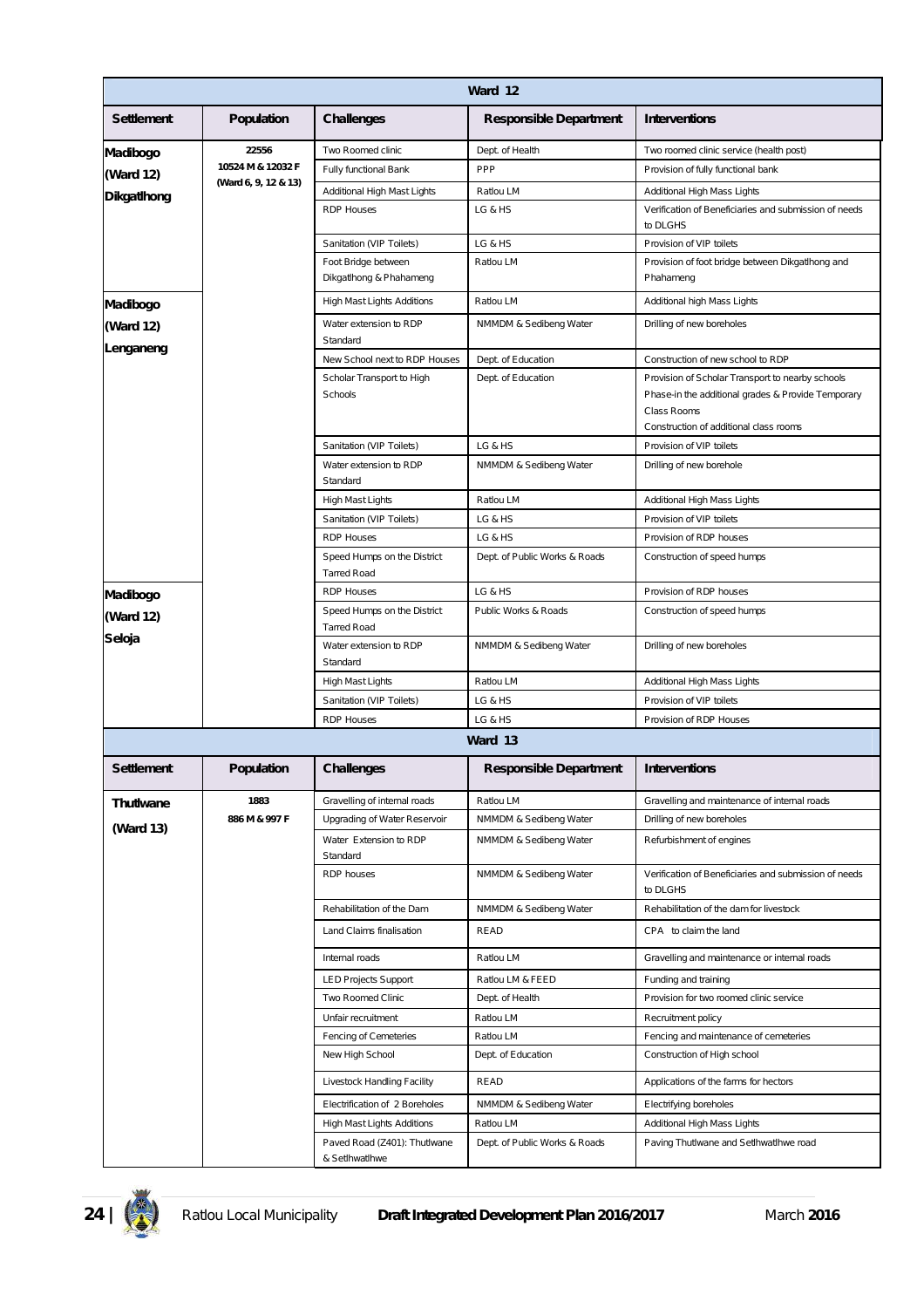|                             | Ward 13                    |                                                                   |                                         |                                                                                                                                                                 |  |
|-----------------------------|----------------------------|-------------------------------------------------------------------|-----------------------------------------|-----------------------------------------------------------------------------------------------------------------------------------------------------------------|--|
| <b>Settlement</b>           | Population                 | <b>Challenges</b>                                                 | <b>Responsible Department</b>           | <b>Interventions</b>                                                                                                                                            |  |
| Ramabesa                    | 22556<br>10524 M & 12032 F | Bridge between Gareleng &<br>Ramabesa                             | <b>NMMDM</b>                            | Provision of bridge between Gareleng and Ramabesa                                                                                                               |  |
| (Ward 13)                   | (Ward 6, 9, 12 & 13)       | Adjoining road between<br>Ramabesa & Setlhwatlhwe                 | Ratlou LM                               | Linking road between Ramabesa and Setlhwatlhwe                                                                                                                  |  |
|                             |                            | Scholar Transport to High<br>Schools                              | Dept. of Education                      | Provision of Scholar Transport to nearby schools<br>Phase-in the additional grades & Provide Temporary<br>Class Rooms<br>Construction of additional class rooms |  |
|                             |                            | Electricity Extension & In fills                                  | Eskom                                   | Electrification of new houses                                                                                                                                   |  |
|                             |                            | Construction of Internal Roads                                    | Ratlou LM                               | Construction and gravelling internal roads                                                                                                                      |  |
| <b>SetIhwatIhwe</b>         | 5816<br>3496 M & 2320 F    | <b>RDP Houses</b>                                                 | LG & HS                                 | Verification of Beneficiaries and submission of needs<br>to DLGHS                                                                                               |  |
| (Ward 13)                   |                            | Sanitation (VIP Toilets)                                          | LG & HS                                 | Provision of VIP toilets                                                                                                                                        |  |
|                             |                            | Adjoining road between<br>Setlhwatlhwe and Ramabesa               | Ratlou LM                               | Adjoining road between Setlhwatlhwe and Ramabesa                                                                                                                |  |
|                             |                            | Internal Roads<br>Gravelling/Maintenance                          | Ratlou LM                               | Gravelling and maintenance of internal roads                                                                                                                    |  |
|                             |                            | Windmills refurbishment                                           | NMMDM & Sedibeng Water                  | Refurbishment of windmill for livestock                                                                                                                         |  |
|                             |                            | Rehabilitation of the Dam                                         | READ                                    | Refurbishment of borehole                                                                                                                                       |  |
|                             |                            | <b>Electricity Extension</b>                                      | Eskom                                   | Extension of electricity in the new stance                                                                                                                      |  |
|                             |                            | Fencing of Cemeteries                                             | Ratlou LM                               | Fencing of all cemeteries in the village                                                                                                                        |  |
|                             |                            |                                                                   | Ward 14                                 |                                                                                                                                                                 |  |
| <b>Settlement</b>           | Population                 | <b>Challenges</b>                                                 | <b>Responsible Department</b>           | <b>Interventions</b>                                                                                                                                            |  |
| Setlagole                   | 19 452                     | Water Extension - Running Taps                                    | NMMDM & Sedibeng Water                  | Refurbishment of borehole                                                                                                                                       |  |
| (Ward 14)                   | 9306 M & 10146 F           | Maintenance of Internal Roads                                     | Ratlou LM                               | Gravelling and maintenance of internal roads                                                                                                                    |  |
| Ga_Mokoto, Kgothu,          |                            | Sanitation (VIP Toilets)                                          | LG & HS                                 | Provision of VIP toilets                                                                                                                                        |  |
| <b>RDP &amp; New Stands</b> |                            | RDP Houses in the Yards                                           | Dept. of Education                      | Verification of Beneficiaries and submission of needs<br>to DLGHS                                                                                               |  |
|                             |                            | Community Hall                                                    | Ratlou LM                               | Construction of community hall                                                                                                                                  |  |
|                             |                            | Electrification of High Mast<br>Lights                            | Eskom                                   | Electrification and additional High Mass Lights                                                                                                                 |  |
|                             |                            | Electricity in fills & extensions                                 | Ratlou LM                               | Infills and extension of electricity in the village                                                                                                             |  |
|                             |                            | Learner ship, Bursaries &<br>Internships Opportunities            | Ratlou LM                               | Unemployed youth and matriculants to be assisted<br>through bursaries, Learnership and internships<br>programmes                                                |  |
|                             |                            | Job Creation                                                      | Ratlou LM                               |                                                                                                                                                                 |  |
|                             |                            | LED Projects (Funding,<br>Registrations & Establishment)          | Ratlou LM                               | Establishment of cooperatives and funded support                                                                                                                |  |
|                             |                            | Youth Development Outreach<br>(Youth Development Office)          | Ratlou LM                               | Outreach officer to be employed                                                                                                                                 |  |
|                             |                            | Sport Facilities Accessibility by<br>all members of the community | Ratlou LM                               | Utilising of sports facilities                                                                                                                                  |  |
|                             |                            | Youth Centre                                                      | Ratlou LM                               | Construction of Youth centre in the village                                                                                                                     |  |
|                             |                            | Construction of Police Station<br>close to the Community          | SAPS & Dept. of Public Works &<br>Roads | Construction of Setlagole Police station in the village                                                                                                         |  |

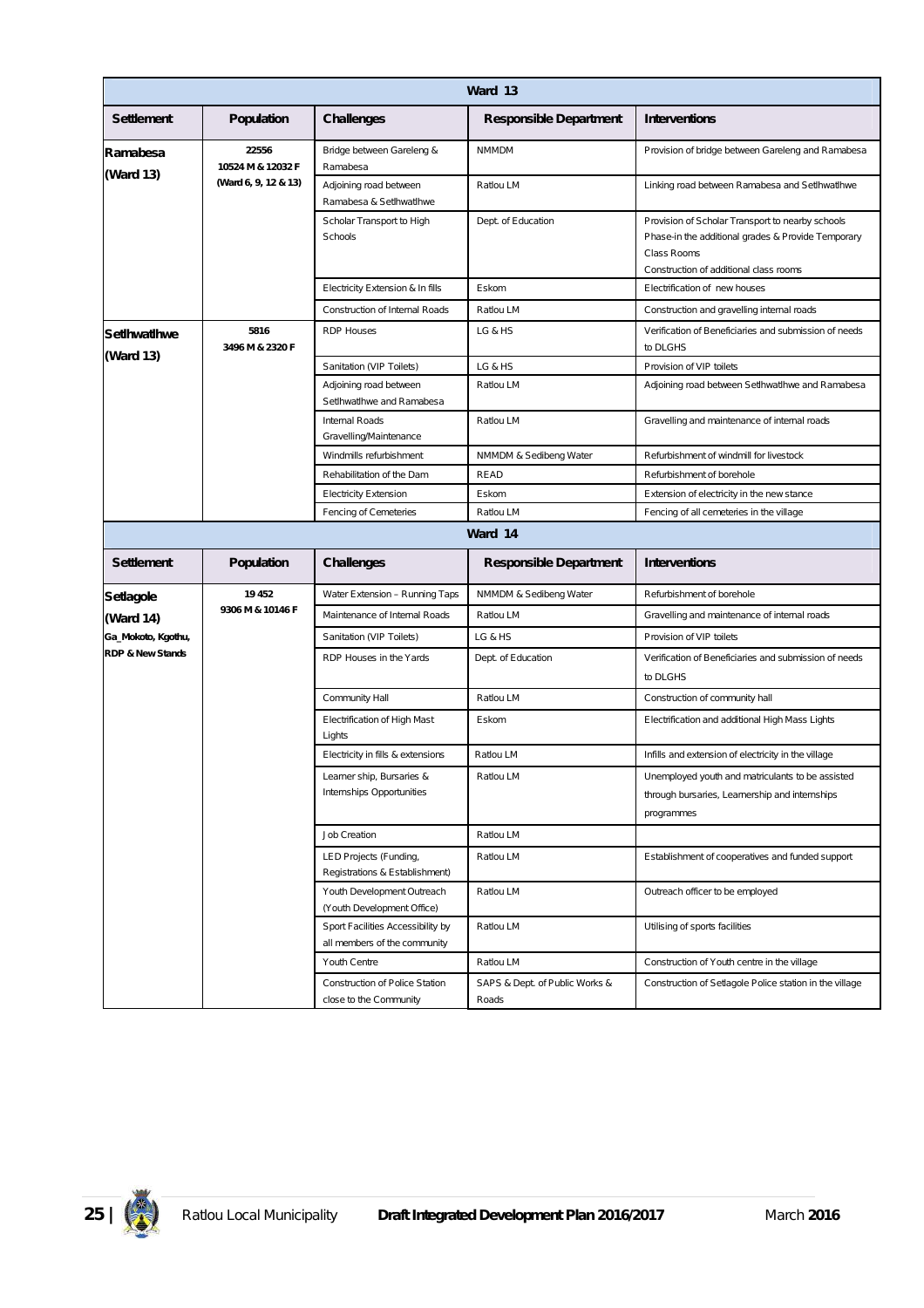# **4. INTERNAL STRUCTURES OF THE MUNICIPALITY**

#### **4.1 Council**

The Council has 28 Councillors (14 Proportional Representation (PR) Councillors and 14 Ward Councillors). The Speaker is the Chairperson of Council. The party-political representation of Councillors is reflected in the table below:

| <b>Political Party</b>                   | <b>Number of Councillors</b> | <b>Gender Distribution</b> |        |
|------------------------------------------|------------------------------|----------------------------|--------|
|                                          |                              | <b>Male</b>                | Female |
| African National Congress (ANC)          | 22                           |                            | 15     |
| Congress of the People (COPE)            |                              |                            |        |
| Democratic Alliance (DA)                 |                              |                            |        |
| United Christian Democratic Party (UCDP) |                              |                            |        |
| <b>TOTAL</b>                             | 28                           |                            | 19     |

**Party Political Representation (Source: www.elections.org.za, 2015)**

The municipality has 48 898 voters registered for the upcoming local government elections following registrations held on the 3rd and 4 th March 2016.

Below is a table that shows the voter registration information for Ratlou Local Municipality (NW381)

| Ward         | <b>Voting District</b> | <b>Registered Voters</b> |
|--------------|------------------------|--------------------------|
| 63801001     |                        | 3,822                    |
| 63801002     | 11                     | 3,816                    |
| 63801003     | 6                      | 3,534                    |
| 63801004     | 6                      | 3,985                    |
| 63801005     | 3                      | 2,710                    |
| 63801006     | 3                      | 3,068                    |
| 63801007     | 4                      | 3,340                    |
| 63801008     | 5                      | 3,867                    |
| 63801009     | 5                      | 3,444                    |
| 63801010     | $\overline{2}$         | 2,888                    |
| 63801011     | 6                      | 3,086                    |
| 63801012     | 4                      | 3,588                    |
| 63801013     | 4                      | 3,461                    |
| 63801014     | 4                      | 4,289                    |
| <b>Total</b> | 70                     | 48,898                   |

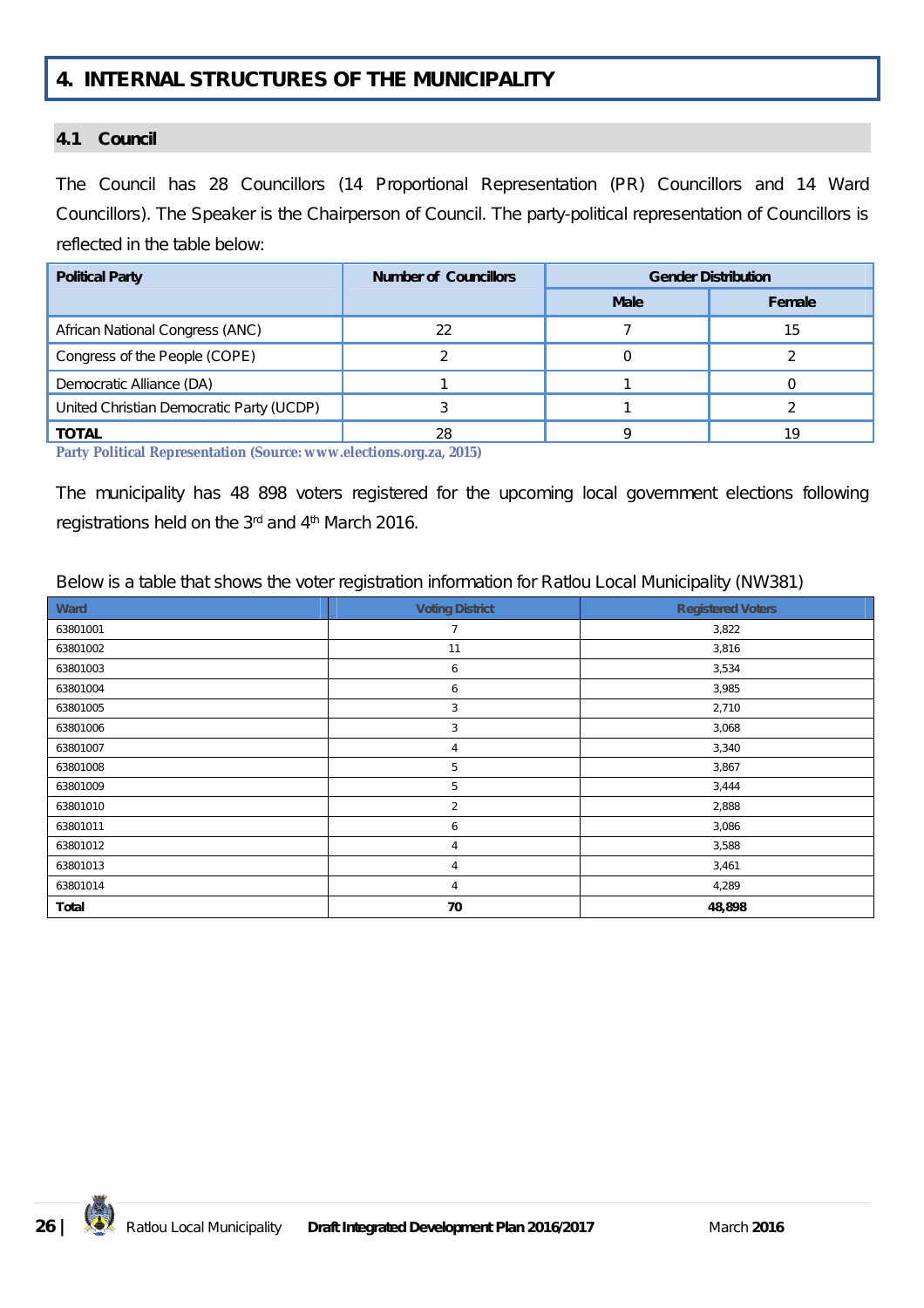#### **4.2 Political Leadership**

#### **Executive Committee**

The Mayor is the chairperson of the Executive Committees which comprises of chairpersons of the five portfolios (Section 79 Committees (Municipal Structures Act 117, 1998)). Section 79 Committees are responsible for monitoring service delivery and they report to Council.

| <b>Position</b>            | <b>Incumbent</b>         | <b>Function</b>                                                           |
|----------------------------|--------------------------|---------------------------------------------------------------------------|
| Mayor                      | Cllr T. Modise           | Chairperson of the Executive Committee<br>$\bullet$                       |
|                            |                          | Responsible for the political direction of the municipality<br>$\bullet$  |
|                            |                          | Accounts to council<br>$\bullet$                                          |
| <b>Executive Committee</b> | Same as Chairpersons of  | Identify the needs of the municipality<br>$\bullet$                       |
|                            | the Portfolio Committees | Review and evaluate those needs in order of priority<br>$\bullet$         |
|                            |                          | Recommends strategies, programme and services to address the<br>$\bullet$ |
|                            |                          | needs                                                                     |
| <b>Speaker</b>             | Cllr M. R. Mongala       | Presides over Council meetings<br>$\bullet$                               |
|                            |                          | Ensuring that Council meets quarterly<br>٠                                |
|                            |                          | Must maintain order during meeting<br>$\bullet$                           |
|                            |                          | Ensures adherence to council rules                                        |

The portfolio committees are depicted in the table below:

| <b>Portfolio Committee</b>                                                   | Chairperson       |
|------------------------------------------------------------------------------|-------------------|
| <b>Corporate Services (Corporate Services Directorate)</b>                   | Cllr V Shomolekae |
| <b>Community Services and Public Safety (Community Services Directorate)</b> | Cllr M Khumalo    |
| LED and Agriculture (Town Planning & Development Directorate)                | Cllr M Bank       |
| <b>Technical Services (Technical Services Directorate)</b>                   | Cllr A Matebele   |
| <b>Budget and Treasury (Budget &amp; Treasury Office Directorate)</b>        | Cllr P Mokgosi    |

Standing Committees (Section 80 of the Municipal Structures Act No. 117 of 1998) are permanent Council committees which are responsible for holding Council accountable in terms of its decisions and operations. The committees are chaired by councillors who are not members of the Executive Committee. Ratlou Local municipality has the following standing committees:

| <b>Name</b>                                | <b>Functions</b>                                                 |  |
|--------------------------------------------|------------------------------------------------------------------|--|
|                                            | Develops and approves rules for the proceedings                  |  |
| <b>Rules Committee</b>                     | Determines focus areas to capacitate Councillors                 |  |
|                                            | Allocates members to various committees                          |  |
|                                            | Provides political oversight over financial management, accounts |  |
| <b>Municipal Public Accounts Committee</b> | and overall performance                                          |  |

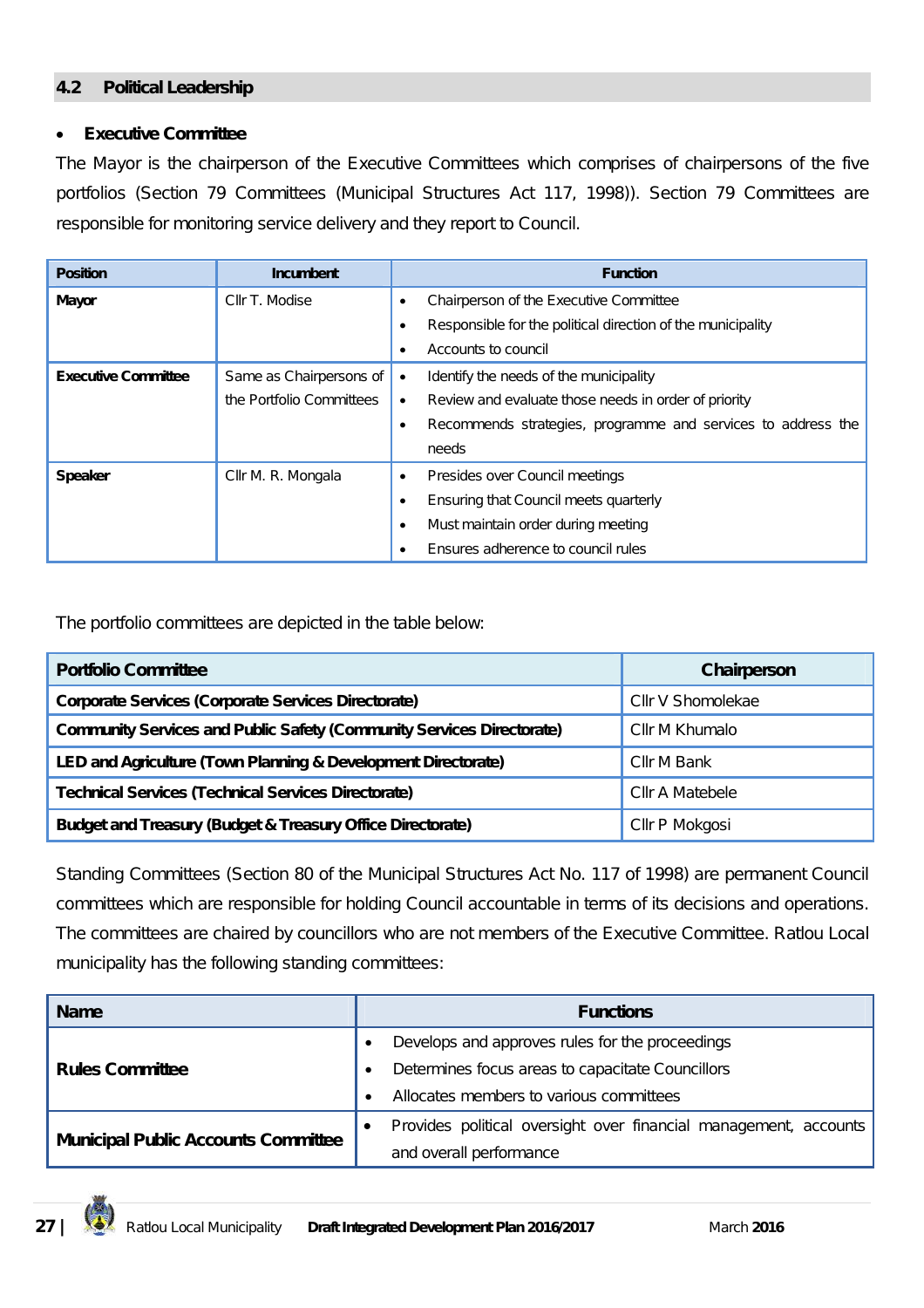The municipality has also an Audit Committee which is established in terms of Section 166 (1) of Municipal Finance Management Act, 2003 (Act No. 56 of 2003).

| <b>Name</b>            | <b>Functions (MFMA Section 166 (2))</b>                             |
|------------------------|---------------------------------------------------------------------|
| <b>Audit Committee</b> | Advise the municipal council and administration of the municipality |
|                        | Respond to the council on any issues raised by the Auditor-General  |
|                        | in the audit report                                                 |
|                        | Carry out such investigations into the financial affairs of the     |
|                        | municipality                                                        |
|                        | Perform such other functions as may be prescribed                   |

#### **4.3 Municipal Administration**

The Municipal Manager is responsible for the overall management of the municipality. The administrative wing of the municipality is made up of 6 departments, including the Office of the Municipal Manager.

The departments and their functions are contained in the table below:

| <b>Department</b> | <b>Office of the Municipal Manager</b>                                                                                                                                                                                                    |                                                                                                                                                                                                                   |  |
|-------------------|-------------------------------------------------------------------------------------------------------------------------------------------------------------------------------------------------------------------------------------------|-------------------------------------------------------------------------------------------------------------------------------------------------------------------------------------------------------------------|--|
| -unctions         | Internal Audit,<br>$\bullet$<br>PMS, Information Technology,<br>٠<br>Communication & Public Participation,<br>٠<br>Support to Office of the Speaker and Support to Office of the Mayor                                                    |                                                                                                                                                                                                                   |  |
| <b>Department</b> | <b>Corporate Support Services</b>                                                                                                                                                                                                         | <b>Budget and Treasury</b>                                                                                                                                                                                        |  |
| Functions         | Human Resources Management,<br>$\bullet$<br>Legal Services, Corporate Administration,<br>$\bullet$<br>Council support services and<br>$\bullet$<br><b>Fleet Management</b>                                                                | Revenue and Expenditure Services<br>$\bullet$<br>Financial management and Budgetary Services<br>$\bullet$<br>Supply Chain Management Services                                                                     |  |
| <b>Department</b> | <b>Technical Services</b><br><b>Community Development Services</b>                                                                                                                                                                        |                                                                                                                                                                                                                   |  |
| Functions         | Land, Parks and Cemeteries, Libraries<br>$\bullet$<br><b>Community Facilities</b><br>$\bullet$<br>Environmental Health, Public Safety,<br>$\bullet$<br>Waste Management and Disaster<br>$\bullet$<br>Management<br><b>Social Services</b> | <b>Civil Engineering Services</b><br>٠<br>Municipal Roads and Storm Water<br>$\bullet$<br><b>Water Services Facilitation</b><br>٠<br>Electricity<br>٠<br><b>Public Works</b><br>٠<br>Municipal Assets Maintenance |  |
| <b>Department</b> | <b>Town Planning and Development</b>                                                                                                                                                                                                      |                                                                                                                                                                                                                   |  |
| <b>Functions</b>  | Integrated Development Planning<br>$\bullet$<br>Local Economic Development<br>$\bullet$<br>Agriculture, Tourism & Heritage                                                                                                                | Spatial Planning & Building Regulation<br>$\bullet$<br><b>Municipal Valuations</b><br>٠<br>Land Use Management                                                                                                    |  |

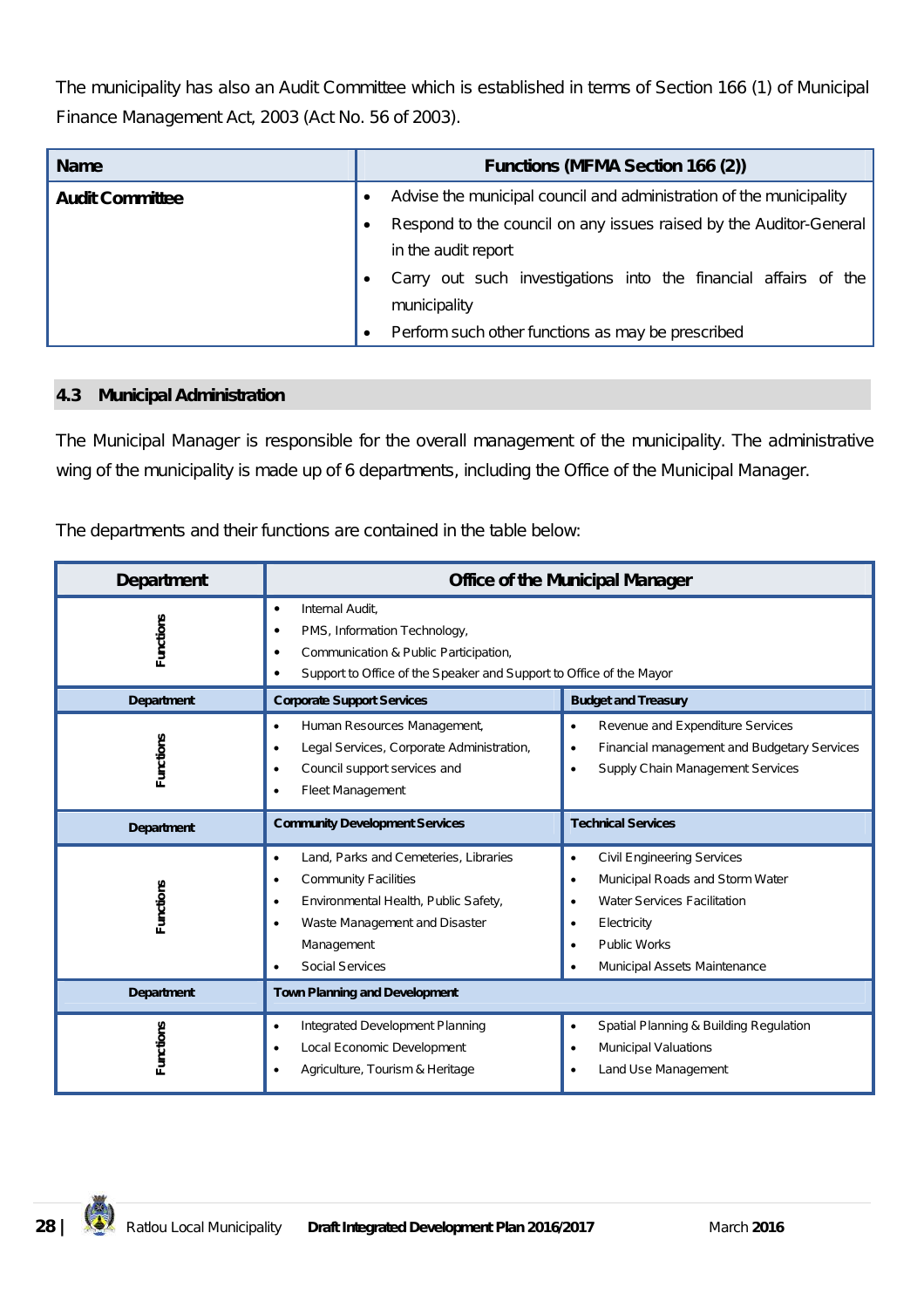

A detailed revised organisational structure is on *Annexure B*

## **4.5 Management of the IDP Process**

## **4.5.1 Roles and Responsibilities for the IDP Process**

| <b>Structure</b>                                       | <b>Function</b>                                                                                          |
|--------------------------------------------------------|----------------------------------------------------------------------------------------------------------|
|                                                        | Consider and adopt a Process Plan<br>٠                                                                   |
| Municipal Council                                      | Consider, adopt and approve the IDP<br>٠                                                                 |
|                                                        | Decide on the process plan<br>$\bullet$                                                                  |
| IDP Management Committee -<br>Chaired by the Municipal | Be responsible for the overall management, co-ordination and monitoring of the process<br>$\bullet$      |
| Manager                                                | and drafting of the IDP                                                                                  |
|                                                        | Decide on the roles and responsibilities of persons involved in the process<br>$\bullet$                 |
|                                                        | Link the planning process to their constituencies and/or wards<br>$\bullet$                              |
| <b>Ward Councillors</b>                                | Lead consultation meetings at ward level<br>$\bullet$                                                    |
|                                                        | Ensure that ward issues are addressed (Ward Based Planning)<br>٠                                         |
|                                                        | Facilitates IDP Processes of the municipality<br>$\bullet$                                               |
| Senior Manager Town                                    | Advices the Municipal Manager<br>٠                                                                       |
| Planning & Development                                 | IDP Processes and timeframes (Process Plan)<br>٠                                                         |
| and                                                    | Sector participation in all processes<br>٠                                                               |
| Manager: IDP                                           | Participation of municipal departments<br>٠                                                              |
|                                                        | Ensures that the municipality has an IDP Process Plan - communicated internally and<br>٠                 |
|                                                        | externally                                                                                               |
|                                                        | Provide relevant technical, sector and financial information to be analysed for determining<br>$\bullet$ |
|                                                        | priority issues                                                                                          |
| <b>Heads of Departments</b>                            | Contribute technical expertise in the consideration and finalisation of strategies and<br>٠              |
| and                                                    | identification of projects                                                                               |
| <b>Officials/Steering Committee</b>                    | Provide budgetary information<br>$\bullet$                                                               |
|                                                        | Take the responsibility for preparing amendments to the draft IDP for submission to the<br>$\bullet$     |
|                                                        | municipal council for approval and the MEC for Local Government for alignment                            |

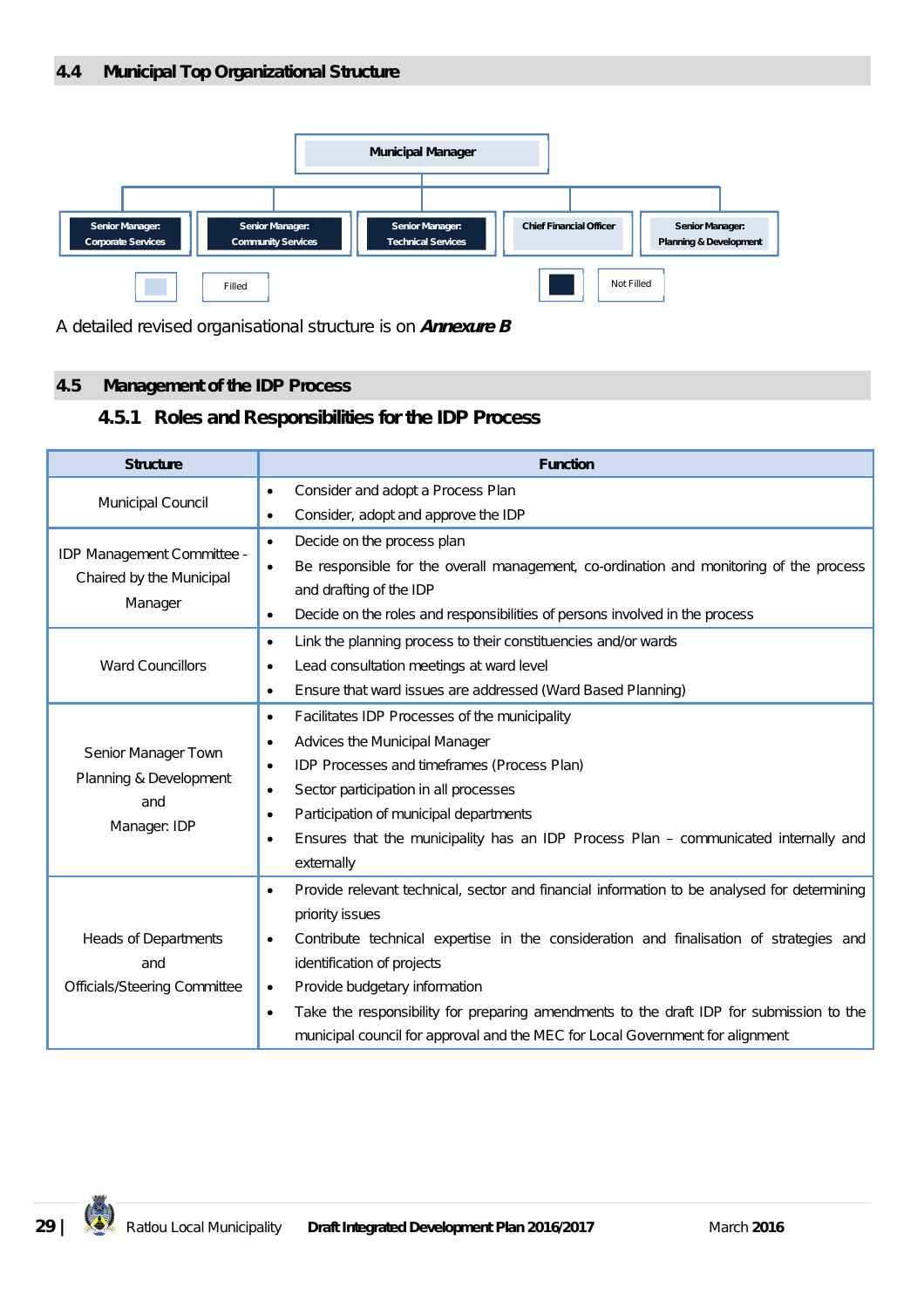|                                  | The forum will be responsible for:<br>$\bullet$                                       |
|----------------------------------|---------------------------------------------------------------------------------------|
|                                  | Representing the interests of their constituents in the IDP process                   |
| <b>IDP Representative Forum-</b> | Providing an organisational mechanism for discussion, negotiation and decision-making |
| Chaired by the Mayor             | between the stakeholders and the Municipality                                         |
|                                  | Ensuring communication between all stakeholders' representatives                      |
|                                  | Monitoring the performance of the planning and implementation process                 |
|                                  | Integrate LED initiatives into IDP<br>$\bullet$                                       |
| LED Forum                        | Monitor the implementation<br>$\bullet$                                               |
|                                  | Advice the IDP Forum on the LED issues                                                |
| <b>Business Forum</b>            | Advices the LED Forum                                                                 |

## **4.5.2 The Intergovernmental Relations Framework**

This principle of intergovernmental cooperation is enjoined by the Intergovernmental Relations Act, which compels different organs of state to plan and execute plans together. In order to achieve this cooperation, Ratlou Local Municipality makes optimal use of the following IGR structures to achieve integrated planning.

| Name of IGR Structure                                                                              | <b>Composition</b>                                                                | <b>Function</b>                                                                                                                  |
|----------------------------------------------------------------------------------------------------|-----------------------------------------------------------------------------------|----------------------------------------------------------------------------------------------------------------------------------|
| Mayors, with municipal Managers providing<br><b>Mayors Forum</b><br>technical support              |                                                                                   | Give political directives                                                                                                        |
| <b>Speakers Forum</b>                                                                              | Speakers of District and local municipalities                                     | Champion public participation                                                                                                    |
| <b>Municipal Managers' Forum</b>                                                                   | <b>Municipal Managers</b>                                                         | Give advises to political structures and take<br>administrative accountability                                                   |
| Directors of departments and Directors of sector<br><b>Technical Cluster Forums</b><br>departments |                                                                                   | Advises municipal managers on issues affecting<br>their departments                                                              |
| <b>IDP Forum</b>                                                                                   | Planning Directors of municipalities in the District                              | Run the processes of IDP Review                                                                                                  |
| <b>CFO's Forum</b>                                                                                 | CFO's of the District and Local Municipalities                                    | Ensure Municipal Fiscal Compliance in the<br>District.<br>Give support & advice<br>Budget alignment to key priorities & synergy. |
| Local Manager's Forum                                                                              | Managers of sector departments within Ratlou<br>and Municipal Directors/ Managers | Advisory role for the IDP Rep Forum<br>Projects and programmes alignment                                                         |

**IGR Structures**

## **4.6 2014/2015 IDP and 2015/2016 BUDGET Schedule of Activities**

The 2015/2016 IDP/ Budget Schedule of Activities was adopted by Council on the 31 August 2015 in line with Sections 21(1) and 53(1) of the Municipal Finance Management Act, 2003 (Act No. 56 of 2003) read with Section 34 of the Municipal Systems Act, 2000 (Act No. 32 of 2000). Detailed actual performance and evidence is on *Annexure C.*

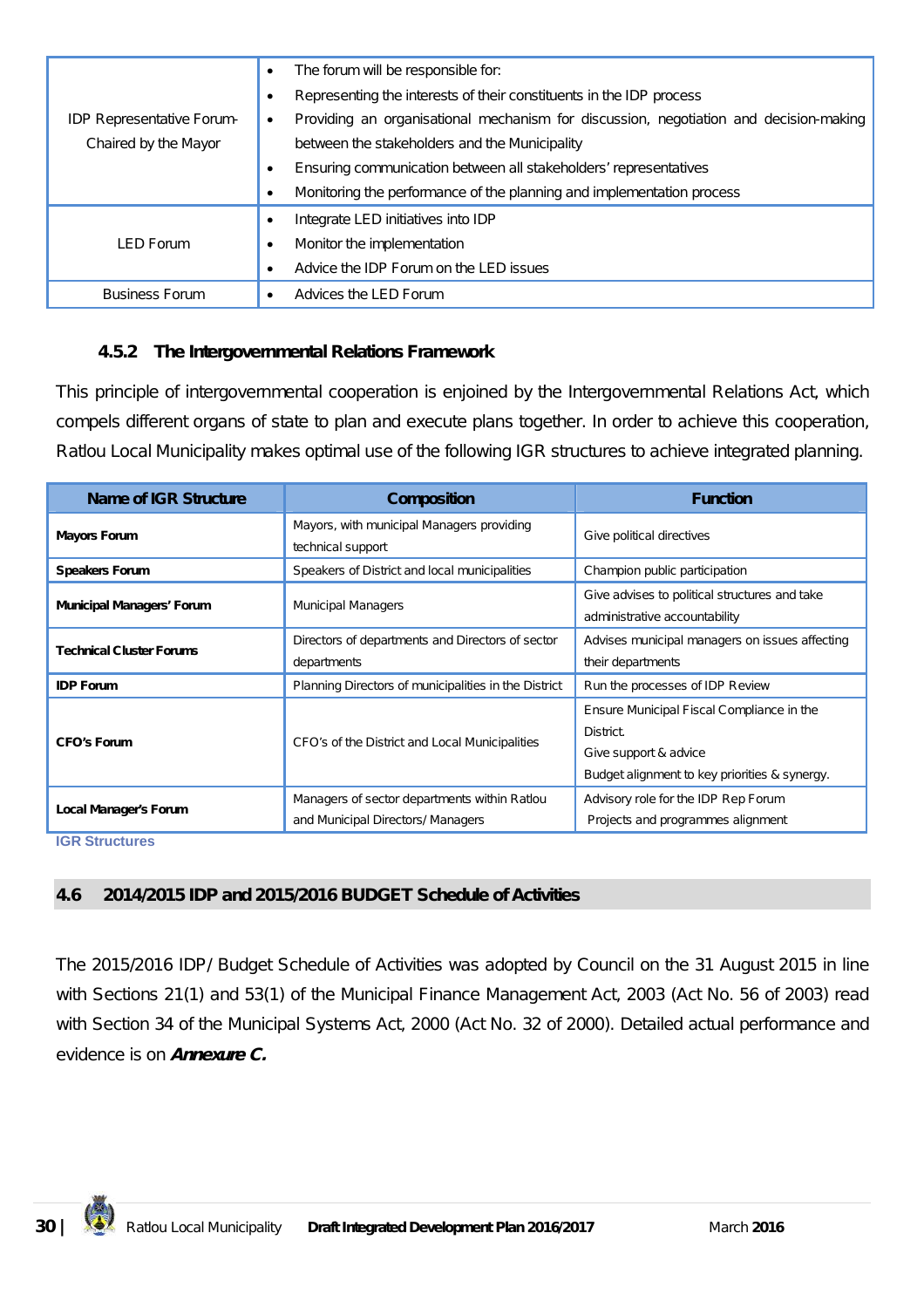| <b>PLANNED DATE</b>   | <b>IDP</b>                                                                                                                                        | <b>BUDGET</b>                                                                                                | <b>ACTUAL PERFORMANCE</b>                                                                                                                                                       |
|-----------------------|---------------------------------------------------------------------------------------------------------------------------------------------------|--------------------------------------------------------------------------------------------------------------|---------------------------------------------------------------------------------------------------------------------------------------------------------------------------------|
| 11 August 2015        | IDP Steering Committee:<br>Establishment & Process Plan<br>(Schedule of Activities)                                                               | <b>Budget Schedule of Activities</b>                                                                         | The Steering Committee was held on the<br>11 August 2015 were the IPD/ Budget<br>Process Plan was presented                                                                     |
| 18 August 2015        | IDP Representative Forum:<br>Establishment & Process Plan                                                                                         |                                                                                                              | The forum was held on the 18 August<br>2015 where the IDP/ Budget Schedule of<br>Activities was presented                                                                       |
| 28 August 2015        | Council Sitting: Adopts IDP/Budget<br><b>Schedule of Activities</b>                                                                               |                                                                                                              | Council Adopted the IDP/Budget<br>Schedule of Activities during its Sitting on<br>the 31 August 2015                                                                            |
| 12 September 2015     | Submission of IDP Schedule of<br>Activities to DLGTA & NMMDM                                                                                      | Submission of the Budget Schedule<br>of Activities to NT, PT and DLG&HS                                      | The IDP/Budget Schedule of Activities<br>was submitted to the department on the<br>12 September 2015                                                                            |
|                       | Advertise the approved 2015/2016<br>IDP/Budget Schedule of Activities                                                                             |                                                                                                              | The IDP/Budget Schedule of Activities<br>was advertised in the Mafikeng Mail on<br>the 12 <sup>th</sup> September 2015                                                          |
| 01 October 2015       | <b>IDP Steering Committee</b>                                                                                                                     |                                                                                                              | Analysis Phase presented at IDP Steering<br>Committee                                                                                                                           |
| 02 October 2015       | <b>IDP Rep Forum</b>                                                                                                                              |                                                                                                              | Analysis Phase presented at IDP Rep<br>Forum that was held on the 05th October<br>2015                                                                                          |
| 28 - 30 October 2015  | <b>Strategic Planning Session:</b><br>Strategies Phase                                                                                            |                                                                                                              | Mini Strategic Plans were held with<br>Municipal Departments from the 17, 19 &<br>25 November 2015                                                                              |
| 07 December 2015      | Managers Forum: Project phase                                                                                                                     |                                                                                                              | Did not take place                                                                                                                                                              |
| 11 December 2015      | IDP Steering Committee: Project<br>phase                                                                                                          |                                                                                                              | PSC was held on the 14 January 2016                                                                                                                                             |
| 20 January 2016       | EXCO: Noting Half - Year IDP<br>performance report, Annual Report,<br>Projects & Adjustment Budget                                                | EXCO: Noting Half year budget<br>performance report                                                          | Noted by EXCO on the 27 Jan 2016                                                                                                                                                |
| 29 January 2016       | Council Sitting: Half Year IDP<br>Performance Report and Draft<br>Annual Report for 2014/2015                                                     | - Finalize detailed operating &<br>capital budgets, integrate & align to<br>IDP and finalize budget policies | Council Adopted/ Noted on the 29<br>January 2016<br>- Revised SDBIP<br>- Daft Annual Report<br>- Mid Term Performance Report                                                    |
| 12 February 2016      | IDP Representative Forum & Ward<br>Based Planning Summit: Projects &<br>Integration, Half year Report, Draft<br>Annual Report & Adjustment Budget |                                                                                                              | The Sector Department/ State Entities<br>submitted their funded projects to be<br>implemented in Ratlou at the IDP Forum<br>held on the 18 February 2016.                       |
| 16 - 19 February 2016 | Presentation of Draft Annual Report<br>to Stakeholders                                                                                            |                                                                                                              | Consultation were held at Logageng<br>Community Hall (24 February 2016),<br>Mareetsane Community Hall (25 February<br>2016) and Lohatlheng Community Hall<br>(26 February 2016) |
| 16 February 2016      |                                                                                                                                                   | -Tabling of the Adjustment Budget                                                                            | Council adopted Adjustment Budget on<br>the 26th February 2016                                                                                                                  |

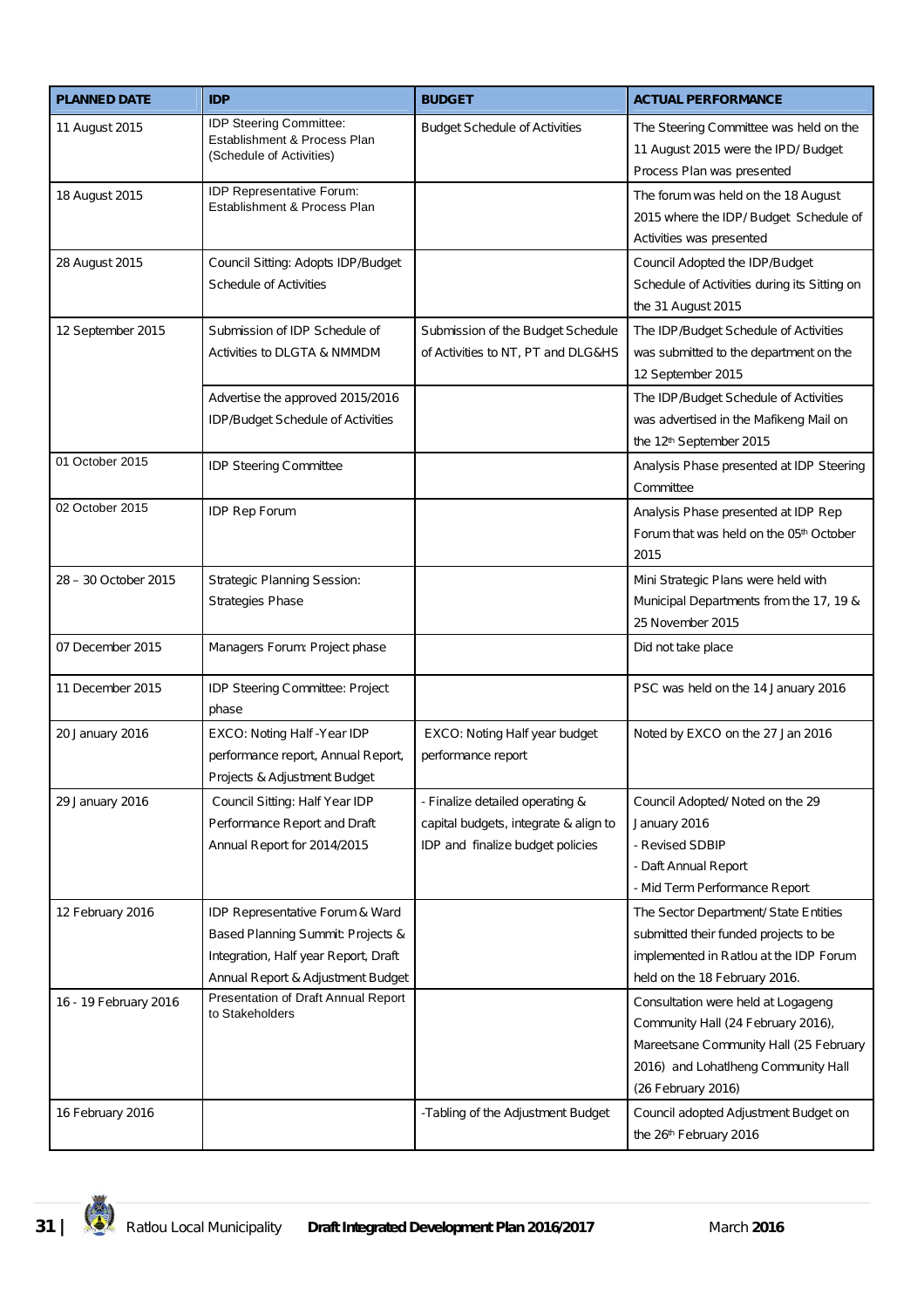| <b>PLANNED DATE</b>    | <b>IDP</b>                          | <b>BUDGET</b>                            | <b>ACTUAL PERFORMANCE</b>             |
|------------------------|-------------------------------------|------------------------------------------|---------------------------------------|
| 11 March 2016          | MPAC Committee on Annual Report     |                                          | MPAC Meeting was held on the 22 March |
|                        |                                     |                                          | 2016                                  |
| 15 March 2016          | Managers Forum: Draft Budget/IDP    |                                          | Not Yet                               |
|                        |                                     |                                          |                                       |
| 21 March 2016          | EXCO: Draft IDP/Budget              |                                          | Not Yet                               |
|                        |                                     |                                          |                                       |
| 31 March 2016          | Council Sitting: Adoption of Draft  |                                          | Not Yet                               |
|                        | IDP/Budget; Adoption of the Annual  |                                          |                                       |
|                        | Report for 2013/2014 and MPAC       |                                          |                                       |
|                        | Committee Report                    |                                          |                                       |
| 01 - 31 March 2016     | 3rd Quarterly Performance           |                                          | Not Yet                               |
|                        | Assessment Section 54A/56 & Staff   |                                          |                                       |
| 14 April 2016          | Submission of Draft IDP to COGHS    | Confirm Provincial and National          | Not Yet                               |
|                        | for Analysis                        | allocation                               |                                       |
| 01 April - 02 May 2016 | Publication of the draft IDP/Budget | Publication of the draft MTEF            | N/A yet                               |
|                        | documents for public comments/      | Budget for 2015/16, 2016/17 &            |                                       |
|                        | inputs                              | 2017/18 fy's                             |                                       |
| 08 April- 01 May 2016  | Public Participation on Draft       |                                          | N/A yet                               |
|                        | IDP/Budget                          |                                          |                                       |
| 04 May 2016            | IDP Steering Committee: Effect      | Amendment of the Draft Budget as         | N/A yet                               |
|                        | changes to Draft IDP/Budget as      | per public participation process         |                                       |
|                        | per public comments.                |                                          |                                       |
| 15 May 2016            | IDP Representative Forum:           |                                          | N/A yet                               |
|                        | Consider Final Draft IDP/Budget     |                                          |                                       |
| 22 May 2016            | EXCO: Final Draft IDP/ Budget       |                                          | N/A yet                               |
|                        |                                     |                                          |                                       |
| 29 May 2016            | Council sitting: Adoption           | Adoption of the Budget for 2015-18       | N/A yet                               |
|                        | IDP/Budget for 2015/2016            |                                          |                                       |
| 01 - 05 June 2016      | IDP Steering Committee: Working     | <b>SDBIP</b>                             | N/A yet                               |
|                        | Session on Technical SDBIP          |                                          |                                       |
| 12 June 2016           | Submission of IDP to the MEC for    | Submission of the Approved IDP &         | N/A yet                               |
|                        | Cooperative Governance & Human      | <b>Budget to Provincial and National</b> |                                       |
|                        | Settlements                         | Treasury                                 |                                       |
| 12 June 2016           | IDP Summary & Notice for            |                                          | N/A yet                               |
|                        | approved IDP/Budget                 |                                          |                                       |
| 26 June 2016           | Approval of the SDBIP by Mayor      | Adoption of the SDBIP                    | N/A yet                               |
| 30 June 2016           | Signing of Performance Contracts    |                                          | N/A yet                               |
|                        | by S54A & 56 Managers               |                                          |                                       |

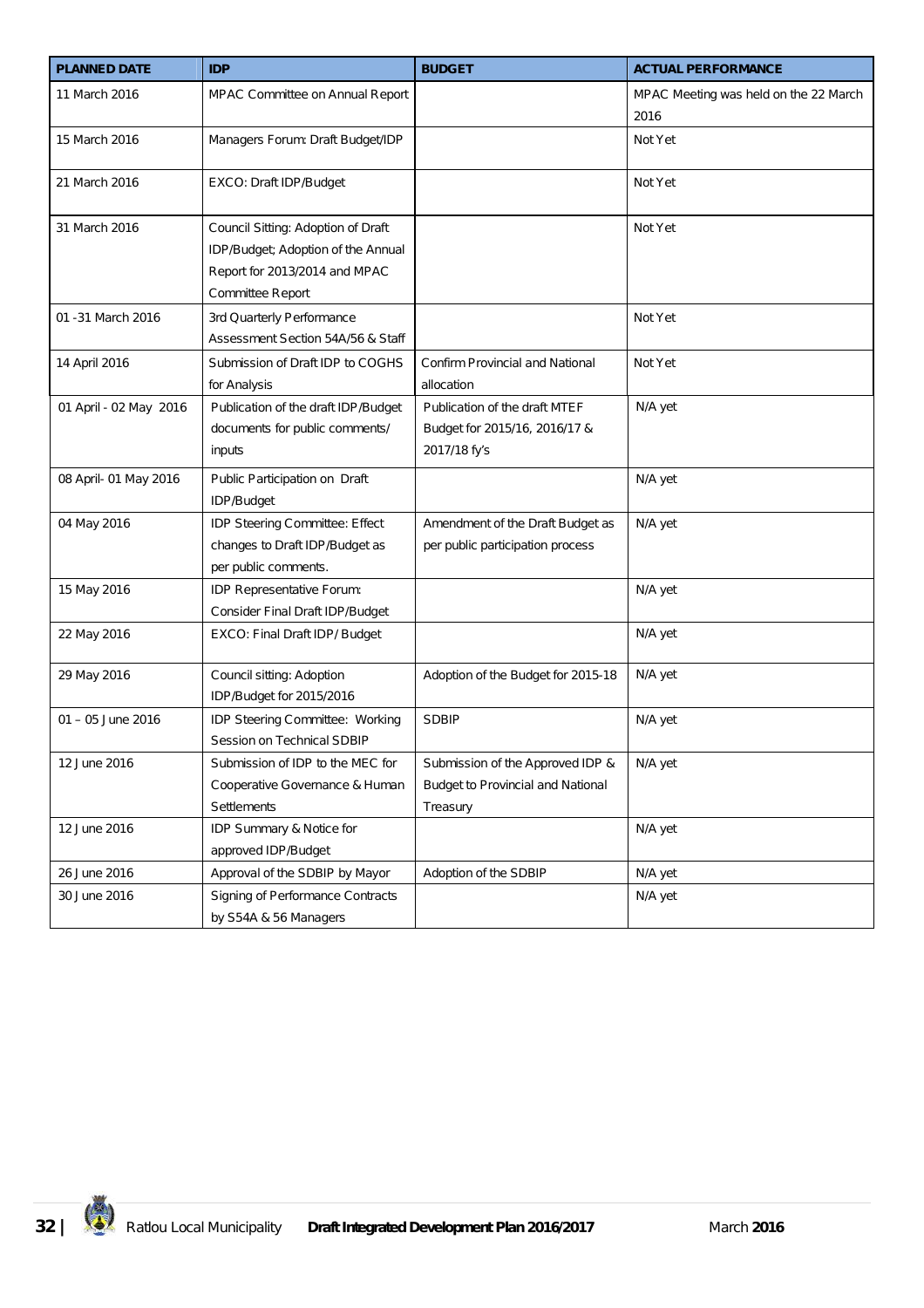## **5. ALIGNMENT OF IDP TO GOVERNMENT WIDE POLICIES, PLANS, PRIORITIES AND TARGET**

In order to fully respond to the needs of the community and different stakeholders, Ratlou Local Municipality sought to align its planning with relevant government policies, plans, priorities and targets. The plan was therefore influenced by the following:

#### **5.1 Millennium Development Goals**

The municipality will employ the strategies contained in the table below to contribute to the attainment of the millennium development goals in its area of jurisdiction. Projects emanating from these strategies will be elaborated on the section of programmes and projects.

| <b>Goals</b> | <b>Municipal Strategies Support the MDG</b>                                            |  |
|--------------|----------------------------------------------------------------------------------------|--|
|              | Ratlou Local Municipality will support efforts to halve poverty and hunger by:         |  |
| Goal 1       | Support the war on poverty project<br>$\bullet$                                        |  |
|              | <b>Distribute food parcels</b><br>$\bullet$                                            |  |
|              | Update the indigent register<br>$\bullet$                                              |  |
|              | Facilitate the provision of free basic services<br>$\bullet$                           |  |
|              | The municipality will support the attainment of universal primary education by         |  |
| Goal 2       | Partnering with the department of education to support primary schools<br>$\bullet$    |  |
|              | Supporting the building of early learning centres<br>٠                                 |  |
|              | Provision of uniform and shoes to primary school children<br>$\bullet$                 |  |
|              | Ratlou Local municipality will Promote gender equality and empower women through:      |  |
| Goal 3       | <b>Gender Mainstreaming</b><br>$\bullet$                                               |  |
|              | Supporting women empowerment programmes<br>$\bullet$                                   |  |
|              | Targeting businesses owned by women                                                    |  |
|              | The municipality will contribute to the reduction of child and maternal mortality by:  |  |
| Goal 4 and 5 | Campaigning for the increase access to health facilities<br>$\bullet$                  |  |
|              | Supporting efforts to build a hospital in its area of jurisdiction<br>$\bullet$        |  |
|              | Supporting healthy leaving campaigns of the department of health<br>$\bullet$          |  |
|              | All efforts to combat HIV and Aids and other communicable diseases will be intensified |  |
|              | through:                                                                               |  |
| Goal 6       | <b>Support to the Local Aids Council</b><br>$\bullet$                                  |  |
|              | Hosting of Awareness campaigns on HIV/AIDS<br>$\bullet$                                |  |
|              | Participation in the voluntary programmes                                              |  |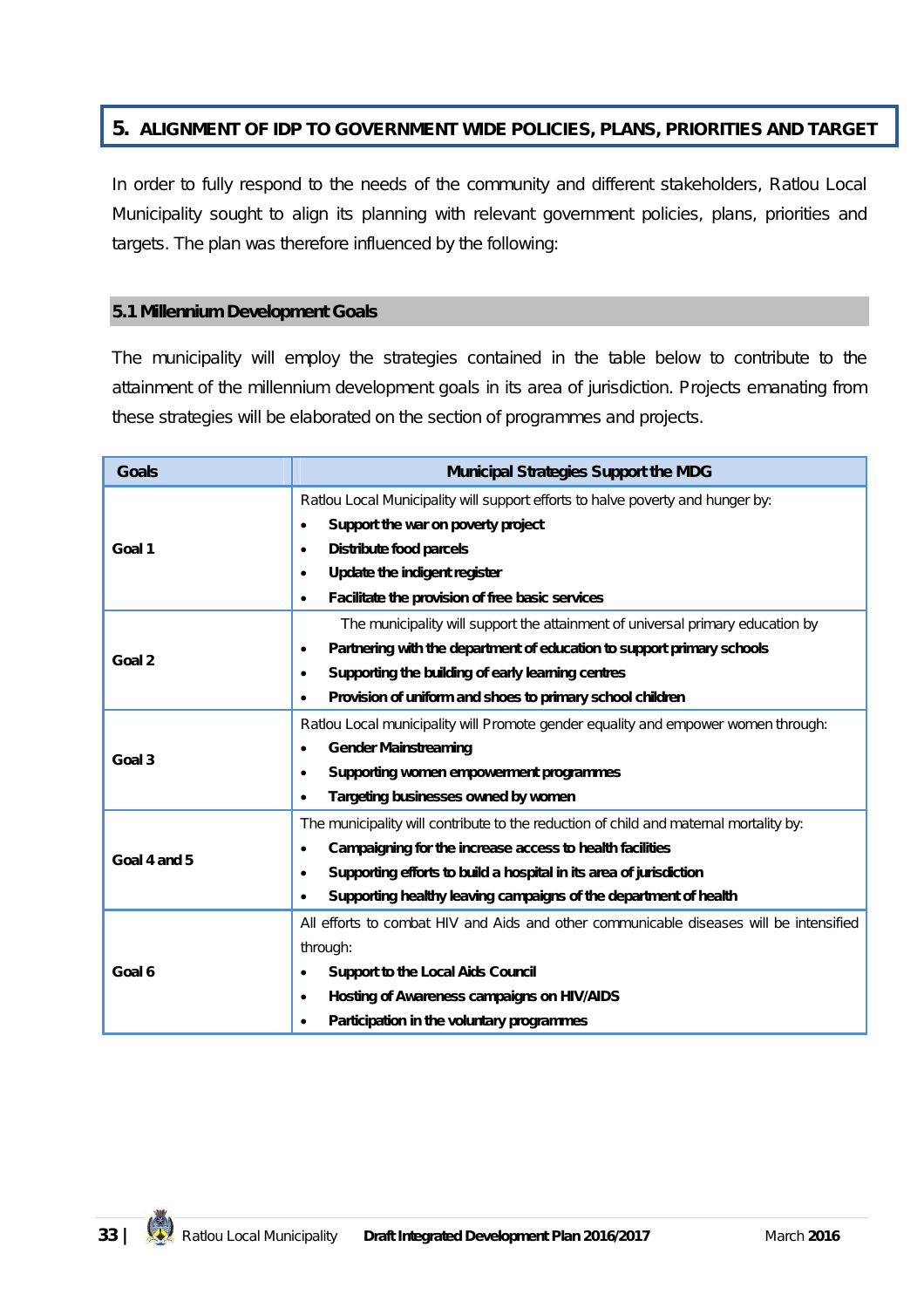| Goal 7 | Ratiou Local Municipality will contribute towards environmental sustainability by:              |
|--------|-------------------------------------------------------------------------------------------------|
|        | Strengthening the Municipal Health and waste management function                                |
|        | Extending refuse removal to all its villages<br>٠                                               |
|        | Facilitating the provision of clean drinking water and sanitation to the community<br>$\bullet$ |
| Goal 8 | The municipality will develop a global partnership for development through:                     |
|        | Insisting on a transparent and accountable administration<br>٠                                  |
|        | <b>Implementation of Anti-Corruption Strategy</b><br>٠                                          |
|        | Training of employees and councillors on good governance and ethics<br>٠                        |

#### **5.2 National Government Priorities**

The programmes and projects to be implemented by the municipality in 2016/2017 will also be geared towards supporting the governments five priorities of decent Jobs and Sustainable livelihoods, education and training, healthcare, fight against crime and corruption and rural development. Below follows a brief synopsis on how the plans of Ratlou Local Municipality will contribute towards the five government priorities.

## • *Decent Jobs and sustainable livelihoods*

The municipality will create opportunities for employment through the implementation of the reviewed LED Strategy and the recommendations of the Spatial Development Framework.

Furthermore sector departments will be encouraged to give preference to local people when vacant positions are filled.

In the short term the municipality will employ the expanded public works programme method in the implementation of all its projects to ensure that maximum numbers of local people are employed.

## • *Education and Training*

The partnership between the municipality, local schools and the department of education will be strengthened through regular interaction, in order to proactively deal with problems as they appear.

The municipality will increase the number of libraries and extend their operating times as part of the strategy to encourage learning and innovation within the community. The ICT centres will also play a role in education and training.

The municipality will also implement a number of learnership programmes to provide local people with work experience and training.

## • *Health Care*

Since the municipality is not authorized to perform the health function, it will continue to support the department of health in its programmes and efforts to keep the community healthy.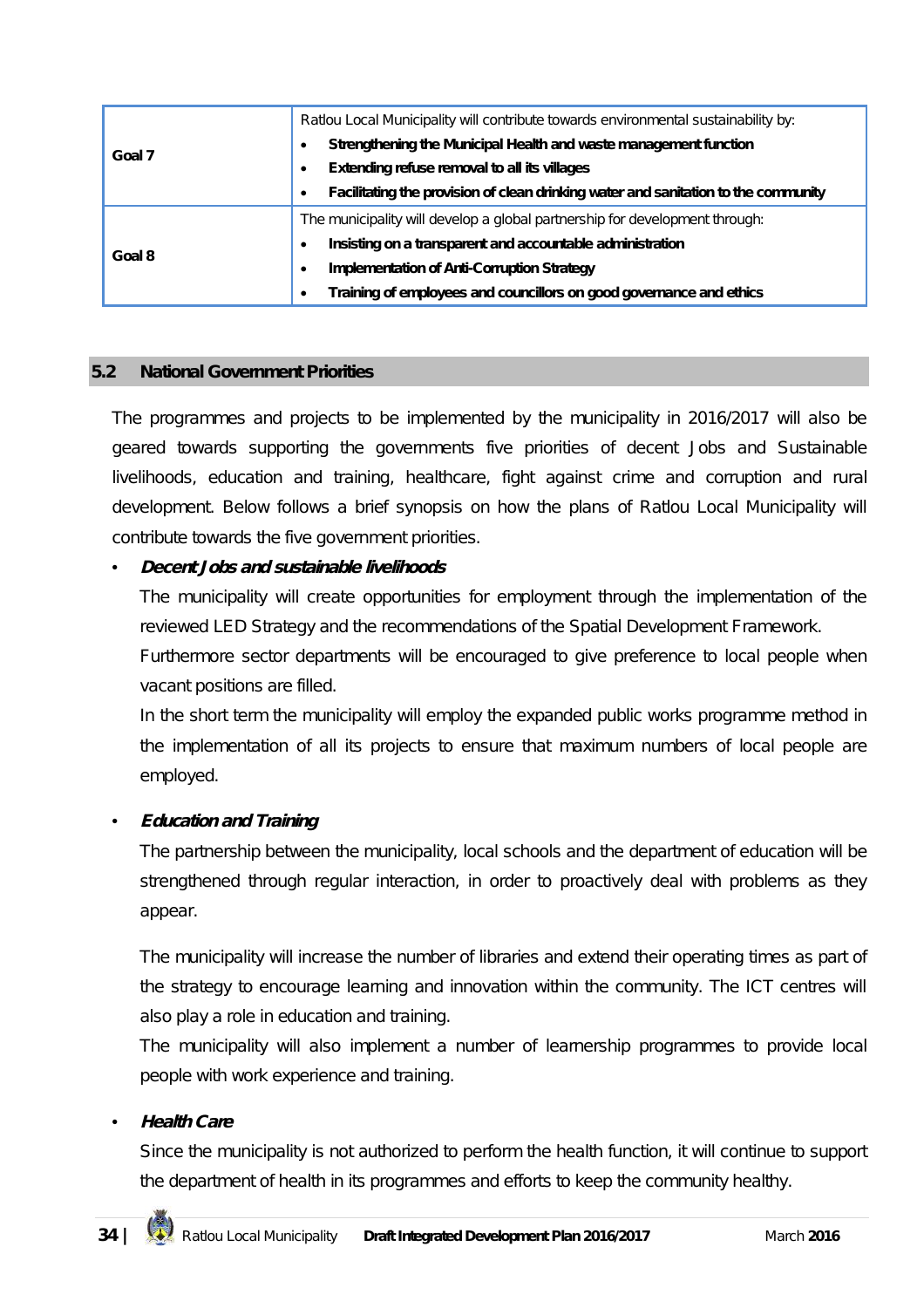## • *Fight against Crime and corruption*

As mentioned under the Millennium Development Goals, the municipality will implement the Anti-corruption policy and strategy to intensify the fight against corruption.

With regard to the fight against crime in general, the municipality will continue to play a major role in the local policing forum at the levels of the municipality and the wards.

#### • *Rural Development*

As a predominantly local municipality, Ratlou will strive to ensure that developments are done in areas where the residents live, without compromising their cultures and way of life.

The road and other economic infrastructures will be developed to minimize the cost of making business in the municipal area.

#### **5.3 The New Growth Path**

The New Growth Path (NGP) is aimed at enhancing growth, employment creation and equity in the country. Among others the New Growth Path aims to create 5 million jobs in 10 years as a result of massive infrastructure investment.

Ratlou local municipality as part of government has identified a number of initiatives to support the five priorities of the New Growth Path as depicted in the table below:

#### **5.4 National Outcomes of Government**

Ratlou Local Municipality fully adheres to the government's outcome approach. The municipality's response to the requirements of the outcome approach is contained in the five year strategic IDP of the current council.

# **5.5 Outcome 9: A Responsive and Accountable, Effective and Efficient Local Government System**

Outcome 9 aims to ensure "A Responsive and Accountable, Effective and Efficient Local Government System". This outcome is most relevant to local government and has seven main outputs. The relevance of Outcome 9's outputs to Ratlou Local Municipality is also contained in the five year strategic 2012 -2017 IDP of the current Council, which is available on request from the municipal offices or on the municipal website, www.ratlou.gov.za.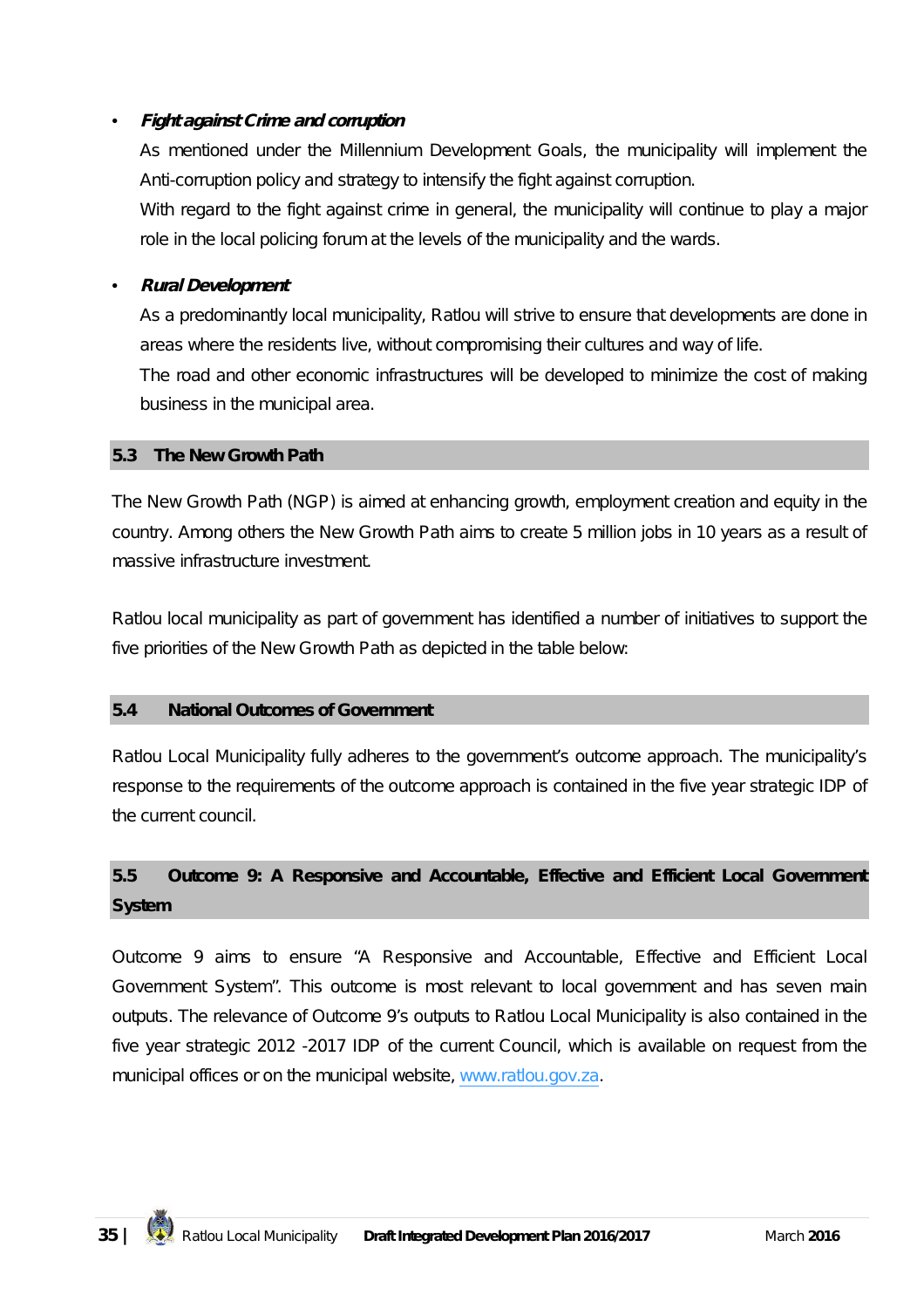#### **5.6 National Development Plan (NDP)**

Ratlou local Municipality is also aligning its planning to fully contribute towards the realisation of the government's *Vision 2030*. In line with the spirit of the National Development Plan this IDP is also aimed at eliminating poverty and reducing inequalities in the Ratlou. Programmes and projects in this IDP fully support the priorities of the National Development Plan.

| <b>Priority</b>      | <b>Municipal Contribution</b>                                                          |
|----------------------|----------------------------------------------------------------------------------------|
| <b>Green Economy</b> | The municipality has identified 2 areas to be developed into parks as part of its      |
|                      | greening strategy including planting 600 trees. Funds will be raised to support        |
|                      | other environmental conservation projects such as the installation of solar energy     |
| Agriculture          | The municipality has identified agriculture as one of its priorities and catalyst to   |
|                      | fight poverty and grow the local economy. Plans are in place to resuscitate crop       |
|                      | and livestock farming.                                                                 |
| Mining               | Relationships between the municipality and the mines operating in its area of          |
|                      | jurisdiction have been improved and as a result the municipality will play a more      |
|                      | active role in the development and implementation of Social and Labour Plans           |
| Manufacturing        | The municipality will explore the feasibility of manufacturing especially of           |
|                      | agriculture products                                                                   |
| Tourism              | A municipal Tourism Profile and Strategy is being developed to market the              |
|                      | municipality's tourism attractions such as heritage sites and recreational facilities. |
| High Level Service   | Continuous interactions are being held with sector departments to ensure that          |
|                      | residents of the municipality get optimal access to high level government services.    |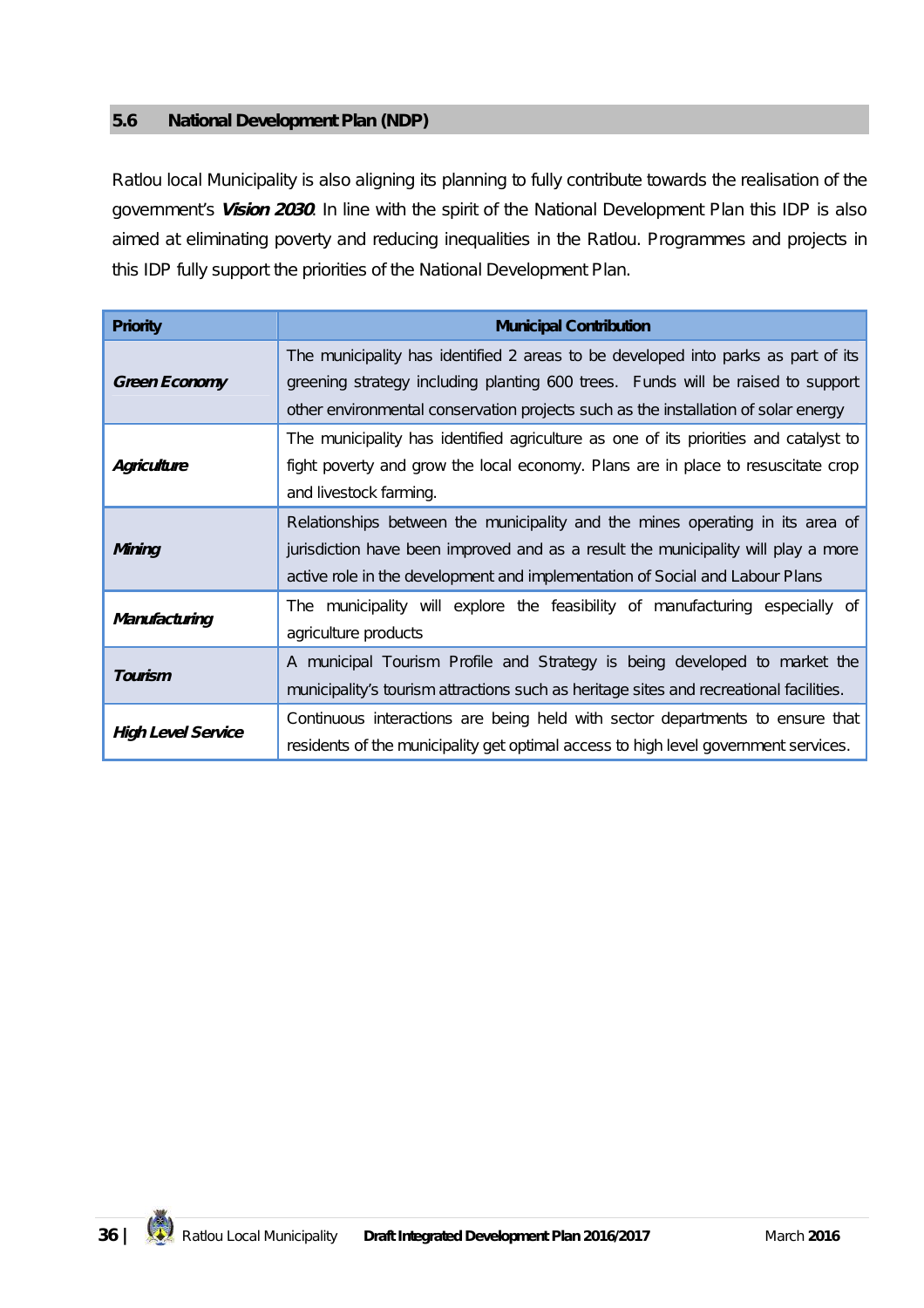### **6. SPATIAL DEVELOPMENT FRAMEWORK**

#### **Introduction**

Ratlou Spatial Development Framework was adopted by Council on 31 May 2012 in line with Section 26 (e) of the Municipal System Act, 32 (Act No. 32 of 2000). It is understood to be a revision of the old SDF which was earlier adopted by the Ratlou Council in 2005, but due to ever changing circumstances including legislative and policy clarity and evolvement, the SDF had to be revised.

The revision of the Spatial Development Framework as a legal requirement should fulfil the provisions of the Municipal Systems Act (Chapter 2) Integrated Development Planning: Local Government Municipal Planning and Performance Management Regulations, 2000.

In overall the SDF is the strategic planning instrument guiding our Municipality's decision making on all matters pertinent to spatial planning, land development and land use management taking into cognizance the intergovernmental system of planning, based on Intergovernmental Relations Strategic Framework.

#### **Spatial Development Framework Revision**

Having found the need to revise the SDF the municipality agreed on the following scope of work

- Analysis of the current spatial development imperatives and incorporation of inputs from various stakeholders.
- Conduct stakeholder/ participation on Ratlou Local Municipality and incorporate such in the final document.
- Alignment of the SDF to existing National, Provincial, and regional spatial perspectives
- Develop Spatial Development Plan for Ratlou Local Municipality

#### *The deliverable where as follows*

- A reviewed credible and working Ratlou Local Municipality
- Spatial Development Framework
- A Set of maps and plans depicting visual representation of the spatial form.

#### **Public Participation Process**

Public Participation in the SDF review process is one of the legal requirements. The right to participate in planning and decision making processes at local government is enshrined in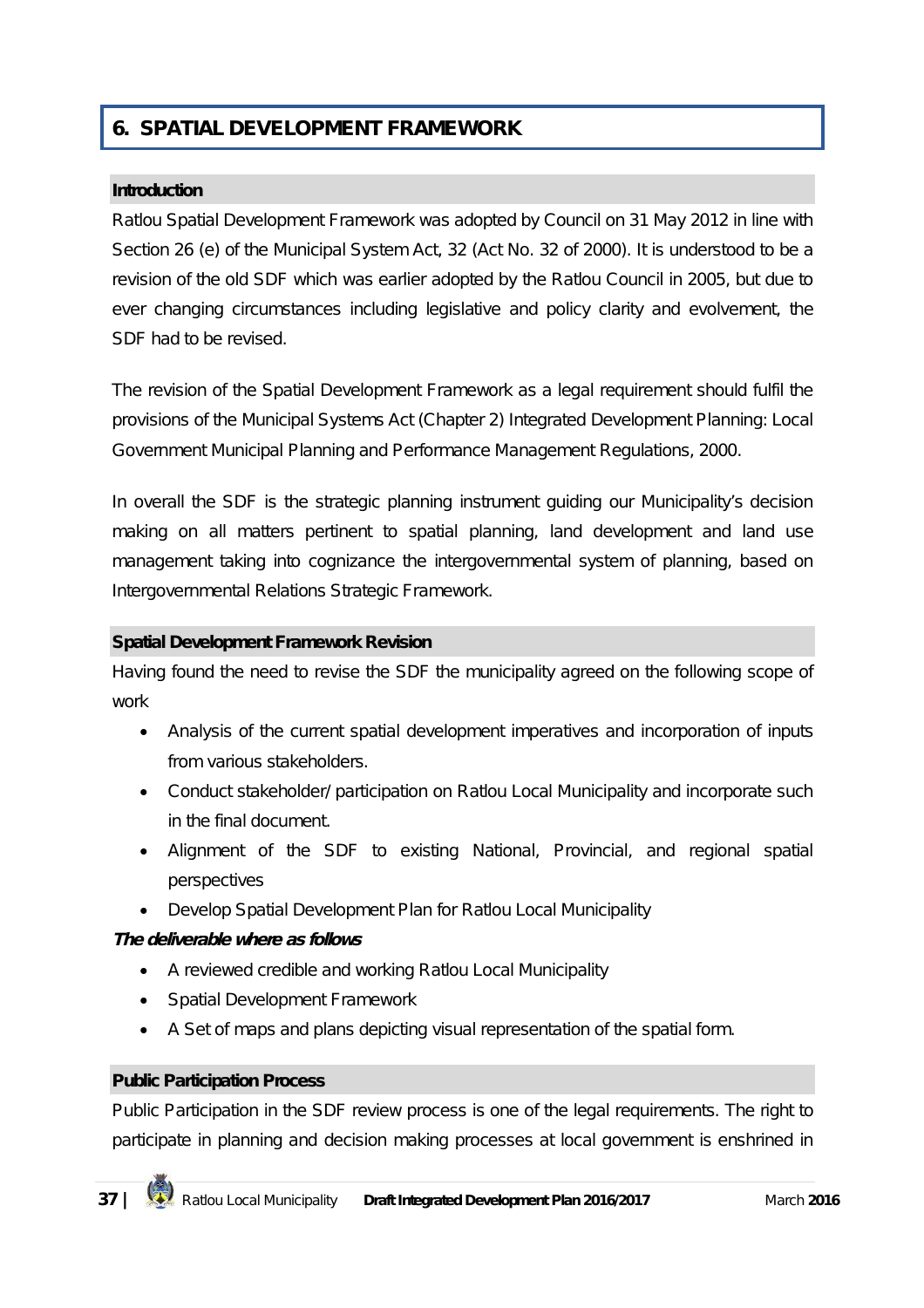the constitution of the Republic of South Africa. Public participation for the SDF was completed recently and it was incorporated into the IDP consultation process. The response and inputs received from the traditional leaders and constituencies were very positive and encouraging and we will give feed back to them on the final decision of the council.

#### **Status Quo Analysis**

The status Quo Analysis presents the overall spatial picture of our municipality , that is the current situation, patterns and trends within the municipal area and includes the quantification of the needs and capacities of the of the municipality. The status quo analysis covered the following themes:

**Socio-economic Conditions | Bio-** physical Environment | Built Environment

#### **RATLOU SPATIAL DEVELOPMENT OBJECTIVES**

|           | To promote the creation of sustainable | $\bullet$ | To unlock the potential of Setlagole     |
|-----------|----------------------------------------|-----------|------------------------------------------|
|           | human settlement in Ratlou LOCAL       |           | Commercial and administrative hub        |
|           | Municipal Area                         |           | To unlock the potential of Kraaipan as a |
|           | To encourage rural Urban Integration   |           | heritage site                            |
|           | To establish and promote good and      |           | To unlock the potential of Disaneng as   |
|           | functional land use Management in RLM  |           | Tourism destination                      |
| $\bullet$ | To unlock the development potential of |           | To unlock the potential of Makgobistadt  |
|           | identified development zones           |           | border                                   |
|           |                                        |           |                                          |

| <b>DESIRED OUTCOMES</b>         |                                      |  |  |
|---------------------------------|--------------------------------------|--|--|
| Spatially efficient settlements | Local Economic Development           |  |  |
| Sustainable use of resources    | Inclusive Land Use Management System |  |  |
| Comprehensive Rural Development | Protection of the environment        |  |  |

#### **Principles Guiding the Ratlou SDF**

Spatial tools and concepts are needed to achieve the objectives and to address challenges currently identified by the municipality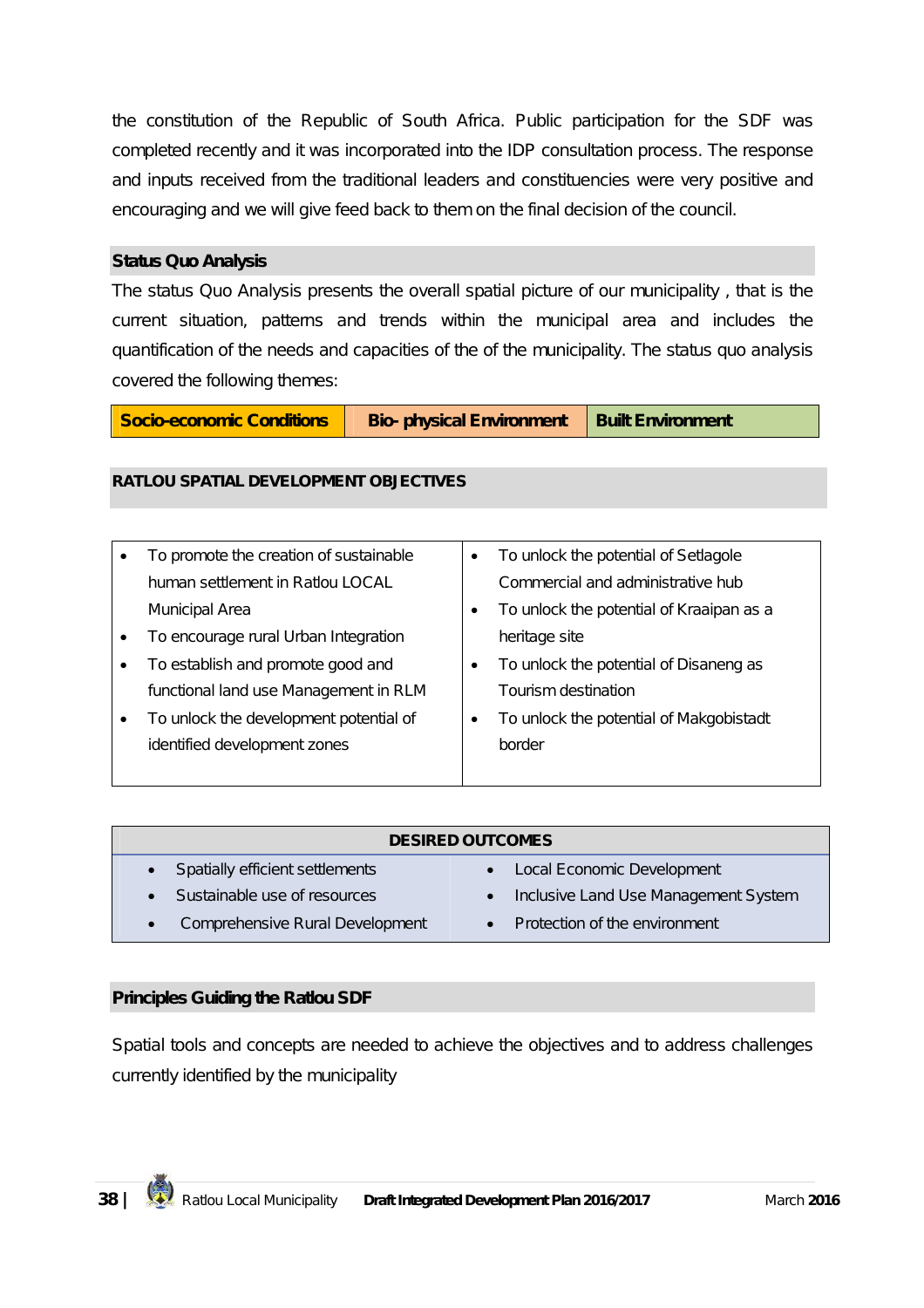| <b>Nodes</b>                         | Areas of where a higher intensity of land uses and activities will be supported         |  |  |
|--------------------------------------|-----------------------------------------------------------------------------------------|--|--|
| <b>Corridors</b>                     | Corridors are links between nodes along which an increased intensity of                 |  |  |
|                                      | development will naturally be attracted and should be encouraged. Similar to            |  |  |
|                                      | nodes they improve access to opportunities                                              |  |  |
|                                      |                                                                                         |  |  |
| Infill and                           | In addition to nodes and corridor, infill and densification are tools to pursue spatial |  |  |
| <b>Densification</b>                 | integration                                                                             |  |  |
| <b>Containment</b>                   | The concept refers to the need to limit inefficient low density development and         |  |  |
|                                      | sprawl                                                                                  |  |  |
| <b>Protection</b>                    | The term refers to protecting valuable natural, economic or heritage resources.         |  |  |
|                                      | Such as agricultural land wetlands, or scenic landscape                                 |  |  |
| <b>Growth Areas</b>                  | An extremely important aspect of the SDF is identification of appropriate /future       |  |  |
|                                      | growth opportunities.                                                                   |  |  |
| <b>Spatial Development Proposals</b> |                                                                                         |  |  |
| A- Northern Development Zones        |                                                                                         |  |  |

- B- Central Development Zones
- C- Southern Development Zones

| <b>Proposed Corridors</b>                     |
|-----------------------------------------------|
| N18 Western trans frontier, Setlagole -       |
| Madibogo (Civic Corridor), Kraaipan-Setlagole |
| Corridor (Heritage Corridor), Mareetsane -    |
| Setlagole Corridor (Mareetsane Corridor) and  |
| Disaneng-Makgobistadt Corridor (Border        |
| Corridor)                                     |
|                                               |

#### **Implementation**

The Ratlou SDF will be implemented as follows:

- Through direct investment by the municipality in infrastructure projects
- Policies and quidelines which provide the private sector and other stakeholders with the tools and incentives to implement the proposals
- Alignment with Land Use Management Systems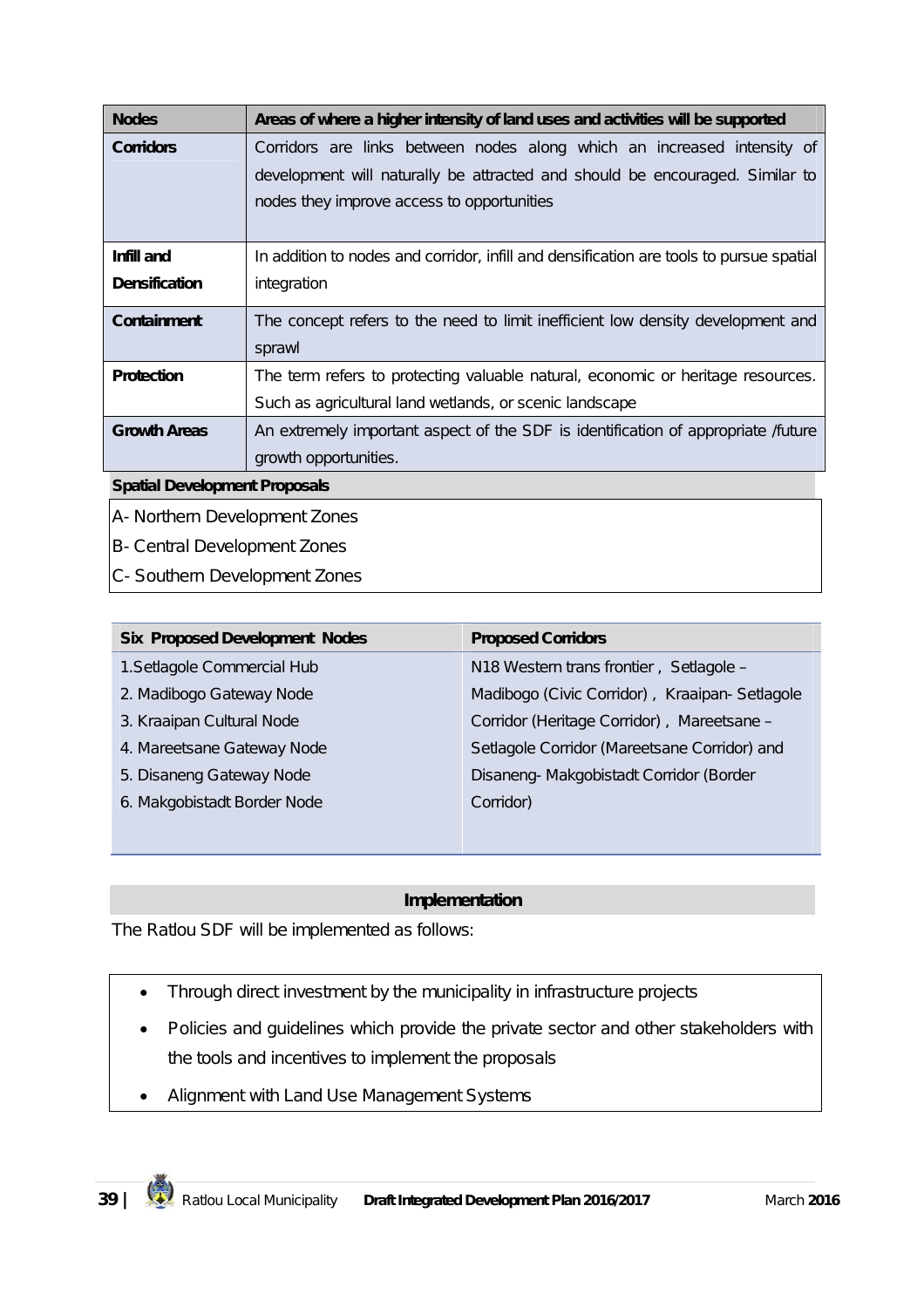### **7. MUNICIPAL VISION AND MISSION**

This section provides the actual plans aimed at achieving the overall municipal strategy of providing services and improving the lives of the community of Ratlou Local Municipality. Here the vision, mission and vision of council and measures to be employed to achieve them are presented.

### **7.1 Vision, Mission and Values**

## **VISION**

**Performance-driven and Participatory Local** 

**Municipality**

# **M I S S I O N**

To provide excellent services through consultation for sustainable development

### **VALUES**

- **Integrity**
- **Consultative**
- **Accountable**
- **Committed**
- **•** Proactive
- **People Centred**
- **Service Excellence**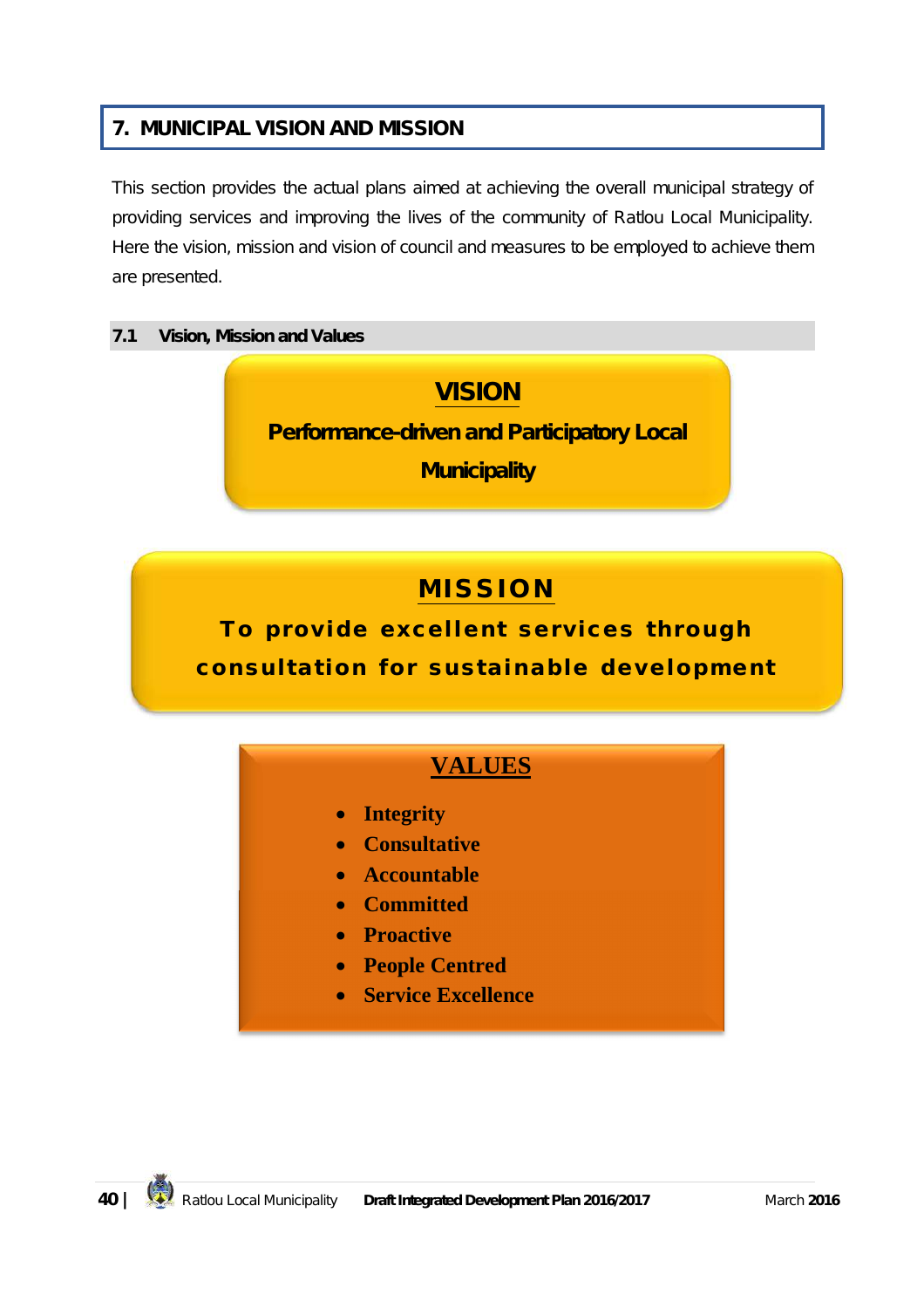#### **7.2 IDP Priorities**

The issues raised during the consultative sessions with communities were analysed by different council structures and the following were identified as priorities that need urgent attention if the municipality is to win the fight against poverty and inequality.

- **Provision of Water and Sanitation**
- **Job Creation**
- **Poverty Alleviation**
- **Provision of Electricity**
- **Improved Roads and Community Infrastructure**
- Reduction of HIV and AIDS Infections and other Diseases
- **Improve Government Facilities Services** to the Community
- **•** Create safe and Secured Environment
- Housing Development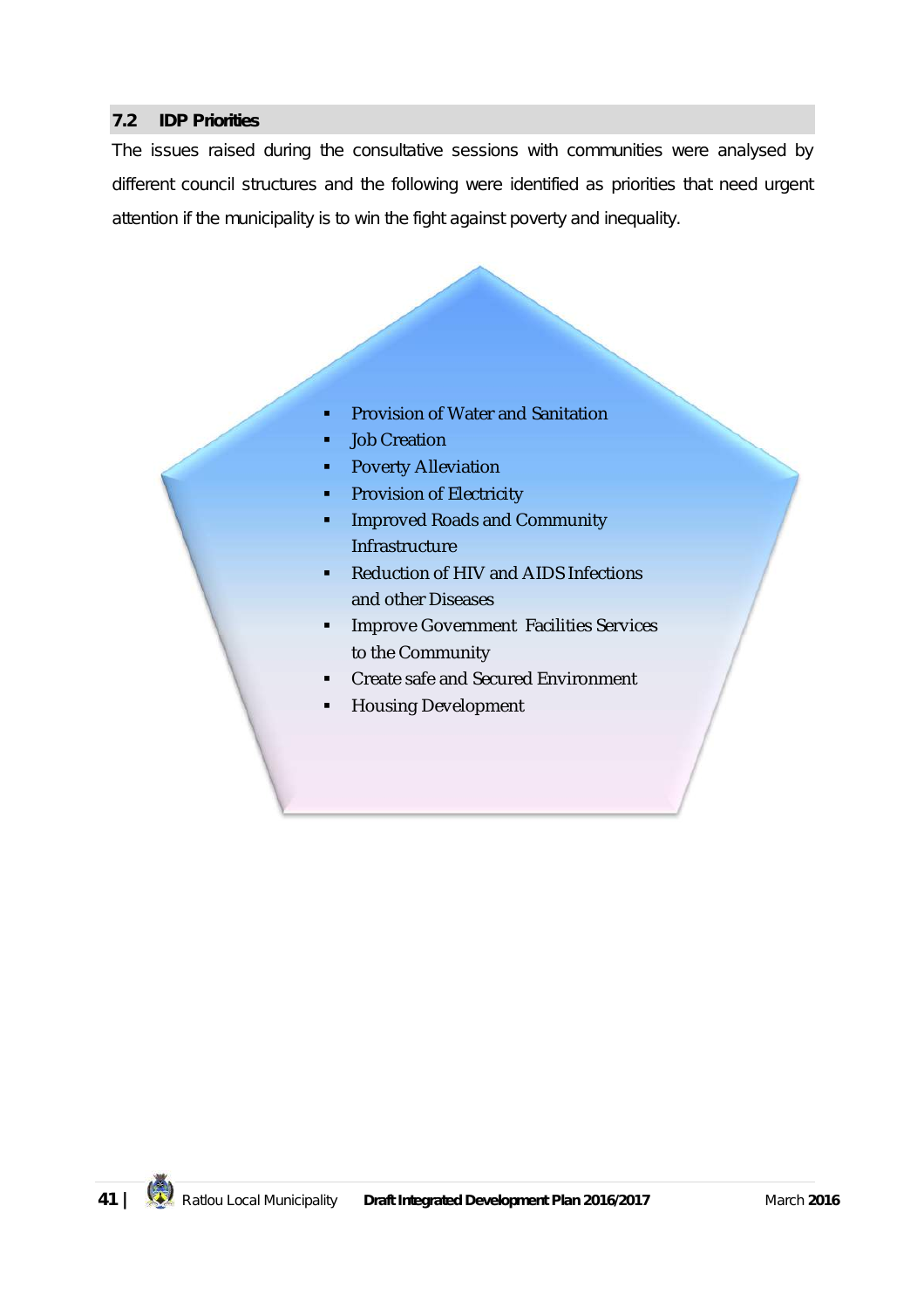#### **7.3 RATLOU SWOT ANALYSIS REPORT**

The SWOT (Strength, Weaknesses, Opportunities and Threats) Analysis shows great improvements when compared to the one on the 2015/2016 IDP. The areas of improvement include reliable pre-determined objectives and the unqualified audit opinion by the Audit-General. This is a positive development in the sense that the municipality was able to improve on areas that needed attention.

| <b>ORGANISATIONAL SWOT ANALYSIS</b>                                                                          |                                                                                    |                                                                                                                |  |  |  |
|--------------------------------------------------------------------------------------------------------------|------------------------------------------------------------------------------------|----------------------------------------------------------------------------------------------------------------|--|--|--|
| <b>Strengths</b><br>(Controllable Internal Areas of Excellence and Ways to Provide<br>Competitive Advantage) | Weaknesses<br>(Controllable Internal Disadvantages)                                |                                                                                                                |  |  |  |
| Unqualified Audit Opinion 2014/2015 FY<br>$\bullet$                                                          | Lack of internal capacity for compilation of Annual<br><b>Financial Statements</b> | Non-adherence to policies, processes and procedures                                                            |  |  |  |
| • Organizational Structure                                                                                   | Negligent and poor intensive driving skills                                        | Lack proper internal communication policies<br>$\bullet$                                                       |  |  |  |
| <b>Retention of Staff</b><br>Good relationship with stakeholders                                             | Attendance Register not monitored                                                  | Loss of revenue e.g. under collection of revenue from<br>$\bullet$<br>the tenants result into over expenditure |  |  |  |
| Submission of information on the website                                                                     | Lack of proper change management                                                   | Lack of efficient and effective Internet<br>$\bullet$                                                          |  |  |  |
| <b>Staff Improvement Programmes</b>                                                                          | Late submission of inputs on budget                                                | Able to provide functional facilities and programmes<br>$\bullet$                                              |  |  |  |
| Meeting key deadlines for submission i.e. Salaries, Budget,<br>Annual Report, Section 71 Reports             | Inadequate disaster recovery plan                                                  | Poor relationship with the traditional authorities<br>$\bullet$                                                |  |  |  |
| Suppliers' database updated                                                                                  | Comply with Section 65 of MFMA i.e. paying within 30                               | Inability to<br>properly<br>communicate<br>with<br>external<br>stakeholders                                    |  |  |  |
| Political stability                                                                                          | days                                                                               | Out-dated HR Plan                                                                                              |  |  |  |
| Good leadership                                                                                              | Under collection of expected revenue                                               |                                                                                                                |  |  |  |
| Key positions filled                                                                                         | No proper monitoring of projects                                                   | Waste Management (NEMA Compliance)<br>$\bullet$                                                                |  |  |  |
| Availability of training programmes                                                                          | Partial compliance with Supply Chain Management                                    | Poor Project Management<br>$\bullet$                                                                           |  |  |  |
| Employee Assistance Programme which fulfils its intended<br>purpose                                          | Inadequate by-laws in place                                                        | Lack of Comprehensive Induction Programme<br>$\bullet$                                                         |  |  |  |
| Physical Access Control & CCTV                                                                               | A user friendly billing and accounting system                                      | <b>HR Policies</b><br>$\bullet$                                                                                |  |  |  |
| Service level agreements in place to implement projects                                                      | Under expenditure especially on conditional grants<br>(MIG, FMG, MSIG)             | The use of Intranet for internal communication<br>$\bullet$                                                    |  |  |  |
| Project visitation by Councillors as part of oversight role                                                  | Information dissemination within the units                                         |                                                                                                                |  |  |  |
| Office space availability<br>٠                                                                               | Lack of proper planning and year end procedures<br>$\bullet$                       |                                                                                                                |  |  |  |
| Information dissemination within the units                                                                   | Records Management Plan which is not implemented                                   |                                                                                                                |  |  |  |
| Roles, Responsibilities and Reporting lines clarified<br>٠                                                   | Area not compatible with other network related<br>technologies                     |                                                                                                                |  |  |  |
| Source External Funding e.g. DBSA                                                                            | Reliance on external funders                                                       |                                                                                                                |  |  |  |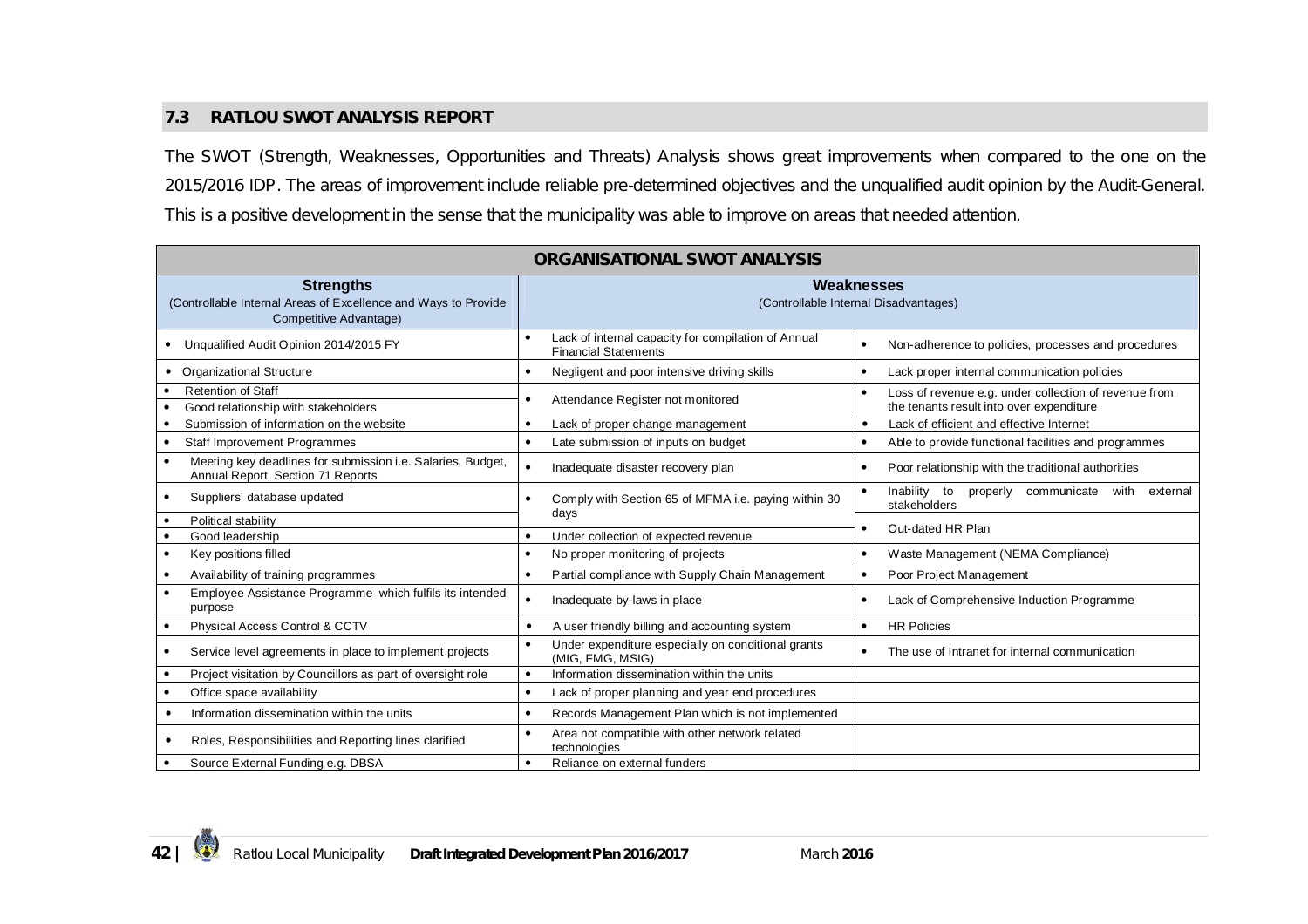| <b>ORGANISATIONAL SWOT ANALYSIS</b>                              |                                                          |                                                                             |  |  |  |
|------------------------------------------------------------------|----------------------------------------------------------|-----------------------------------------------------------------------------|--|--|--|
| <b>Opportunities</b>                                             | <b>Threats</b>                                           |                                                                             |  |  |  |
| (External Possibilities for Success)                             | (Uncontrollable External Disadvantages)                  |                                                                             |  |  |  |
| Presence of sector departments in the municipal<br>jurisdiction  | High Turnover of Skilled Labour                          | Socio economic conditions <i>i.e.</i> unemployment, poverty<br>and HIV AIDS |  |  |  |
| Agriculture, Mining & Tourism opportunities                      | <b>Disaster Recovery</b>                                 | Community protest                                                           |  |  |  |
| Development of MSP                                               | Connectivity problems                                    | <b>Concerned Groups</b>                                                     |  |  |  |
| Public participation & community meetings                        | Government laws (PPPF)                                   | Poor intake of designated groups                                            |  |  |  |
| Good relations with the district and other sector<br>departments | High levels of indigents                                 | Communicable diseases, drought, overgrazing due to<br>overstocking          |  |  |  |
| Income generation from functional facilities                     | Projects not implemented within the specified time-frame | Stakeholder relationship (Traditional Authorities)                          |  |  |  |
| <b>SMME's Development</b>                                        | Poor administration of Pension Funds                     | Powers & Functions                                                          |  |  |  |
| Increased credit rating (Asset Management)                       | Insufficient income base                                 | Litigations                                                                 |  |  |  |
| Land Availability                                                | Poor monitoring of projects and coordination between the |                                                                             |  |  |  |
| Formalised business forums                                       | municipality and sector departments                      |                                                                             |  |  |  |
| Successful land claims                                           | Lack of proper planning and year end procedures          |                                                                             |  |  |  |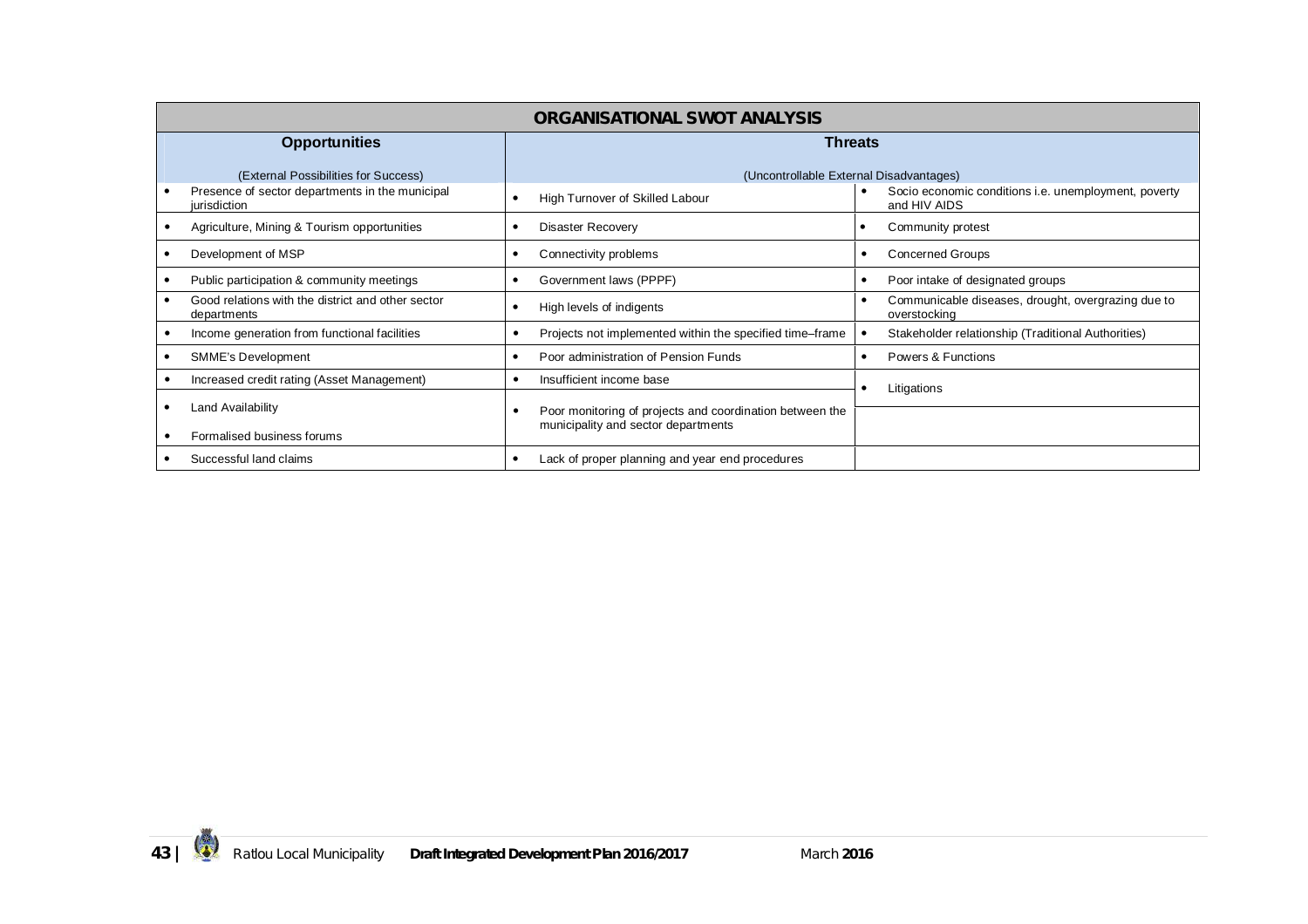### **8. THE STRATEGY**

Ratlou Local Municipality utilises the Balanced Score Card as the model to plan, implement, monitor and evaluate performance. The Balanced Scorecard methodology is just one of the tools and methods used whereby an organisation can develop a strategy and align operations and activities to the strategy.

The Balanced Scorecard is a unique approach to strategic management that was developed in the early 1990's by Drs. Robert Kaplan and David Norton and is a format for describing activities of the municipality through a number of measures for each of four perspectives (Community Satisfaction, Financial Results, Internal Processes and Learning and Growth). These perspectives of the balanced Score Card are depicted in the table below:

| <b>Perspective</b>       | <b>Definition</b>                                                                               | <b>Leading Question</b>                                    |  |
|--------------------------|-------------------------------------------------------------------------------------------------|------------------------------------------------------------|--|
| <b>Customer</b>          | The municipality must focus on how to meet service                                              | Is the organization delivering the services communities or |  |
|                          | needs in an efficient manner                                                                    | its customers want?                                        |  |
| <b>Financial</b>         | The municipality must focus on how to meet service<br>Is the service delivered at a good price? |                                                            |  |
|                          | needs in an efficient manner.                                                                   |                                                            |  |
| <b>Internal Business</b> | The municipality needs to focus on those critical                                               | Can the organisation improve upon a service by changing    |  |
|                          | operations that enable them to satisfy citizens.                                                | the way a service is delivered?                            |  |
| Innovation, Learning     | The organization's ability to improve and meet citizen                                          | Is the organisation maintaining technology and employee    |  |
| and Growth               | demands ties directly to the employees' ability to meet                                         | training for continuous improvement?                       |  |
|                          | those demands                                                                                   |                                                            |  |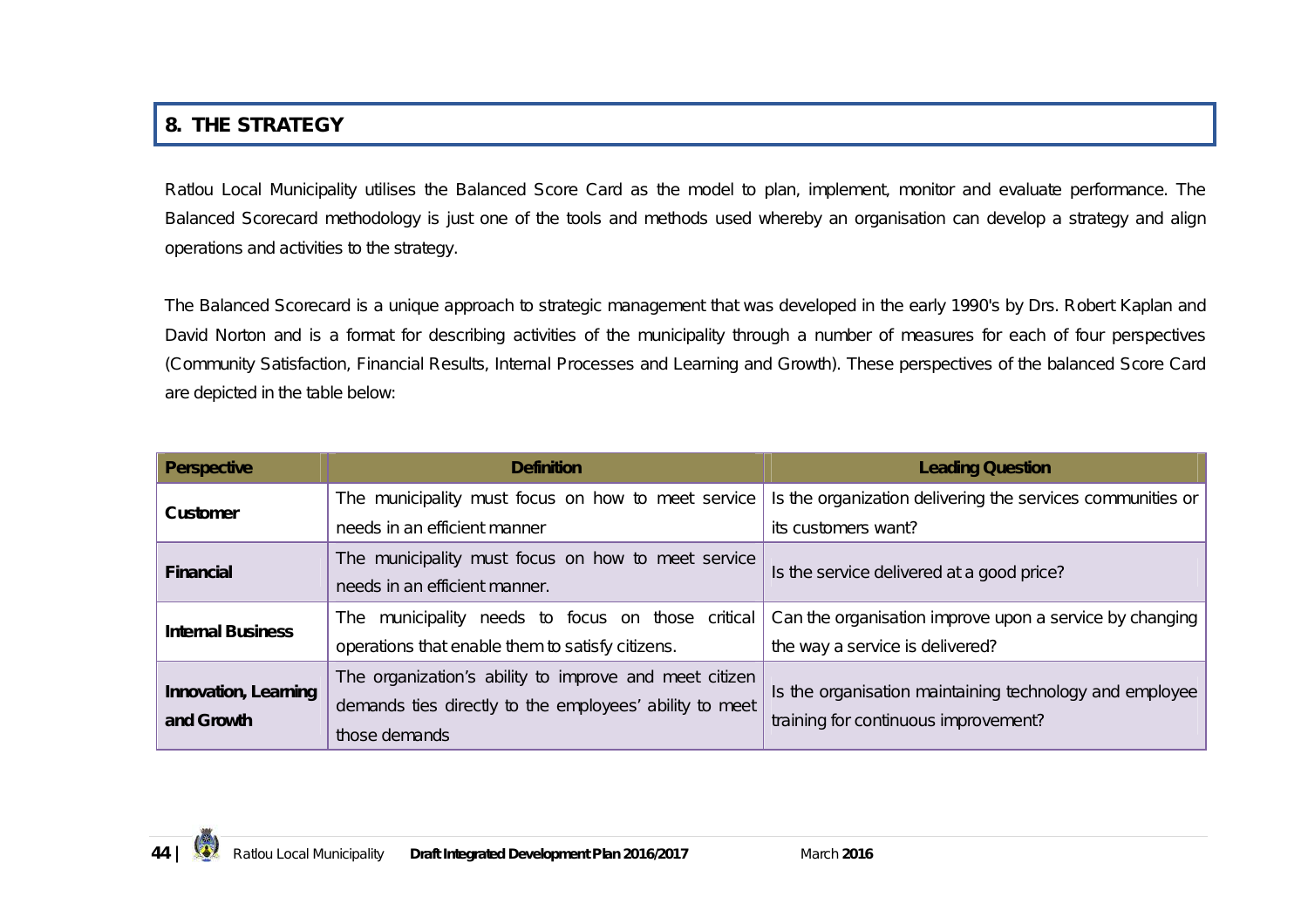It is a management system (not only a measurement system) that enables organisations to clarify their vision and strategy and translate them into action. It provides feedback around both the internal business processes and external outcomes in order to continuously improve strategic performance and results. When fully deployed, the balanced scorecard transforms strategic planning from an academic exercise into the nerve centre of an enterprise.

The Strategy Map, Strategic Objectives, KPAs (Key Performance Areas), KPIs (Key Performance Indicators), Targets, Projects and Programmes were all developed in line with the Balanced Scorecard Methodology.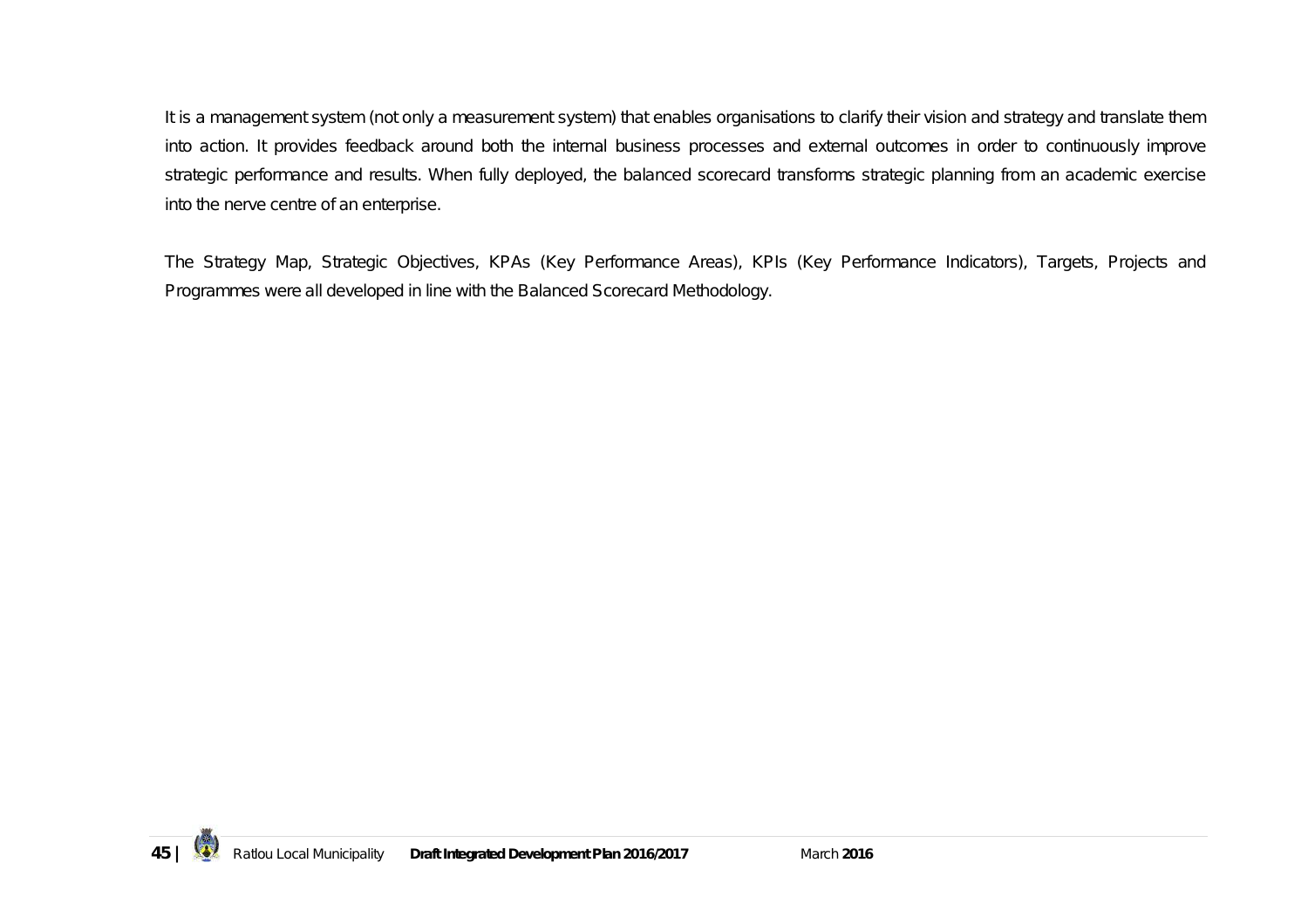### **8.1 Municipal Strategy Map**

The high level municipal strategic objectives are contained in the table below according to the perspectives of the Balanced Score Card and the National Key Performance Areas of Local Government.

| <b>Key Performance</b>                                    | <b>Municipal Transformation</b>                          | Service Delivery and                                                                       | <b>Local Economic</b>                       | <b>Municipal Financial</b>         | Good Governance and                                                      | <b>Spatial Rational</b>  |
|-----------------------------------------------------------|----------------------------------------------------------|--------------------------------------------------------------------------------------------|---------------------------------------------|------------------------------------|--------------------------------------------------------------------------|--------------------------|
| Area                                                      | and Organisational<br><b>Development</b>                 | Infrastructure<br>Development                                                              | <b>Development</b>                          | Viability                          | <b>Public Participation</b>                                              |                          |
| <b>CUSTOMER</b>                                           |                                                          | Provision of Basic Municipal<br>Services and Infrastructure<br>Facilitate the Provision of | Promote Local Economic<br>Development & Job |                                    | Enhance Communication<br>Promote Community<br>Participation              |                          |
|                                                           |                                                          | <b>Housing Services</b>                                                                    | Creation                                    |                                    |                                                                          |                          |
|                                                           |                                                          |                                                                                            |                                             | <b>Improve Asset</b><br>Management |                                                                          |                          |
| <b>FINANCIAL</b>                                          |                                                          |                                                                                            |                                             | Enhance Revenue                    |                                                                          |                          |
|                                                           |                                                          |                                                                                            |                                             |                                    | Promote Financial<br>Accountability                                      |                          |
|                                                           | Retain and Recruit Talented<br>Employees                 |                                                                                            |                                             |                                    |                                                                          |                          |
| <b>LEARNING AND</b><br><b>INNOVATION</b><br><b>GROWTH</b> | Achieve Employment Equity<br>Promote Innovation Learning |                                                                                            |                                             |                                    | Promote Accountable,<br><b>Efficient and Transparent</b><br>Organization |                          |
|                                                           | and Growth                                               |                                                                                            |                                             |                                    |                                                                          |                          |
|                                                           | Achieve Positive &<br>Productive Employee Climate        |                                                                                            |                                             |                                    |                                                                          |                          |
| <b>BUSINESS</b><br><b>INTERNAL</b>                        | Improve Technology<br>Efficiency                         |                                                                                            |                                             |                                    | Promote Good Governance                                                  | Improve Spatial Planning |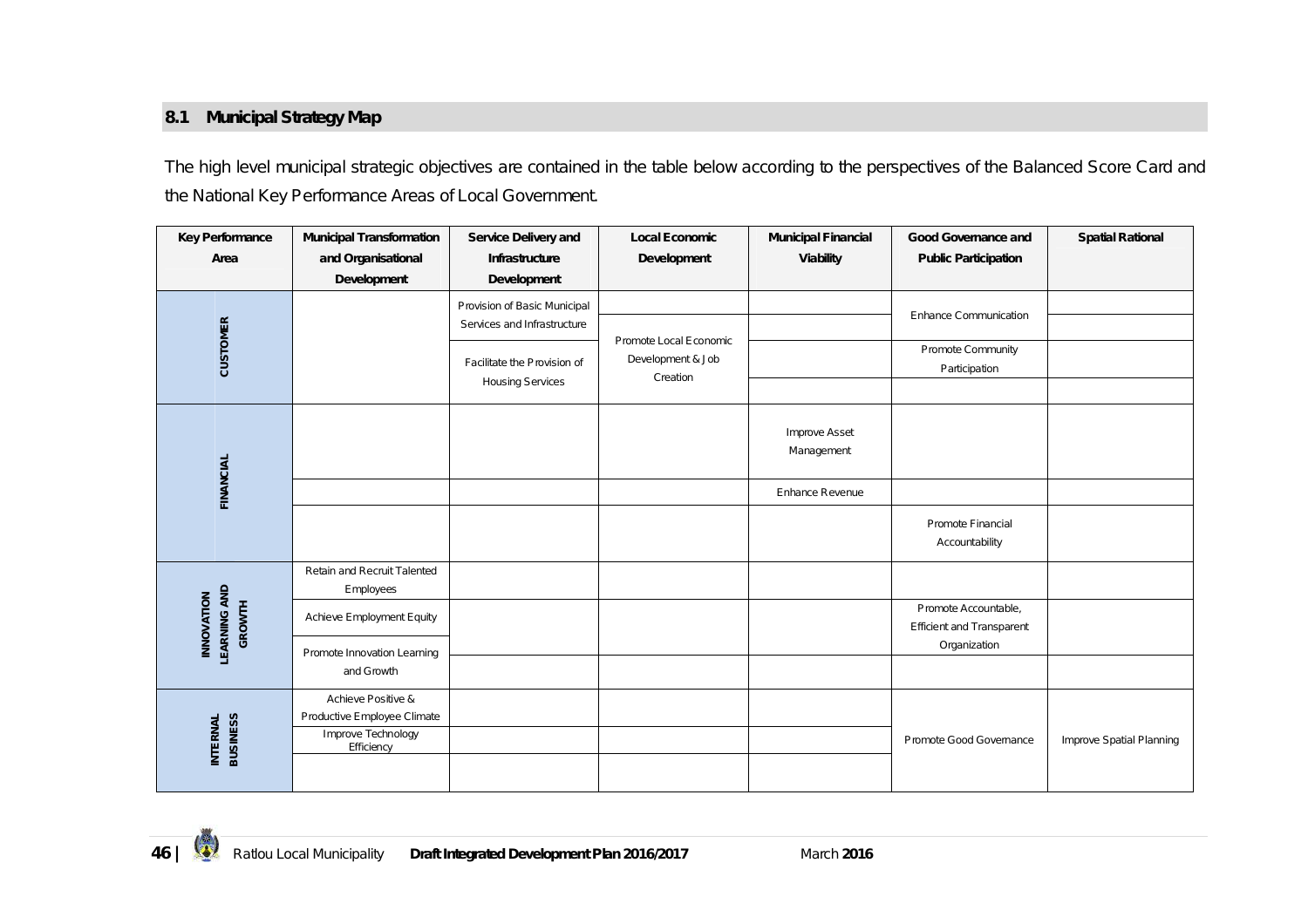As part of the Balanced Scorecard methodology a strategy map is used to develop a picture of the strategy of the municipality. It depicts the objectives in support of the strategy in terms of different perspectives, namely the learning perspective, institutional perspective, the financial and the customer perspective. This step in strategy formulation acts as the integration of strategy and operational planning.

The following are the most important benefits of developing a Strategy Map:

- It focuses on the most important institutional processes that need to be addressed,
- It combines a growth strategy as well as a productivity strategy to be sustainable,
- It creates a foundation to be innovative,
- It focuses on both the tangible and the intangible,
- The Strategy Map's methodology is aimed to steer away from a sectoral approach to ensure integrated development of the needs of the municipality.

The Strategy Map leads to the development of Scorecards (i.e. Performance Plans) at different levels that will be used as the management tool whereby planning, implementation, monitoring, review measurement and assessment can be facilitated.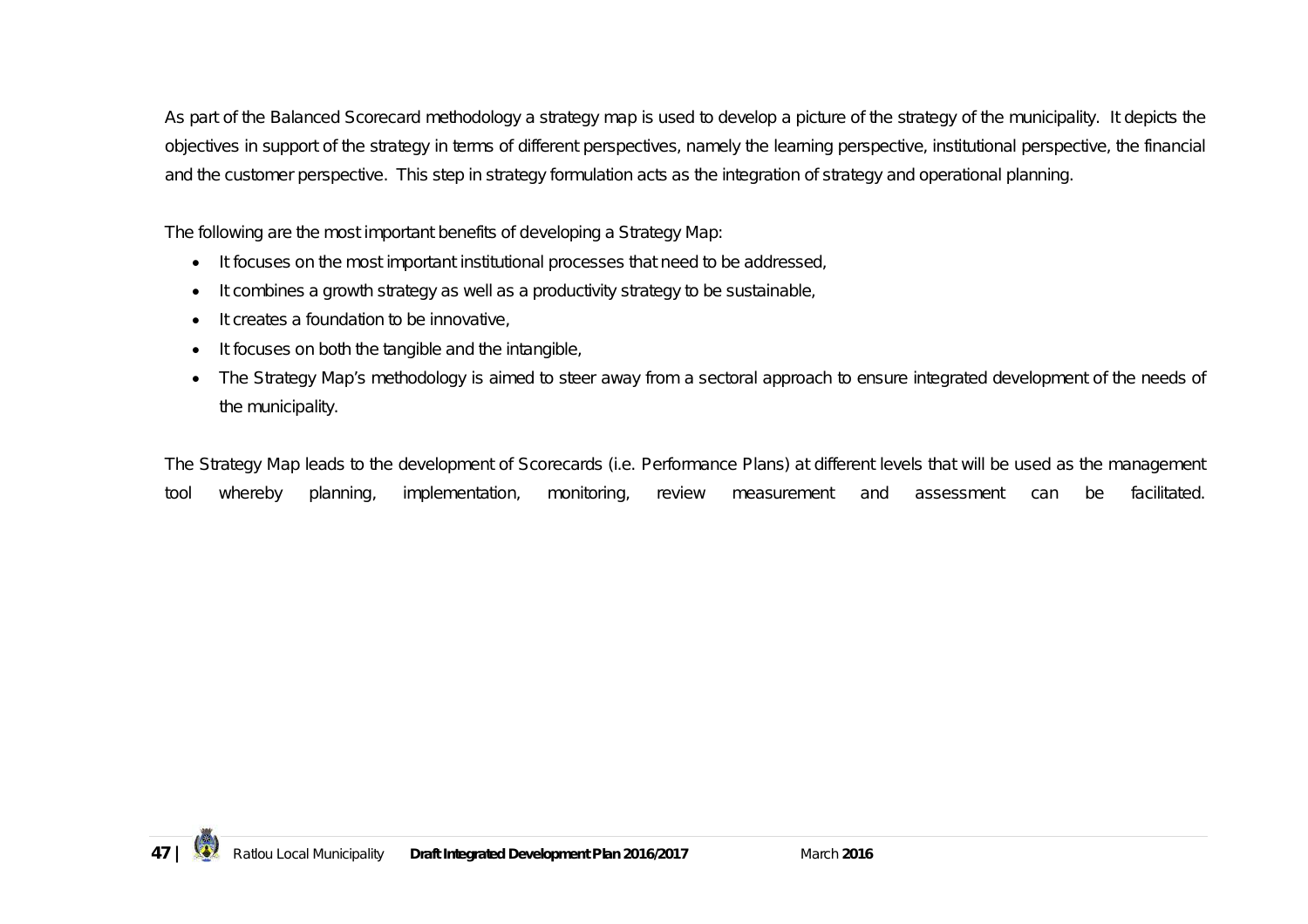### **9. IDP OBJECTIVES, KPIs, TARGETS AND PROJECTS**

This section consists of the measures that council will employ to achieve its vision and mission. These measures are objectives, key performance Indicators and targets. In each instance the projects that will be implemented are also listed.

The section is structured according to the following key performance areas of local government:

- **Municipal Transformation and Organisational Development**
- **Municipal Financial Viability and Management**
- **Local Economic Development**
- **Basic Services and Infrastructure Development**
- **Good Governance and Public Participation**
- **Spatial Rationale**

The details of this section are contained in the Service Delivery and Budget Implementation Plan (SDBIP).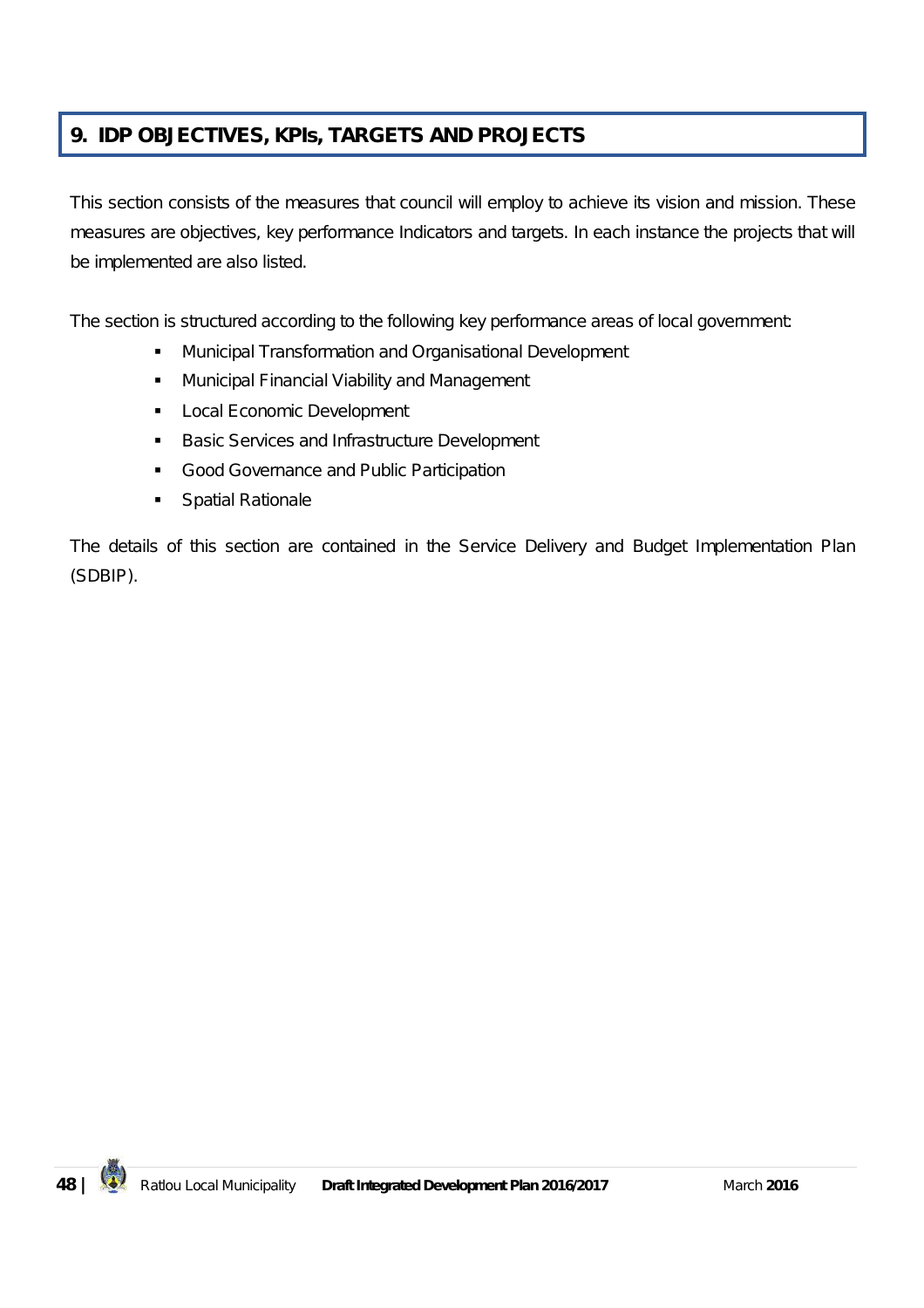## **9.1 Key Performance Area: Municipal Transformation & Organisational Development**

| Objective:                        | Promote Accountable, Efficient and Transparent Administration                              |                |  |  |
|-----------------------------------|--------------------------------------------------------------------------------------------|----------------|--|--|
| <b>Issues:</b>                    | Poor record keeping and archiving<br>$\bullet$                                             |                |  |  |
|                                   | Existing policies have not been reviewed<br>$\bullet$                                      |                |  |  |
|                                   | Public participation was not done on all policies<br>$\bullet$                             |                |  |  |
|                                   | Some policies not endorsed by the local labour forum<br>$\bullet$                          |                |  |  |
|                                   | Lack of internal controls<br>$\bullet$                                                     |                |  |  |
| <b>Strategies:</b>                | The municipality will develop and adopt statutory policies<br>$\bullet$                    |                |  |  |
|                                   | Municipality will develop systems of internal control to ensure that there is<br>$\bullet$ |                |  |  |
|                                   | certainty in the internal business processes of the municipality                           |                |  |  |
| <b>Programme and Projects</b>     | Workshop existing policies<br>$\bullet$                                                    |                |  |  |
|                                   | Review some of the policies<br>$\bullet$                                                   |                |  |  |
|                                   | <b>Implement Statutory Policies</b><br>$\bullet$                                           |                |  |  |
|                                   | Develop and Implement Internal Control Systems<br>$\bullet$                                |                |  |  |
|                                   | Automated personnel management system<br>$\bullet$                                         |                |  |  |
|                                   | Record keeping system<br>$\bullet$                                                         |                |  |  |
|                                   | Review the functioning of Council policies<br>$\bullet$                                    |                |  |  |
| <b>Key Performance Indicators</b> | Key Performance Indicator                                                                  | <b>Target</b>  |  |  |
| and Targets                       | Number of workshops on Council policies held                                               | $\overline{2}$ |  |  |
|                                   | Number of policies reviewed (HR & IT related)                                              | 6              |  |  |
|                                   | Number of policies reviewed (Budget related)<br>16                                         |                |  |  |
|                                   | Number of HR System Developed (Biometric/ Online Attendance<br>1                           |                |  |  |
|                                   | Register)                                                                                  |                |  |  |
|                                   | Number of Centralised Document Portal Developed and Adopted by<br>$\mathbf{1}$             |                |  |  |
|                                   | Council                                                                                    |                |  |  |
|                                   | Number of Centralised Telephone Systems Implemented                                        | 1              |  |  |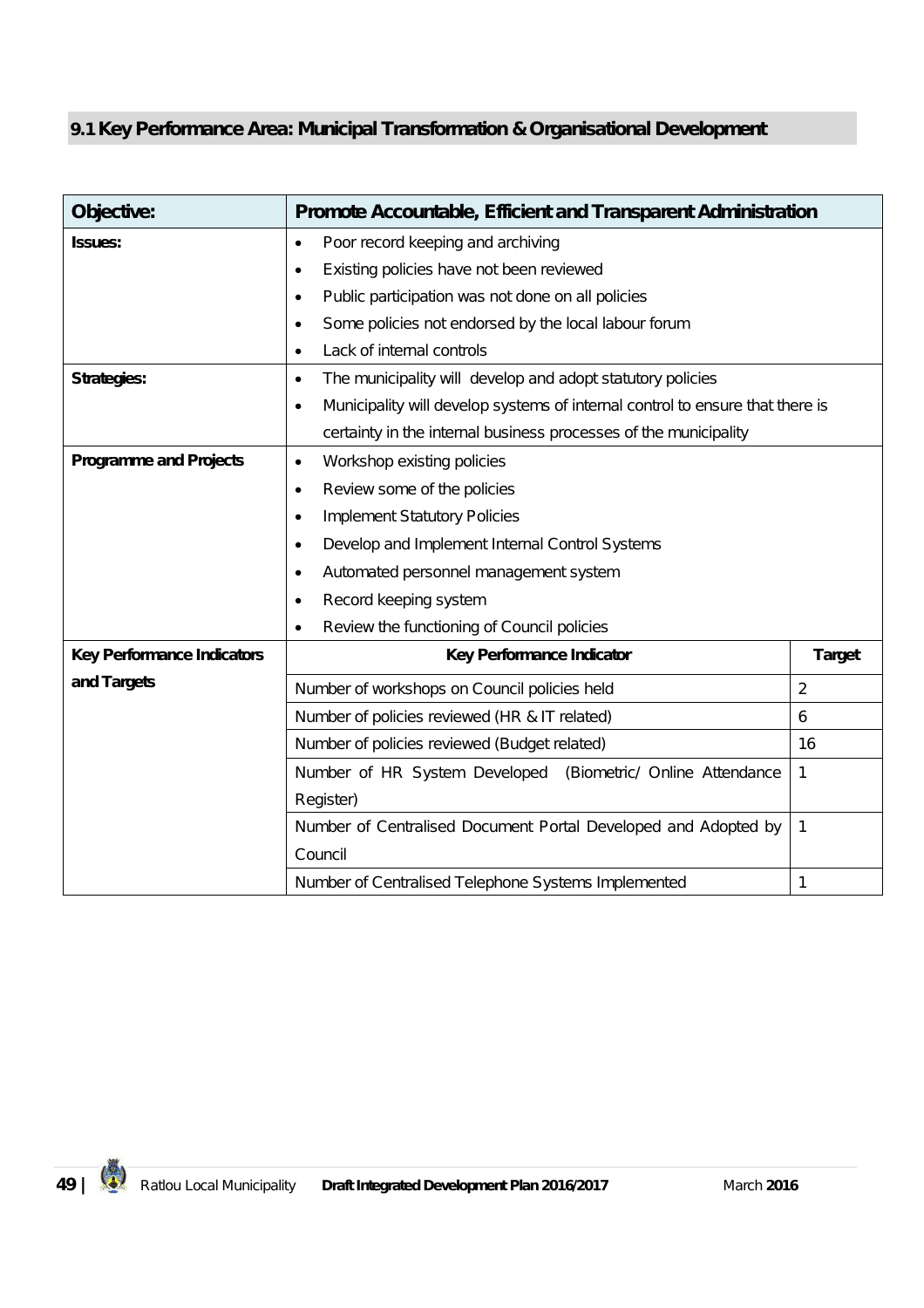| Objective:                        | <b>Promote Planning and Performance Management</b>                         |                                                                   |               |  |
|-----------------------------------|----------------------------------------------------------------------------|-------------------------------------------------------------------|---------------|--|
| <b>Issues:</b>                    | IDP review for the previous year not reviewed<br>$\bullet$                 |                                                                   |               |  |
|                                   | Poor participation by other sector departments<br>$\bullet$                |                                                                   |               |  |
|                                   | $\bullet$                                                                  | Projects not monitored and some blocked/collapsed                 |               |  |
|                                   | $\bullet$                                                                  | PMS objectives not linked to the IDP                              |               |  |
|                                   | $\bullet$                                                                  | PMS indicators and targets not SMART                              |               |  |
|                                   | $\bullet$                                                                  | PMS not cascaded to the lower levels                              |               |  |
| <b>Strategies:</b>                | Improve public participation<br>$\bullet$                                  |                                                                   |               |  |
|                                   | $\bullet$                                                                  | Audit of past projects and evaluation                             |               |  |
|                                   | $\bullet$                                                                  | Ensure PMS is cascaded to other levels                            |               |  |
|                                   | ٠                                                                          | Monitor implementation of the PMS framework                       |               |  |
|                                   | $\bullet$                                                                  | Improve performance reporting and monitoring.                     |               |  |
| <b>Programme and Projects</b>     | IDP Review for 2016/2017<br>$\bullet$                                      |                                                                   |               |  |
|                                   | $\bullet$                                                                  | Develop public participation policy                               |               |  |
|                                   | Implement the cascading of the PMS<br>$\bullet$                            |                                                                   |               |  |
|                                   | Develop SDBIP for 2016/2017<br>$\bullet$                                   |                                                                   |               |  |
|                                   | $\bullet$                                                                  | Performance reporting , Monthly, Quarterly, Mid-Year and Annually |               |  |
| <b>Key Performance Indicators</b> |                                                                            | Key Performance Indicator                                         | <b>Target</b> |  |
| and Targets                       |                                                                            | Approved IDP and Budget Process Plan                              | 31 Aug 2016   |  |
|                                   | <b>IDP Reviewed</b>                                                        | Draft Review adopted                                              | 31 March 2017 |  |
|                                   |                                                                            | Reviewed IDP approved                                             | 31 May 2017   |  |
|                                   |                                                                            | Approved Service delivery and Budget Implementation Plan          | 01 July 2017  |  |
|                                   | 7 <sup>th</sup> of each month<br>Submission of Monthly Performance Reports |                                                                   |               |  |
|                                   | Performance Reports Submitted to Council<br>4 (1 per quarter)              |                                                                   |               |  |
|                                   | 31 Jan 2017<br>Mid-Term Performance Assessment held                        |                                                                   |               |  |
|                                   | Annual Performance Assessments conducted<br>31 July 2017                   |                                                                   |               |  |
|                                   |                                                                            | Number of Sessions held to Communicate Municipal Strategy         | 1             |  |
|                                   |                                                                            | Number of Strategic Planning Sessions held                        | 1             |  |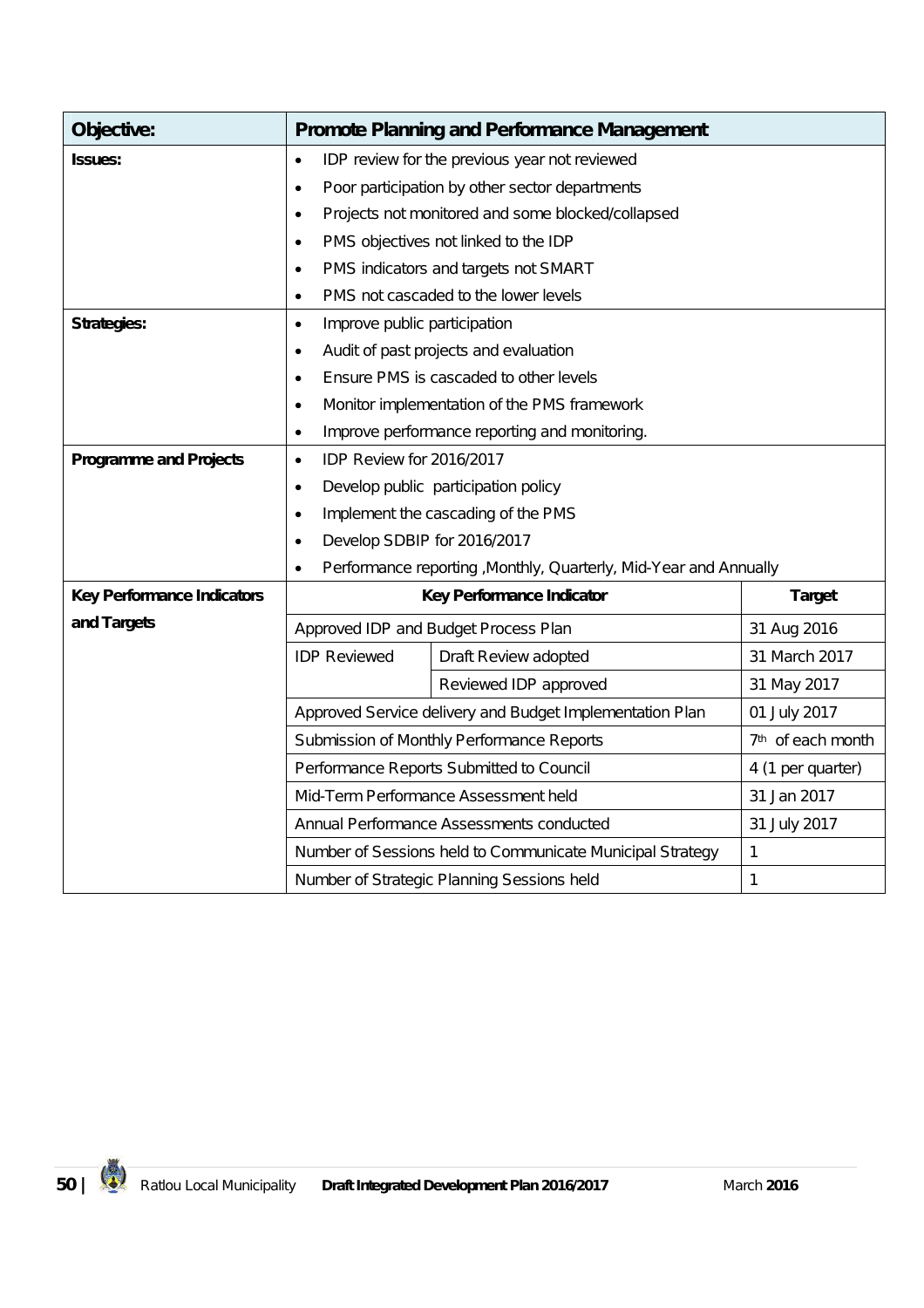| <b>Objective</b>                  | <b>Improve Technology Efficiencies</b>                                                          |                                                                                           |  |
|-----------------------------------|-------------------------------------------------------------------------------------------------|-------------------------------------------------------------------------------------------|--|
| <b>Issues:</b>                    | Inadequate ITC skill in the municipality<br>$\bullet$                                           |                                                                                           |  |
|                                   | Systems are not integrated (silo operation of systems)<br>$\bullet$                             |                                                                                           |  |
|                                   | Efficient Electronic surveillance in the municipal building<br>$\bullet$                        |                                                                                           |  |
| <b>Strategies:</b>                | The municipality will integrate technology into the internal business processes to<br>$\bullet$ |                                                                                           |  |
|                                   | increase operational efficiencies and improve service delivery.                                 |                                                                                           |  |
|                                   | Create a VPN (Virtual Private Network)<br>$\bullet$                                             |                                                                                           |  |
|                                   | Use of the MSP (Master Systems Plan)<br>$\bullet$                                               |                                                                                           |  |
|                                   | Integrated Seamless IT System<br>$\bullet$                                                      |                                                                                           |  |
|                                   | Paperless Communication and Establishment of Intranet.<br>$\bullet$                             |                                                                                           |  |
| <b>Programme and Projects</b>     | Finalize the development of the Master System Plan<br>$\bullet$                                 |                                                                                           |  |
|                                   | Management of the website<br>$\bullet$                                                          |                                                                                           |  |
|                                   | Training of staff on information technology<br>$\bullet$                                        |                                                                                           |  |
|                                   | Soft and hardware maintenance<br>$\bullet$                                                      |                                                                                           |  |
|                                   | Review the Operational Disaster and Business Continuity Plan<br>$\bullet$                       |                                                                                           |  |
|                                   | Automate internal business processes<br>$\bullet$                                               |                                                                                           |  |
|                                   | Training of councillors and some of the staff<br>$\bullet$                                      |                                                                                           |  |
|                                   | Implement Information and communication technology Learnerships<br>$\bullet$                    |                                                                                           |  |
| <b>Key Performance Indicators</b> | <b>Key Performance Indicators</b>                                                               | <b>Targets</b>                                                                            |  |
| and Targets                       | Number of Developed and Adopted Integrated IT Master                                            | 1                                                                                         |  |
|                                   | Plan by Council                                                                                 |                                                                                           |  |
|                                   | Number of Routine Maintenance Conducted (IT & CCTV                                              | 12                                                                                        |  |
|                                   | Equipment)                                                                                      |                                                                                           |  |
|                                   | Number of Software Updates Performed                                                            | 12 (1 per month)                                                                          |  |
|                                   | Number of ICT Learnership' Learners Appointed                                                   | 1                                                                                         |  |
|                                   | Number of Software License Renewed                                                              | <b>6</b> (Team mate, Transact, Payday,<br>Softline Pastel, Anti-Virus, Cibecs,<br>Office) |  |
|                                   | Number of implemented IT Disaster Recovery Plan                                                 | 1                                                                                         |  |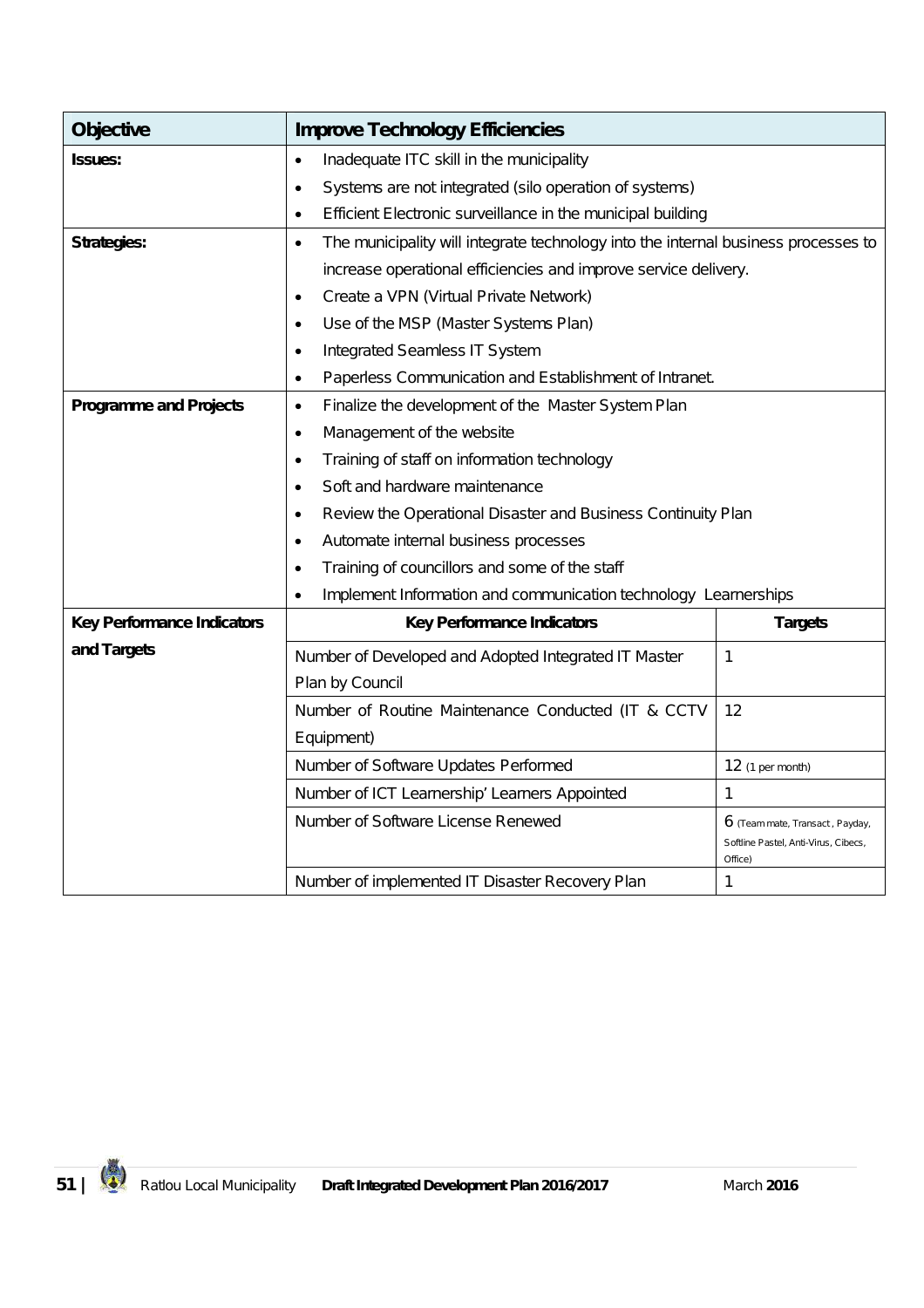| Objective:                        | <b>Achieve Employment Equity</b>                                                           |  |  |  |
|-----------------------------------|--------------------------------------------------------------------------------------------|--|--|--|
| <b>Issues:</b>                    | Integration of the Employment Equity Plan (EEP) into the Recruitment Strategy<br>$\bullet$ |  |  |  |
|                                   | and Plan                                                                                   |  |  |  |
|                                   | Attraction and retention of scarce skills<br>$\bullet$                                     |  |  |  |
| <b>Strategies:</b>                | The municipality will progressively achieve employment equity in its<br>$\bullet$          |  |  |  |
|                                   | administration by recruiting and retaining individuals as designated by the                |  |  |  |
|                                   | <b>Employment Equity Act.</b>                                                              |  |  |  |
|                                   | Employment Equity Plans with clear targets and Employment Equity reports will<br>$\bullet$ |  |  |  |
|                                   | be approved by Council.                                                                    |  |  |  |
|                                   | Head hunt per Recruitment and Selection Policy<br>٠                                        |  |  |  |
|                                   | Through Negotiable Packages and Implementing resolutions and Legislations of<br>$\bullet$  |  |  |  |
|                                   | Retention.                                                                                 |  |  |  |
| <b>Programme and Projects</b>     | Review the employment equity plan<br>$\bullet$                                             |  |  |  |
|                                   | Review or adopt the human resource strategy<br>$\bullet$                                   |  |  |  |
|                                   | Review the recruitment policy<br>$\bullet$                                                 |  |  |  |
|                                   | Review the retention of skills policy<br>$\bullet$                                         |  |  |  |
|                                   | Review the remuneration policy<br>$\bullet$                                                |  |  |  |
| <b>Key Performance Indicators</b> | <b>Key Performance Indicators</b><br><b>Targets</b>                                        |  |  |  |
| and Targets                       | Employment Equity Plan Submitted to Department of Labour<br>15 January 2017                |  |  |  |
|                                   | 5<br>Number of Employment Equity Targets Achieved in all                                   |  |  |  |
|                                   | <b>Functional Areas</b>                                                                    |  |  |  |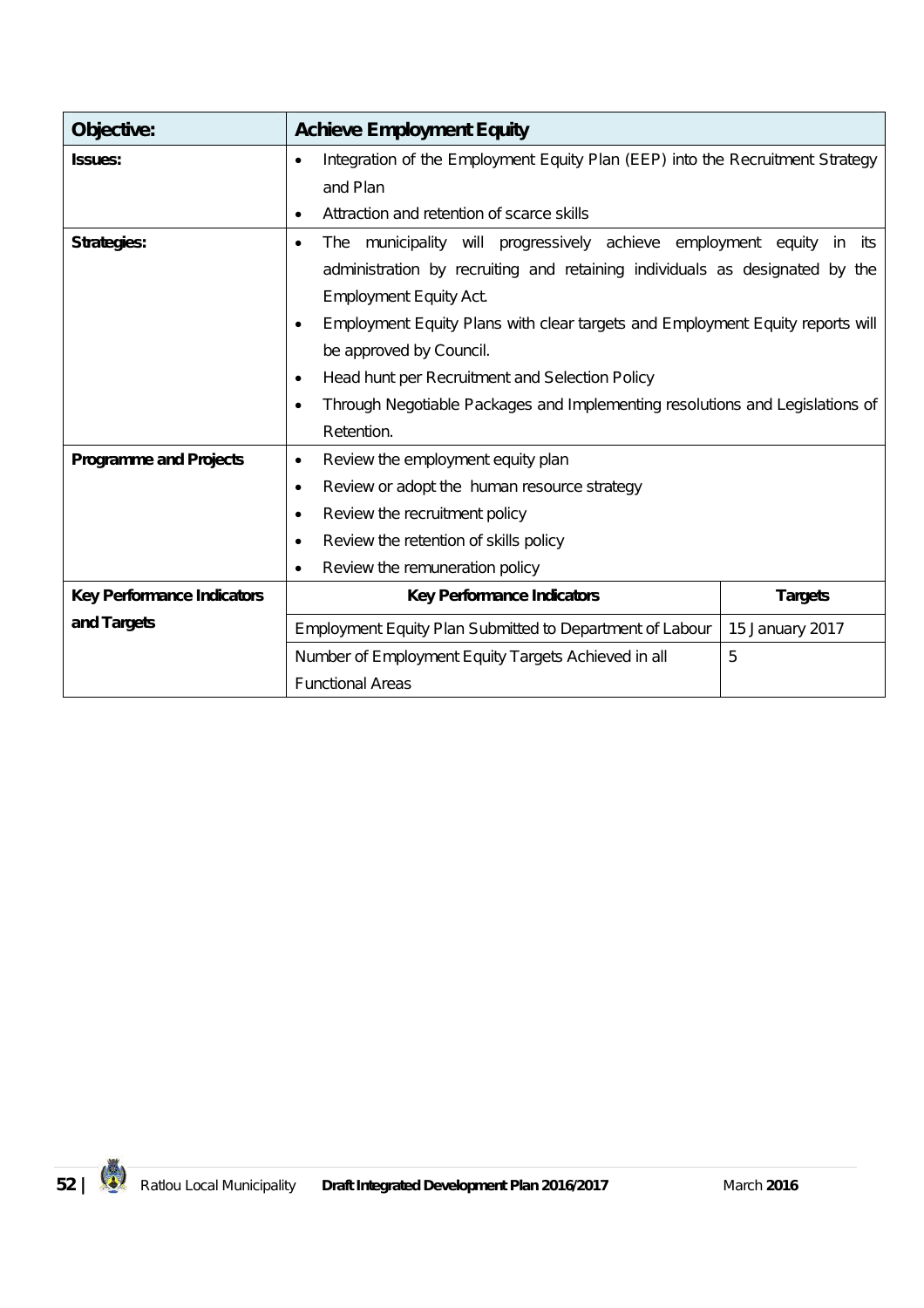| Objective:                        | Promote Innovation, Learning and Growth                                                    |                 |  |  |  |  |  |
|-----------------------------------|--------------------------------------------------------------------------------------------|-----------------|--|--|--|--|--|
| <b>Issues:</b>                    | Most of the official do not have administrative skills<br>$\bullet$                        |                 |  |  |  |  |  |
|                                   | Use of ICT is very low<br>$\bullet$                                                        |                 |  |  |  |  |  |
|                                   | Work place skills plan not adopted<br>$\bullet$                                            |                 |  |  |  |  |  |
|                                   | Work place skills plan not in line with the IDP<br>$\bullet$                               |                 |  |  |  |  |  |
|                                   | Training programmes not in line with the IDP priorities<br>٠                               |                 |  |  |  |  |  |
|                                   | ABET training a necessity<br>$\bullet$                                                     |                 |  |  |  |  |  |
| <b>Strategies:</b>                | Develop skills of employees<br>$\bullet$                                                   |                 |  |  |  |  |  |
|                                   | Support learning innovative problem solving strategies<br>$\bullet$                        |                 |  |  |  |  |  |
|                                   | Prioritise Skills in during recruitment and selection.<br>$\bullet$                        |                 |  |  |  |  |  |
|                                   | In-house training to be used<br>$\bullet$                                                  |                 |  |  |  |  |  |
| <b>Programme and Projects</b>     | Review the Work Place Skills Plan Develop in line with the IDP Priorities and<br>$\bullet$ |                 |  |  |  |  |  |
|                                   | skills needs                                                                               |                 |  |  |  |  |  |
|                                   | Conduct internal and other innovative training programmes<br>$\bullet$                     |                 |  |  |  |  |  |
|                                   | Registration of learnerships for accredit training<br>$\bullet$                            |                 |  |  |  |  |  |
|                                   | <b>AET</b> training<br>$\bullet$                                                           |                 |  |  |  |  |  |
|                                   | Community skills development initiated<br>$\bullet$                                        |                 |  |  |  |  |  |
| <b>Key Performance Indicators</b> | <b>Key Performance Indicators</b>                                                          | <b>Targets</b>  |  |  |  |  |  |
| and Targets                       | Number of Skills Audit Conducted                                                           | 1 Skills Audit  |  |  |  |  |  |
|                                   |                                                                                            | conducted by 31 |  |  |  |  |  |
|                                   | March 2017                                                                                 |                 |  |  |  |  |  |
|                                   | Workplace Skills Development Plan Developed and<br>1 WSDP adopted by                       |                 |  |  |  |  |  |
|                                   | Adopted by Council<br>30 April 2017                                                        |                 |  |  |  |  |  |
|                                   | Workplace Skills Development Plan Targets Achieved                                         | 30              |  |  |  |  |  |
|                                   | Number of Learnership Programmes Implemented                                               | 5               |  |  |  |  |  |
|                                   | Number of Applicants Benefiting from the Bursary Fund                                      | 20              |  |  |  |  |  |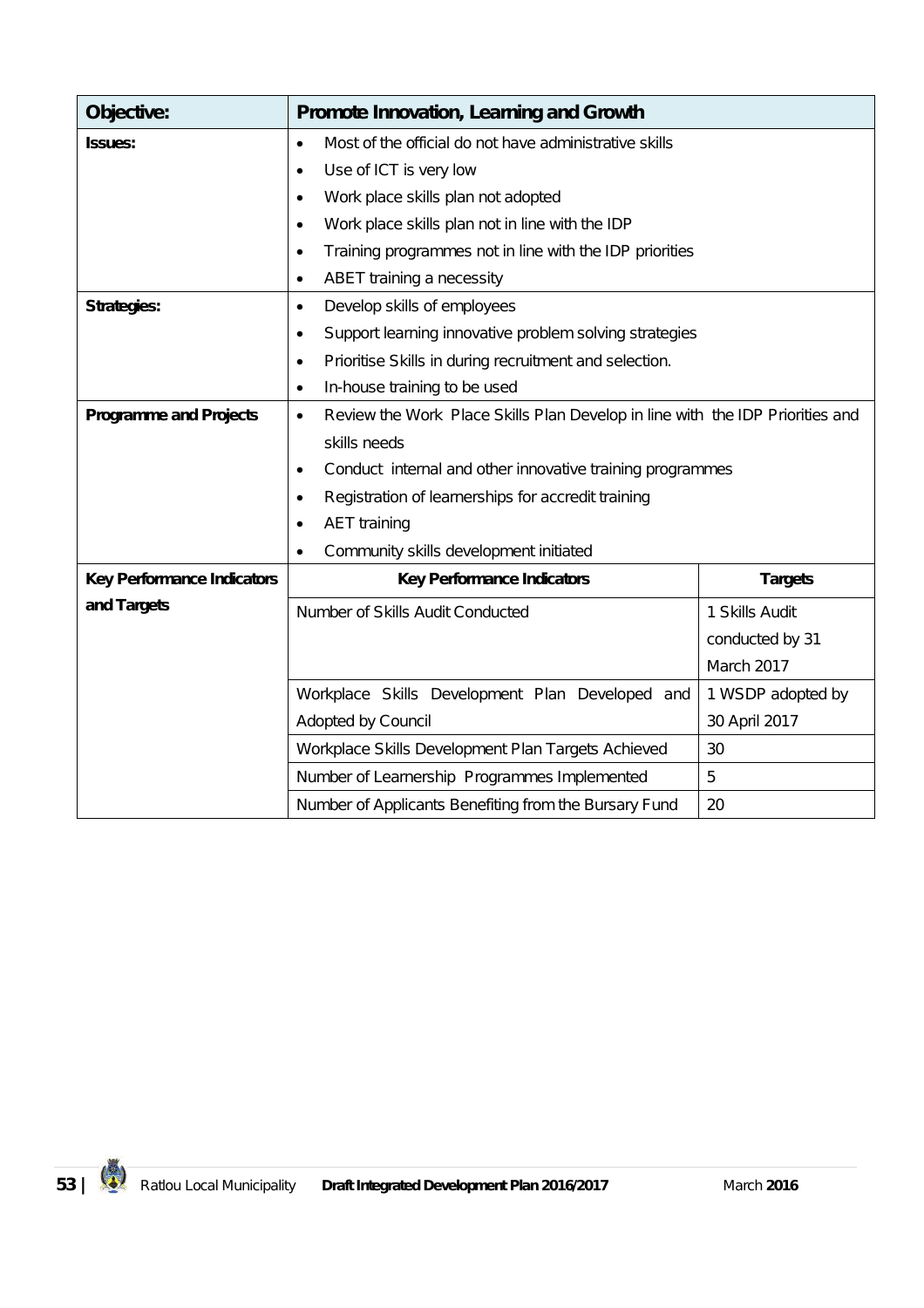| Objective:                        | <b>Retain and Recruit Talented Employees</b>                                              |             |  |  |  |  |  |
|-----------------------------------|-------------------------------------------------------------------------------------------|-------------|--|--|--|--|--|
| <b>Issues:</b>                    | Salaries are not competitive in the market<br>$\bullet$                                   |             |  |  |  |  |  |
|                                   | Pressure to employ local residents often compromise quality<br>$\bullet$                  |             |  |  |  |  |  |
|                                   | Turn-over of professionals<br>$\bullet$                                                   |             |  |  |  |  |  |
| <b>Strategies:</b>                | The municipality will, through the implementation of appropriate recruitment<br>$\bullet$ |             |  |  |  |  |  |
|                                   | and retention policies, ensure that skilled and experienced employees are                 |             |  |  |  |  |  |
|                                   | recruited and retained.                                                                   |             |  |  |  |  |  |
| <b>Programme and Projects</b>     | Approve/Review the HR strategy<br>٠                                                       |             |  |  |  |  |  |
|                                   | Review the recruitment policy<br>$\bullet$                                                |             |  |  |  |  |  |
|                                   | Review the retention of scarce skills policy<br>$\bullet$                                 |             |  |  |  |  |  |
|                                   | Review the remuneration policy<br>٠                                                       |             |  |  |  |  |  |
|                                   | ٠                                                                                         |             |  |  |  |  |  |
| <b>Key Performance Indicators</b> | <b>Key Performance Indicators</b><br><b>Targets</b>                                       |             |  |  |  |  |  |
| and Targets                       | 31 May 2017<br>Revised<br>Human Resource Development Strategy                             |             |  |  |  |  |  |
|                                   | Adopted by Council                                                                        |             |  |  |  |  |  |
|                                   | Revised Recruitment Policy Adopted by Council<br>31 May 2017                              |             |  |  |  |  |  |
|                                   | Revised Retention Policy Adopted by Council                                               | 31 May 2017 |  |  |  |  |  |
|                                   | Revised Remuneration Policy Adopted by Council                                            | 31 May 2017 |  |  |  |  |  |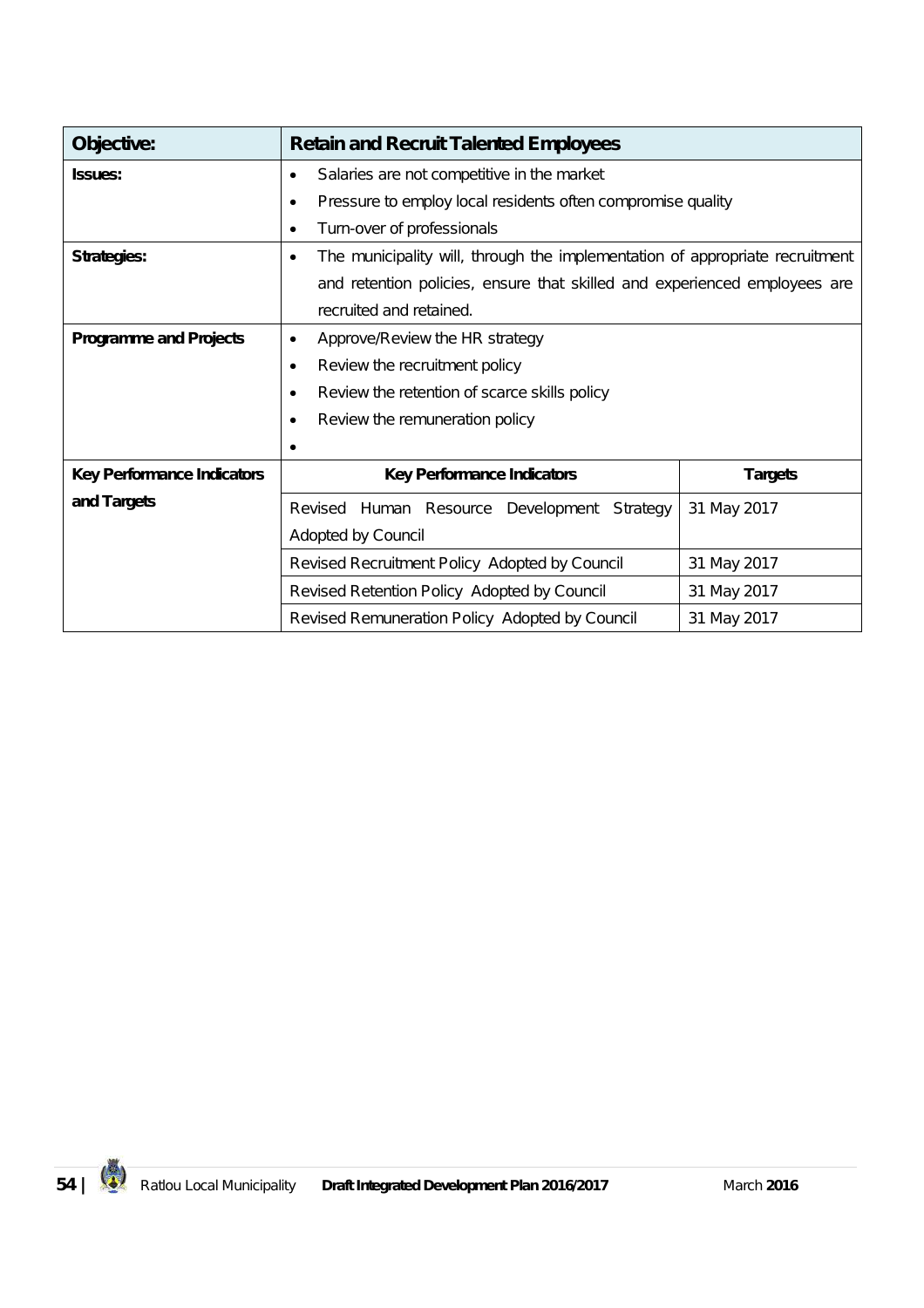| Objective:                        | <b>Achieve Positive &amp; Productive Employee Climate</b>                           |                   |  |  |  |
|-----------------------------------|-------------------------------------------------------------------------------------|-------------------|--|--|--|
| <b>Issues:</b>                    | Relationship between management and the unions not all time good<br>$\bullet$       |                   |  |  |  |
|                                   | No sense of ownership of the institution by employees at lower levels               |                   |  |  |  |
|                                   | Poor organizational discipline low morale                                           |                   |  |  |  |
| <b>Strategies:</b>                | The municipality will, through appropriate human resources and other policies,<br>٠ |                   |  |  |  |
|                                   | ensure the creation of an environment where employees are empowered,                |                   |  |  |  |
|                                   | productive and motivated.                                                           |                   |  |  |  |
|                                   | The satisfaction level of employees will continuously be monitored in order to      |                   |  |  |  |
|                                   | improve organizational climate.                                                     |                   |  |  |  |
|                                   | Continuous Consultation with UNIONS on critical issues should be done.<br>$\bullet$ |                   |  |  |  |
|                                   | Meetings to be facilitated with employees monthly.<br>$\bullet$                     |                   |  |  |  |
|                                   | Directorates to lead in the proper labour relations issues.<br>$\bullet$            |                   |  |  |  |
| <b>Programme and Projects</b>     | Strengthening the Local Labour Forum (LLF)<br>$\bullet$                             |                   |  |  |  |
|                                   | Improve consultation with Unions in the workplace<br>$\bullet$                      |                   |  |  |  |
|                                   | Enforcement of discipline                                                           |                   |  |  |  |
|                                   | Conduct change management courses                                                   |                   |  |  |  |
|                                   | Conduct employee satisfaction survey                                                |                   |  |  |  |
|                                   | Implement the outcome of the survey                                                 |                   |  |  |  |
|                                   | Training of managers on some of the core competency requirements to be              |                   |  |  |  |
|                                   | able to manage staff and enforce discipline                                         |                   |  |  |  |
| <b>Key Performance Indicators</b> | <b>Key Performance Indicators</b><br><b>Targets</b>                                 |                   |  |  |  |
| and Targets                       | Number of Local Labour Forum (LLF) Meetings held                                    | 4 (1 per quarter) |  |  |  |
|                                   | $\overline{2}$<br>Number of appointed Service Providers for Employee                |                   |  |  |  |
|                                   | Assistance Programme (EAP) and Occupational Health &                                |                   |  |  |  |
|                                   | Safety (OHS)                                                                        |                   |  |  |  |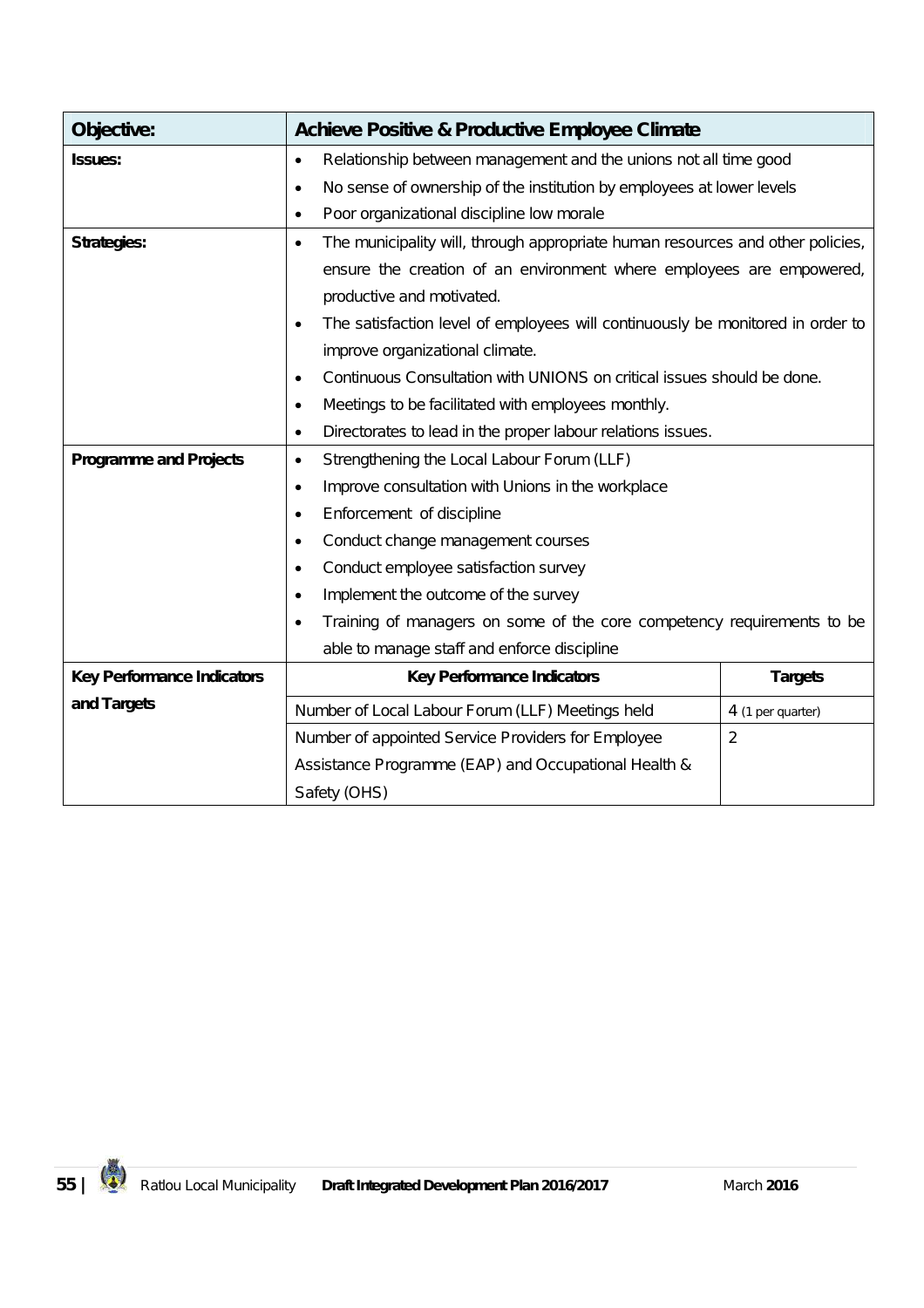## **9.2 Key Performance Area: Financial Viability**

| Objective:                        | <b>Improve Asset Management</b>                                                            |        |  |  |  |  |
|-----------------------------------|--------------------------------------------------------------------------------------------|--------|--|--|--|--|
| <b>Issues:</b>                    | Updating of the asset register<br>$\bullet$                                                |        |  |  |  |  |
|                                   | Management of the asset book<br>$\bullet$                                                  |        |  |  |  |  |
|                                   | Comprehensive report not regularly submitted to council or accounting officer<br>$\bullet$ |        |  |  |  |  |
|                                   | Asset committee non operational<br>$\bullet$                                               |        |  |  |  |  |
| Strategies:                       | The municipality will develop an asset management system to improve the<br>$\bullet$       |        |  |  |  |  |
|                                   | management of its assets                                                                   |        |  |  |  |  |
| <b>Programme and Projects</b>     | Dispose obsolete asset<br>$\bullet$                                                        |        |  |  |  |  |
|                                   | Update the register<br>$\bullet$                                                           |        |  |  |  |  |
|                                   | Conduct asset verification<br>$\bullet$                                                    |        |  |  |  |  |
|                                   | Establish asset management committee<br>$\bullet$                                          |        |  |  |  |  |
| <b>Key Performance Indicators</b> | Key Performance Indicator<br><b>Target</b>                                                 |        |  |  |  |  |
| and Targets                       | Number of Report on Updating of the Asset Register noted by<br>4 (1 per quarter)           |        |  |  |  |  |
|                                   | <b>Asset Committee</b>                                                                     |        |  |  |  |  |
|                                   | Number of Asset Verification Conducted<br>4 (1 per quarter)                                |        |  |  |  |  |
|                                   | Number of Electronic Asset Management System (EAMS)                                        | 1 EAMS |  |  |  |  |
|                                   | Installed                                                                                  |        |  |  |  |  |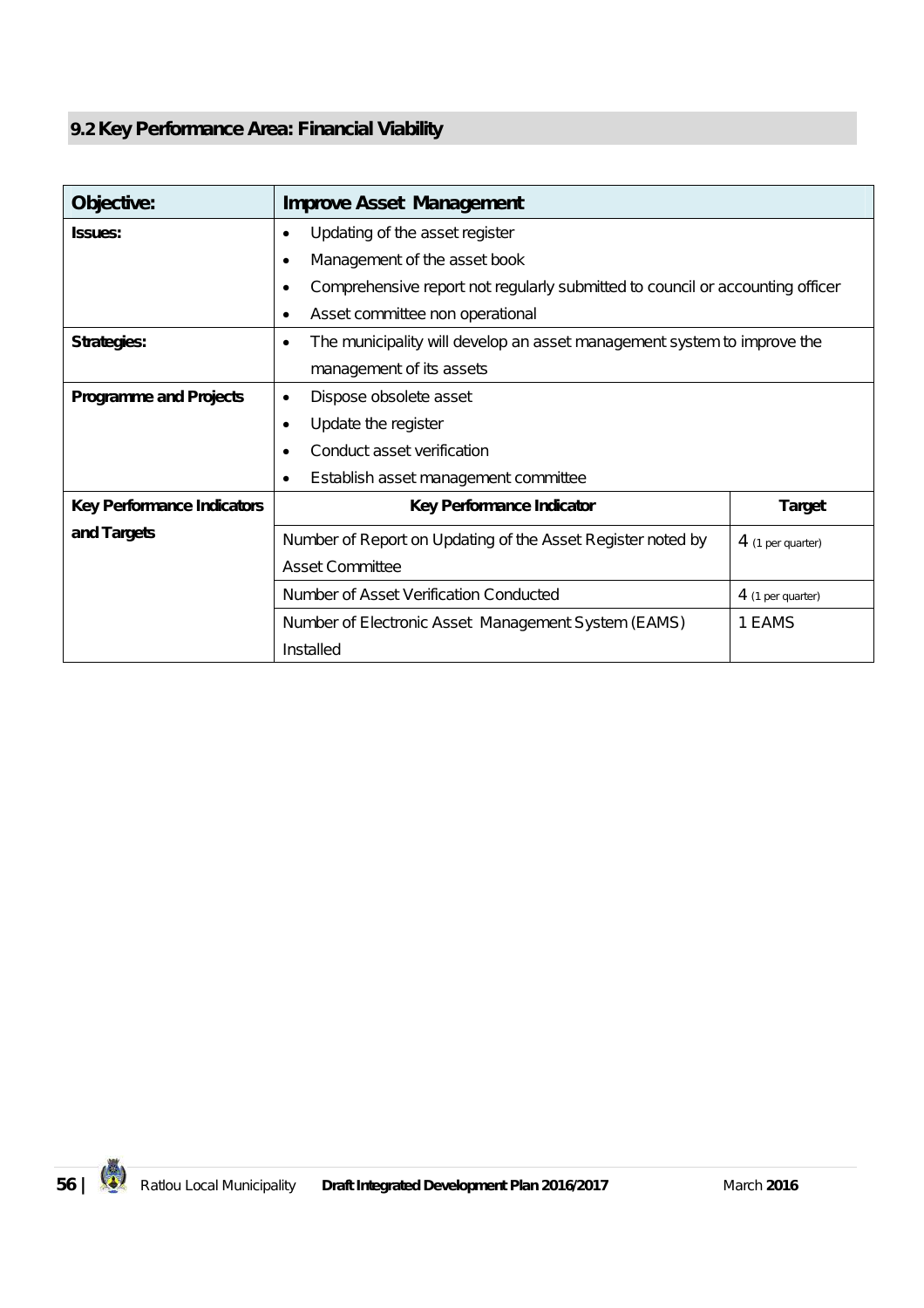| Objective:                        | <b>Achieve Clean Audit</b>                                                         |               |  |  |  |  |
|-----------------------------------|------------------------------------------------------------------------------------|---------------|--|--|--|--|
| <b>Issues:</b>                    | Several emphasis of matters outlined by A-G<br>$\bullet$                           |               |  |  |  |  |
|                                   | Lack of systems to comply with legislation<br>$\bullet$                            |               |  |  |  |  |
|                                   | <b>SMART KPIs &amp; Targets</b><br>٠                                               |               |  |  |  |  |
|                                   | Poor reporting<br>$\bullet$                                                        |               |  |  |  |  |
|                                   | Poor record management<br>٠                                                        |               |  |  |  |  |
|                                   | Old supporting policies                                                            |               |  |  |  |  |
| <b>Strategies:</b>                | The municipality will develop a plan to address all past audit queries and         |               |  |  |  |  |
|                                   | qualifications and sustain a clean audit                                           |               |  |  |  |  |
| <b>Programme and Projects</b>     | Implement and monitor action plan to address auditor general's issues<br>$\bullet$ |               |  |  |  |  |
|                                   | (emphasis of matters)                                                              |               |  |  |  |  |
|                                   | Development of SMART Key Performance Indicators & Targets<br>$\bullet$             |               |  |  |  |  |
|                                   | Conduct asset verification<br>$\bullet$                                            |               |  |  |  |  |
|                                   | Train staff around specific audit matters<br>٠                                     |               |  |  |  |  |
|                                   | Improve record management system<br>$\bullet$                                      |               |  |  |  |  |
|                                   | Compile all registers and reconciliations on monthly basis<br>$\bullet$            |               |  |  |  |  |
| <b>Key Performance Indicators</b> | Key Performance Indicator                                                          | <b>Target</b> |  |  |  |  |
| and Targets                       | Revised Compliance Check List for Procurement & Strategic                          | 31 July 2016  |  |  |  |  |
|                                   | Planning                                                                           |               |  |  |  |  |
|                                   | Auditor-General's Report Included as Standing Item on<br>6                         |               |  |  |  |  |
|                                   | <b>Management Meetings</b>                                                         |               |  |  |  |  |
|                                   | Number of Reports on Implementation of the Audit Action<br>2 (3rd & 4th quarter)   |               |  |  |  |  |
|                                   | Plan noted Council                                                                 |               |  |  |  |  |
|                                   | Number of Queries on Auditor-General's Report Addressed                            | 24            |  |  |  |  |
|                                   | on the Audit Action Plan by 31 August 2017                                         |               |  |  |  |  |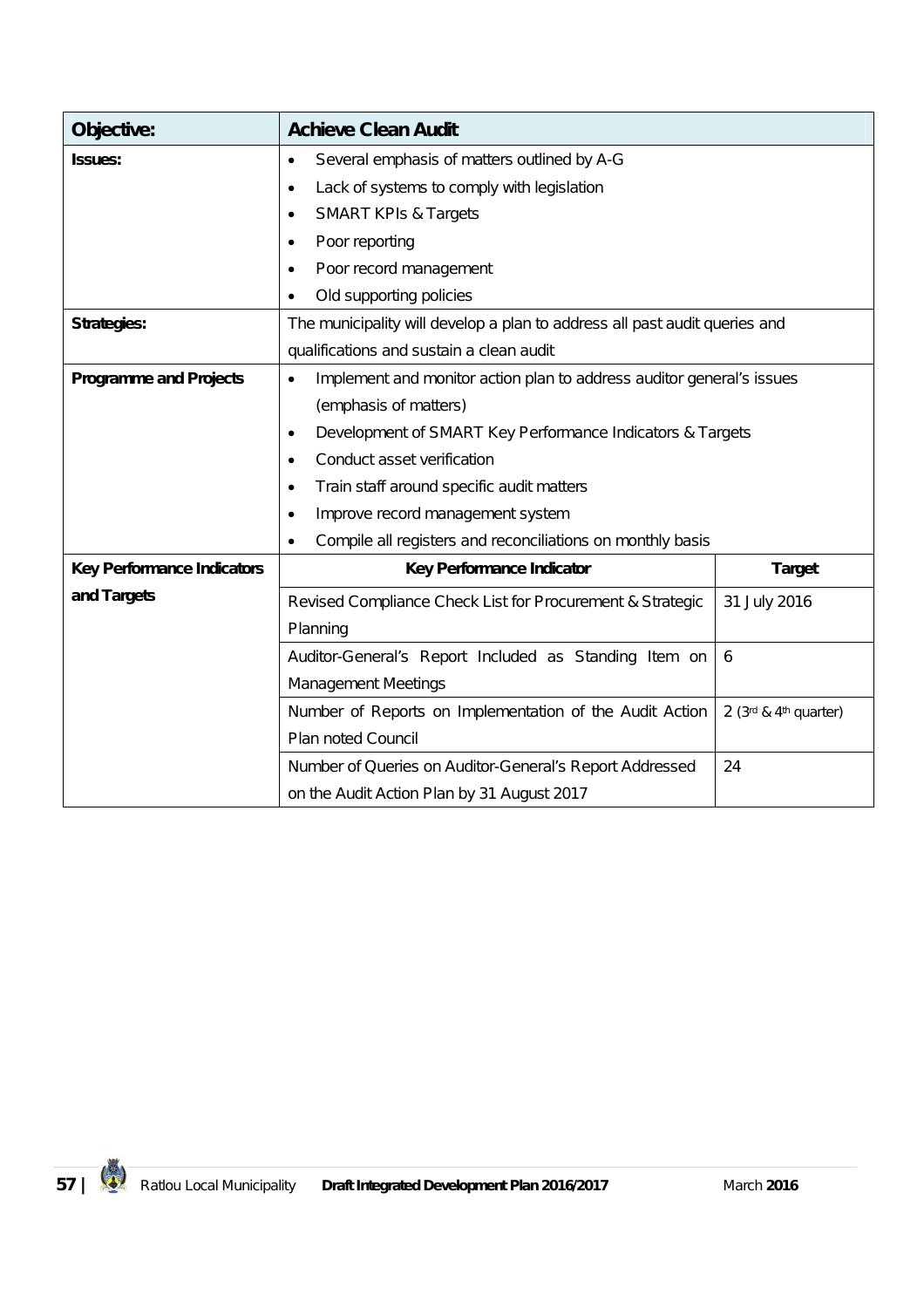| Objective:                        | <b>Promote Financial Accountability</b>                                                 |                   |  |  |  |  |
|-----------------------------------|-----------------------------------------------------------------------------------------|-------------------|--|--|--|--|
| <b>Issues:</b>                    | Monthly budget statements not comprehensive enough to include all supply<br>$\bullet$   |                   |  |  |  |  |
|                                   | chain matters                                                                           |                   |  |  |  |  |
|                                   | Noncompliance with supply chain regulations<br>٠                                        |                   |  |  |  |  |
|                                   | Turnaround time to finalise procurement process<br>$\bullet$                            |                   |  |  |  |  |
| <b>Strategies:</b>                | The municipality will ensure that there is compliance with all legislative<br>$\bullet$ |                   |  |  |  |  |
|                                   | requirements                                                                            |                   |  |  |  |  |
| <b>Programme and Projects</b>     | Reporting on noncompliance.<br>$\bullet$                                                |                   |  |  |  |  |
|                                   | Create a dedicated reporting chapter on all supply chain issues<br>$\bullet$            |                   |  |  |  |  |
|                                   | Submission of AFS on time<br>$\bullet$                                                  |                   |  |  |  |  |
|                                   | Conduct training on MFMA and Supply Chain Regulations<br>$\bullet$                      |                   |  |  |  |  |
|                                   | Reduce irregular expenditure and unauthorised expenditure<br>$\bullet$                  |                   |  |  |  |  |
| <b>Key Performance Indicators</b> | Key Performance Indicator<br><b>Target</b>                                              |                   |  |  |  |  |
| and Targets                       | Number of Reconciliations (Section 64 of MFMA)                                          | 12                |  |  |  |  |
|                                   | submitted to Accounting Officer                                                         |                   |  |  |  |  |
|                                   | Number of VAT Returns Submitted to SARS                                                 | 12 (monthly)      |  |  |  |  |
|                                   | Number of Reports on SCM non-compliance with MFMA<br>4 (1 per quarter)                  |                   |  |  |  |  |
|                                   | Number of Reports on SCM (Demand & Acquisition)<br>4 (1 per quarter)                    |                   |  |  |  |  |
|                                   | 31 July 2016<br>Procurement Plan Developed                                              |                   |  |  |  |  |
|                                   | Number of Reports on SCM (Disposal & Logistics)                                         | 4 (1 per quarter) |  |  |  |  |
|                                   | Annual Financial Statements submitted to A-G                                            | 31 August 2016    |  |  |  |  |
|                                   | Number of Budget Statements submitted to PT and NT<br>4 (1 per quarter)                 |                   |  |  |  |  |
|                                   | Number of Section 71 Reports submitted before 7th of<br>12 (monthly)                    |                   |  |  |  |  |
|                                   | each month to PT & NT                                                                   |                   |  |  |  |  |
|                                   | Budget Process Plan (Schedule of Activities) adopted by                                 | 31 August 2016    |  |  |  |  |
|                                   | Council                                                                                 |                   |  |  |  |  |
|                                   | <b>Budget Approved by Council</b>                                                       | 31 May 2017       |  |  |  |  |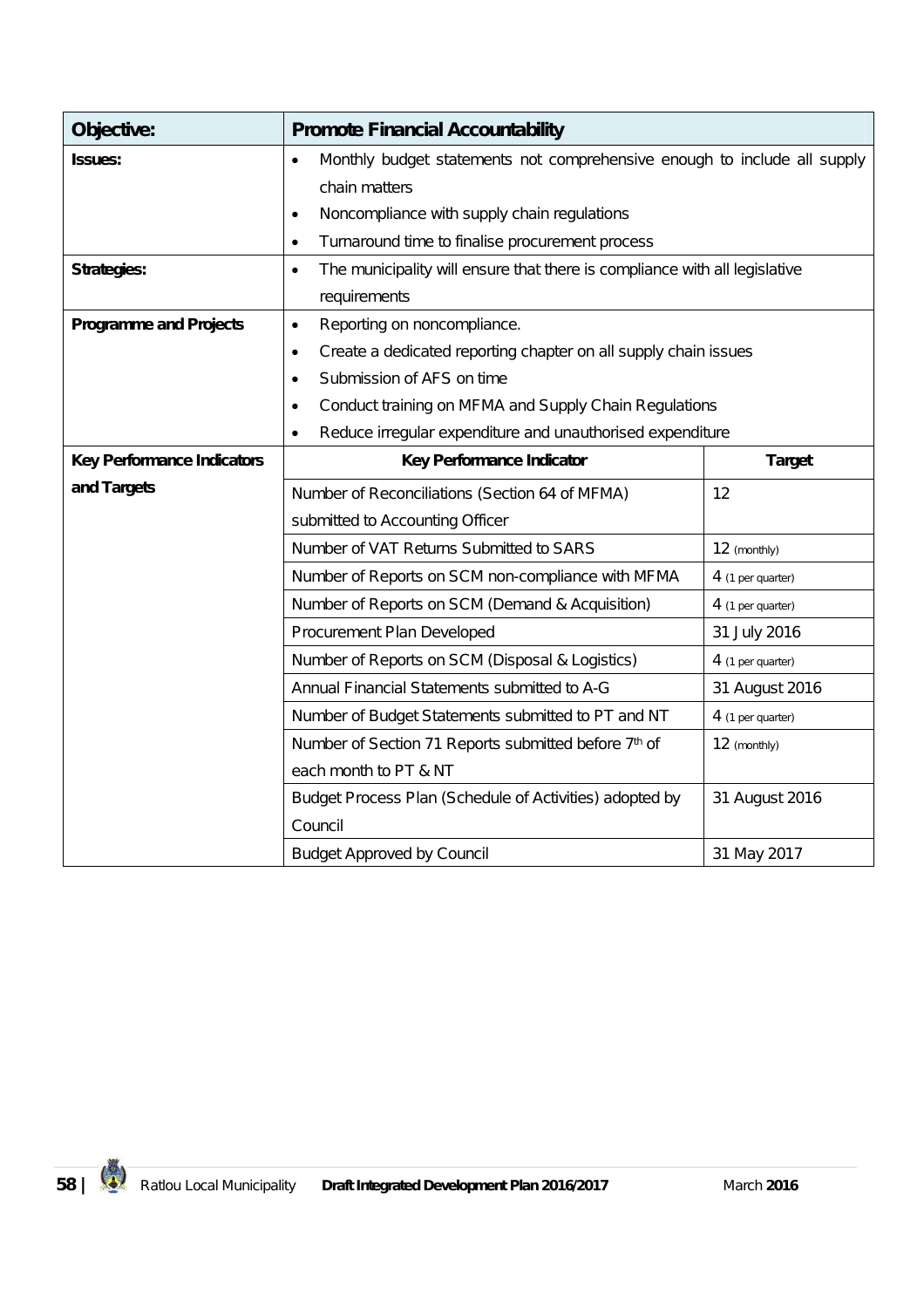| Objective:                        | <b>Enhance Revenue</b>                                                                                                                  |                   |  |  |  |  |  |
|-----------------------------------|-----------------------------------------------------------------------------------------------------------------------------------------|-------------------|--|--|--|--|--|
| <b>Issues:</b>                    | Low tax base & Over dependence on grants<br>٠                                                                                           |                   |  |  |  |  |  |
|                                   | Resistance in implementation of property rates legislation<br>٠                                                                         |                   |  |  |  |  |  |
|                                   | Incorrect billing due to unreliable data<br>$\bullet$                                                                                   |                   |  |  |  |  |  |
|                                   | Poor management of the shopping complex<br>$\bullet$                                                                                    |                   |  |  |  |  |  |
|                                   | Poor credit control<br>$\bullet$                                                                                                        |                   |  |  |  |  |  |
|                                   | Management of the debtors book<br>$\bullet$                                                                                             |                   |  |  |  |  |  |
|                                   | No proper implementation of the free basic services policy & Poor indigent<br>$\bullet$                                                 |                   |  |  |  |  |  |
|                                   | register                                                                                                                                |                   |  |  |  |  |  |
| <b>Strategies:</b>                | Measures will be taken to improve to create a tax base for the municipality and                                                         |                   |  |  |  |  |  |
|                                   | improve the management of the property rates legislation.                                                                               |                   |  |  |  |  |  |
| <b>Programme and Projects</b>     | Collect outstanding debts from consumers<br>$\bullet$                                                                                   |                   |  |  |  |  |  |
|                                   | Write off unrecoverable debt<br>$\bullet$                                                                                               |                   |  |  |  |  |  |
|                                   | Update the valuation roll<br>$\bullet$                                                                                                  |                   |  |  |  |  |  |
|                                   | Verification of all property owners in the register for correct billing<br>$\bullet$                                                    |                   |  |  |  |  |  |
|                                   | Awareness programmes of the indigent policy<br>٠                                                                                        |                   |  |  |  |  |  |
|                                   | Improvement/rehabilitation of the shopping complex<br>$\bullet$                                                                         |                   |  |  |  |  |  |
|                                   | Township establishment to register existing rateable property<br>$\bullet$                                                              |                   |  |  |  |  |  |
|                                   | Development of the land use management scheme<br>٠                                                                                      |                   |  |  |  |  |  |
|                                   | Review the indigent policy and update the indigent register<br>$\bullet$                                                                |                   |  |  |  |  |  |
| <b>Key Performance Indicators</b> | Key Performance Indicator<br><b>Target</b>                                                                                              |                   |  |  |  |  |  |
| and Targets                       | Revised Credit Control Policy adopted by Council                                                                                        | 31 May 2017       |  |  |  |  |  |
|                                   | Revised Indigent Policy adopted by Council                                                                                              | 31 May 2017       |  |  |  |  |  |
|                                   | 95% Collection Rate<br>% Collection of Billed Revenue (i.e. Opening Balance + Billing - Impairment<br>$-$ Closing $\div$ Billing X 100) |                   |  |  |  |  |  |
|                                   | Revised Financial Investment and Policy and Plan<br>31 May 2017                                                                         |                   |  |  |  |  |  |
|                                   | adopted by Council                                                                                                                      |                   |  |  |  |  |  |
|                                   | Revised Revenue Enhancement Adopted by Council<br>31 March 2017                                                                         |                   |  |  |  |  |  |
|                                   | Number<br>Awareness<br>Programme<br>of<br>Revenue<br>on                                                                                 | 1                 |  |  |  |  |  |
|                                   | Conducted                                                                                                                               |                   |  |  |  |  |  |
|                                   | Number of Meetings with Rate Payers Representatives                                                                                     | 4 (1 per quarter) |  |  |  |  |  |
|                                   | Number of Supplementary Valuation Roll done                                                                                             | 1                 |  |  |  |  |  |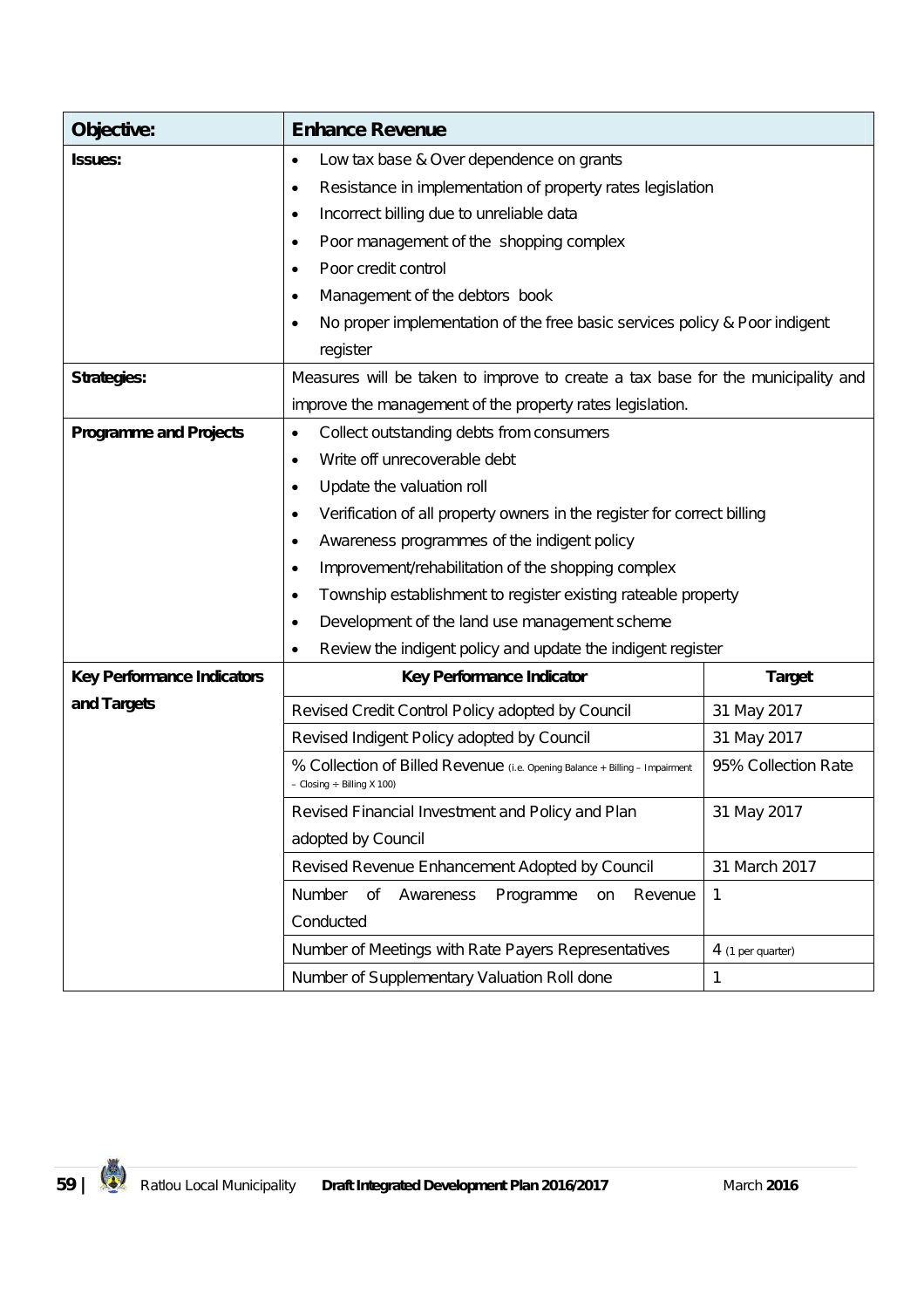## **9.3 Key Performance Area: Local Economic Development**

| Objective:                     | <b>Promote Local Economic Development &amp; Job Creation</b>                                                          |                |  |  |  |  |
|--------------------------------|-----------------------------------------------------------------------------------------------------------------------|----------------|--|--|--|--|
| <b>Issues:</b>                 | Poor support by government and the municipality<br>٠                                                                  |                |  |  |  |  |
|                                | Low economic activity and private sector investment<br>٠                                                              |                |  |  |  |  |
|                                | Shortage of infrastructure (roads) and low water table<br>٠                                                           |                |  |  |  |  |
|                                | Lack of skills to develop business plans<br>٠                                                                         |                |  |  |  |  |
|                                | Poor monitoring of LED projects<br>٠                                                                                  |                |  |  |  |  |
|                                | Marketing of products<br>٠                                                                                            |                |  |  |  |  |
|                                | Lack of Funding<br>٠                                                                                                  |                |  |  |  |  |
| <b>Strategies:</b>             | Support SMMEs, cooperatives and other LED initiatives<br>$\bullet$                                                    |                |  |  |  |  |
|                                | Implementation of the LED Summit resolutions<br>$\bullet$                                                             |                |  |  |  |  |
|                                | Implementation of LED Strategy<br>$\bullet$                                                                           |                |  |  |  |  |
|                                | Job creation through infrastructure investment (EPWP)<br>٠                                                            |                |  |  |  |  |
|                                | Capacity development on LED matters<br>٠                                                                              |                |  |  |  |  |
| <b>Programme and Projects</b>  | Develop a business Plan for upgrading Setlagole Complex<br>٠                                                          |                |  |  |  |  |
|                                | Support with development of business plans and Apply for the job fund<br>٠                                            |                |  |  |  |  |
|                                | Upscale project monitoring and mentoring<br>٠                                                                         |                |  |  |  |  |
|                                | Support cooperatives and CPAs<br>٠                                                                                    |                |  |  |  |  |
|                                | Develop brick making project<br>٠                                                                                     |                |  |  |  |  |
|                                | Create jobs through capital projects and other municipal initiatives, EPWP<br>٠                                       |                |  |  |  |  |
|                                | Roll out training to support SMMEs<br>٠                                                                               |                |  |  |  |  |
|                                | Monitor the implementation of Social and Labour Plan (SLP)<br>٠                                                       |                |  |  |  |  |
| Key Performance Indicators and | Key Performance Indicators                                                                                            | <b>Target</b>  |  |  |  |  |
| <b>Targets</b>                 | Number of Jobs created through EPWP, CWP, LED and Capital Projects                                                    | 1100           |  |  |  |  |
|                                | Number of EPWP Participants Undergoing Training on Portable Skills                                                    | 40             |  |  |  |  |
|                                | 31 December<br>Secure Private Sector Investor for Makgobistad Commercial Hub<br>2015                                  |                |  |  |  |  |
|                                | Number of Cooperative and SMMEs Assisted with Statutory Compliances (Tax<br>20                                        |                |  |  |  |  |
|                                | Returns, Annual Returns, BBBEE)<br>10<br>Number of SMMEs/ Cooperatives Supported (Funding, Business Plan Development) |                |  |  |  |  |
|                                | Number of Reports on the implementation of the Social and Labour Plans<br>4 (1 per quarter)                           |                |  |  |  |  |
|                                | Number of Funding Applications made to Various Agencies & Institutions<br>4                                           |                |  |  |  |  |
|                                | Number of Women Cooperatives Established                                                                              | $\overline{2}$ |  |  |  |  |
|                                | Number of Cooperatives (for people living with disability) Established and Supported                                  | $\overline{2}$ |  |  |  |  |
|                                | Number of Youth (from SMMEs) Undergoing Training on Entrepreneurship                                                  | 20             |  |  |  |  |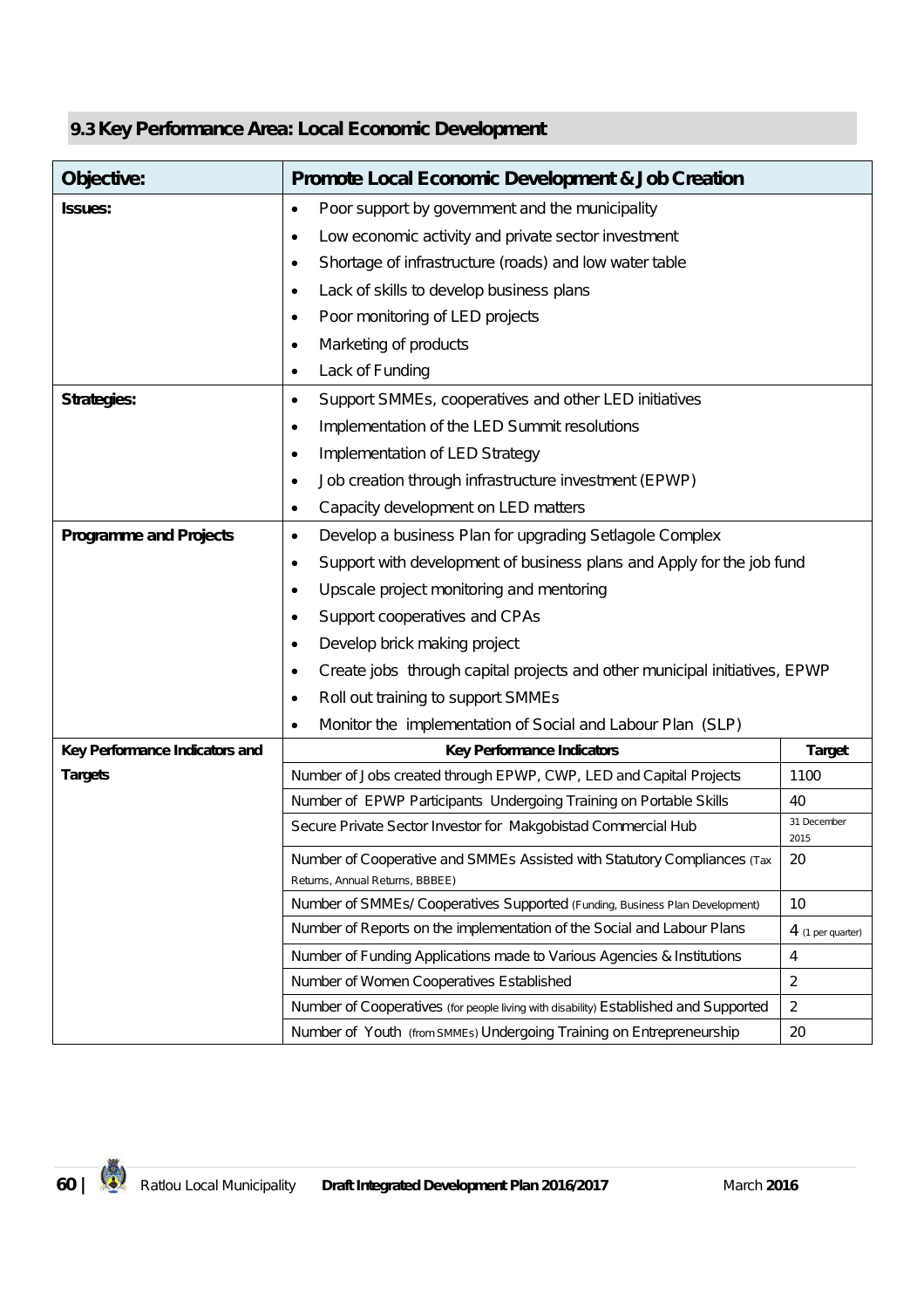| Objective:                        | <b>Promote Local Economic Development &amp; Job Creation</b>           |               |  |  |  |
|-----------------------------------|------------------------------------------------------------------------|---------------|--|--|--|
| <b>Issues:</b>                    | Poor Heritage and Tourism Support<br>٠                                 |               |  |  |  |
|                                   | <b>Cultural Profiling</b><br>$\bullet$                                 |               |  |  |  |
|                                   | Marketing & Branding<br>٠                                              |               |  |  |  |
| <b>Strategies:</b>                | Development of a Cultural Heritage Node as per Ratlou SDF<br>٠         |               |  |  |  |
|                                   | Support SMMEs, cooperatives and other LED initiatives<br>٠             |               |  |  |  |
|                                   | Implementation of the LED Summit resolutions                           |               |  |  |  |
|                                   | Heritage Development<br>٠                                              |               |  |  |  |
|                                   | Tourism Development<br>٠                                               |               |  |  |  |
| <b>Programme and Projects</b>     | Development of Anglo-Boer War Museum<br>٠                              |               |  |  |  |
|                                   | Tourism & Heritage Exhibition Centre<br>$\bullet$                      |               |  |  |  |
|                                   | <b>Tourism Profile</b><br>$\bullet$                                    |               |  |  |  |
|                                   | Signage and Branding<br>٠                                              |               |  |  |  |
| <b>Key Performance Indicators</b> | <b>Key Performance Indicators</b>                                      | <b>Target</b> |  |  |  |
| and Targets                       | Number of Documented Research, Profiling and Exhibitions               |               |  |  |  |
|                                   | (Landmarks, Councillors, Officials, Traditional Leaders &<br>6         |               |  |  |  |
|                                   | War Veterans)                                                          |               |  |  |  |
|                                   | Number of Signage & Branding Erected (Information                      |               |  |  |  |
|                                   | Boards)                                                                | 10            |  |  |  |
|                                   | Number of Youth Sports and Recreation Programmes/                      |               |  |  |  |
|                                   | $\overline{2}$<br><b>Activities Held</b>                               |               |  |  |  |
| Objective:                        | <b>Promote Local Economic Development &amp; Job Creation</b>           |               |  |  |  |
| <b>Issues:</b>                    | Lack of interest by the Youth on Agriculture<br>٠                      |               |  |  |  |
|                                   | Poor CPA support                                                       |               |  |  |  |
|                                   | <b>CPA</b> conflicts                                                   |               |  |  |  |
|                                   | Lack of plan to support land reform programme<br>٠                     |               |  |  |  |
| <b>Strategies:</b>                | Support SMMEs, cooperatives and other LED initiatives<br>٠             |               |  |  |  |
|                                   | Implementation of the LED Summit resolutions<br>٠                      |               |  |  |  |
|                                   | CPA Support Programmes & Capacity Building<br>٠                        |               |  |  |  |
|                                   | Support agricultural initiatives, land reform programmes and CPAs<br>٠ |               |  |  |  |
| <b>Programme and Projects</b>     | <b>CPA Capacity Building Programmes</b><br>$\bullet$                   |               |  |  |  |
|                                   | <b>CPA Support</b><br>$\bullet$                                        |               |  |  |  |
| <b>Key Performance Indicators</b> | <b>Key Performance Indicators</b><br><b>Target</b>                     |               |  |  |  |
| and targets                       | Number of Youth Supported in Agricultural<br>2 (Youth Groups)          |               |  |  |  |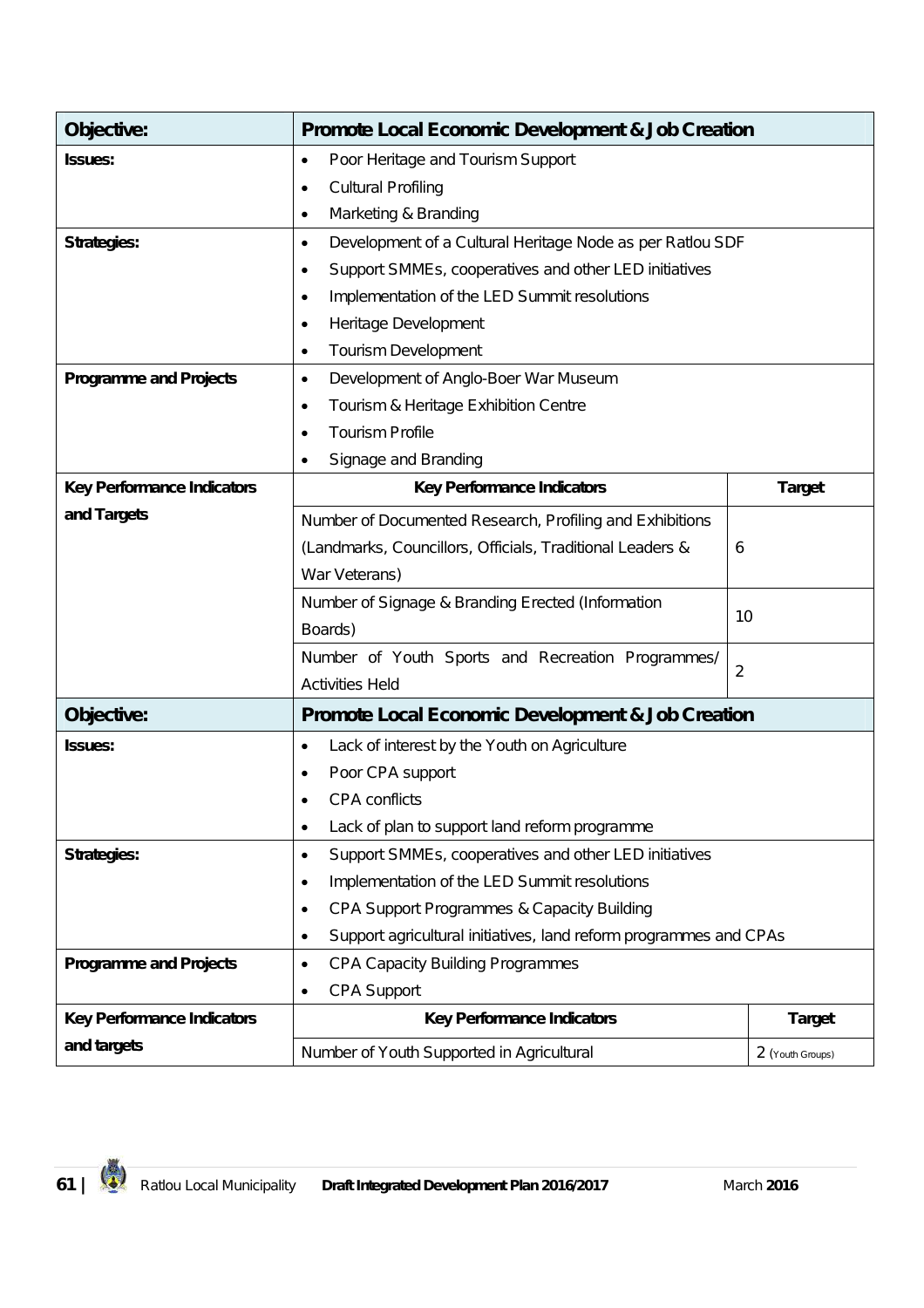### **9.4 Basic Services and Infrastructure Development**

| <b>Objective</b>                  | Provision of Basic Municipal Services and Infrastructure (Water)                       |                   |  |  |  |  |  |
|-----------------------------------|----------------------------------------------------------------------------------------|-------------------|--|--|--|--|--|
| <b>Issues</b>                     | Inadequate water sources and Water shortage in the area (bulk)<br>٠                    |                   |  |  |  |  |  |
|                                   | Poor maintenance of existing infrastructure (bore holes)<br>٠                          |                   |  |  |  |  |  |
|                                   | No proper plan to address water issues in Ratlou<br>٠                                  |                   |  |  |  |  |  |
|                                   | Poor management of emergency water provisioning service (water tankering)<br>$\bullet$ |                   |  |  |  |  |  |
|                                   | Vandalism of infrastructure and illegal water collections<br>$\bullet$                 |                   |  |  |  |  |  |
|                                   | Service backlogs & No cost recovery measures<br>٠                                      |                   |  |  |  |  |  |
| <b>Strategies</b>                 | Support hydrological studies to determine the yield for current and future<br>٠        |                   |  |  |  |  |  |
|                                   | demands                                                                                |                   |  |  |  |  |  |
|                                   | Monitor the implementation of the water projects & support national<br>$\bullet$       |                   |  |  |  |  |  |
|                                   | governments initiatives on water                                                       |                   |  |  |  |  |  |
|                                   | Water provision will be extended to all areas of the municipality. Adequate<br>٠       |                   |  |  |  |  |  |
|                                   | resources will be allocated to areas with no access to water.                          |                   |  |  |  |  |  |
|                                   | Educate communities about water issues and guiding against vandalism<br>٠              |                   |  |  |  |  |  |
|                                   | Reduction in backlog on rehabilitation/refurbishment of the old water<br>٠             |                   |  |  |  |  |  |
|                                   | infrastructure.                                                                        |                   |  |  |  |  |  |
|                                   | Investigate possibility of providing water and sanitation on behalf of District        |                   |  |  |  |  |  |
| <b>Programme and Projects</b>     | Submit water and sanitation projects to the district (NMMDM)<br>$\bullet$              |                   |  |  |  |  |  |
|                                   | Monitor implementation of projects<br>٠                                                |                   |  |  |  |  |  |
|                                   | Community awareness programmes on water saving<br>$\bullet$                            |                   |  |  |  |  |  |
|                                   | Establish and update the indigent register<br>$\bullet$                                |                   |  |  |  |  |  |
| <b>Key Performance Indicators</b> | <b>Key Performance Indicators</b>                                                      | <b>Target</b>     |  |  |  |  |  |
| and targets                       | Number of Reports on implementation of water projects                                  | 4 (1 per quarter) |  |  |  |  |  |
|                                   | by Department of Water & Sanitation, Ngaka Modiri                                      |                   |  |  |  |  |  |
|                                   | Molema District Municipality (NMMDM)/ and Sedibeng                                     |                   |  |  |  |  |  |
|                                   | Water Board:                                                                           |                   |  |  |  |  |  |
|                                   | Setlagole Bulk Water Supply<br>1.                                                      |                   |  |  |  |  |  |
|                                   | Madibogo Water Supply Phase 1<br>2.                                                    |                   |  |  |  |  |  |
|                                   | Ratlou Bulk Water Supply Master Plan<br>3.                                             |                   |  |  |  |  |  |
|                                   | Dingateng-Mabule Water Supply Extension<br>4.                                          |                   |  |  |  |  |  |
|                                   | Sasane Water Supply<br>5.                                                              |                   |  |  |  |  |  |
|                                   | Selosesha Water Supply<br>6.                                                           |                   |  |  |  |  |  |
|                                   | <b>Ditloung Water Supply</b><br>7.                                                     |                   |  |  |  |  |  |
|                                   |                                                                                        |                   |  |  |  |  |  |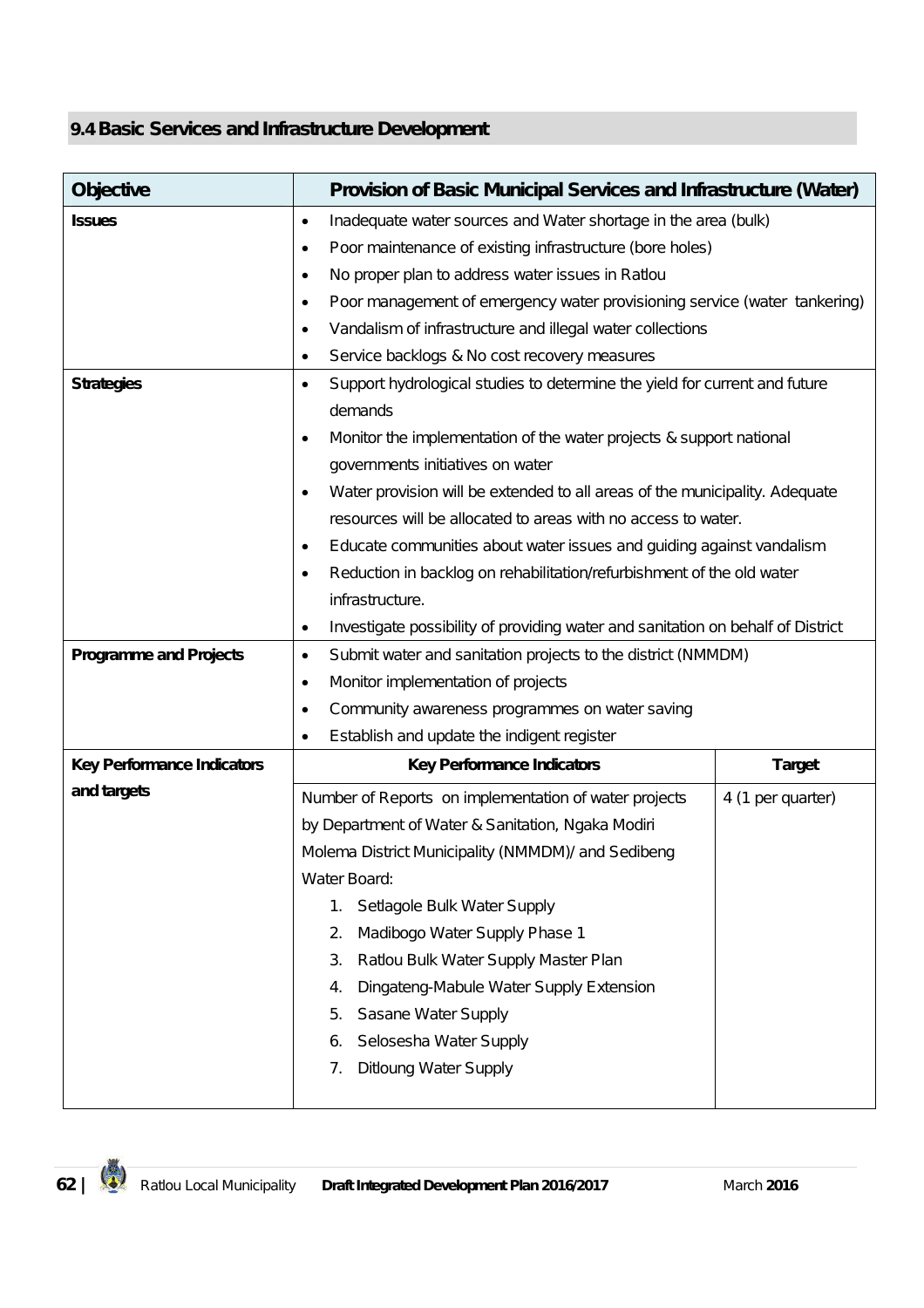| <b>Objective</b>                  | <b>Provision</b>                                                       | <b>of</b>                          | <b>Basic</b>                        | <b>Municipal</b>                                    | <b>Services</b><br>and                                                          | <b>Infrastructure</b> |
|-----------------------------------|------------------------------------------------------------------------|------------------------------------|-------------------------------------|-----------------------------------------------------|---------------------------------------------------------------------------------|-----------------------|
|                                   | (Sanitation)                                                           |                                    |                                     |                                                     |                                                                                 |                       |
| <b>Issues</b>                     | Sanitation backlogs<br>٠                                               |                                    |                                     |                                                     |                                                                                 |                       |
|                                   | No waste water treatment plants<br>$\bullet$                           |                                    |                                     |                                                     |                                                                                 |                       |
|                                   | $\bullet$                                                              |                                    |                                     |                                                     | Poor maintenance of existing infrastructure (bore holes)                        |                       |
|                                   | Vandalism of infrastructure<br>٠                                       |                                    |                                     |                                                     |                                                                                 |                       |
|                                   | Poor monitoring of projects<br>$\bullet$                               |                                    |                                     |                                                     |                                                                                 |                       |
| <b>Strategies</b>                 | $\bullet$                                                              |                                    |                                     |                                                     | Monitor implementation of Ventilated Improved Pit-Latrine (VIP) toilets project |                       |
| <b>Programme and Projects</b>     | <b>VIP</b> toilets<br>$\bullet$                                        |                                    |                                     |                                                     |                                                                                 |                       |
| <b>Key Performance Indicators</b> |                                                                        |                                    |                                     | <b>Key Performance Indicators</b>                   |                                                                                 | <b>Target</b>         |
| and targets                       |                                                                        |                                    |                                     |                                                     | VIP Project Scope and Submission to Department of Local                         | 31 July 2015          |
|                                   |                                                                        |                                    |                                     |                                                     | Government and Human Settlement (DLG&HS) & Ngaka Modiri                         |                       |
|                                   | Molema District Municipality (NMMDM)                                   |                                    |                                     |                                                     |                                                                                 |                       |
|                                   |                                                                        |                                    |                                     |                                                     | Number of Reports on Sanitation Projects Implemented by                         | $\overline{4}$        |
|                                   | NMMDM/DLG&HS                                                           |                                    |                                     |                                                     |                                                                                 |                       |
| <b>Objective</b>                  | Provision of Basic Municipal Services and Infrastructure (Electricity) |                                    |                                     |                                                     |                                                                                 |                       |
| <b>Issues</b>                     | Electricity connections backlog<br>$\bullet$                           |                                    |                                     |                                                     |                                                                                 |                       |
|                                   | ٠                                                                      | Outstanding infill electrification |                                     |                                                     |                                                                                 |                       |
|                                   | Insufficient electrical capacity<br>$\bullet$                          |                                    |                                     |                                                     |                                                                                 |                       |
|                                   | Updating of Indigent Register & Reconfiguration<br>$\bullet$           |                                    |                                     |                                                     |                                                                                 |                       |
| <b>Strategies</b>                 | Submit projects list to Eskom<br>$\bullet$                             |                                    |                                     |                                                     |                                                                                 |                       |
|                                   | $\bullet$                                                              |                                    |                                     | Memorandum of Understanding (MoU) with Eskom        |                                                                                 |                       |
|                                   | <b>Updating of Indigent Register</b><br>$\bullet$                      |                                    |                                     |                                                     |                                                                                 |                       |
|                                   | $\bullet$                                                              |                                    |                                     | Implement Alternative Energy Saving (solar geysers) |                                                                                 |                       |
| <b>Programme and Projects</b>     | ٠                                                                      |                                    | Electrification of Household        |                                                     |                                                                                 |                       |
|                                   | $\bullet$                                                              |                                    |                                     | Upgrade of Electricity Capacity by Eskom            |                                                                                 |                       |
|                                   | $\bullet$                                                              |                                    | Provision of Free Basic Electricity |                                                     |                                                                                 |                       |
| <b>Key Performance Indicators</b> |                                                                        |                                    |                                     | <b>Key Performance Indicators</b>                   |                                                                                 | <b>Target</b>         |
| and Targets                       | Indigent Register Approved by Council                                  |                                    |                                     |                                                     |                                                                                 | 31 May 2017           |
|                                   |                                                                        |                                    |                                     |                                                     | Submit Project Electrification Need List of Households to Eskom                 | 31 July 2016          |
|                                   |                                                                        |                                    |                                     |                                                     | Number of Reports on Eskom Electrification Programme &                          | $\overline{4}$        |
|                                   | Projects submitted to Council                                          |                                    |                                     |                                                     |                                                                                 |                       |
|                                   |                                                                        |                                    |                                     |                                                     | Number of Indigent Household (HH) Receiving Free Basic                          | 6935 HH               |
|                                   | Electricity                                                            |                                    |                                     |                                                     |                                                                                 |                       |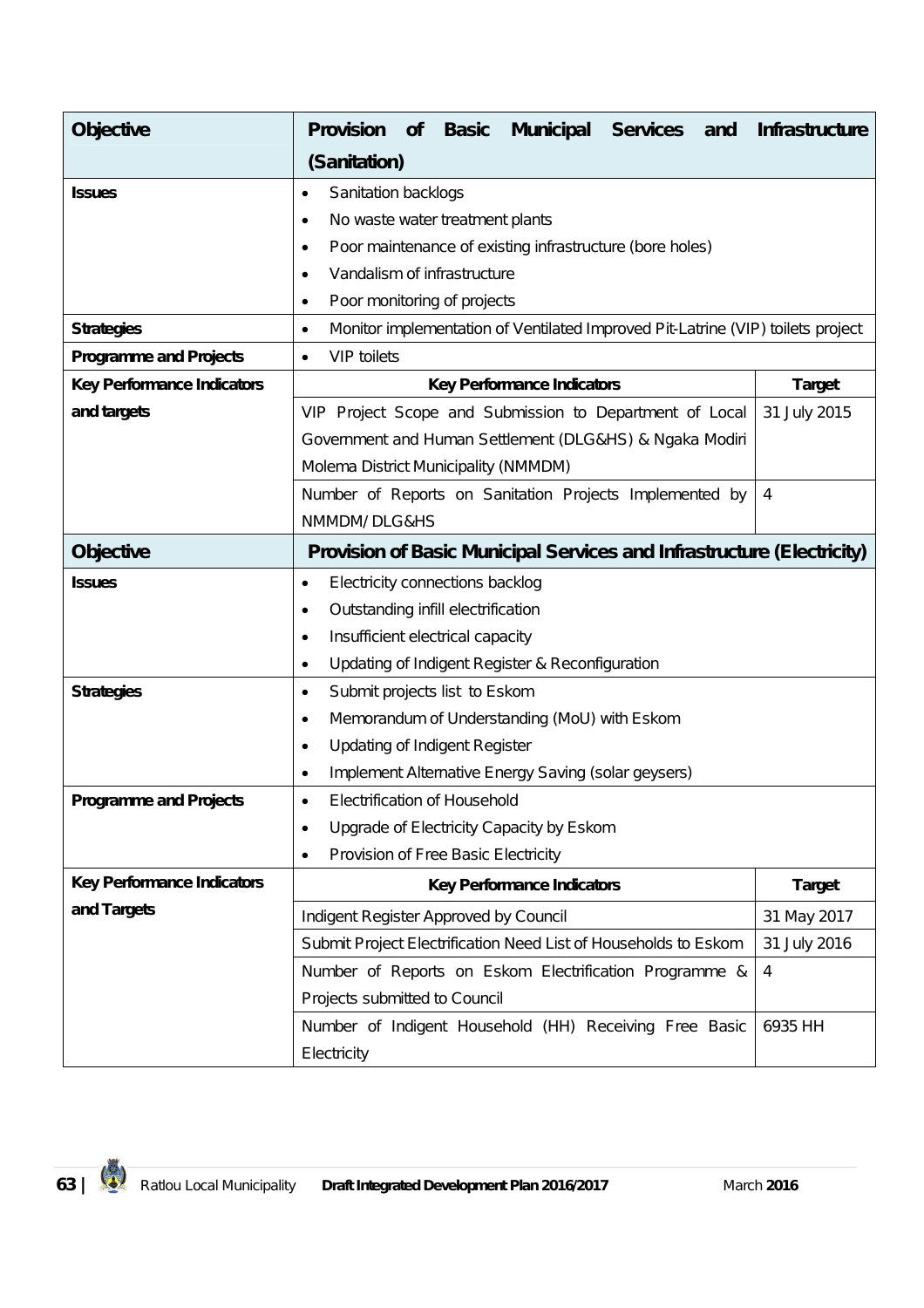| <b>Objective</b>                  | <b>Provision of Basic Municipal Services and Infrastructure (Electricity)</b>                                          |               |  |  |  |  |
|-----------------------------------|------------------------------------------------------------------------------------------------------------------------|---------------|--|--|--|--|
| <b>Issues</b>                     | Insufficient electrical capacity for public facilities and households<br>$\bullet$                                     |               |  |  |  |  |
|                                   | Vandalism<br>Ò                                                                                                         |               |  |  |  |  |
|                                   | <b>Household Electrification</b><br>$\bullet$                                                                          |               |  |  |  |  |
| <b>Strategies</b>                 | High mast lights installation and maintenance in the entire area of the<br>٠                                           |               |  |  |  |  |
|                                   | municipality                                                                                                           |               |  |  |  |  |
|                                   | Prioritize those areas without street lighting and those with the greatest need<br>$\bullet$                           |               |  |  |  |  |
|                                   | for maintenance                                                                                                        |               |  |  |  |  |
| <b>Programme and Projects</b>     | High mast lights<br>$\bullet$                                                                                          |               |  |  |  |  |
|                                   | Electricity capacity upgrade<br>$\bullet$                                                                              |               |  |  |  |  |
|                                   | Electricity Infill's<br>$\bullet$                                                                                      |               |  |  |  |  |
|                                   | Maintenance<br>$\bullet$                                                                                               |               |  |  |  |  |
| <b>Key Performance Indicators</b> | <b>Key Performance Indicators</b>                                                                                      | <b>Target</b> |  |  |  |  |
| and Targets                       | Number of Reports on Maintenance of High Mast and<br>12 Maintenance Reports                                            |               |  |  |  |  |
|                                   | <b>Flood Lights</b>                                                                                                    |               |  |  |  |  |
| <b>Objective</b>                  | Provision of Basic Municipal Services and Infrastructure (Roads &                                                      |               |  |  |  |  |
|                                   | <b>Storm Water)</b>                                                                                                    |               |  |  |  |  |
| <b>Issues</b>                     | Insufficient resources to build and maintain roads and storm water<br>$\bullet$                                        |               |  |  |  |  |
|                                   | Poor maintenance of existing infrastructure(bore holes)<br>$\bullet$                                                   |               |  |  |  |  |
|                                   | Poor monitoring of projects<br>٠                                                                                       |               |  |  |  |  |
| <b>Strategies</b>                 | The condition of access and internal roads will be improved.<br>$\bullet$                                              |               |  |  |  |  |
| <b>Programme and Projects</b>     | Build and upgrade roads with storm water<br>$\bullet$                                                                  |               |  |  |  |  |
| <b>Key Performance Indicators</b> | <b>Key Performance Indicators</b>                                                                                      | <b>Target</b> |  |  |  |  |
| and Targets                       | Length (km) of roads maintained (gravel)                                                                               | 20 km         |  |  |  |  |
|                                   | Length of Kilometres of Internal Streets Paved<br>4 km (Phase 04 of Moshawane &<br>Logageng Roads adjoining R375 Road) |               |  |  |  |  |
|                                   | 5.9 km (Part A of Kraaipan Internal<br>Length of Kilometres of Tar Road completed<br>Streets - Phase 2)                |               |  |  |  |  |
|                                   | 3.1 km (Part B of Setlagole Internal<br>Length of Kilometres of Tar Road completed<br>Streets - Phase 2)               |               |  |  |  |  |
|                                   | 4 km (Tihaping to Madibogo-Pan Link<br>Length of Kilometres of Tar Road completed<br>Road)                             |               |  |  |  |  |
|                                   | 5 km (Lohatlheng to Motsitlane Internal<br>Length of Kilometres of Tar Road completed<br>Access Road)                  |               |  |  |  |  |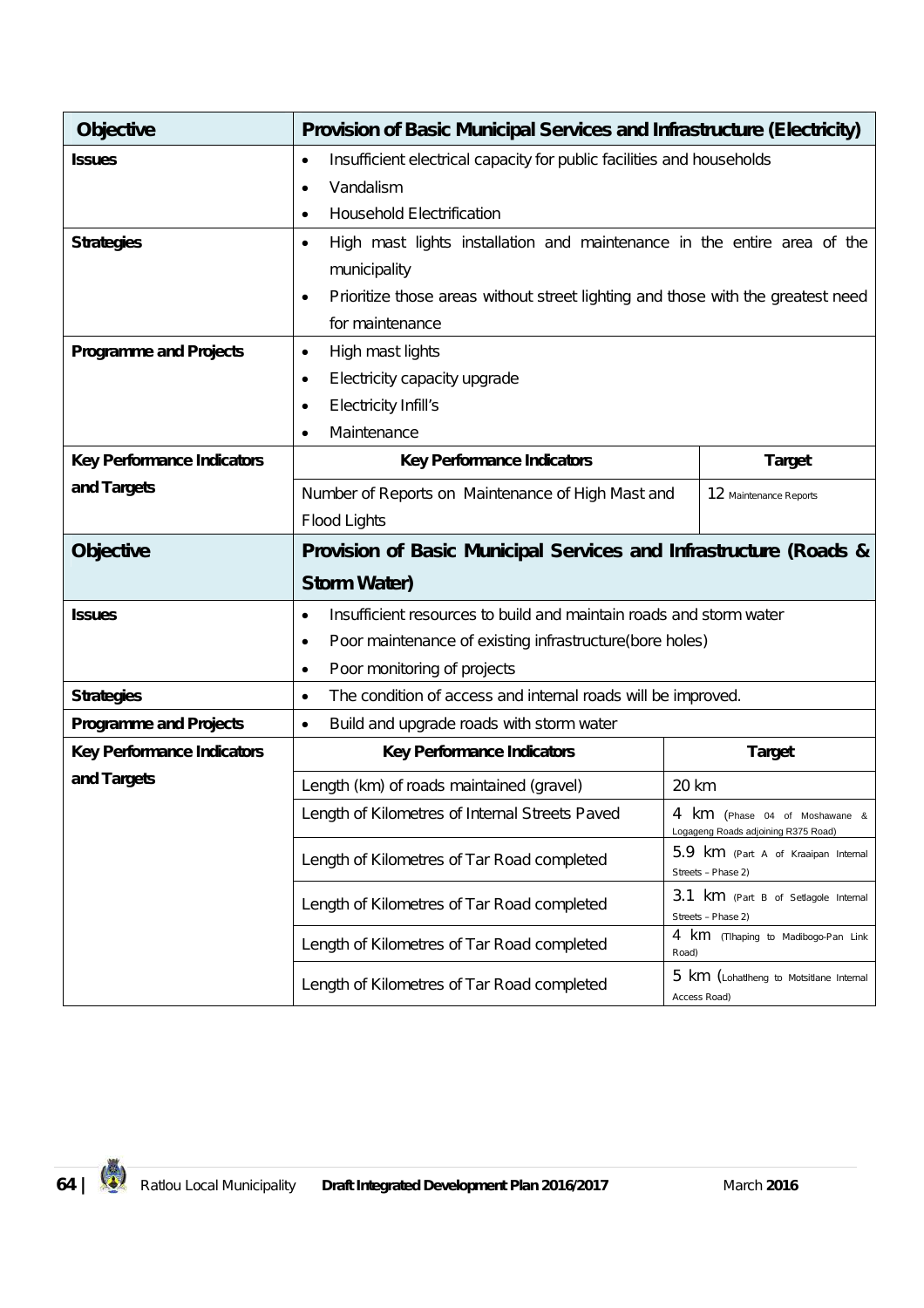| <b>Objective</b>                  | <b>Facilitate the Provision of Housing Services</b>                                              |                                                           |  |  |  |  |
|-----------------------------------|--------------------------------------------------------------------------------------------------|-----------------------------------------------------------|--|--|--|--|
| <b>Issues</b>                     | Complete uncompleted houses<br>$\bullet$                                                         |                                                           |  |  |  |  |
|                                   | High need for insitu housing provision<br>$\bullet$                                              |                                                           |  |  |  |  |
| <b>Strategies</b>                 | Reallocation of existing empty houses<br>٠                                                       |                                                           |  |  |  |  |
|                                   | Promote insitu housing development<br>٠                                                          |                                                           |  |  |  |  |
| <b>Programme and Projects</b>     | Facilitate housing provision<br>$\bullet$                                                        |                                                           |  |  |  |  |
| <b>Key Performance Indicators</b> | <b>Key Performance Indicators</b>                                                                | <b>Target</b>                                             |  |  |  |  |
| and Targets                       | Review of Housing Needs Register & Submission to DHS                                             | 31 August 2016                                            |  |  |  |  |
|                                   | Number of Reports on Housing Projects Submitted to Council                                       | 4                                                         |  |  |  |  |
| <b>Objective</b>                  | <b>Provision of Basic Municipal Services and Infrastructure</b>                                  |                                                           |  |  |  |  |
| <b>Issues</b>                     | Inadequate services at community halls<br>$\bullet$                                              |                                                           |  |  |  |  |
|                                   | Lack of Maintenance<br>$\bullet$                                                                 |                                                           |  |  |  |  |
|                                   | Lack of Public Transport Facilities<br>٠                                                         |                                                           |  |  |  |  |
|                                   | Lack of Accommodation for Provision of Public Services<br>$\bullet$                              |                                                           |  |  |  |  |
|                                   | Poor Management of the Halls<br>٠                                                                |                                                           |  |  |  |  |
|                                   | Capacitate the Project Management Unit (PMU)<br>٠                                                |                                                           |  |  |  |  |
| <b>Strategies</b>                 | Upgrade the community service<br>$\bullet$                                                       |                                                           |  |  |  |  |
|                                   | Provision of public facilities<br>$\bullet$                                                      |                                                           |  |  |  |  |
| <b>Programme and Projects</b>     | Built more community services<br>$\bullet$                                                       |                                                           |  |  |  |  |
|                                   | Maintain community services<br>٠                                                                 |                                                           |  |  |  |  |
|                                   | Improve management of the service<br>$\bullet$                                                   |                                                           |  |  |  |  |
| <b>Key Performance Indicators</b> | <b>Key Performance Indicators</b>                                                                | <b>Target</b>                                             |  |  |  |  |
| and Targets                       | Number of Constructed Community Halls                                                            | 2 (Diolwane Phase 2 & Morokwa<br>Phase 1 Community Halls) |  |  |  |  |
|                                   | Number of Municipal Facilities Provided with Ventilated                                          |                                                           |  |  |  |  |
|                                   | Pit-Latrines (VIP), Electricity & Water                                                          | 6                                                         |  |  |  |  |
|                                   | Number of Technical Department's Material, Stores and                                            | 1                                                         |  |  |  |  |
|                                   | <b>Workshop Constructed</b>                                                                      |                                                           |  |  |  |  |
|                                   | 1<br>(Compactor/<br>Water<br>Tanker/<br>Number of Plant Machinery Purchased<br>Mobile Fuel Tank) |                                                           |  |  |  |  |
|                                   | Number of<br>Maintenance<br>Projects undertaken<br>on                                            | 5<br>(Kraaipan Museum, Letsapa,                           |  |  |  |  |
|                                   | Tlhaping and Moshawane Community<br><b>Municipal Facilities</b><br>Hall, Municipal Main Offices) |                                                           |  |  |  |  |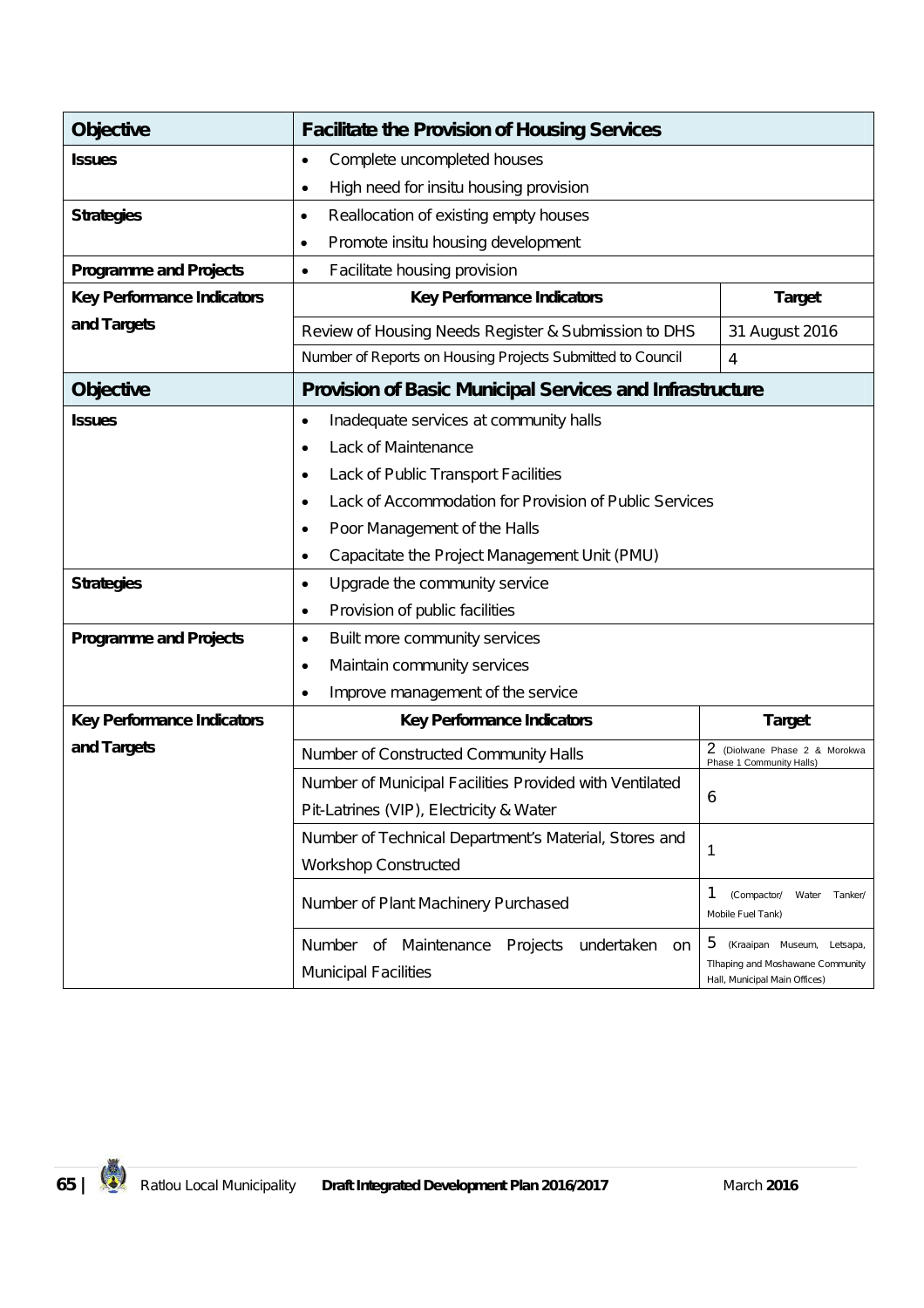| <b>Objective</b>                  | <b>Municipal</b><br><b>Provision</b><br><b>Services</b><br><b>Basic</b><br><b>of</b> | Infrastructure<br>and |  |  |  |
|-----------------------------------|--------------------------------------------------------------------------------------|-----------------------|--|--|--|
|                                   | (Cemeteries)                                                                         |                       |  |  |  |
| <b>Issues</b>                     | Cemeteries not fenced<br>$\bullet$                                                   |                       |  |  |  |
|                                   | Poor maintenance of cemeteries<br>$\bullet$                                          |                       |  |  |  |
|                                   | Lack of ablution facilities at cemeteries<br>$\bullet$                               |                       |  |  |  |
| <b>Strategies</b>                 | Upgrade cemetery facilities<br>$\bullet$                                             |                       |  |  |  |
| <b>Programme and Projects</b>     | Put ablution facilities and fence in cemeteries<br>$\bullet$                         |                       |  |  |  |
|                                   | Maintain cemeteries<br>$\bullet$                                                     |                       |  |  |  |
| <b>Key Performance Indicators</b> | <b>Key Performance Indicators</b>                                                    | <b>Target</b>         |  |  |  |
| and Targets                       | Number of Cemeteries Upgraded (Phase 2)                                              | 4                     |  |  |  |
| <b>Objective</b>                  | Provision of Basic Municipal Services and Infrastructure (Refuse                     |                       |  |  |  |
|                                   | <b>Removal)</b>                                                                      |                       |  |  |  |
| <b>Issues</b>                     | <b>Waste Collection</b><br>$\bullet$                                                 |                       |  |  |  |
|                                   | Compliance with the National Environmental Management Waste Act<br>$\bullet$         |                       |  |  |  |
|                                   | <b>Unlicensed Landfill sites</b><br>$\bullet$                                        |                       |  |  |  |
| <b>Strategies</b>                 | Integrated Waste Management<br>$\bullet$                                             |                       |  |  |  |
|                                   | By-laws and Enforcement<br>$\bullet$                                                 |                       |  |  |  |
| <b>Programme and Projects</b>     | Refuse Removal Equipment<br>$\bullet$                                                |                       |  |  |  |
|                                   | <b>Waste Transfer Station</b><br>$\bullet$                                           |                       |  |  |  |
|                                   | Landfill Site Management<br>$\bullet$                                                |                       |  |  |  |
| <b>Key Performance Indicators</b> | <b>Key Performance Indicators</b><br><b>Target</b>                                   |                       |  |  |  |
| and Targets                       | Number of Licenced Waste Landfilled Site Established                                 | 1 (Makgobistad)       |  |  |  |
|                                   | Number of Licenced Waste Landfilled Site Development<br>1 (Thutlwane)                |                       |  |  |  |
|                                   | Number of Waste Removal Trucks Purchase                                              | $\mathbf{1}$          |  |  |  |
|                                   | 31 August 2016<br>Integrated Waste Management Plan approved by Council               |                       |  |  |  |
|                                   | Waste Management By-law revised and proclaimed                                       | 31 August 2016        |  |  |  |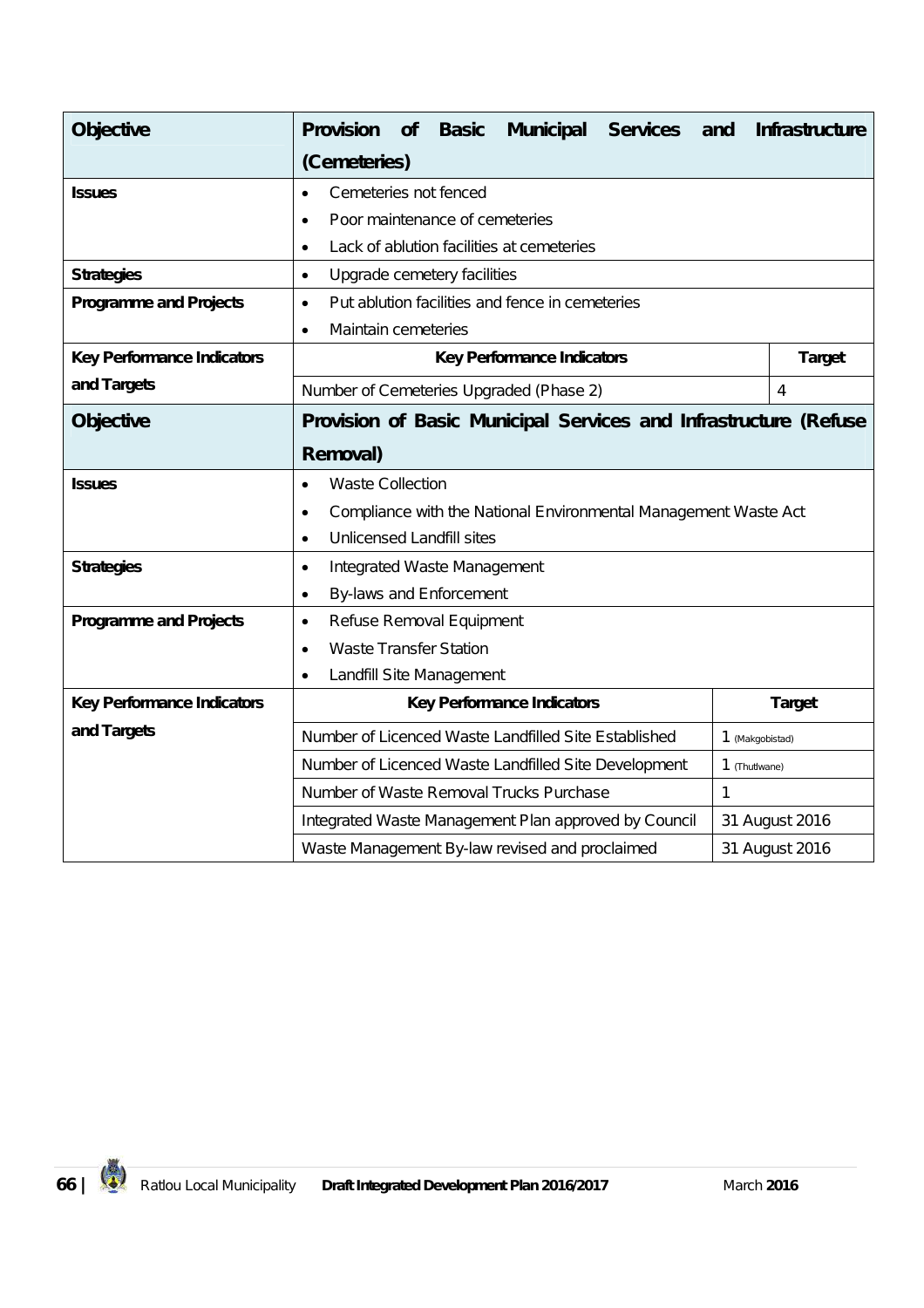| <b>Objective</b>                  | <b>Provision of Basic Municipal Services and Infrastructure (Traffic)</b> |                   |  |  |  |  |
|-----------------------------------|---------------------------------------------------------------------------|-------------------|--|--|--|--|
| <b>Issues</b>                     | Road Public Safety<br>$\bullet$                                           |                   |  |  |  |  |
|                                   | <b>Traffic Law Enforcement</b><br>$\bullet$                               |                   |  |  |  |  |
|                                   | Provision of Licensing Services<br>$\bullet$                              |                   |  |  |  |  |
| <b>Strategies</b>                 | <b>Traffic Law Enforcement</b><br>$\bullet$                               |                   |  |  |  |  |
|                                   | <b>Protect Road Infrastructure</b><br>$\bullet$                           |                   |  |  |  |  |
| <b>Programme and Projects</b>     | Provision of Road Public Safety Services<br>$\bullet$                     |                   |  |  |  |  |
|                                   | <b>Traffic Law Enforcement</b><br>٠                                       |                   |  |  |  |  |
|                                   | <b>Licensing Services</b><br>$\bullet$                                    |                   |  |  |  |  |
| <b>Key Performance Indicators</b> | <b>Key Performance Indicators</b>                                         | <b>Target</b>     |  |  |  |  |
| and Targets                       | Number of Patrol Vehicles Purchased                                       | 1                 |  |  |  |  |
|                                   | Number of Law Enforcement Initiatives Conducted                           | 4 (1 per quarter) |  |  |  |  |
|                                   |                                                                           |                   |  |  |  |  |
|                                   |                                                                           |                   |  |  |  |  |
| <b>Objective</b>                  | <b>Promote Innovation Learning and Growth (Libraries)</b>                 |                   |  |  |  |  |
| <b>Issues</b>                     | Lack of resources at libraries<br>$\bullet$                               |                   |  |  |  |  |
|                                   | <b>High Illiteracy</b><br>$\bullet$                                       |                   |  |  |  |  |
| <b>Strategies</b>                 | Promote Active Learning<br>٠                                              |                   |  |  |  |  |
|                                   | Community Skills Development/ Empowerment<br>٠                            |                   |  |  |  |  |
| <b>Programme and Projects</b>     | Reading Awareness<br>$\bullet$                                            |                   |  |  |  |  |
|                                   | <b>Library Awareness</b><br>$\bullet$                                     |                   |  |  |  |  |
| <b>Key Performance Indicators</b> | Number of Library Awareness Programmes Held                               | 5                 |  |  |  |  |
| and Targets                       | Number of Library Statistical Reports Submitted to                        |                   |  |  |  |  |
|                                   | Department of Culture, Arts and Traditional Affairs (CATA)                | 4 (1 per quarter) |  |  |  |  |
|                                   | Number of Libraries with Functional Committees                            | 4 (1 per quarter) |  |  |  |  |
|                                   | Number of Library Committee Meetings Held                                 | $\overline{4}$    |  |  |  |  |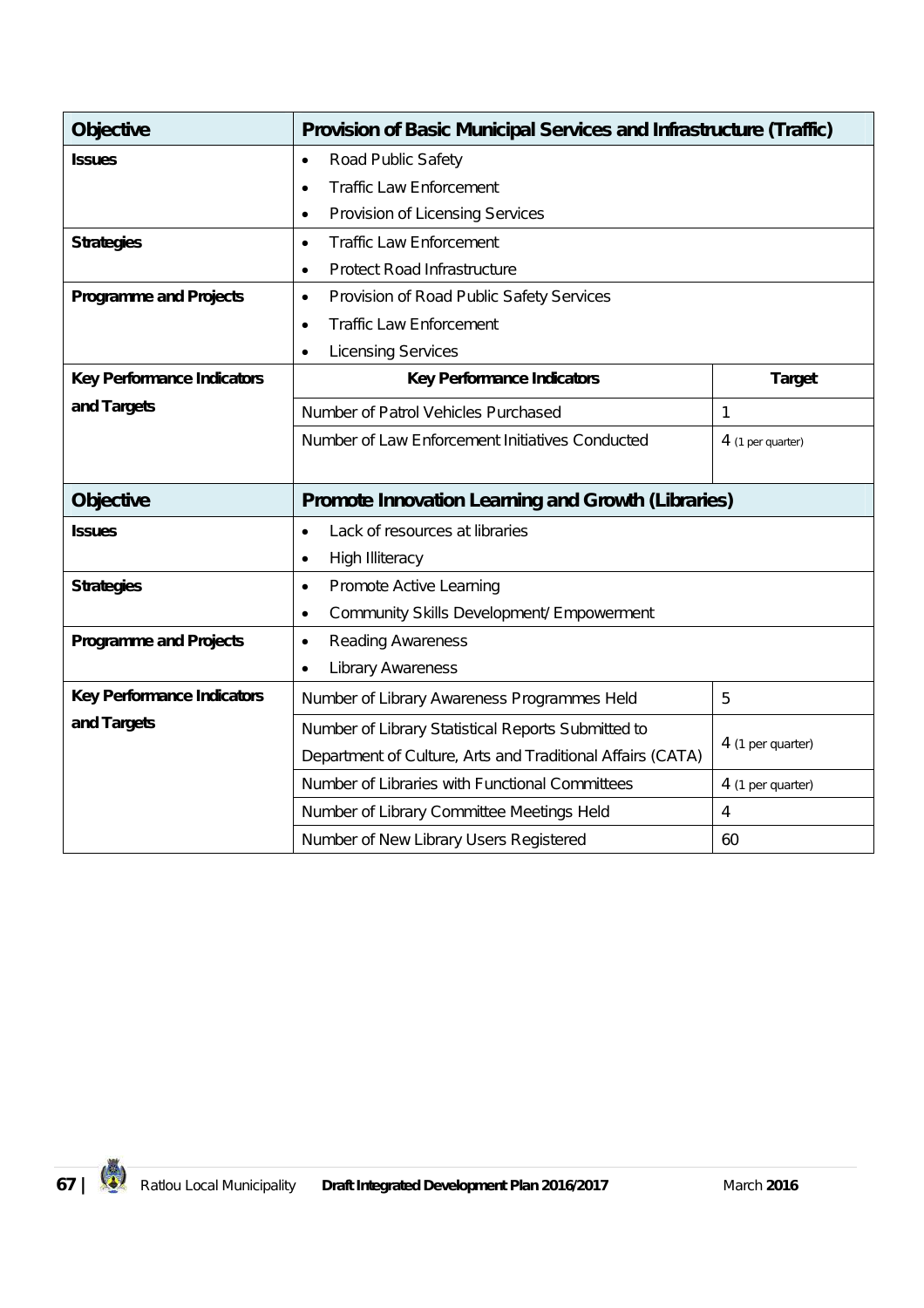## **9.5 Key Performance Area: Good Governance and Public Participation**

| Objective:                        | <b>Promote Good Governance</b>                                                  |                |  |  |  |
|-----------------------------------|---------------------------------------------------------------------------------|----------------|--|--|--|
| <b>Issues:</b>                    | Lack of internal and external audit capacity<br>$\bullet$                       |                |  |  |  |
|                                   | Anti-Corruption issues not attended to<br>$\bullet$                             |                |  |  |  |
| <b>Strategies:</b>                | The municipality will ensure that there is compliance with all legislative<br>٠ |                |  |  |  |
|                                   | requirements                                                                    |                |  |  |  |
|                                   | Audit Function will be established<br>$\bullet$                                 |                |  |  |  |
|                                   | Anti-Corruption initiatives to be implemented<br>٠                              |                |  |  |  |
| <b>Programme and Projects</b>     | Appointment of the new audit committee members<br>$\bullet$                     |                |  |  |  |
|                                   | Develop a comprehensive audit plan                                              |                |  |  |  |
|                                   | Strengthen internal Audit Function                                              |                |  |  |  |
|                                   | Develop comprehensive risk management and fraud prevention policies             |                |  |  |  |
|                                   | Risk management policy<br>$\circ$                                               |                |  |  |  |
|                                   | Risk management strategy<br>$\circ$                                             |                |  |  |  |
|                                   | Risk management implementation plan<br>O                                        |                |  |  |  |
|                                   | Fraud and corruption strategy<br>$\circ$                                        |                |  |  |  |
|                                   | Train Audit staff                                                               |                |  |  |  |
|                                   | <b>Train MPAC</b>                                                               |                |  |  |  |
|                                   | Submit Audit Reports<br>$\bullet$                                               |                |  |  |  |
| <b>Key Performance Indicators</b> | <b>Key Performance Indicators</b>                                               | <b>Target</b>  |  |  |  |
| and Targets                       | Number of Audit Committee Meeting Held                                          | $\overline{4}$ |  |  |  |
|                                   | Risk Management Policy Reviewed & Adopted by Council                            | 31 May 2017    |  |  |  |
|                                   | Risk Management Strategy Reviewed & Adopted by Council                          | 31 May 2017    |  |  |  |
|                                   | Fraud and Corruption Strategy Reviewed & Adopted by Council                     | 31 May 2017    |  |  |  |
|                                   | Number of Internal Audit Reports Submitted to Audit                             | $\overline{4}$ |  |  |  |
|                                   | Committee                                                                       |                |  |  |  |
|                                   | Number of Audit Committee Reports Submitted to Council                          | $\overline{4}$ |  |  |  |
|                                   | Number of training conducted for MPAC & Rules Committee                         | $\overline{2}$ |  |  |  |
|                                   | Number of MPAC Reports Submitted to Council                                     | $\overline{4}$ |  |  |  |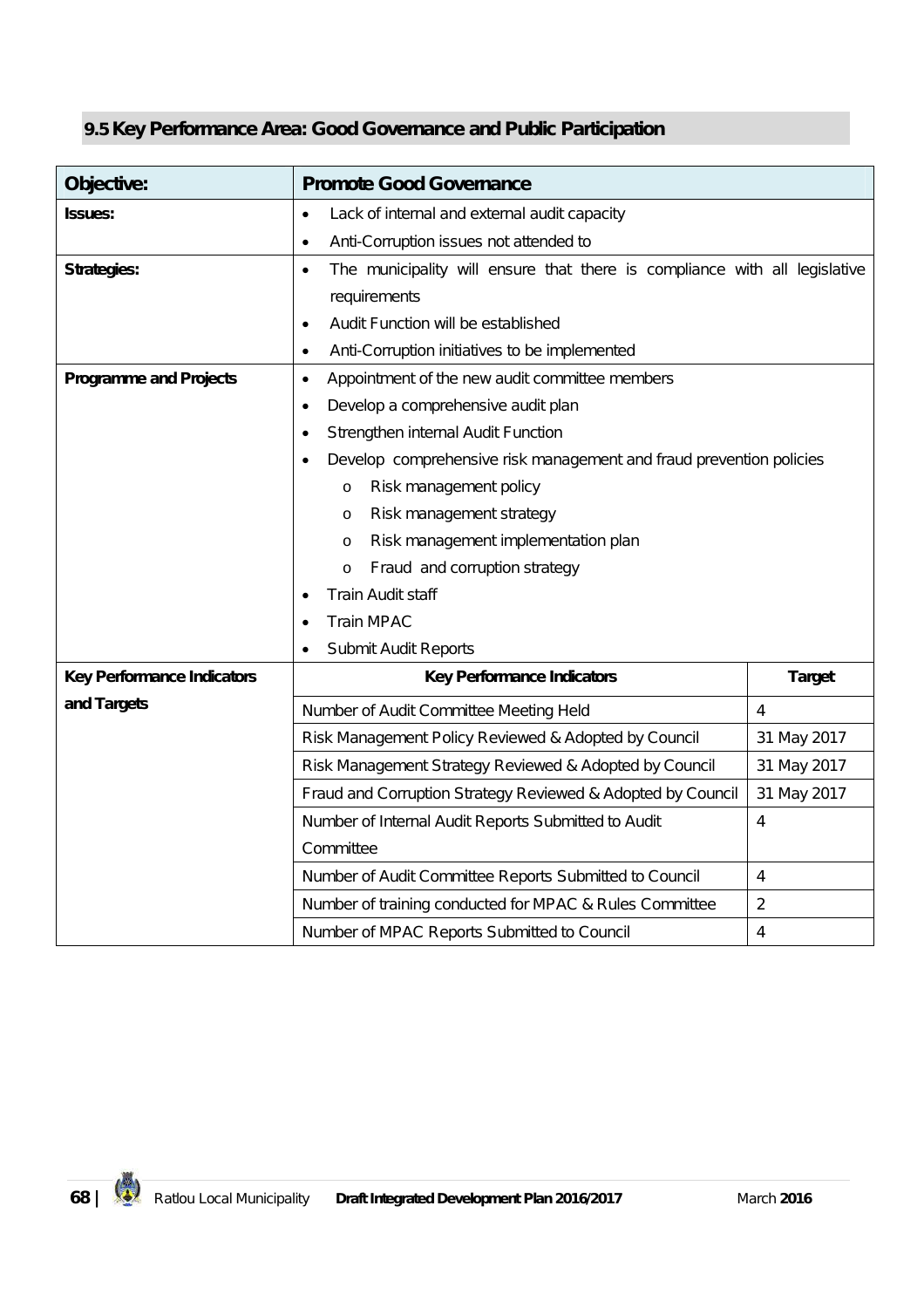| Objective:                     | <b>Enhance Communication</b>                                        |               |  |  |  |
|--------------------------------|---------------------------------------------------------------------|---------------|--|--|--|
| <b>Issues:</b>                 | Poor internal communication<br>٠                                    |               |  |  |  |
|                                | Poor external communication                                         |               |  |  |  |
|                                | Functional ICT centres (Tele-centres)<br>٠                          |               |  |  |  |
| <b>Strategies:</b>             | Implement communication policy<br>٠                                 |               |  |  |  |
|                                | Implement communication strategy<br>٠                               |               |  |  |  |
|                                | Resuscitate RLM newsletters<br>$\bullet$                            |               |  |  |  |
| <b>Programme and Projects</b>  | Implement the communication plan<br>٠                               |               |  |  |  |
|                                | Implement the community participation strategy<br>٠                 |               |  |  |  |
|                                | Information dissemination                                           |               |  |  |  |
| Key Performance Indicators and | <b>Key Performance Indicators</b>                                   | <b>Target</b> |  |  |  |
| <b>Targets</b>                 | Communication Strategy Reviewed and Adopted by Council              | 31 May 2017   |  |  |  |
|                                | $\overline{2}$<br>Number of Ratlou Newsletter Publications Released |               |  |  |  |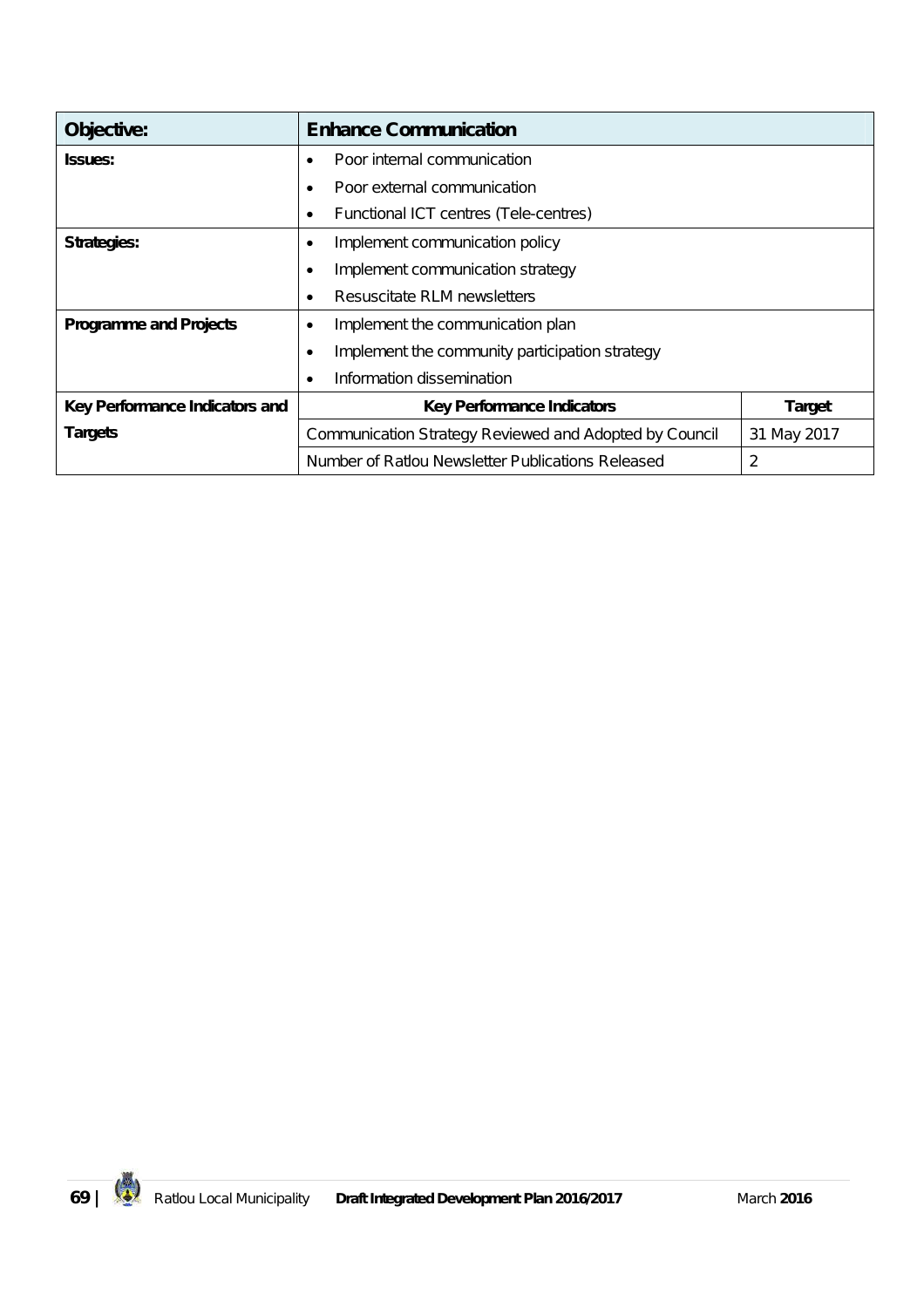| Objective:                     | <b>Promote Community Participation</b>                                                   |                                                                                   |  |  |  |  |
|--------------------------------|------------------------------------------------------------------------------------------|-----------------------------------------------------------------------------------|--|--|--|--|
| <b>Issues:</b>                 | Lack of resources for ward committees<br>$\bullet$                                       |                                                                                   |  |  |  |  |
|                                | Lack of functional skills for some of the ward committee members<br>$\bullet$            |                                                                                   |  |  |  |  |
|                                | Poor participation by Dikgosi and other stakeholders                                     |                                                                                   |  |  |  |  |
|                                | Poor participation by sector departments on ward matters and IDP in general<br>$\bullet$ |                                                                                   |  |  |  |  |
|                                | Poor link between ward committees and CDWs<br>$\bullet$                                  |                                                                                   |  |  |  |  |
| <b>Strategies:</b>             | <b>Train Ward Committees</b><br>$\bullet$                                                |                                                                                   |  |  |  |  |
|                                | Improve functioning of ward committees<br>$\bullet$                                      |                                                                                   |  |  |  |  |
|                                | <b>Implement Community Based Planning</b><br>$\bullet$                                   |                                                                                   |  |  |  |  |
|                                | Improve mayoral outreach programme<br>$\bullet$                                          |                                                                                   |  |  |  |  |
|                                | Increase participation in IGR Forums and enhance participation of sector<br>$\bullet$    |                                                                                   |  |  |  |  |
|                                | departments                                                                              |                                                                                   |  |  |  |  |
| <b>Programme and Projects</b>  | Training of wards committees<br>$\bullet$                                                |                                                                                   |  |  |  |  |
|                                | Conduct community satisfaction survey                                                    |                                                                                   |  |  |  |  |
|                                | Develop report format for ward committees                                                |                                                                                   |  |  |  |  |
|                                | Develop and manage resolution register                                                   |                                                                                   |  |  |  |  |
|                                | Reporting of ward committees as a standing item in Council<br>$\bullet$                  |                                                                                   |  |  |  |  |
|                                | Increase number of Dipitso tsa Baagi<br>$\bullet$                                        |                                                                                   |  |  |  |  |
|                                | Implement ward based planning                                                            |                                                                                   |  |  |  |  |
| Key Performance Indicators and | <b>Key Performance Indicators</b>                                                        | <b>Target</b>                                                                     |  |  |  |  |
| <b>Targets</b>                 | Number of Functional Ward Committees                                                     | 14                                                                                |  |  |  |  |
|                                | Number of Training for Ward Committees conducted                                         | 2 (Policy & Legislation)                                                          |  |  |  |  |
|                                | Number of Public Participation Events Supported                                          | 12 (3 x IDP/Budget/PMS, 3                                                         |  |  |  |  |
|                                |                                                                                          | Annual Report, 2 x Imbizos and 4<br>x Ward Committee Functions (3<br>per quarter) |  |  |  |  |
|                                | Number of Dipitso tsa Baagi Held                                                         | $\overline{2}$                                                                    |  |  |  |  |
|                                | Number of Youth Summit Held                                                              | 1                                                                                 |  |  |  |  |
|                                | $\overline{2}$<br>Number of Youth Career Exhibition Held                                 |                                                                                   |  |  |  |  |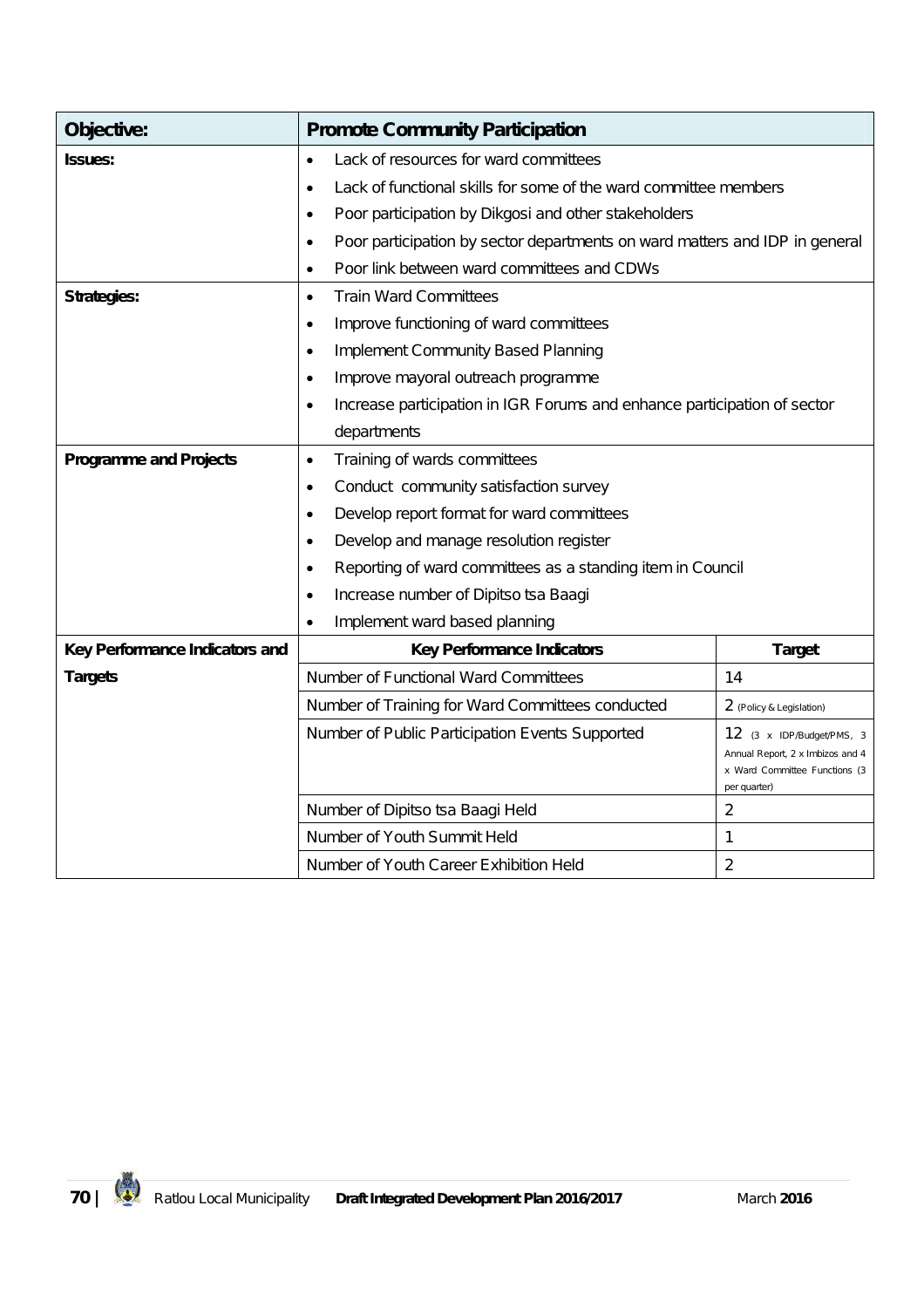## **9.6 Key Performance Area: Spatial Rationale**

| Objective:                     | <b>Improve Spatial Planning</b>                                               |   |  |  |  |
|--------------------------------|-------------------------------------------------------------------------------|---|--|--|--|
| <b>Issues:</b>                 | Uncoordinated Human Settlements                                               |   |  |  |  |
|                                | Sparsely Developed Informal Settlements                                       |   |  |  |  |
| <b>Strategies:</b>             | Settlement Formalisation<br>٠                                                 |   |  |  |  |
|                                | Land Tenure Upgrade<br>٠                                                      |   |  |  |  |
| <b>Programme and Projects</b>  | Township Establishments (Sites Demarcation and Settlement Formalisation)<br>٠ |   |  |  |  |
|                                | Land Tenure Upgrade for municipal facilities<br>٠                             |   |  |  |  |
| Key Performance Indicators and | <b>Key Performance Indicators</b><br><b>Target</b>                            |   |  |  |  |
| <b>Targets</b>                 | 23<br>Number of Immovable Municipal Properties with Title                     |   |  |  |  |
|                                | Deeds                                                                         |   |  |  |  |
|                                | Number of Surfaced Municipal Roads Surveyed                                   | 6 |  |  |  |
|                                | Number of Municipal Planning Tribunal (MTP) Meetings<br>4 (1 per quarter)     |   |  |  |  |
|                                | Held                                                                          |   |  |  |  |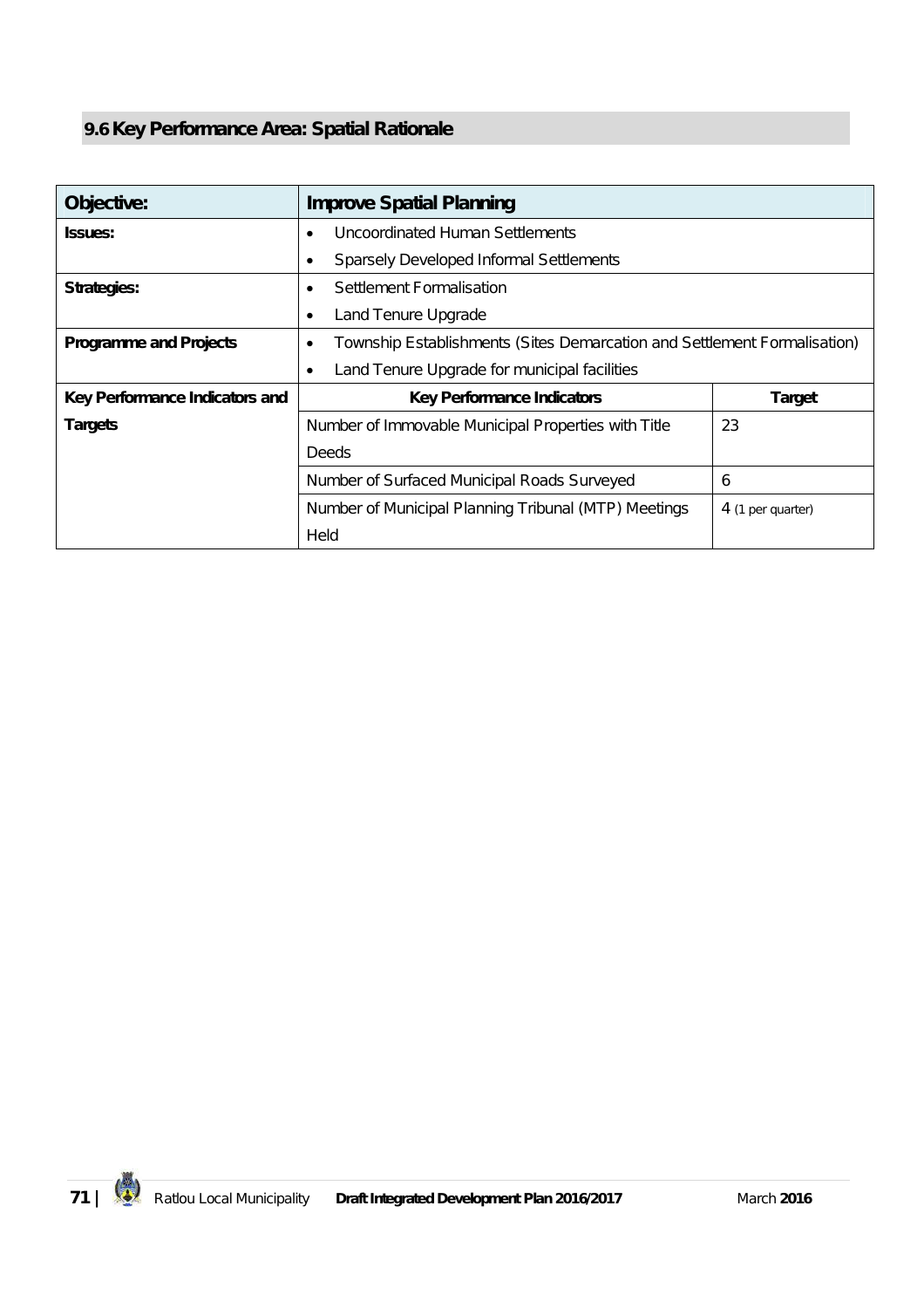### **10. PROJECTS**

### **Key Performance Area: Municipal Transformation & Organisational Development**

| <b>PROJECT</b>                                                          | <b>LOCATION</b> | <b>WARD</b> | <b>BUDGET</b> | <b>BUDGET</b> | <b>BUDGET</b> | <b>IMPLEMENTING</b> |
|-------------------------------------------------------------------------|-----------------|-------------|---------------|---------------|---------------|---------------------|
|                                                                         |                 |             | 2016/2017     | 2017/2018     | 2018/2019     | <b>AGENT</b>        |
| <b>IDP Review &amp; Process Plan</b>                                    | Ratlou          | All         | 150,000.00    | 315,000.00    | 350,000.00    | <b>RLM</b>          |
| Development & Enforcement of By-laws                                    | Ratlou          | All         | $\sim$        |               |               | <b>RLM</b>          |
| <b>Strategic Planning</b>                                               | Ratlou          | All         | 100,000.00    | 275.000.00    | 300,000.00    | <b>RLM</b>          |
| Work Skills Development Plan                                            | Ratlou          | All         | 865,000.00    | 908.250.00    | 953,662.50    | <b>RLM</b>          |
| Operational Disaster Recovery (ODR) & Business<br>Continuity Plan (BCP) | Ratlou          | All         | 10,000.00     | 10,500.00     | 11.025.00     | <b>RLM</b>          |

# **Key Performance Area: Financial Viability and Management**

| <b>PROJECT</b>                      | <b>LOCATION</b> | <b>WARD</b> | <b>BUDGET</b> | <b>BUDGET</b> | <b>BUDGET</b>            | <b>IMPLEMENTING</b> |
|-------------------------------------|-----------------|-------------|---------------|---------------|--------------------------|---------------------|
|                                     |                 |             | 2016/2017     | 2017/2018     | 2018/2019                | <b>AGENT</b>        |
| Compilation of AFS                  | Ratlou          | All         |               |               |                          | <b>RLM</b>          |
| <b>Financial Systems</b>            | Ratlou          | All         | 545,000.00    | 556,000.00    | 488,800.00               | RLM                 |
| Valuation Roll Maintenance (MSIG)   | Ratlou          | All         | 50,000.00     | 52,500.00     | 55,125.00                | <b>RLM</b>          |
| Standards Code of Accounting (SCOA) | Ratlou          | All         |               |               | $\overline{\phantom{a}}$ | <b>RLM</b>          |

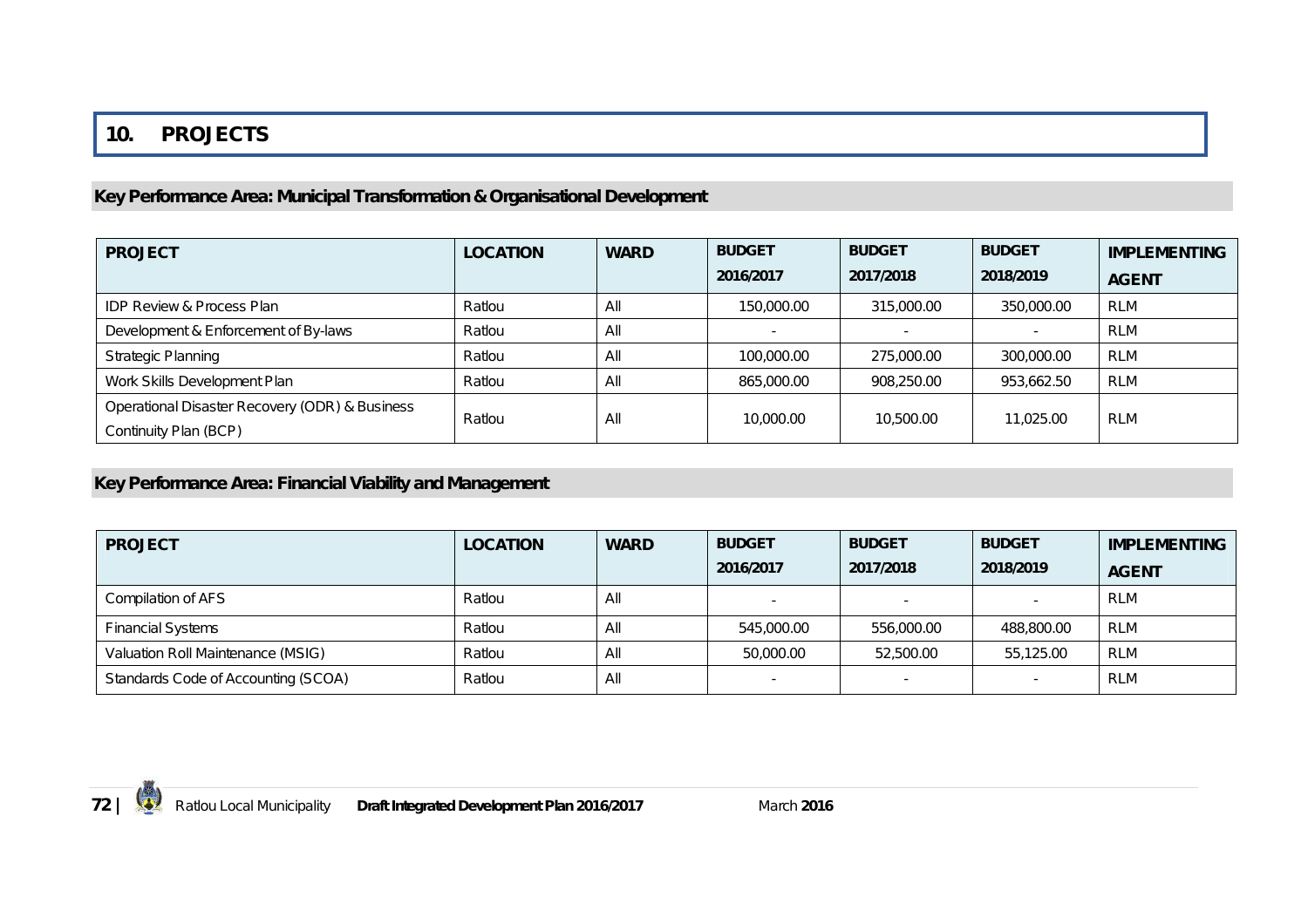## **Key Performance Area: Good Governance and Public Participation**

| <b>PROJECT</b>              | <b>LOCATION</b> | <b>WARD</b> | <b>BUDGET</b> | <b>BUDGET</b> | <b>BUDGET</b> | <b>IMPLEMENTING</b> |
|-----------------------------|-----------------|-------------|---------------|---------------|---------------|---------------------|
|                             |                 |             | 2016/2017     | 2017/2018     | 2018/2019     | <b>AGENT</b>        |
| <b>Public Participation</b> | Ratlou          | All         | 200,000.00    | 210,000.00    | 220,500.00    | RLM                 |
| Advertising                 | Ratlou          | All         | 120,000.00    | 126,000.00    | 132,300.00    | <b>RLM</b>          |
| <b>Publications</b>         | Ratlou          | All         | 50,000.00     | 60,000.00     | 70,000.00     | RLM                 |
| Ward Committees (Stipends)  | Ratlou          | All         | 1,814,400.00  | 1,905,120.00  | 2,000,376.00  | RLM                 |
| Dikgosi Support             | Ratlou          | All         | 50,000.00     | 52,500.00     | 55,125.00     | <b>RLM</b>          |
| <b>Internal Audit</b>       | Ratlou          | All         | 20,000.00     | 21,000.00     | 22,050.00     | RLM                 |
| Risk Management             | Ratlou          | All         | 10,000.00     | 10,500.00     | 11,025.00     | RLM                 |
| Audit Fees (AF)             | Ratlou          | All         | 2,000,000.00  | 2,100,000.00  | 2,145,104.00  | RLM                 |
| Mayoral Bursary Scheme      | Ratlou          | All         | 120,000.00    | 200,000.00    | 200,000.00    | <b>RLM</b>          |

## **Key Performance Area: Local Economic Development**

| <b>PROJECT</b>                          | <b>LOCATION</b> | <b>WARD</b> | <b>BUDGET</b> | <b>BUDGET</b> | <b>BUDGET</b>            | <b>IMPLEMENTING</b> |
|-----------------------------------------|-----------------|-------------|---------------|---------------|--------------------------|---------------------|
|                                         |                 |             | 2016/2017     | 2017/2018     | 2018/2019                | <b>AGENT</b>        |
| Land Restitution Programme Support      | Ratlou          | All         | 20,000.00     | 21,000.00     | 22,050.00                | RLM                 |
| <b>Support LED Projects</b>             | Ratlou          | All         | 150,000.00    | 157,500.00    | 165,375.00               | <b>RLM</b>          |
| Signage & Branding (Information Boards) | Ratlou          | All         | 50,000.00     | 52,500.00     | 55,125.00                | RLM                 |
| Heritage & Exhibitions                  | Kraaipan        | 11          | 300,000.00    | 315,000.00    | 330.750.00               | <b>RLM</b>          |
| Youth Advisory & Development            | Ratlou          | All         | 200,000.00    | 219,432.00    | 220,000.00               | RLM                 |
| EPWP (Stipends)                         | Ratlou          | All         | 1,433,000.00  |               | $\overline{\phantom{a}}$ | RLM                 |
| Women Development Programmes            | Ratlou          | All         | 50,000.00     | 60,000.00     | 70,000.00                | <b>RLM</b>          |
| People with Disability Support          | Ratlou          | All         | 50,000.00     | 52,500.00     | 55,125.00                | <b>RLM</b>          |

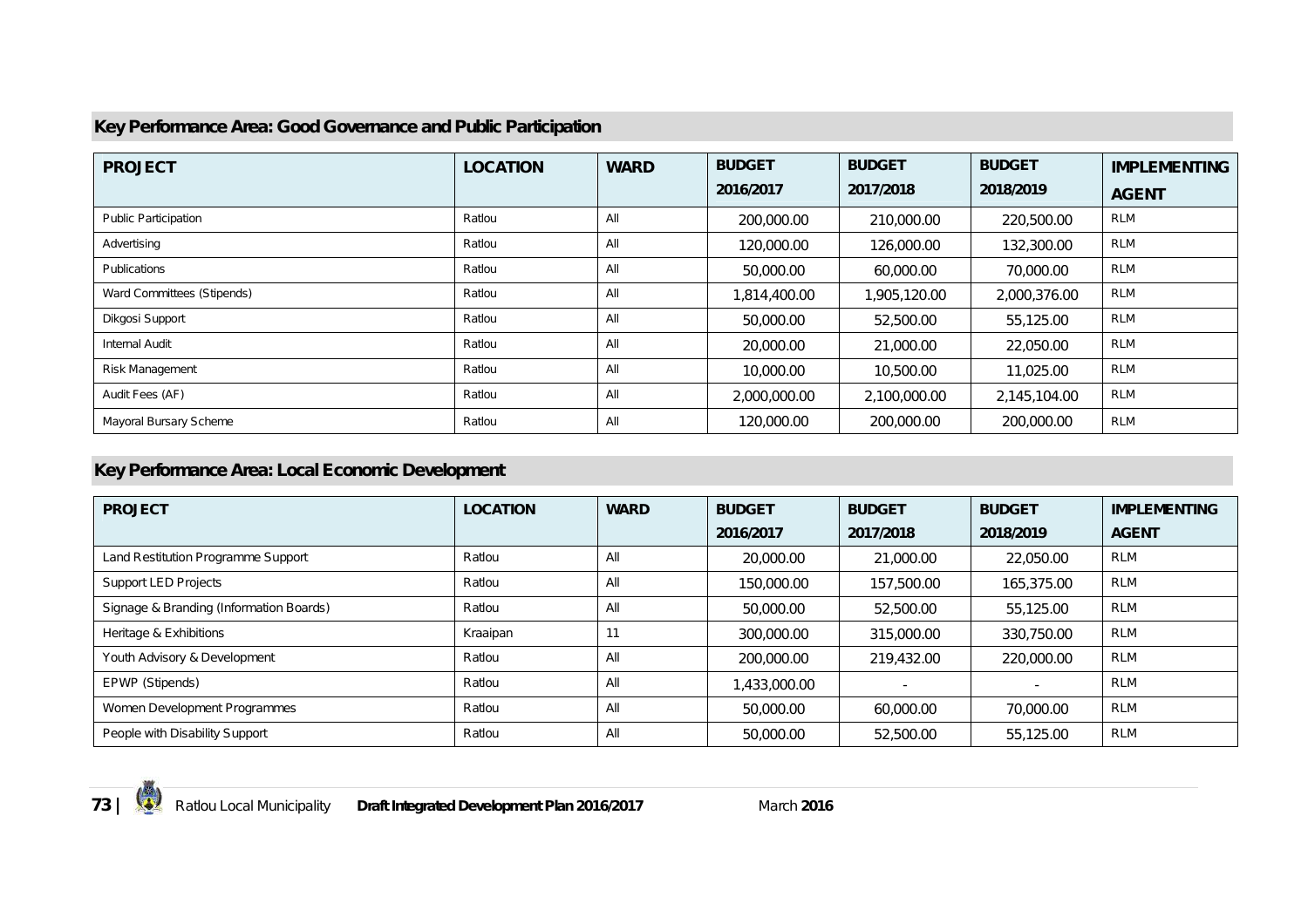| <b>PROJECT</b>                                        | <b>LOCATION</b> | <b>WARD</b>              | <b>BUDGET</b> | <b>BUDGET</b> | <b>BUDGET</b> | <b>IMPLEMENTING</b> |
|-------------------------------------------------------|-----------------|--------------------------|---------------|---------------|---------------|---------------------|
|                                                       |                 |                          | 2016/2017     | 2017/2018     | 2018/2019     | <b>AGENT</b>        |
| Makgobistad Retail Node (Shopping Centre Development) | Makgobistad     | 02                       |               |               |               | Akanya Development  |
|                                                       |                 |                          |               |               |               | Solutions           |
| Community Works Programme (CWP)                       | Ratlou          | 3,4,5,6,7,8,10,11,13 &14 |               |               |               | <b>COGTA</b>        |
| Kalgold Social & Labour Plan                          | Ratlou          | All Wards                |               |               |               | Harmony Mine        |

# **Key Performance Area: Spatial Rationale**

| <b>PROJECT</b>                                   | <b>LOCATION</b>          | <b>WARD</b> | <b>BUDGET</b><br>2016/2017 | <b>BUDGET</b><br>2017/2018 | <b>BUDGET</b><br>2018/2019 | <b>IMPLEMENTING</b><br><b>AGENT</b> |
|--------------------------------------------------|--------------------------|-------------|----------------------------|----------------------------|----------------------------|-------------------------------------|
| Settlement Formalisation and Land Tenure Upgrade | Madibogo & Setlagole RDP | 12.14       |                            |                            |                            | <b>RLM &amp; DRDLR</b>              |
| Immovable Property Survey (Land Survey)          | Ratlou                   | All         | 200,000.00                 | 210,000.00                 | 220,500.00                 | <b>RLM</b>                          |
| Municipal Planning Tribunal (MTP)                | Ratlou                   | All         | 50,000.00                  | 52,500.00                  | 55,125.00                  | <b>RLM</b>                          |

# **Key Performance Area: Basic Service Delivery and Infrastructure Development**

| <b>PROJECT</b>                                      | <b>LOCATION</b> | <b>WARD</b> | <b>BUDGET</b> | <b>BUDGET</b> | <b>BUDGET</b> | <b>IMPLEMENTING</b> |
|-----------------------------------------------------|-----------------|-------------|---------------|---------------|---------------|---------------------|
|                                                     |                 |             | 2016/2017     | 2017/2018     | 2018/2019     | <b>AGENT</b>        |
| Upgrading of Internal Gravel Access Roads Adjoining | Moshawane &     |             |               | 2,500,000.00  |               | <b>RLM</b>          |
| R375 in Moshawane & Logageng Phase 4                | Logageng        | 04          | 6,000,000.00  |               |               |                     |
| Upgrading of Cemeteries (Phase 2)                   | Ratlou          | All         | 1,412,765.00  | 923,685.00    |               | <b>RLM</b>          |

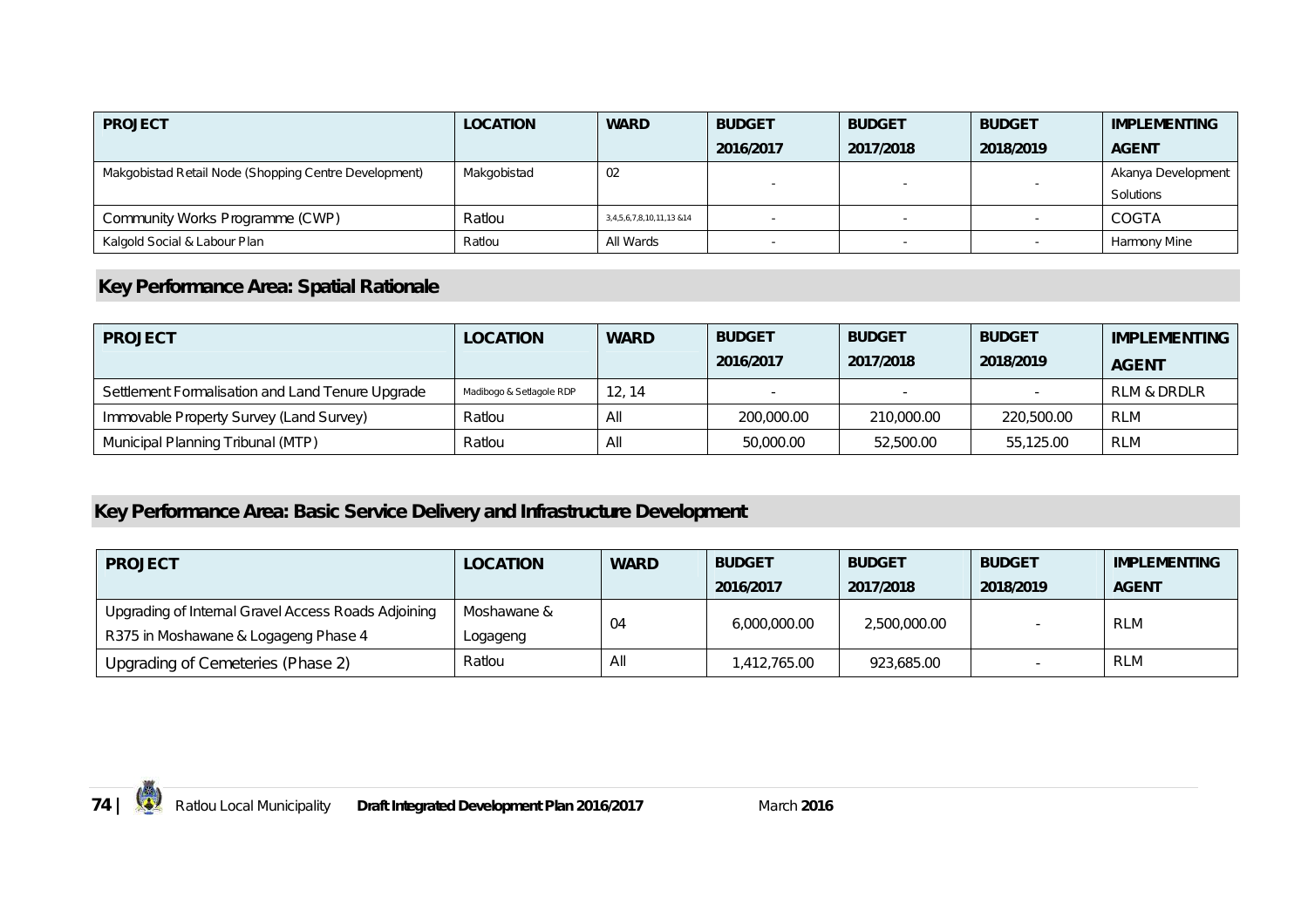| <b>PROJECT</b>                                                                                                                                     | <b>LOCATION</b>            | <b>WARD</b> | <b>BUDGET</b>            | <b>BUDGET</b> | <b>BUDGET</b> | <b>IMPLEMENTING</b> |
|----------------------------------------------------------------------------------------------------------------------------------------------------|----------------------------|-------------|--------------------------|---------------|---------------|---------------------|
|                                                                                                                                                    |                            |             | 2016/2017                | 2017/2018     | 2018/2019     | <b>AGENT</b>        |
| Upgrading of Internal Access Roads to Surface<br>Standards in Setlagole (Phase 2 - 3.1km)                                                          | Setlagole                  | 14          |                          |               |               | <b>RLM</b>          |
| Upgrading of Internal Access Roads to Surface<br>Standards in Kraaipan (Phase 2 - 5.9km)                                                           | Kraaipan                   | 08 & 11     | 31,694,235.00            | 24,605,765.00 |               | <b>RLM</b>          |
| Upgrading of Link Roads to Surface Standards<br>(Tlhaping to Madibogo-pan & Lohatlheng to<br>Motsitlane) - Phase 2: Lohatlheng to Motsitlane - 4km | Lohatlheng &<br>Motsitlane | 06,07 & 09  |                          |               |               | <b>RLM</b>          |
| Provision of Flood Lights                                                                                                                          | Ratlou                     | All         |                          |               |               | <b>RLM</b>          |
| Plant Machinery (Compactor, TLB, Grader, Tipper Truck,<br>Waste Truck, Water Tanker & Mobile Fuel Tank)                                            | Ratlou                     | All         | 1,000,000.00             | 1,500,000.00  |               | <b>RLM</b>          |
| Plant Machinery (Waste Truck)                                                                                                                      | Ratlou                     | All         | ÷,                       | 1,000,000.00  | $\sim$        | <b>RLM</b>          |
| Provision of Pit Latrines & Water                                                                                                                  | Ratlou                     | All         | 1,000,000.00             |               |               | <b>RLM</b>          |
| Free Basic Services (Electricity)                                                                                                                  | Ratlou                     | All         | 1,492,000.00             | 1,566,600.00  | 1,644,930.00  | <b>RLM</b>          |
| Landfill Site Development & Licensing (Phase 2)                                                                                                    | Makgobistadt & Thutlwane   | 02 & 13     | 1,800,000.00             | 500,000.00    |               | <b>RLM</b>          |
| Upgrading of Madibogo Sports Ground (Phase 2)                                                                                                      | Madibogopan                | 07          |                          |               |               | NLDF, RLM           |
| High Mast/ Flood Lights Maintenance                                                                                                                | Ratlou                     | All         | 1,200,000.00             | 1,260,000.00  | 1,323,000.00  | <b>RLM</b>          |
| Access Gravel Roads Maintenance                                                                                                                    | Ratlou                     | All         | 1,400,000.00             | 600,000.00    | 650,000.00    | <b>RLM</b>          |
| Maintenance of Municipal Facilities                                                                                                                | Ratlou                     | All         | 1,500,000.00             | $\sim$        |               | <b>RLM</b>          |
| Diolwane Community Hall (Phase 2)                                                                                                                  | Diolwane                   | 07          | $\overline{a}$           | $\sim$        |               | <b>RLM</b>          |
| Morokwa Community Hall                                                                                                                             | Morokwa                    | 11          | $\overline{\phantom{a}}$ |               |               | <b>RLM</b>          |
| Selosesha Community Hall                                                                                                                           | Selosesha                  | 02          |                          |               |               | <b>RLM</b>          |
| Mareetsane Mini Taxi Rank                                                                                                                          | Mareetsane                 | 10          |                          |               |               | <b>RLM</b>          |

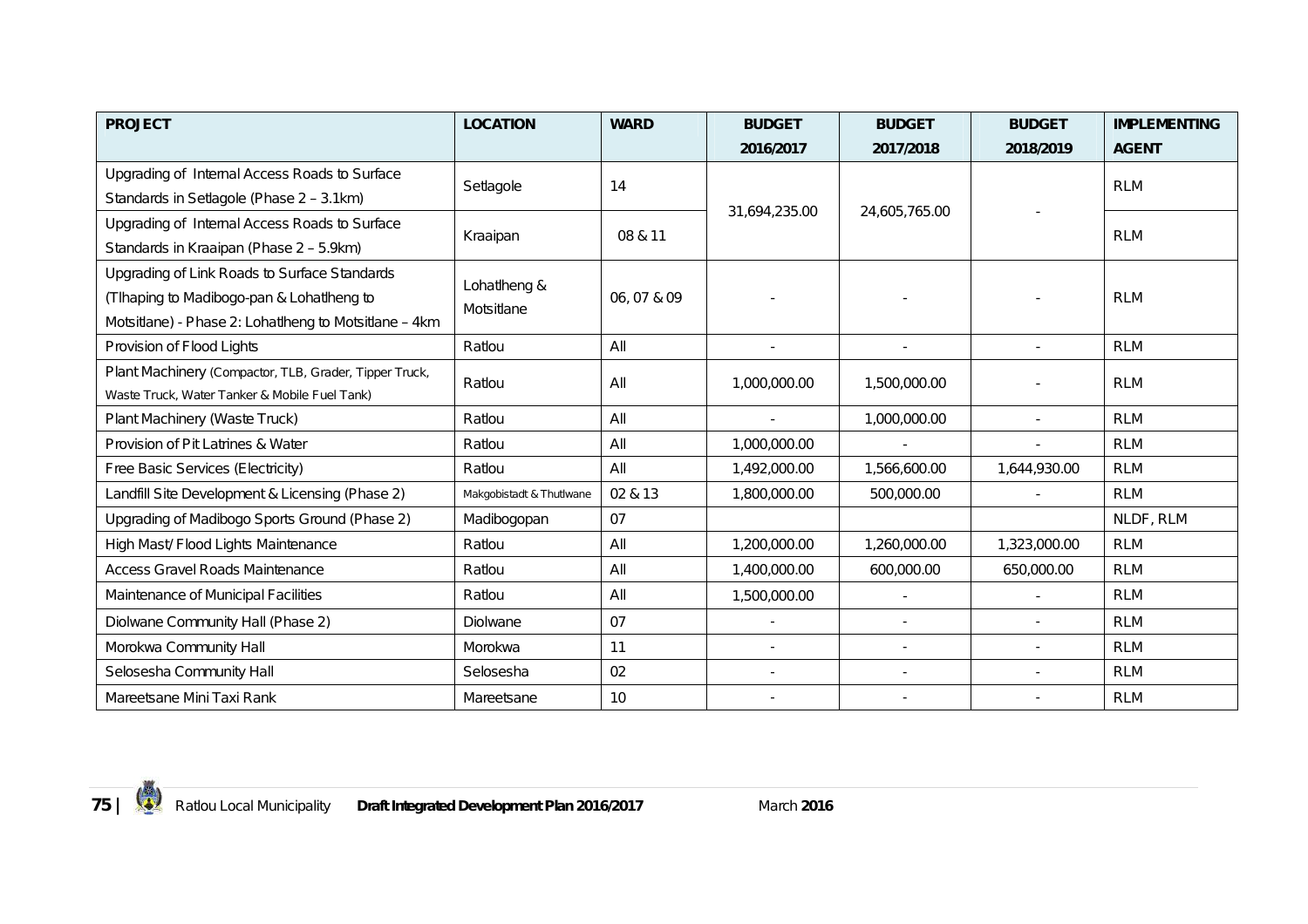| <b>PROJECT</b>                             | <b>LOCATION</b>        | <b>WARD</b> | <b>BUDGET</b>            | <b>BUDGET</b>            | <b>BUDGET</b> | <b>IMPLEMENTING</b> |
|--------------------------------------------|------------------------|-------------|--------------------------|--------------------------|---------------|---------------------|
|                                            |                        |             | 2016/2017                | 2017/2018                | 2018/2019     | <b>AGENT</b>        |
| Disaneng Mini Taxi Rank                    | Disaneng               | 03          | $\blacksquare$           |                          |               | <b>RLM</b>          |
| Makgobistad Mini Taxi Rank                 | Makgobistad            | 02          | $\blacksquare$           | $\blacksquare$           |               | <b>RLM</b>          |
| Kraaipan Mini Taxi Rank                    | Kraaipan               | 08 & 11     | $\blacksquare$           | $\sim$                   |               | <b>RLM</b>          |
| Diolwane High Mast Lights                  | Diolwane               | 07          | $\overline{\phantom{a}}$ | $\blacksquare$           |               | <b>RLM</b>          |
| Plant (Machinery) Maintenance              | Ratlou                 | All         | 120,000.00               | 126,000.00               | 132,300.00    | <b>RLM</b>          |
| Gardening & Waste Management Equipment     | Ratlou                 | All         | 20,000.00                | 21,000.00                | 22,050.00     | <b>RLM</b>          |
| Learners Licensing Centres (LLC) - Phase 2 | Setlagole              | 14          | 200,000.00               | 210,000.00               | 220,500.00    | <b>RLM</b>          |
| <b>Patrol Vehicles</b>                     | Ratlou                 | All         | 600,000.00               |                          |               | <b>RLM</b>          |
| Municipal Vehicles                         | Ratlou                 | All         | 1,600,000.00             | 1,000,000.00             | 1,050,000.00  | <b>RLM</b>          |
| Law Enforcement Equipment                  | Ratlou                 | All         | 180,000.00               |                          | 2,000,000.00  | <b>RLM</b>          |
| Dingateng (100 Connections)                | Dingateng              | 01          | R 1 950 000              | $\sim$                   |               | Eskom               |
| Matloding (70 Connections)                 | Mosadi Section         | 04          | R 1 365 000              |                          |               | Eskom               |
| Matloding (45 Connections)                 | Moetgaan Section       | 04          | R 877 500                | $\sim$                   | $\sim$        | Eskom               |
| Moshawane Ext. (40 Connections)            | New Stands             | 04          | R 780 000                |                          |               | Eskom               |
| Moshawane Ext. (90 Connections)            | <b>Library Section</b> | 04          | R 1 755 000              | $\blacksquare$           | $\sim$        | Eskom               |
| Madibogo (20 Connections)                  | Sloja                  | 12          | R 390 000                | $\sim$                   |               | Eskom               |
| Makgobistad Ext. (60 Connections)          | Makgobistad            | 02          | R 1 170 000              | $\blacksquare$           |               | Eskom               |
| Logageng Ext. (120 Connections)            | Logageng               | 04          | R 2 340 000              | $\blacksquare$           |               | Eskom               |
| Ratlou DoE Funded Infills (60 Connections) | All                    | All         | R 410 400                | $\overline{\phantom{a}}$ |               | Eskom               |
|                                            |                        |             |                          |                          |               |                     |
|                                            |                        |             |                          |                          |               |                     |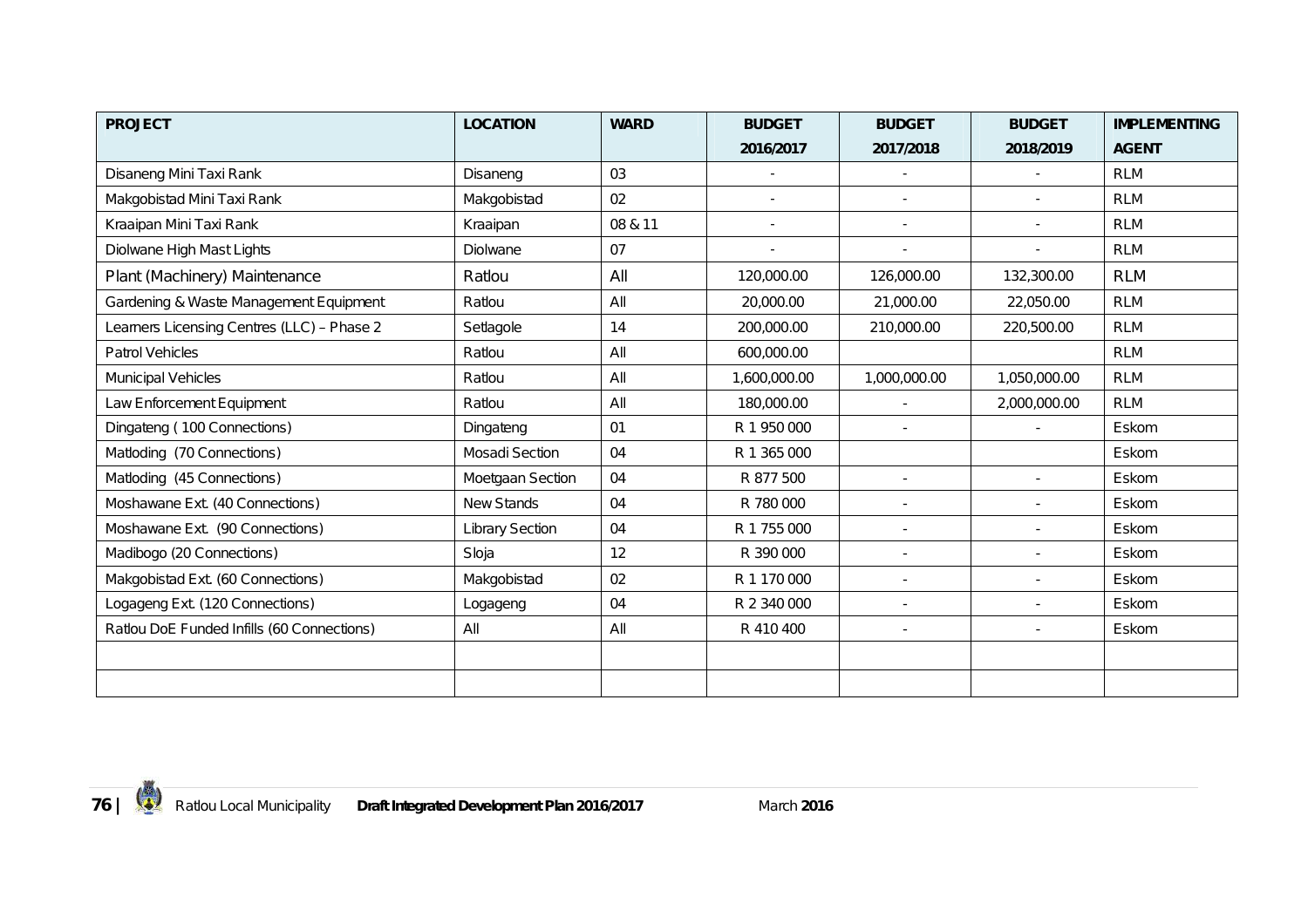# **11. FINANCIAL PLAN**

Ratlou draft budget is MFMA (Municipal Finance Management Act, 2003 (Act No. 56 of 2003)) compliant but the municipality need to address its financial challenges on the following basis:

- Ensuring that the systems introduced continuously improved during the year
- Preserving the municipality's cash flow position
- Introducing efficiency measures to provide resources to ensure value for money for taxpayers
- Further enhance public participation in the next budget cycle
- Continuing to improve on information provided to decision makers
- Ensuring that growth in services is more closely aligned with the communities' expectations

Budget related policies, tariffs and levying rates will be tabled to Council as draft (refer to *Annexure D*).

The tables below give comparative analysis of the Medium Term Revenue Expenditure Framework (MTREF) with a focus on the following:

- 2016/2017 Budget
- ❖ Revenue by Source
- ❖ Budget Breakdown by Departments
- Departmental Operating and Capital Budget by Votes
- Capital Projects (Infrastructure)
- Capital Projects (None Infrastructure)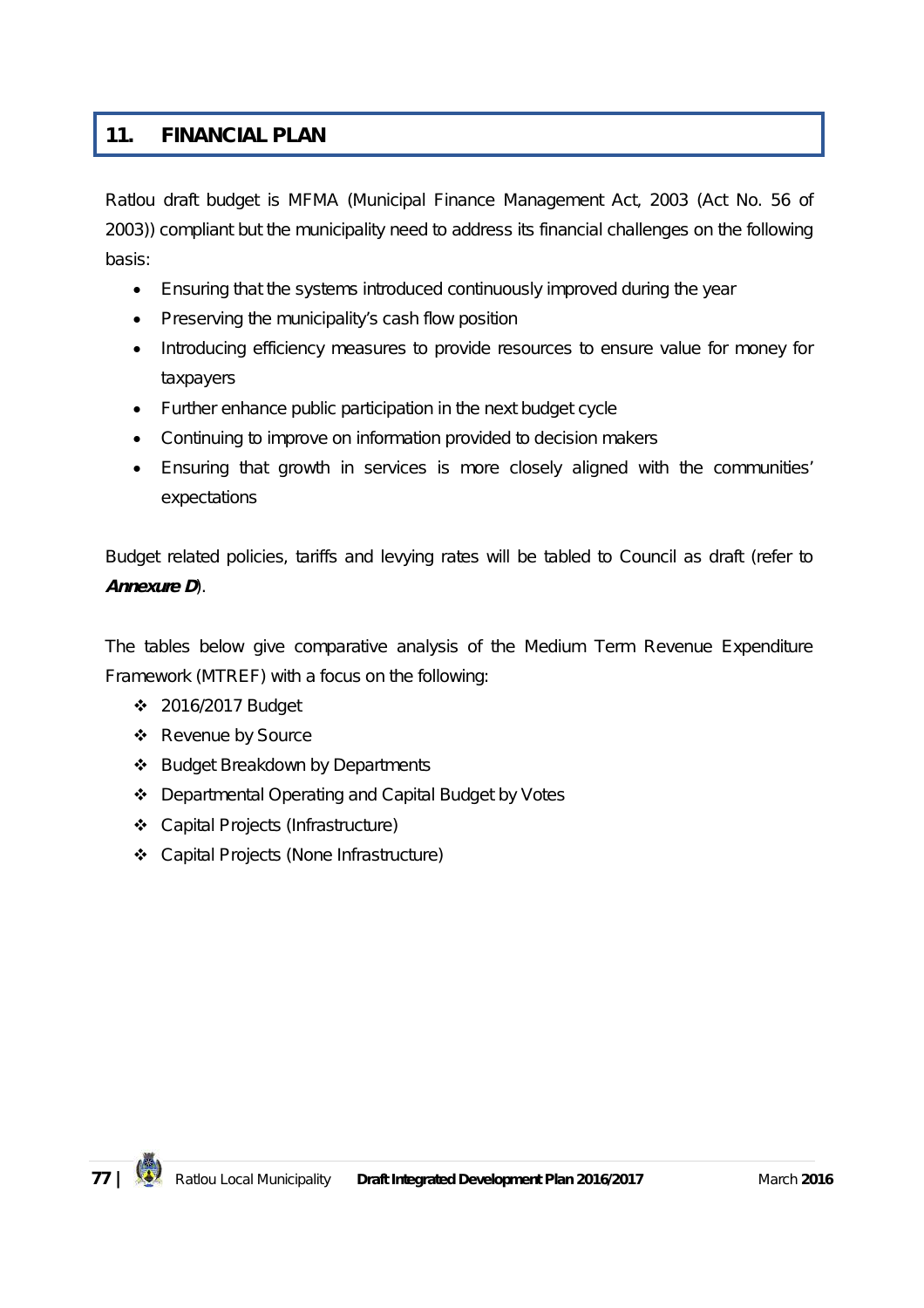## **11.1 DRAFT RATLOU BUDGET FOR 2016/2017 FINANCIAL YEAR**

| <b>ALLOCATION BY DEPARTMENT</b>                      | <b>Salaries</b><br><b>Budget (R)</b> | General<br>Expenses (R) | <b>Operating</b><br><b>Budget (R)</b> | <b>Capital</b><br><b>Budget (R)</b> | Total<br><b>Budget (R)</b> |
|------------------------------------------------------|--------------------------------------|-------------------------|---------------------------------------|-------------------------------------|----------------------------|
| <b>OFFICE OF THE MAYOR</b>                           | 9,464,644                            | 1,995,000               | 11,459,644                            | 170,000                             | 11,629,644                 |
| <b>OFFICE OF THE SPEAKER</b>                         | 8,530,422                            | 2,734,400               | 11,264,822                            | 60,000                              | 11,324,822                 |
| OFFICE OF THE ACCOUNTING OFFICER                     | 6,235,128                            | 2,475,000               | 8,710,128                             | 330,000                             | 9,040,128                  |
| <b>BUDGET &amp; TREASURY</b>                         | 8,804,307                            | 19,515,143              | 28,319,450                            | 50,000                              | 28,369,450                 |
| PLANNING & DEVELOPMENT ECONOMIC (TECHNICAL SERVICES) | 5,103,051                            | 9,202,000               | 14,305,051                            | 43,229,000                          | 57,534,051                 |
| <b>PLANNING &amp; DEVELOPMENT TOWN PLANNING</b>      | 4,963,051                            | 2,603,000               | 7,566,051                             | 60,000                              | 7,626,051                  |
| <b>LIBRARY/ COMMUNITY &amp; SOCIAL SERVICES</b>      | 5,742,375                            | 743,000                 | 6,485,375                             | 100,000                             | 6,585,375                  |
| <b>CORPORATE SERVICES</b>                            | 7,742,859                            | 12,241,000              | 19,983,859                            | 1,700,000                           | 21,683,859                 |
| <b>COMMUNITY SERVICES</b>                            | 7,338,209                            | 595,000                 | 7,933,209                             | 1,180,000                           | 9,113,209                  |
| <b>TOTAL BUDGET (R)</b>                              | 63,924,045                           | 52,103,543              | 116,027,588                           | 46,879,000                          | 162,906,588                |

| <b>TOTAL OPERATING (R)</b>     | 116,027,588 |
|--------------------------------|-------------|
| <b>TOTAL CAPITAL (R)</b>       | 46,879,000  |
| <b>OPERATING + CAPITAL (R)</b> | 162,906,588 |
| <b>REVENUE (R)</b>             | 162,906,588 |
| <b>EXPENDITURE (R)</b>         | 162,906,588 |
| <b>VARIENCE (R)</b>            | -0          |

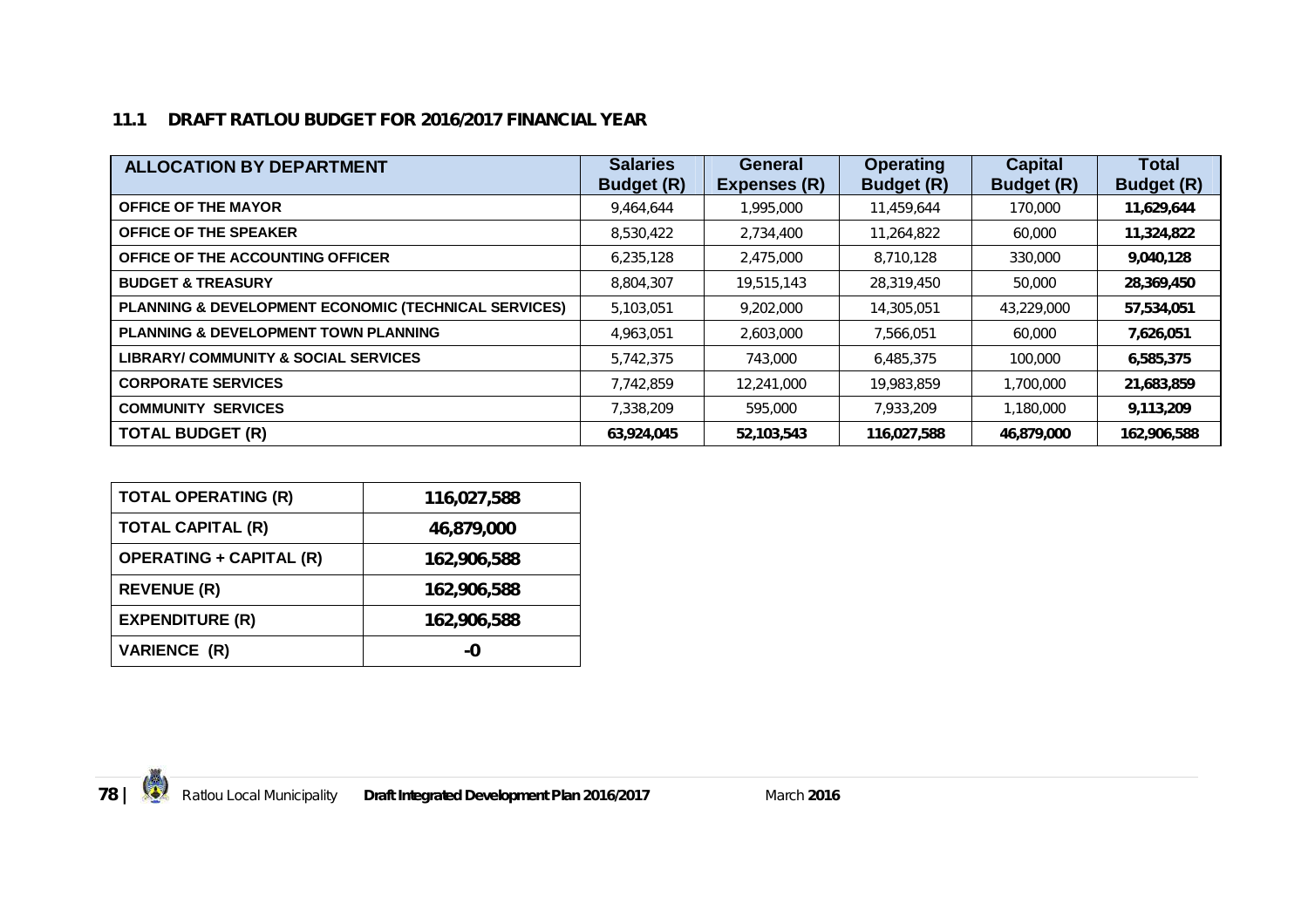# **11.2 REVENUE BY SOURCE (DRAFT)**

| <b>SOURCE OF REVENUE</b>                     | 2016/2017                | 2017/2018      | 2018/2019      |
|----------------------------------------------|--------------------------|----------------|----------------|
| Equitable Share Allocation                   | 96,861,000.00            | 101,654,000.00 | 106,254,000.00 |
| <b>Expanded Public Works Programme</b>       | 1,433,000.00             |                |                |
| <b>Financial Management Grant</b>            | 1,825,000.00             | 1,900,000.00   | 1,900,000.00   |
| Municipal Systems Improvement Programme      |                          |                |                |
| Municipal Infrastructure Grant (MIG)         | 43,059,000.00            | 30,031,000.00  | 31,582,000.00  |
| Library Grant                                | 1,750,000.00             |                |                |
| Rent                                         | 1,800,000.00             | 1,800,000.00   | 1,900,000.00   |
| Tele-centre (Tuition Fees)                   | 20,000.00                | 30,000.00      | 40,000.00      |
| LG SETA                                      | 200,000.00               |                |                |
| Interest on Investment                       | 1,600,000.00             | 1,650,000.00   | 1,670,000.00   |
| Other Revenue                                | 848,588.00               | 650,000.00     | 670.000.00     |
| <b>Property Rates</b>                        | 12,500,000.00            | 13,000,000.00  | 13,520,000.00  |
| <b>VAT Returns</b>                           | $\blacksquare$           |                |                |
| Surplus                                      | $\blacksquare$           | ٠              | ۰              |
| District Agent: Water Roll over              | $\blacksquare$           | ۰              | ۰              |
| <b>NMMDM Free Basic Water</b>                | 1,000,000.00             | $\blacksquare$ |                |
| National Lottery Distribution Fund (Surplus) |                          |                |                |
| <b>Fines</b>                                 | 10,000.00                | 12,000.00      | 15,000.00      |
| MIG ROLL - OVER (Surplus)                    |                          |                |                |
| Kalgold Mine Roll over (Surplus)             | $\overline{\phantom{0}}$ |                |                |
| Proceeds on sale of assets                   | $\blacksquare$           |                |                |
| <b>DBSA</b>                                  |                          |                |                |
| <b>TOTAL OPERATING REVENUE (R)</b>           | 162,906,588.00           | 150,727,000.00 | 157,551,000.00 |

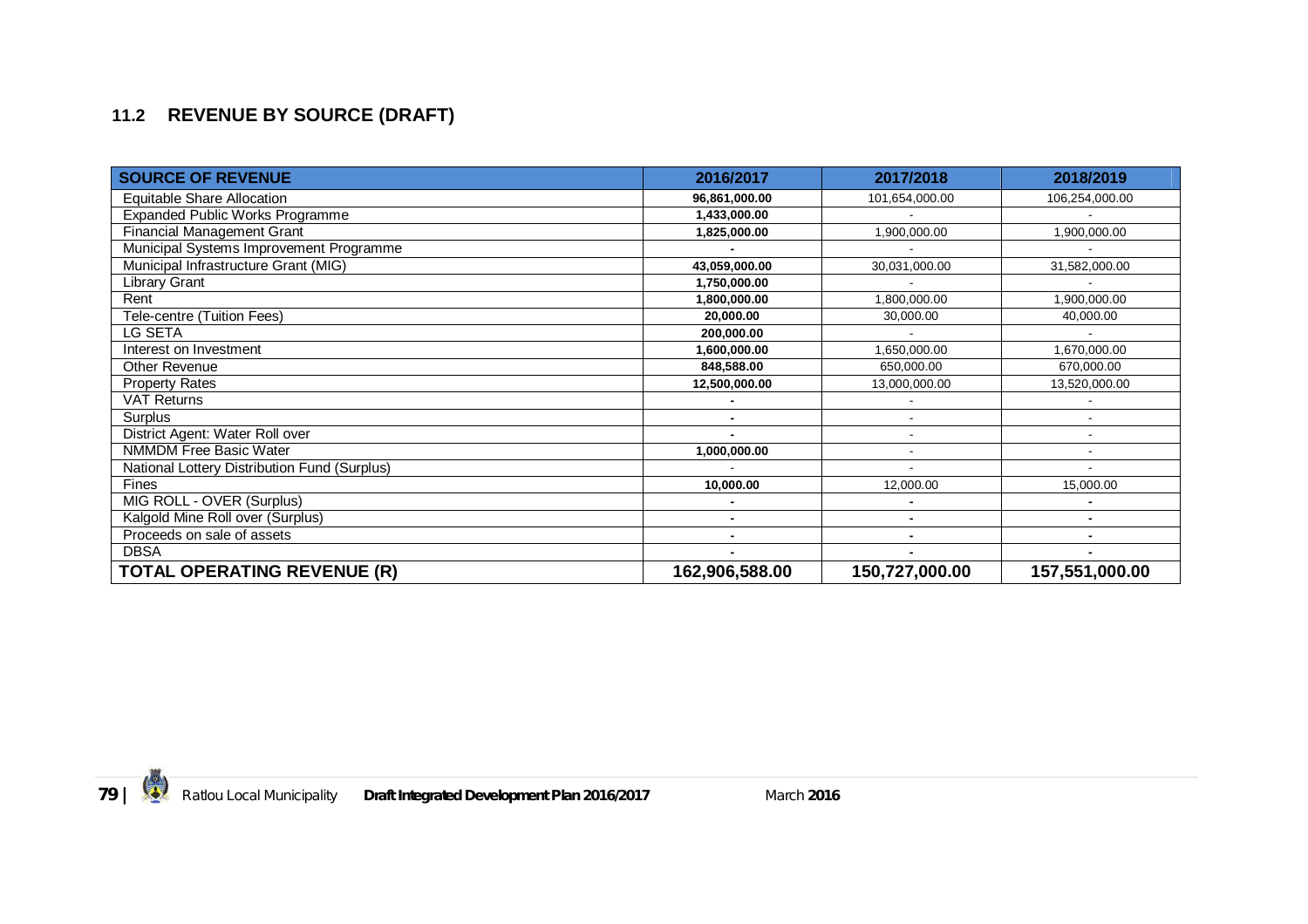#### **11.3 DRAFT BUDGET BREAKDOWN BY DEPARTMENTS**

#### **11.3.1 OFFICE OF THE MAYOR: OPERATING & CAPITAL BUDGET**

| <b>DETAILS</b>                                                             | 2016/2017                | 2017/2018                | 2018/2019                |
|----------------------------------------------------------------------------|--------------------------|--------------------------|--------------------------|
| <b>INCOME</b>                                                              |                          |                          |                          |
| Equitable Share                                                            |                          |                          |                          |
| <b>Tele-centres</b>                                                        |                          |                          |                          |
| <b>EPWP Grant</b>                                                          |                          |                          |                          |
| <b>Surplus</b>                                                             |                          |                          |                          |
| <b>TOTAL</b>                                                               | $\blacksquare$           | $\sim$                   |                          |
| <b>EXPENDITURE</b>                                                         |                          |                          |                          |
| Salaries, Wages & Allowances                                               |                          |                          |                          |
| <b>Basic Salaries</b>                                                      | 6,733,665.92             | 7,070,349.22             | 7,423,866.68             |
| <b>Travelling Allowances</b>                                               | 901,843.98               | 946,936.18               | 994,282.99               |
| <b>Housing Allowances</b>                                                  | 35,952.00                | 37,749.60                | 39,637.08                |
| Telephone Allowance                                                        | 133,972.56               | 140,671.19               | 147,704.75               |
| Bonus 13th Cheque                                                          | 353,227.49               | 370,888.87               | 389.433.31               |
| Pension Fund Contribution                                                  | 716,359.39               | 752,177.36               | 789.786.23               |
| Medical Aid Contribution                                                   | 476,155.99               | 499,963.79               | 524,961.98               |
| <b>UIF Contributions</b>                                                   | 31,243.83                | 32,806.02                | 34,446.32                |
| <b>Skills Development Levies</b><br><b>Bargaining Council Contribution</b> | 81,407.27<br>815.34      | 85,477.63                | 89,751.51<br>898.91      |
| Adjustment Salaries (SALGA)                                                |                          | 856.11                   |                          |
| <b>TOTAL</b>                                                               | 9,464,643.77             | 9,937,875.96             | 10,434,769.76            |
|                                                                            |                          |                          |                          |
| <b>GENERAL EXPENSES</b>                                                    |                          |                          |                          |
| <b>Communication Unit</b>                                                  |                          |                          |                          |
| Advertising                                                                | 120.000.00               | 126.000.00               | 132,300.00               |
| Publications                                                               | 50,000.00                | 60,000.00                | 70,000.00                |
| Purchase of flags                                                          | $\sim$                   | $\sim$                   | $\sim$                   |
| Events                                                                     | 80,000.00                | 84,000.00                | 88,200.00                |
| Tele-centre Support                                                        | 100,000.00               | 100,000.00               | 150,000.00               |
| Printing of Annual Report<br><b>Promotional Material</b>                   | 200,000.00<br>120,000.00 | 250,000.00               | 150,000.00               |
| <b>TOTAL</b>                                                               | 670,000.00               | 126,000.00<br>746,000.00 | 132,300.00<br>722,800.00 |
|                                                                            |                          |                          |                          |
| Other Expenses                                                             |                          |                          |                          |
| Congresses, Conferences & Meetings                                         | 20,000.00                | 21,000.00                | 22,050.00                |
| Subsistence and Travelling                                                 | 120,000.00               | 126,000.00               | 132,300.00               |
| Training and Development                                                   | $\sim$                   | $\sim$                   | $\sim$                   |
| Printing and Stationery                                                    |                          |                          |                          |
| Community Development Workers Programme                                    | 30,000.00                | 31,500.00                | 33,075.00                |
| Catering<br>Accommodation                                                  | 50,000.00<br>100,000.00  | 52,500.00<br>105,000.00  | 55,125.00<br>110,250.00  |
| Mayoral Economic Empowerment                                               | 5,000.00                 | 5,250.00                 | 5,512.50                 |
| Youth Development & Advisory Office                                        | 200,000.00               | 219,432.00               | 220,000.00               |
| <b>Bursary Funding</b>                                                     | 120,000.00               | 200,000.00               | 200,000.00               |
| Mandela Day                                                                | 50,000.00                | 200,000.00               | 250,000.00               |
| Women Development                                                          | 50,000.00                | 60,000.00                | 70,000.00                |
| Disabled Forum & Development Support                                       | 50,000.00                | 52,500.00                | 55,125.00                |
| HIV Aids Awareness Program                                                 | 50,000.00                | 52,500.00                | 55,125.00                |
| Dikgosi Support                                                            | 50,000.00                | 52,500.00                | 55,125.00                |
| Children & Elderly Support                                                 | 50.000.00                | 70,000.00                | 80,000.00                |
| Anti-Corruption Campaign<br>Subscription Mayor and Council                 | 10,000.00                | 10,500.00                | 11,025.00                |
| Mayoral Ward Youth Journalism Project                                      | 300,000.00               |                          |                          |
| <b>TOTAL</b>                                                               | 1.255.000.00             | 1,258,682.00             | 1,354,712.50             |
|                                                                            |                          |                          |                          |
| <b>Public Participation</b>                                                |                          |                          |                          |
| Dipitso tsa Baagi / Mayoral Public Meetings                                | 70,000.00                | 80,000.00                | 90.000.00                |
| Sectoral/ Stakeholders Interactive Consultations                           |                          |                          |                          |
| <b>TOTAL</b>                                                               | 70,000.00                | 80,000.00                | 90.000.00                |
| <b>CAPITAL BUDGET</b>                                                      |                          |                          |                          |
| <b>Communications Equipment</b>                                            | 100,000.00               | 105,000.00               | 110,250.00               |
| Furniture                                                                  | $\sim$                   | ×                        |                          |
| Mayoral Office Equipment                                                   | 30,000.00                | 31,500.00                | 33,075.00                |
| Computer (Traditional leaders)                                             | $\sim$                   | $\sim$                   | $\sim$                   |
| Computer & Accessories                                                     | 40,000.00                | 42,000.00                | 44,100.00                |
| <b>TOTAL</b>                                                               | 170,000.00               | 178,500.00               | 187,425.00               |
|                                                                            |                          |                          |                          |
| <b>TOTAL EXPENDITURE (R)</b>                                               | 11,629,643.77            | 12,201,057.96            | 12,789,707.26            |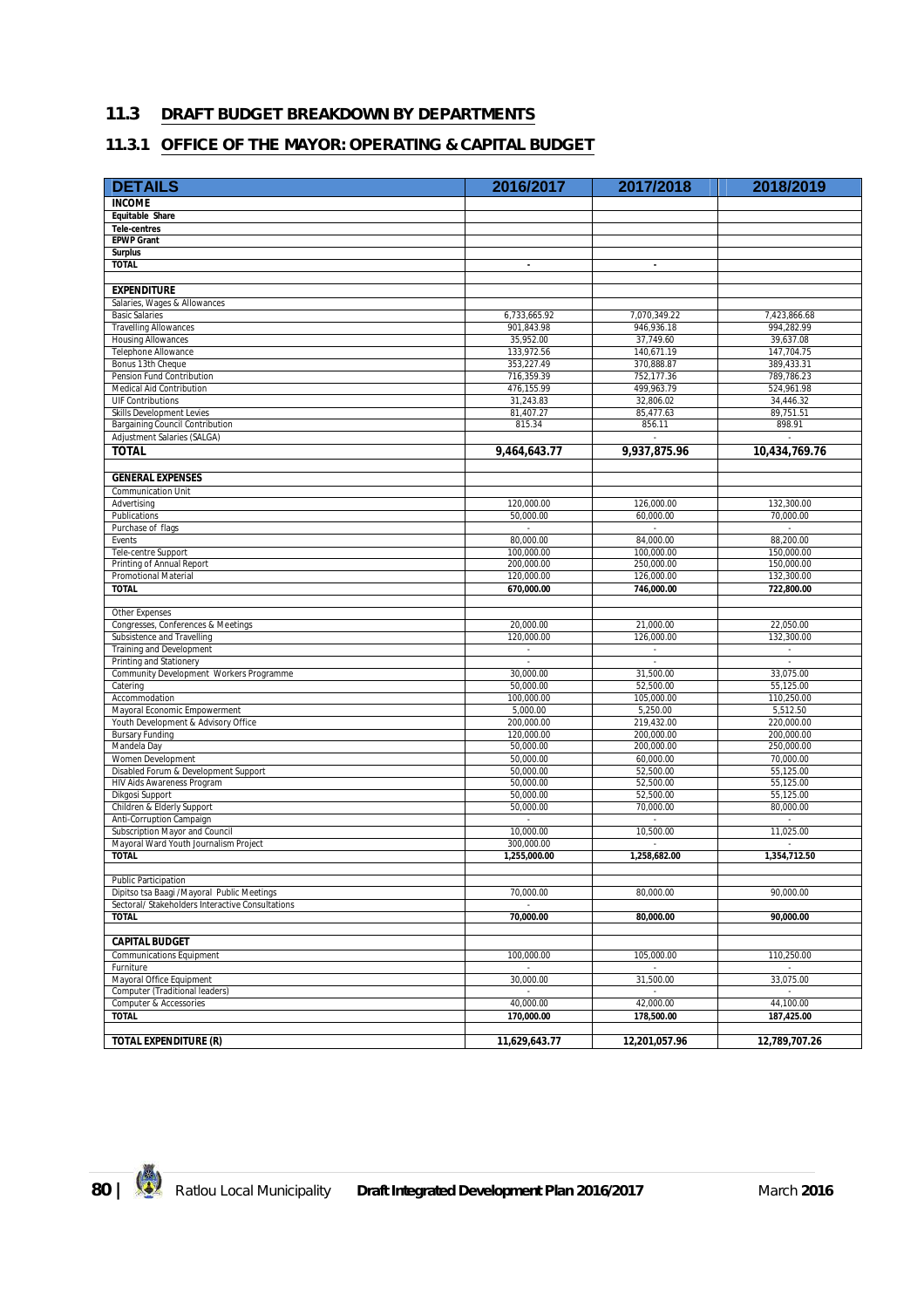#### **11.3.2 OFFICE OF THE MUNICIPAL MANAGER: OPERATING & CAPITAL BUDGET**

| <b>DETAILS</b>                                                               | 2016/2017                          | 2017/2018                                  | 2018/2019                                            |
|------------------------------------------------------------------------------|------------------------------------|--------------------------------------------|------------------------------------------------------|
| <b>INCOME</b>                                                                |                                    |                                            |                                                      |
| Equitable share                                                              | 9,040,127.76                       | 9,765,634.15                               | 10,242,915.85                                        |
| <b>MSIG</b>                                                                  |                                    |                                            |                                                      |
| <b>Surplus</b>                                                               |                                    |                                            |                                                      |
| <b>FMG</b>                                                                   |                                    |                                            |                                                      |
| <b>TOTAL</b>                                                                 | 9,040,127.76                       | 9,765,634.15                               | 10,242,915.85                                        |
| <b>EXPENDITURE</b>                                                           |                                    |                                            |                                                      |
| Salaries, Wages & Allowances                                                 |                                    |                                            |                                                      |
| <b>Basic Salaries</b>                                                        | 4,816,211.90                       | 5,057,022.50                               | 5,309,873.62                                         |
| <b>Travelling Allowances</b>                                                 | 237,120.00                         | 248,976.00                                 | 261,424.80                                           |
| <b>Housing Allowances</b>                                                    | 44,940.00                          | 47,187.00                                  | 49,546.35                                            |
| Telephone Allowance                                                          | 15,600.00                          | 16,380.00                                  | 17,199.00                                            |
| Bonus 13th Cheque                                                            | 331,949.49                         | 348,546.97                                 | 365,974.31                                           |
| Performance Bonus                                                            | $\overline{\phantom{a}}$           | $\overline{\phantom{a}}$                   | $\overline{\phantom{a}}$                             |
| Pension Fund Contribution                                                    | 407,743.28                         | 428,130.45                                 | 449,536.97                                           |
| Medical Aid Contribution<br><b>UIF Contributions</b>                         | 304,502.26<br>26,444.63            | 319,727.37<br>27,766.86                    | 335,713.74<br>29,155.21                              |
| Skills Development Levies                                                    | 48,729.83                          | 51,166.32                                  | 53,724.63                                            |
| Bargaining Council Contribution                                              | 1,886.37                           | 1,980.69                                   | 2,079.72                                             |
| Adjustment Salaries (SALGA)                                                  | $\blacksquare$                     | $\blacksquare$                             | $\overline{\phantom{a}}$                             |
|                                                                              |                                    |                                            |                                                      |
| <b>TOTAL</b>                                                                 | 6,235,127.76                       | 6,546,884.15                               | 6,874,228.35                                         |
| Accommodation                                                                | 70,000.00                          | 73,500.00                                  | 77,175.00                                            |
| Catering: Community Works                                                    | $\mathbb{Z}$                       | $\overline{a}$                             | $\omega$                                             |
| Books & Periodicals                                                          | 5,000.00                           | 5,250.00                                   | 5,512.50                                             |
| Congresses and Conferences                                                   | 20,000.00                          | 21,000.00                                  | 22,050.00                                            |
| Entertainment Allowance                                                      | $\mathbb{L}$                       | $\overline{\phantom{a}}$                   | $\mathcal{L}$                                        |
| <b>Rentals Vehicles</b>                                                      | 20,000.00                          | 21,000.00                                  | 22,050.00                                            |
| Subsistence and Travelling                                                   | 60,000.00                          | 63,000.00                                  | 66,150.00                                            |
| Professional Services Fees (Consulting)                                      | 20,000.00<br>150,000.00            | 21,000.00<br>157,500.00                    | 22,050.00<br>165,375.00                              |
| IT Disaster recovery<br>Centralised Document Portal                          | 120,000.00                         | 126,000.00                                 | 132,300.00                                           |
| $\mathsf{I}$                                                                 | 40,000.00                          | 42,000.00                                  | 44,100.00                                            |
| Audit Committee                                                              | 20,000.00                          | 21,000.00                                  | 22,050.00                                            |
| Risk Management                                                              | 10,000.00                          | 10,500.00                                  | 11,025.00                                            |
| Internal Audit                                                               | 20,000.00                          | 21,000.00                                  | 22,050.00                                            |
| ODR & BCP                                                                    | 10,000.00                          | 10,500.00                                  | 11,025.00                                            |
| Telephone expenses                                                           | 1,200,000.00                       | 1,260,000.00                               | 1,323,000.00                                         |
| Email & Web                                                                  | $\sim$                             | $\blacksquare$                             | $\blacksquare$                                       |
| Software licences                                                            | 100,000.00                         | 105,000.00                                 | 110,250.00                                           |
| Cell phone & 3g                                                              |                                    |                                            |                                                      |
| Internet Charges                                                             | 100,000.00<br>$\centerdot$         | 105,000.00<br>$\overline{\phantom{a}}$     | 110,250.00<br>$\overline{\phantom{a}}$               |
| Setlagole Complex Business Development<br><b>PMS Review</b>                  | 30,000.00                          | 31,500.00                                  | 33,075.00                                            |
| PMS (S56 & S57 Assessment)                                                   | 80,000.00                          | 160,000.00                                 | 170,000.00                                           |
| PMS (Staff Assessment)                                                       | 250,000.00                         | 460,000.00                                 | 470,000.00                                           |
| <b>TOTAL</b>                                                                 | 2,325,000.00                       | 2,714,750.00                               | 2,839,487.50                                         |
|                                                                              |                                    |                                            |                                                      |
| Other                                                                        |                                    |                                            |                                                      |
| Maintenance/ Equipment IT Services                                           | 150,000.00                         | 157,500.00                                 | 165,375.00                                           |
| <b>CAPITAL BUDGET</b>                                                        |                                    |                                            |                                                      |
| IT Equipment (MSIG)                                                          | 200,000.00                         | 210,000.00                                 | 220,500.00                                           |
| IT Equipment (FMG)<br>IT Software                                            | 90,000.00                          | 94,500.00                                  | 99,225.00                                            |
| HR Management & Records                                                      | $\overline{\phantom{a}}$           | $\overline{\phantom{a}}$                   | $\overline{\phantom{a}}$                             |
| Anti-virus Application                                                       | ÷.                                 | $\overline{a}$                             | $\overline{a}$                                       |
| Internal Business Process (Modules)<br>Business Intelligence Register (MSIG) | $\blacksquare$                     | $\overline{\phantom{a}}$                   | $\overline{\phantom{a}}$                             |
| Migration of Asset Register (MSIG)                                           | $\overline{\phantom{a}}$<br>$\sim$ | $\overline{\phantom{a}}$<br>$\blacksquare$ | $\overline{\phantom{a}}$<br>$\overline{\phantom{a}}$ |
| Indigent Register                                                            | $\overline{\phantom{a}}$           | $\overline{\phantom{a}}$                   | $\overline{\phantom{a}}$                             |
| Office Furniture<br>Computer                                                 | 40,000.00                          |                                            | 44,100.00                                            |
| <b>TOTAL</b>                                                                 | 330,000.00                         | 42,000.00<br>346,500.00                    | 363,825.00                                           |
|                                                                              |                                    |                                            |                                                      |
| TOTAL EXPENDITURE (R)                                                        | 9,040,127.76                       | 9,765,634.15                               | 10,242,915.85                                        |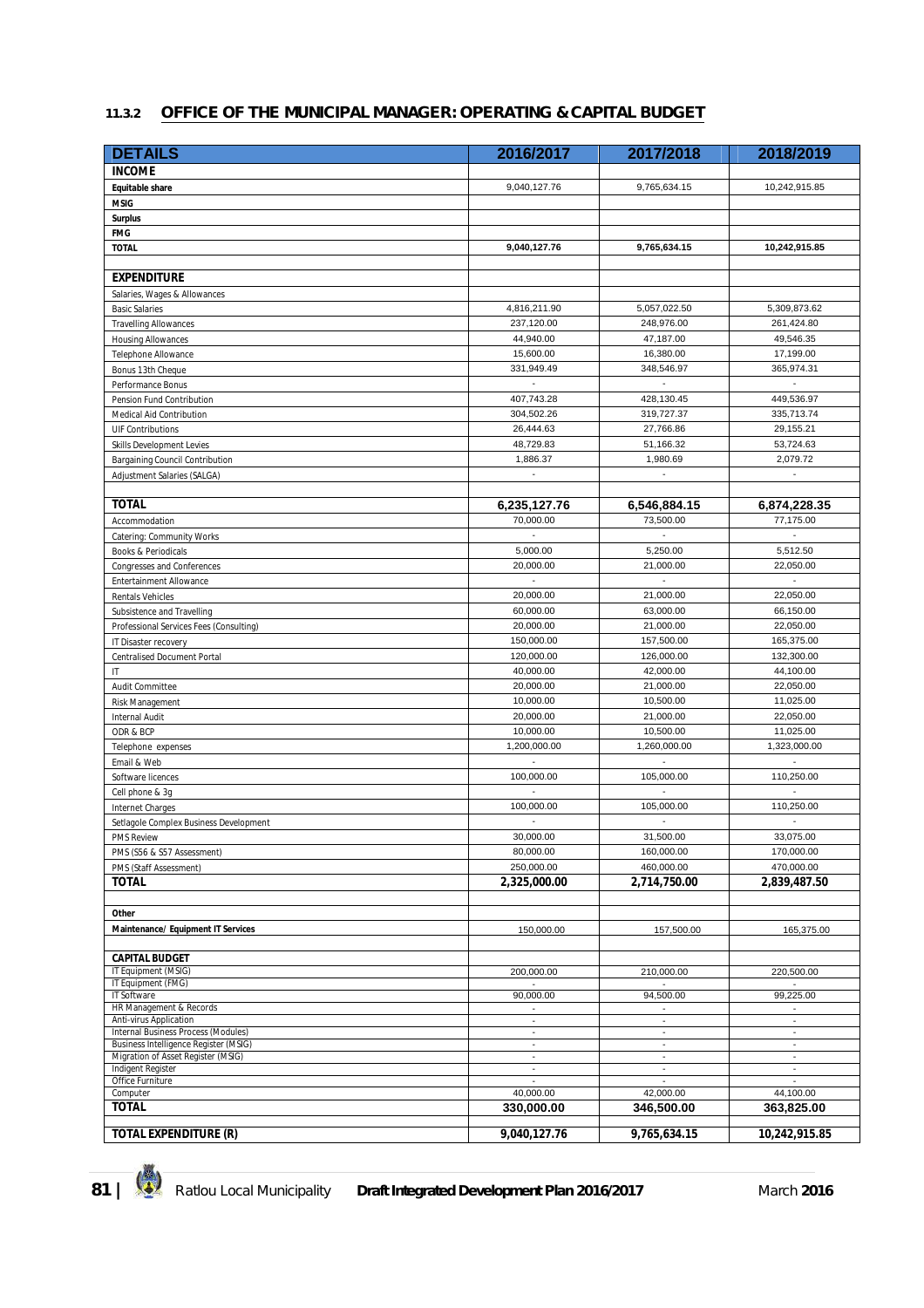#### **11.3.3 OFFICE OF THE SPEAKER: OPERATING & CAPITAL BUDGET**

| <b>DETAILS</b>                                       | 2016/2017               | 2017/2018     | 2018/2019               |
|------------------------------------------------------|-------------------------|---------------|-------------------------|
| <b>INCOME</b>                                        |                         |               |                         |
| <b>Equitable Share</b>                               | 11,324,822.03           | 11,891,063.13 | 12,485,616.29           |
| <b>MSIG</b>                                          |                         |               |                         |
| <b>Surplus</b>                                       |                         |               |                         |
| <b>Shifting of Funds</b>                             |                         |               |                         |
| <b>TOTAL</b>                                         | 11,324,822.03           | 11,891,063.13 | 12,485,616.29           |
|                                                      |                         |               |                         |
| <b>EXPENDITURE</b>                                   |                         |               |                         |
| Salaries, Wages & Allowances                         |                         |               |                         |
| <b>Basic Salaries</b>                                | 5,450,068.45            | 5,722,571.88  | 6,008,700.47            |
| <b>Travelling Allowances</b>                         | 1,429,366.13            | 1,500,834.44  | 1,575,876.16            |
| Telephone Allowance<br><b>Housing Allowance</b>      | 491,232.72<br>44,940.00 | 515,794.36    | 541,584.07<br>49,546.35 |
|                                                      |                         | 47,187.00     |                         |
| Bonus 13th Cheque                                    | 147,644.93              | 155,027.18    | 162,778.54              |
| Pension Fund Contribution                            | 697,242.69              | 732,104.82    | 768,710.06              |
| Medical Aid Contribution<br><b>UIF Contributions</b> | 166,596.43              | 174,926.25    | 183,672.57<br>13.779.97 |
|                                                      | 12.498.84               | 13.123.78     |                         |
| Skills Development Levies                            | 90,505.69               | 95,030.98     | 99,782.53               |
| Bargaining Council Contribution                      | 326.14                  | 342.44        | 359.56                  |
| Adjustment Salaries (SALGA)                          |                         |               |                         |
| <b>TOTAL</b>                                         | 8,530,422.03            | 8,956,943.13  | 9,404,790.29            |
|                                                      |                         |               |                         |
| <b>GENERAL EXPENSES</b>                              |                         |               |                         |
| Congresses, conferences & meetings                   | 20,000.00               | 21,000.00     | 22,050.00               |
| Accommodation                                        | 100,000.00              | 105,000.00    | 110,250.00              |
| <b>Public Participation</b>                          | 200,000.00              | 210,000.00    | 220,500.00              |
| Anti-Corruption Campaign                             | 5,000.00                | 5,250.00      | 5,512.50                |
| Catering meetings                                    | 120,000.00              | 126,000.00    | 132,300.00              |
| Printing & Stationary (for ward offices)             | 50,000.00               | 52,500.00     | 55,125.00               |
| Rental: Vehicles                                     | 15,000.00               | 15,750.00     | 16,537.50               |
| Subsistence and Travelling                           | 200,000.00              | 210,000.00    | 220,500.00              |
| Wages: Ward Com & Secretaries                        | 1,814,400.00            | 1,905,120.00  | 2,000,376.00            |
| <b>Training and Courses</b>                          |                         |               |                         |
| Training of Ward Committees (MSIG)                   |                         |               |                         |
| Training of Ward Committees (Equitable)              | 60,000.00               | 63,000.00     | 66,150.00               |
| <b>MPAC Support</b>                                  |                         | $\sim$        | ÷.                      |
| Ward Plans (CBP Planning)                            | 100,000.00              | 105,000.00    | 110,250.00              |
| <b>TOTAL</b>                                         | 50,000.00               | 52,500.00     | 55,125.00               |
| <b>CAPITAL BUDGET</b>                                |                         |               |                         |
| <b>Office Equipment</b>                              | 30.000.00               | 31.500.00     | 33.075.00               |
| Furniture                                            | 10,000.00               | 10.500.00     | 11,025.00               |
| Computer                                             | 20,000.00               | 21,000.00     | 22,050.00               |
| <b>TOTAL</b>                                         | 60,000.00               | 63,000.00     | 66,150.00               |
|                                                      |                         |               |                         |
| TOTAL EXPENDITURE (R)                                | 11,324,822.03           | 11,891,063.13 | 12,485,616.29           |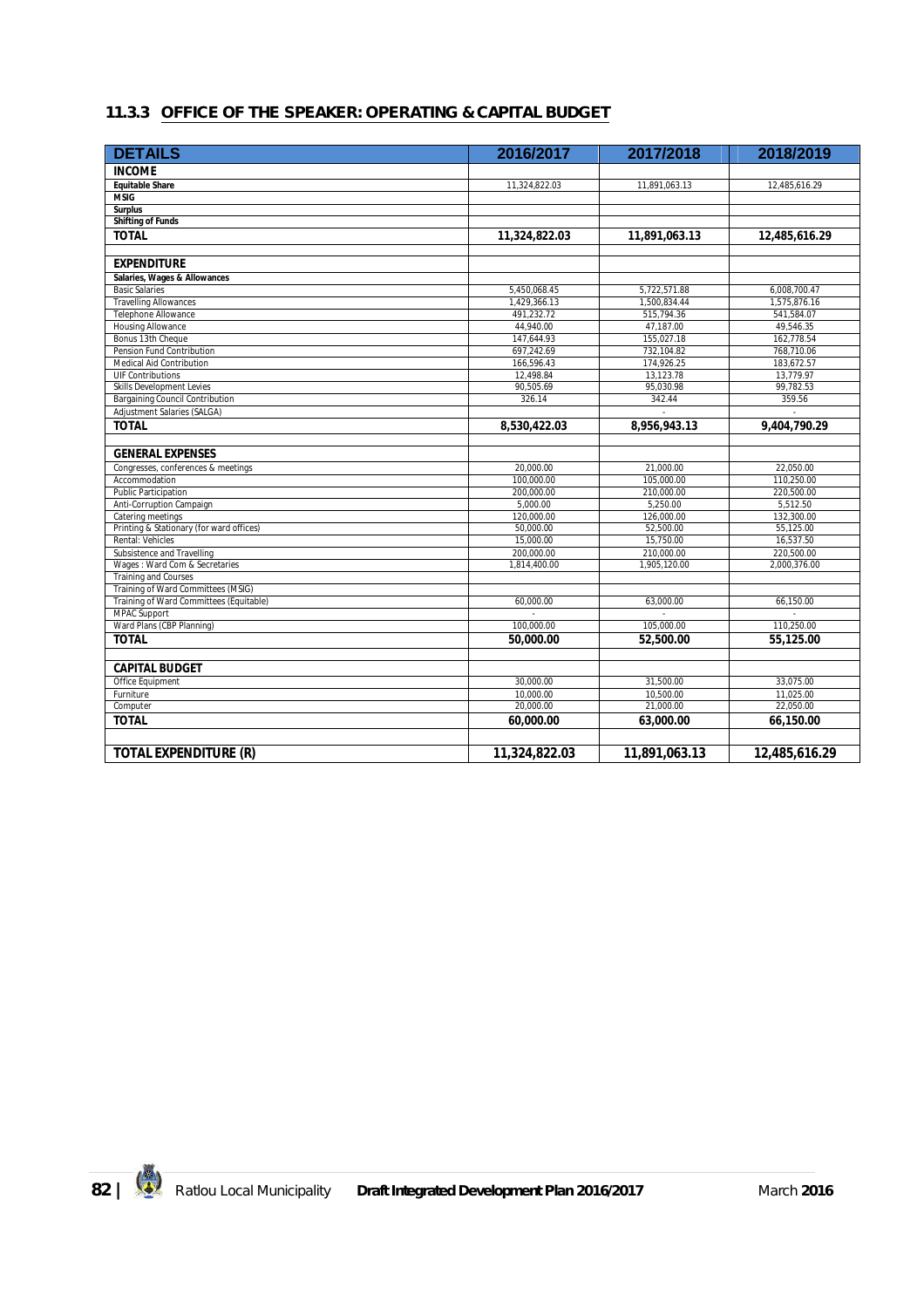#### **11.3.4 TECHNICAL SERVICES DEPARTMENT: OPERATING & CAPITAL BUDGET**

| <b>DETAILS</b>                                                                                           | 2016/2017                  | 2017/2018                                  | 2018/2019                                  |
|----------------------------------------------------------------------------------------------------------|----------------------------|--------------------------------------------|--------------------------------------------|
| <b>INCOME</b>                                                                                            |                            |                                            |                                            |
| Equitable Share                                                                                          | 15,335,051.13              | 13,655,353.68                              | 12,783,121.37                              |
| <b>MIG</b>                                                                                               | 43,059,000.00              | 30,031,000.00                              | 31,582,000.00                              |
| <b>NMMDM</b>                                                                                             | 1,000,000.00               | $\overline{\phantom{a}}$                   | $\overline{\phantom{a}}$                   |
| NLDF (Lottery)                                                                                           |                            | $\blacksquare$                             |                                            |
| Own revenue<br>12/13 MIG Roll-over                                                                       |                            | $\overline{\phantom{a}}$                   |                                            |
| <b>TOTAL</b>                                                                                             | 59,394,051.13              | 43,686,353.68                              | 44,365,121.37                              |
|                                                                                                          |                            |                                            |                                            |
| <b>EXPENDITURE</b>                                                                                       |                            |                                            |                                            |
| Salaries, Wages & Allowances                                                                             |                            |                                            |                                            |
| <b>Basic Salaries</b>                                                                                    | 3,587,174.68               | 3,766,533.41                               | 3,954,860.08                               |
| <b>Travelling Allowances</b>                                                                             |                            |                                            |                                            |
| Housing Allowance<br>Telephone Allowance                                                                 | 116,844.00                 | 122,686.20                                 | 128,820.51                                 |
| Bonus 13th Cheque                                                                                        | 237,825.73                 | 249,717.02                                 | 262,202.87                                 |
| Performance Bonus                                                                                        |                            |                                            |                                            |
| Pension Fund Contribution                                                                                | 561,432.34                 | 589,503.96                                 | 618,979.15                                 |
| Medical Aid Contribution                                                                                 | 525,857.06                 | 552,149.92                                 | 579,757.41                                 |
| <b>UIF Contributions</b>                                                                                 | 34,305.53                  | 36,020.80                                  | 37,821.84                                  |
| Skills Development Levies                                                                                | 37,656.90                  | 39,539.74                                  | 41,516.73                                  |
| <b>Bargaining Council Contribution</b>                                                                   | 1,954.89                   | 2,052.63                                   | 2,155.27                                   |
| Adjustment Salaries (SALGA)<br><b>TOTAL</b>                                                              | 5,103,051.13               | 5,358,203.68                               | 5,626,113.87                               |
|                                                                                                          |                            |                                            |                                            |
| <b>GENERAL EXPENSES</b>                                                                                  |                            |                                            |                                            |
| Congresses and Conference/meeting                                                                        | 10,000.00                  | 10,500.00                                  | 11,025.00                                  |
| Accommodation                                                                                            |                            | $\overline{\phantom{a}}$                   | $\blacksquare$                             |
| Catering                                                                                                 |                            |                                            |                                            |
| Diesel                                                                                                   | 150,000.00                 | 157,500.00                                 | 165,375.00                                 |
| Electricity: FBS                                                                                         | 1,492,000.00<br>200,000.00 | 1.566.600.00<br>210,000.00                 | 1,644,930.00<br>220,500.00                 |
| Electricity: Complex<br>Electricity: General                                                             | 180,000.00                 | 189,000.00                                 | 198,450.00                                 |
| Electricity: Main Office                                                                                 | 150,000.00                 | 157,500.00                                 | 165,375.00                                 |
| Electricity: Street Lighting                                                                             | 300,000.00                 | 315,000.00                                 | 330,750.00                                 |
| Free Basic Water                                                                                         | $\sim$                     | $\sim$                                     | $\overline{\phantom{a}}$                   |
| MIG Front load repayment                                                                                 |                            |                                            |                                            |
| Rental Plant Machinery                                                                                   |                            | ÷                                          |                                            |
| Wages: Temporary Workers                                                                                 | 20,000.00                  | 21,000.00                                  | 22,050.00                                  |
| Subsistence and Travelling<br>PMU Support (MIG)                                                          | 1,860,000.00               | 1,501,550.00                               | 1,576,627.50                               |
| Entertainment allowance                                                                                  | 4,362,000.00               | 4,128,650.00                               | 4,335,082.50                               |
| <b>TOTAL</b>                                                                                             |                            |                                            |                                            |
|                                                                                                          |                            | $\sim$                                     |                                            |
| <b>Repairs &amp; Maintenance</b>                                                                         | 1,400,000.00               | 600,000.00                                 | 650,000.00                                 |
| Access Gravel Road                                                                                       | 1,500,000.00               |                                            |                                            |
| Municipal facilities<br>Materials                                                                        | 500,000.00<br>1,200,000.00 | 525,000.00<br>1,260,000.00                 | 551,250.00<br>1,323,000.00                 |
| High Mast Lights/Flood light                                                                             | $\blacksquare$             | $\blacksquare$                             | $\blacksquare$                             |
| Municipal Office                                                                                         | 100,000.00                 | 105,000.00                                 | 110,250.00                                 |
| Sewerage                                                                                                 | 20,000.00                  | 21,000.00                                  | 22,050.00                                  |
| Stand -by Generator                                                                                      | 120,000.00                 | 126,000.00                                 | 132,300.00                                 |
| Plant Maintenance                                                                                        | 4,840,000.00               | 2,637,000.00                               | 2,788,850.00                               |
| <b>TOTAL</b>                                                                                             |                            |                                            |                                            |
| <b>CAPITAL BUDGET</b>                                                                                    |                            |                                            |                                            |
| <b>Renewal of existing assets</b>                                                                        | $\overline{\phantom{a}}$   | $\overline{\phantom{a}}$                   | $\overline{\phantom{a}}$                   |
| Morolong Library                                                                                         | $\blacksquare$             | $\overline{\phantom{a}}$                   | $\blacksquare$                             |
| LohatIheng Hall                                                                                          | $\blacksquare$             | $\overline{\phantom{a}}$                   | $\blacksquare$                             |
| Upgraded to surface Standard road (Setlagole & Kraaipan)                                                 |                            | ٠                                          |                                            |
| <b>TOTAL</b>                                                                                             |                            |                                            |                                            |
|                                                                                                          |                            |                                            |                                            |
| <b>CAPITAL BUDGET (cont.)</b><br>Exterior Landscaping(Office building)                                   |                            | $\overline{\phantom{a}}$<br>$\blacksquare$ | $\overline{\phantom{a}}$<br>$\blacksquare$ |
| Car pot (Disaneng Library)/Park Home                                                                     |                            | $\overline{\phantom{a}}$                   | $\overline{\phantom{a}}$                   |
| Relocation (House next museum)                                                                           |                            | $\overline{a}$                             | $\mathbf{r}$                               |
| Standby Generator                                                                                        |                            | $\overline{\phantom{a}}$                   | $\blacksquare$                             |
| Building of storeroom/workshop/mobile storeroom                                                          | 1,000,000.00               | $\overline{\phantom{a}}$                   | $\blacksquare$                             |
| Pit latrines& Water                                                                                      |                            | $\blacksquare$                             | $\blacksquare$                             |
| High Mast Lights/Flood light                                                                             |                            | $\blacksquare$                             | $\blacksquare$                             |
| Madibogo-pan Sport Ground(NDF)<br>Plant machinery(TLB, Compactor, Tipper, Truck, Waste truck& fuel tank) | 1,000,000.00               | 1,500,000.00<br>$\overline{\phantom{a}}$   | $\blacksquare$<br>$\overline{\phantom{a}}$ |
| Link Roads (Madibogo & Madibogo-pan)                                                                     |                            | $\overline{\phantom{a}}$                   | $\overline{\phantom{a}}$                   |
| Setlagole High Mast Completion                                                                           |                            | $\overline{a}$                             | $\blacksquare$                             |
| Mareetsane/ Disaneng Mini Taxi Rank                                                                      |                            | $\overline{\phantom{a}}$                   | $\overline{\phantom{a}}$                   |
| Disaneng Multi-purpose Centre                                                                            |                            |                                            |                                            |
| Moroka Community Hall                                                                                    |                            |                                            |                                            |
| Diolwane Community Hall                                                                                  |                            | $\overline{a}$                             | $\blacksquare$                             |
| Furniture & Fitting<br>Computer/Office Equipment                                                         | 30,000.00                  | 31,500.00<br>$\overline{\phantom{a}}$      | 33,075.00<br>$\overline{\phantom{a}}$      |
| Paving                                                                                                   |                            | $\overline{a}$                             |                                            |
| <b>TOTAL</b>                                                                                             | 2,030,000.00               | 1,531,500.00                               | 33,075.00                                  |
| <b>GRAND TOTAL</b>                                                                                       | 16,335,051.13              | 13,655,353.68                              | 12,783,121.37                              |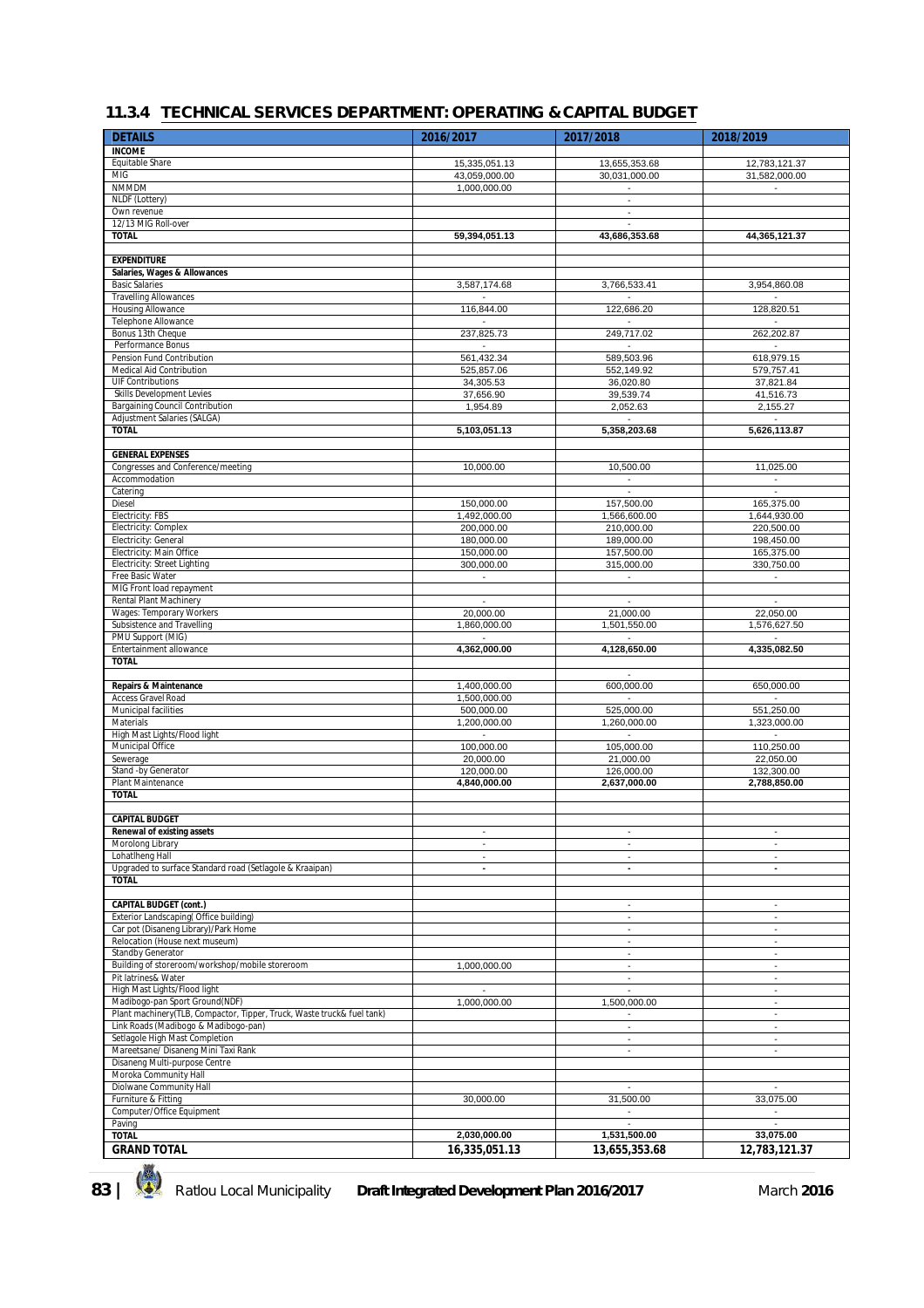#### **11.3.5 CORPORATE SERVICES DEPARTMENT: OPERATING & CAPITAL BUDGET**

| <b>DETAILS</b>                                                 | 2016/2017                                 | 2017/2018                              | 2018/2019                 |
|----------------------------------------------------------------|-------------------------------------------|----------------------------------------|---------------------------|
| <b>INCOME</b>                                                  |                                           |                                        |                           |
| Equitable Share                                                |                                           |                                        |                           |
| <b>LG SETA</b>                                                 | $\overline{\phantom{a}}$                  |                                        |                           |
| Surplus                                                        |                                           |                                        |                           |
| <b>TOTAL</b>                                                   | $\blacksquare$                            |                                        |                           |
|                                                                |                                           |                                        |                           |
| <b>EXPENDITURE</b><br>Salaries, Wages & Allowances             |                                           |                                        |                           |
| <b>Basic Salaries</b>                                          | 5,337,616.18                              | 5,604,496.98                           | 5,884,721.83              |
| <b>Travelling Allowances</b>                                   | $\overline{\phantom{a}}$                  | $\overline{\phantom{a}}$               | $\sim$                    |
| <b>Telephone Allowances</b>                                    | ÷.                                        | $\cdot$                                | $\sim$                    |
| <b>Housing Subsidy</b>                                         | 116,844.00                                | 122,686.20                             | 128,820.51                |
| Bonus 13th Cheque                                              | 437,111.91                                | 458,967.50                             | 481,915.88                |
| Performance Bonus<br>Pension Fund Contribution                 | ×<br>704,442.59                           | $\overline{\phantom{a}}$<br>739,664.72 | $\sim$<br>776,647.95      |
| <b>Medical Aid Contributions</b>                               | 544,318.42                                | 571,534.34                             | 600,111.05                |
| <b>UIF Contributions</b>                                       | 43,242.81                                 | 45,404.95                              | 47,675.20                 |
| Skills Development Levies                                      | 56,770.01                                 | 59,608.51                              | 62,588.93                 |
| <b>Bargaining Council Contributions</b>                        | 2,513.43                                  | 2,639.10                               | 2,771.06                  |
| Adjustment Salaries (SALGA)                                    | $\mathcal{L}$                             | $\sim$                                 | ×.                        |
| Provision for Leave Payments<br>Overtime                       | 300,000.00<br>200,000.00                  | 315,000.00<br>210,000.00               | 330,750.00<br>220,500.00  |
| <b>TOTAL</b>                                                   | 7,742,859.33                              | 8,130,002.30                           | 8,536,502.41              |
|                                                                |                                           |                                        |                           |
| <b>GENERAL EXPENSES</b>                                        |                                           |                                        |                           |
| Accommodation                                                  | 80.000.00                                 | 84,000.00                              | 88,200.00                 |
| Catering                                                       | 60,000.00                                 | 63.000.00                              | 66,150.00                 |
| Congress and Conferences                                       | 30,000.00                                 | 31.500.00                              | 33.075.00                 |
| Insurance                                                      | 1,900,000.00                              | 1,995,000.00                           | 2,094,750.00              |
| Internship Programs                                            | 200,000.00                                | 210,000.00<br>226,800.00               | 220,500.00<br>238,140.00  |
| Learnership Programs<br><b>Legal Expenses</b>                  | 216,000.00<br>800,000.00                  | 840,000.00                             | 882,000.00                |
| Cleaning                                                       | 40,000.00                                 | 42,000.00                              | 44,100.00                 |
| Security Services (Council Assets)                             | 5.000.000.00                              | 5,250,000.00                           | 5,512,500.00              |
| Postages and Stamps                                            | 10,000.00                                 | 10,500.00                              | 11,025.00                 |
| Refreshments: Tea & Coffee                                     | 30,000.00                                 | 31,500.00                              | 33,075.00                 |
| Rental: Office Machines & Equipment<br>Entertainment allowance | 100,000.00<br>$\mathcal{L}_{\mathcal{A}}$ | 105,000.00<br>$\mathcal{L}$            | 110,250.00<br>$\sim$      |
| Fleet management                                               | 180,000.00                                | 189,000.00                             | 198,450.00                |
| SALGA Membership                                               | 560,000.00                                | 588,000.00                             | 617,400.00                |
| Subsistence and Travelling                                     | 150,000.00                                | 157,500.00                             | 165,375.00                |
| Workman's Compensation (COIDA)                                 | 30,000.00                                 | 31,500.00                              | 33,075.00                 |
| Works Skills Plan (Central training)                           | 865,000.00                                | 908,250.00                             | 953,662.50                |
| LGSETA discretionary (unemployed)<br>Reception Accessories     | $\overline{\phantom{a}}$                  | $\overline{\phantom{a}}$               | $\sim$                    |
| EAP /Wellness programme                                        | 300,000.00                                | 315,000.00                             | 330,750.00                |
| Fuel & Oil(Vehicles)                                           | 1,000,000.00                              | 1,050,000.00                           | 1,102,500.00              |
| Tracker                                                        | 100,000.00                                | 105,000.00                             | 110,250.00                |
| Records management                                             | 60,000.00                                 |                                        |                           |
| Daily attendance system<br>Case management system              | 50,000.00<br>40,000.00                    | $\sim$<br>$\overline{\phantom{a}}$     | $\epsilon$<br>٠           |
| Compliance with OHS Act                                        | 300,000.00                                | 315,000.00                             | 330,750.00                |
| <b>TOTAL</b>                                                   | 12,101,000.00                             | 12.548.550.00                          | 13,175,977.50             |
|                                                                |                                           |                                        |                           |
| <b>Repairs and Maintenance</b>                                 |                                           |                                        |                           |
| Office Equipment                                               | 20,000.00                                 | 21,000.00                              | 22,050.00                 |
| Fire Extinguisher                                              | 20,000.00                                 | 21,000.00                              | 22,050.00                 |
| Repairs and Maintenance Vehicles                               | 100,000.00                                | 105,000.00                             | 110,250.00                |
| <b>TOTAL</b>                                                   | 140.000.00                                | 147,000.00                             | 154,350.00                |
|                                                                |                                           |                                        |                           |
| <b>CAPITAL BUDGET</b>                                          |                                           |                                        |                           |
| New Council Vehicles<br>Office Equipment/computer              | 1,600,000.00<br>30,000.00                 | 1,000,000.00<br>31,500.00              | 1,050,000.00<br>33,075.00 |
| Office Furniture                                               | 20,000.00                                 | 21,000.00                              | 22,050.00                 |
| <b>Fire Extinguishers</b>                                      | 20,000.00                                 | 21,000.00                              | 22,050.00                 |
| <b>Registry Equipment</b>                                      | 30,000.00                                 | 31,500.00                              | 33,075.00                 |
| Mayoral Vehicle                                                |                                           |                                        |                           |
| <b>TOTAL</b>                                                   | 1,700,000.00                              | 1,105,000.00                           | 1,160,250.00              |
| <b>TOTAL EXPENDITURE</b>                                       | 21,683,859.33                             | 21.930.552.30                          | 23,027,079.91             |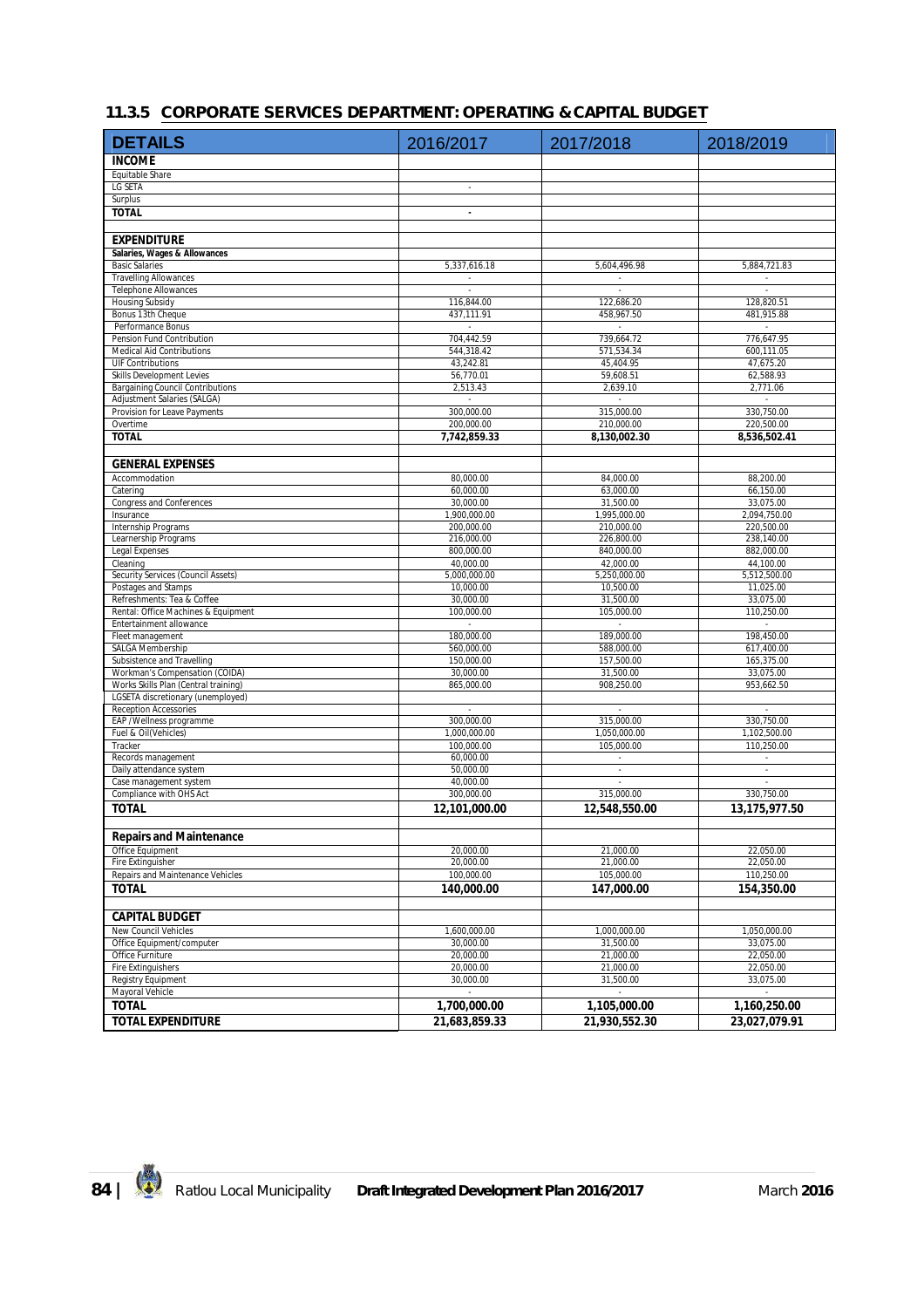#### **11.3.6 BUDGET AND TREASURY DEPARTMENT: OPERATING & CAPITAL BUDGET**

| <b>DETAILS</b>                                                | 2016/2017                      | 2017/2018                    | 2018/2019                    |
|---------------------------------------------------------------|--------------------------------|------------------------------|------------------------------|
| <b>INCOME</b>                                                 |                                |                              |                              |
| Equitable Share                                               |                                |                              |                              |
| Finance Management Grant                                      |                                |                              |                              |
| <b>MSIG</b><br>Rent                                           |                                |                              |                              |
| Interest on investment                                        |                                |                              |                              |
| Other Revenue                                                 |                                |                              |                              |
| <b>Property Rates</b>                                         |                                |                              |                              |
| Surplus<br><b>VAT Returns</b>                                 |                                |                              |                              |
| <b>TOTAL</b>                                                  | $\blacksquare$                 | $\blacksquare$               | $\mathbf{r}$                 |
|                                                               |                                |                              |                              |
| <b>EXPENDITURE</b>                                            |                                |                              |                              |
| Salaries, Wages & Allowances                                  |                                |                              |                              |
| <b>Basic Salaries</b>                                         | 7,053,378.81                   | 7,406,047.75                 | 7,776,350.14                 |
| <b>Travelling Allowances</b><br><b>Housing Allowances</b>     | 96,000.00<br>116,844.00        | 100.800.00<br>122,686.20     | 105,840.00<br>128,820.51     |
| Telephone Allowance                                           | 9,600.00                       | 10,080.00                    | 10,584.00                    |
| Bonus 13th Cheque                                             | 515,807.07                     | 541,597.42                   | 568,677.29                   |
| Performance Bonus                                             | $\sim$                         | $\sim$                       | $\sim$                       |
| Pension Fund Contribution                                     | 488,974.29                     | 513,423.01                   | 539,094.16                   |
| Medical Aid Contribution<br><b>UIF Contributions</b>          | 408,278.62<br>42,218.31        | 428,692.55<br>44,329.23      | 450,127.17<br>46,545.69      |
| <b>Skills Development Levies</b>                              | 71,070.47                      | 74,623.99                    | 78,355.19                    |
| <b>Bargaining Council Contribution</b>                        | 2,134.98                       | 2,241.73                     | 2,353.82                     |
| Adjustment Salaries (SALGA)                                   |                                |                              |                              |
| <b>TOTAL</b>                                                  | 8,804,306.55                   | 9,244,521.88                 | 9,706,747.97                 |
|                                                               |                                |                              |                              |
| <b>GENERAL EXPENSES</b>                                       |                                |                              |                              |
| <b>Audit Fees</b><br><b>Bank Charges</b>                      | 2,000,000.00<br>60,000.00      | 2,100,000.00<br>63,000.00    | 2,145,104.00<br>66,150.00    |
| Congresses and Conferences                                    | 60,000.00                      | 63,000.00                    | 66,150.00                    |
| Catering                                                      | $\sim$                         | $\sim$                       | $\mathcal{L}$                |
| Interest Paid: Other                                          | 2,696,522.00                   | 2,831,348.10                 | 2,972,915.51                 |
| Bad debts<br>Depreciation                                     | 3,630,000.00<br>8,200,000.00   | 3,811,500.00<br>8,610,000.00 | 4,002,075.00<br>9,040,500.00 |
| Printing and stationery                                       | 813,621.00                     | 854,302.05                   | 897,017.15                   |
| Pastel evolution                                              | 110,000.00                     | 115,500.00                   | 121,275.00                   |
| Professional Services                                         | 80,000.00                      | 84,000.00                    | 88,200.00                    |
| Subsistence and Travelling<br>Entertainment allowance         | 30,000.00                      | 31,500.00<br>÷,              | 33,075.00                    |
| LGSETA discretionary (unemployed)                             | $\overline{\phantom{a}}$       | $\epsilon$                   | $\mathcal{L}_{\mathcal{A}}$  |
| LGSETA discretionary(employed)                                |                                | $\overline{\phantom{a}}$     |                              |
| Revenue Enhancement Strategy                                  | 10,000.00                      | 10,500.00                    | 11,025.00                    |
| Financial systems management                                  |                                |                              |                              |
| <b>TOTAL</b>                                                  | 17,690,143.00                  | 18,574,650.15                | 19,443,486.66                |
| <b>Finance Management Grant</b>                               |                                |                              |                              |
| Accommodation                                                 | 100,000.00                     | 105,000.00                   | 110,250.00                   |
| <b>Training and Courses</b>                                   | 200,000.00                     | 210,000.00                   | 220,500.00                   |
| <b>GRAP Conversion maintenance</b>                            |                                |                              |                              |
| Financial systems management<br>Improvement of audit outcomes | 545,000.00<br>420.000.00       | 556,000.00<br>441,000.00     | 488,800.00<br>463,050.00     |
| Far                                                           | 60,000.00                      | 63,000.00                    | 66,150.00                    |
| <b>Financial Interns</b>                                      | 500,000.00                     | 525,000.00                   | 551,250.00                   |
| <b>TOTAL</b>                                                  | 1,825,000.00                   | 1,900,000.00                 | 1,900,000.00                 |
|                                                               |                                |                              |                              |
| <b>MSIG</b>                                                   |                                |                              |                              |
| FAR (Improvements of Audit Outcome)<br><b>SCOA</b>            | $\overline{\phantom{a}}$<br>÷, |                              |                              |
| <b>TOTAL</b>                                                  | $\blacksquare$                 | $\blacksquare$               |                              |
|                                                               |                                |                              |                              |
| <b>Repairs and Maintenance</b>                                |                                |                              |                              |
| Maintenance: Finance Computers<br><b>TOTAL</b>                |                                |                              |                              |
|                                                               | $\blacksquare$                 | $\bullet$                    | $\blacksquare$               |
| <b>CAPITAL BUDGET</b>                                         |                                |                              |                              |
| Office Furniture                                              | 10,000.00                      | 10,500.00                    | 11,025.00                    |
| Office Equipment                                              | 10,000.00                      | 10,500.00                    | 11,025.00                    |
| Computer                                                      | 30,000.00                      | 31,500.00                    | 33,075.00                    |
| <b>TOTAL</b>                                                  | 50,000.00                      | 52,500.00                    | 55,125.00                    |
| <b>TOTAL EXPENDITURE</b>                                      | 28,369,449.55                  | 29,771,672.03                | 31,105,359.63                |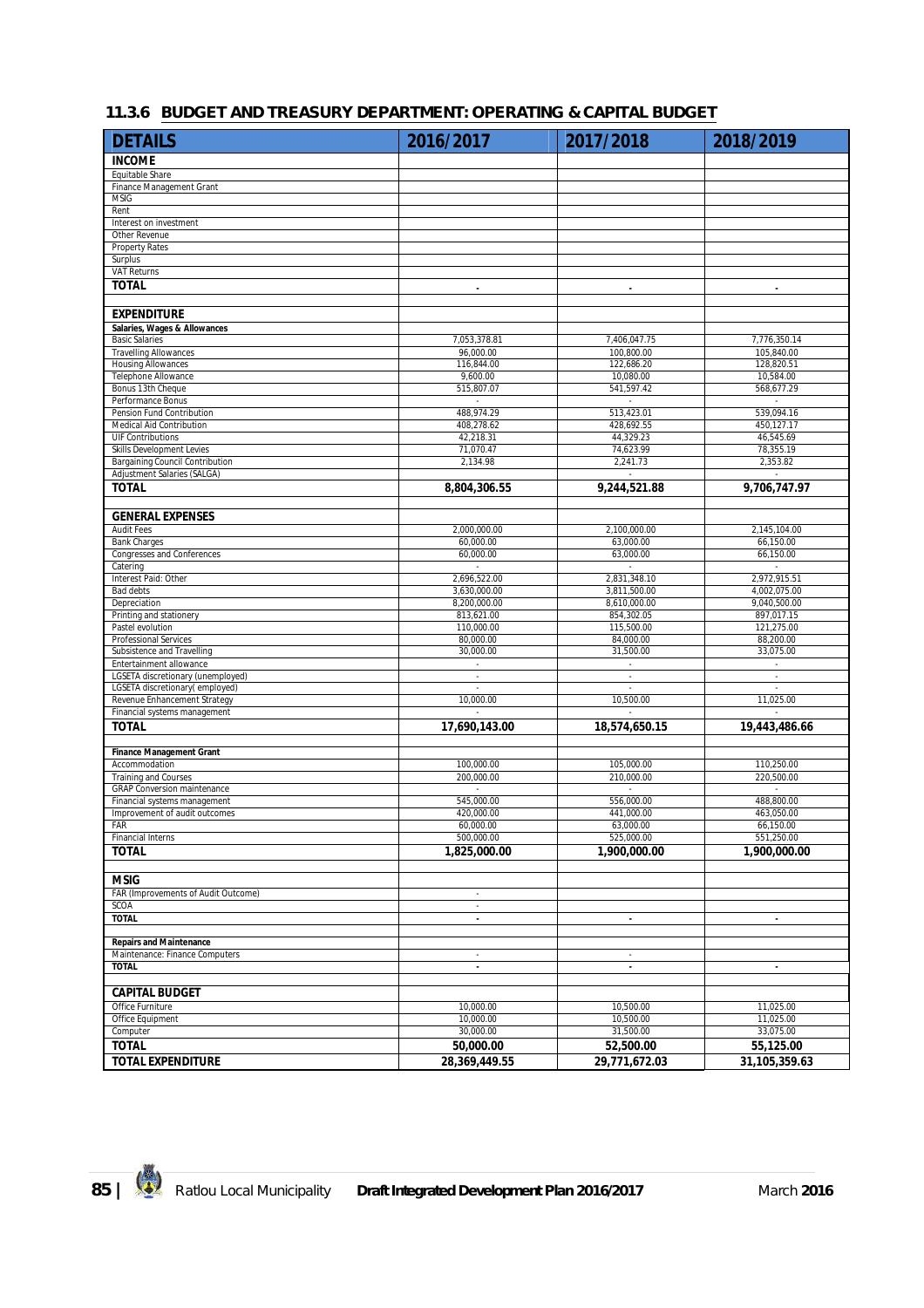#### **11.3.7 COMMUNITY SERVICES DEPARTMENT: OPERATING & CAPITAL BUDGET**

| <b>DETAILS</b>                                      | 2016/2017    | 2017/2018                | 2018/2019              |
|-----------------------------------------------------|--------------|--------------------------|------------------------|
| <b>INCOME</b>                                       |              |                          |                        |
| <b>Equitable Share</b>                              |              |                          |                        |
| <b>Surplus</b>                                      |              | $\overline{\phantom{a}}$ |                        |
| <b>TOTAL</b>                                        | $\bullet$    | ÷.                       |                        |
|                                                     |              |                          |                        |
| <b>EXPENDITURE</b>                                  |              |                          |                        |
| Salaries, Wages & Allowances                        |              |                          |                        |
| <b>Basic Salaries</b>                               | 5,010,898.47 | 5,261,443.39             | 5,524,515.56           |
| <b>Housing Allowances</b>                           | 161,784.00   | 169,873.20               | 178,366.86             |
| Bonus 13th Cheque                                   | 417,574.87   | 438,453.62               | 460,376.30             |
| Pension Fund Contribution                           | 787,897.45   | 827,292.33               | 868,656.94             |
| <b>Medical Aid Contributions</b>                    | 711,415.61   | 746,986.39               | 784,335.71             |
| <b>UIF Contributions</b>                            | 48,744.24    | 51,181.45                | 53,740.52              |
| Skills Development Levy                             | 46,449.73    | 48,772.21                | 51,210.82              |
| <b>Bargaining Council</b>                           | 3,444.33     | 3,616.55                 | 3,797.37               |
| Overtime                                            | 150,000.00   | 157,500.00               | 165,375.00             |
| Adjustment Salaries (SALGA)                         |              |                          |                        |
| <b>TOTAL</b>                                        | 7,338,208.69 | 7,705,119.13             | 8,090,375.08           |
| <b>GENERAL EXPENSES</b>                             |              |                          |                        |
| Accommodation                                       | 20.000.00    | 21,000.00                | 22,050.00              |
| Congress& Conferences                               | 10,000.00    | 10,500.00                | 11,025.00              |
| Subsistence and Travelling                          | 10,000.00    | 10.500.00                | 11,025.00              |
| Catering                                            | 30,000.00    | 31,500.00                | 33,075.00              |
| Awareness Campaigns                                 | 20,000.00    | 21,000.00                | 22,050.00              |
| Development of Waste Management Plan                | 10,000.00    | 10,500.00                | 11,025.00              |
| Monitoring of Cemeteries                            |              |                          |                        |
| Inspections and Enforcement                         | 10,000.00    | 10,500.00                | 11,025.00              |
| Establishment of Parks                              | 5,000.00     | 5,250.00                 | 5,512.50               |
| Landfill Site Licensing                             | 10,000.00    | 10,500.00                | 11,025.00              |
| Repairs of office equipment                         |              |                          |                        |
| Greening & Conservation                             | 30.000.00    | 31.500.00                | 33.075.00              |
| Gardening & Waste Management Equipment              | 20,000.00    | 21,000.00                | 22,050.00              |
| Disaster Management                                 | 10,000.00    | 10,500.00                | 11,025.00              |
| Pest Control                                        | 200,000.00   | 210,000.00               | 220,500.00             |
| Cleaning Material (Public facilities)               | 50,000.00    | 52,500.00                | 55,125.00              |
| <b>TOTAL</b>                                        | 435,000.00   | 456,750.00               | 479,587.50             |
| Licensing                                           |              |                          |                        |
| Law Enforcement Equipment                           | 30.000.00    | 31.500.00                | 33,075.00              |
| Traffic Uniform                                     | 50,000.00    | 52,500.00                | 55,125.00              |
| Learners Testing Material                           | 30.000.00    | 31.500.00                | 33,075.00              |
| <b>Public Safety Services</b>                       | 50,000.00    | 52,500.00                | 55,125.00              |
| <b>TOTAL</b>                                        | 160,000.00   | 168,000.00               | 176,400.00             |
| <b>CAPITAL BUDGET</b>                               |              |                          |                        |
| Waste Removal Truck                                 | ÷.           | 1.000.000.00             | à.                     |
|                                                     | 40.000.00    |                          |                        |
| Waste Management Equipment<br>Grass cutting machine | 40,000.00    | 42,000.00<br>42,000.00   | 44,100.00<br>44,100.00 |
| Landfill Development                                |              |                          | ÷,                     |
| Furniture (Public facilities)                       | 120,000.00   | ×                        | ł.                     |
| Patrol Vehicle                                      | 600,000.00   |                          |                        |
| Law Enforcement Equipment                           | 180,000.00   |                          | 2,000,000.00           |
| <b>License Testing Centre</b>                       | 200,000.00   | 210,000.00               | 220,500.00             |
| <b>TOTAL</b>                                        | 1,180,000.00 | 1,294,000.00             | 2,308,700.00           |
|                                                     |              |                          |                        |
| <b>GRAND TOTAL (R)</b>                              | 1,180,000.00 | 1,294,000.00             | 2,308,700.00           |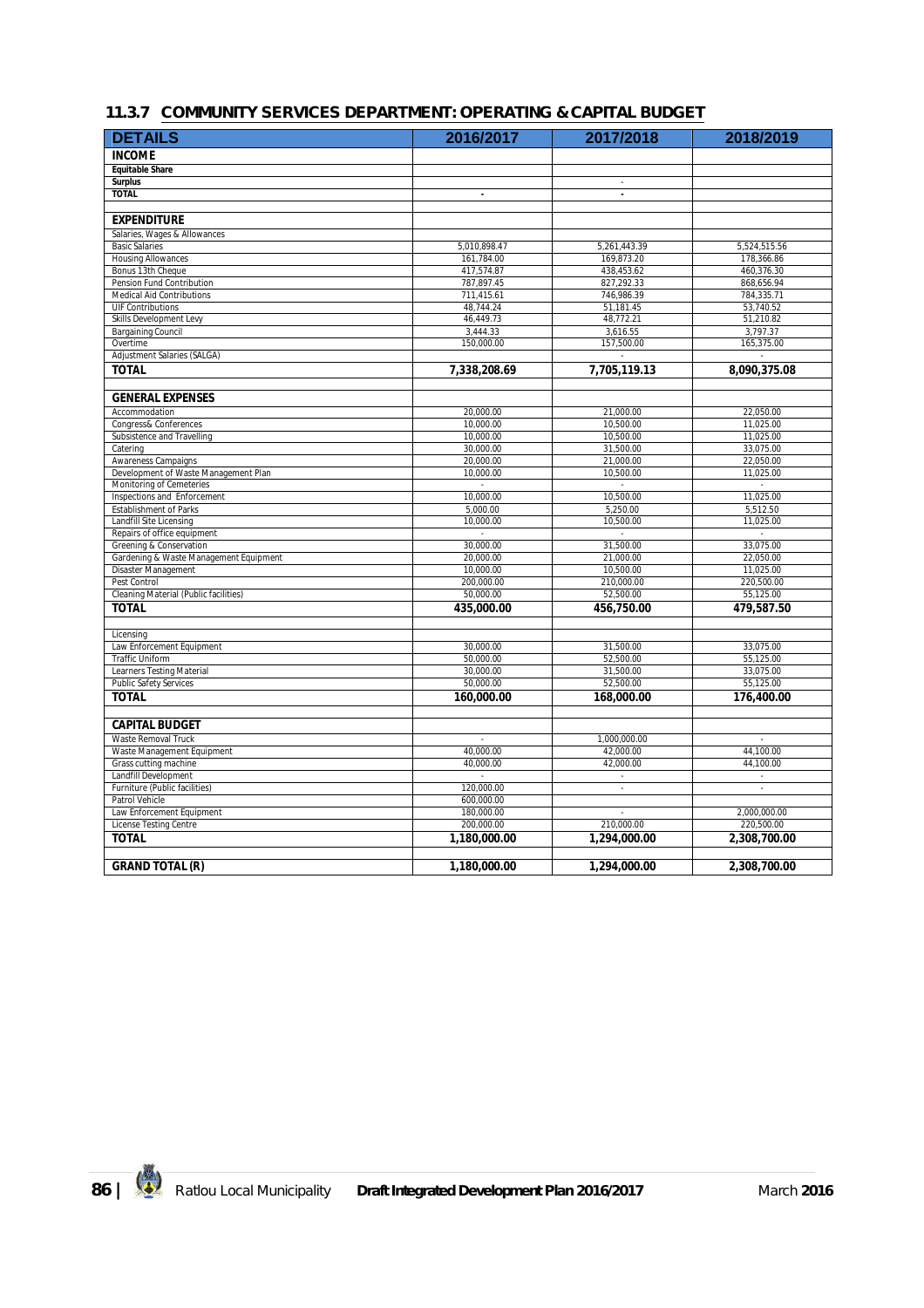|  | 11.3.8 COMMUNITY SERVICES DEPARTMENT (LIBRARIES): OPERATING & CAPITAL BUDGET |
|--|------------------------------------------------------------------------------|
|  |                                                                              |

| <b>DETAILS</b>                         | 2016/2017      | 2017/2018                | 2018/2019    |
|----------------------------------------|----------------|--------------------------|--------------|
| <b>INCOME</b>                          |                |                          |              |
| <b>Library Grant</b>                   |                | $\overline{\phantom{a}}$ |              |
| Equitable Share                        |                |                          |              |
| Surplus                                |                |                          |              |
| <b>TOTAL</b>                           | $\blacksquare$ | $\blacksquare$           |              |
|                                        |                |                          |              |
| <b>EXPENDITURE</b>                     |                |                          |              |
| Salaries, Wages & Allowances           |                |                          |              |
| <b>Basic Salaries</b>                  | 3,745,010.70   | 3,932,261.24             | 4,128,874.30 |
| <b>Housing Allowance</b>               | 224,700.00     | 235,935.00               | 247,731.75   |
| Bonus 13th Cheque                      | 304,610.85     | 319,841.40               | 335,833.47   |
| Pension Fund Contribution              | 682,655.42     | 716,788.19               | 752,627.60   |
| Medical Aid Contribution               | 698,020.92     | 732,921.97               | 769,568.06   |
| <b>UIF Contributions</b>               | 41,625.35      | 43,706.62                | 45,891.95    |
| Skills Development Levies              | 42,866.21      | 45,009.52                | 47,260.00    |
| <b>Bargaining Council Contribution</b> | 2.885.79       | 3,030.08                 | 3,181.58     |
| Adjustment Salaries (SALGA)            |                |                          |              |
| <b>TOTAL</b>                           | 5,742,375.25   | 6,029,494.01             | 6,330,968.71 |
|                                        |                |                          |              |
| <b>GENERAL EXPENSES</b>                |                |                          |              |
| <b>Books and Periodicals</b>           | 5.000.00       | 5.250.00                 | 5,512.50     |
| <b>Congresses and Conferences</b>      | 10.000.00      | 10.500.00                | 11,025.00    |
| <b>Electricity Libraries</b>           | 130.000.00     | 136,500.00               | 143,325.00   |
| Library Awareness programs             | 40,000.00      | 42,000.00                | 44,100.00    |
| Printing and Stationery                | 30,000.00      | 31,500.00                | 33,075.00    |
| Subsistence and Travelling             | 10,000.00      | 10,500.00                | 11,025.00    |
| Telephone and Faxes                    | 40,000.00      | 42,000.00                | 44,100.00    |
| <b>Toy Library</b>                     |                |                          |              |
| Fleet management                       | 10,000.00      | 10,500.00                | 11,025.00    |
| Fuel & Oil                             | 20.000.00      | 21,000.00                | 22,050.00    |
| Learnership                            | 360,000.00     |                          |              |
| Accommodation                          | 20,000.00      | 21,000.00                | 22,050.00    |
| Setswana project programme             | 8,000.00       | 8,400.00                 | 8,820.00     |
| Catering/Meetings                      | 20,000.00      | 21,000.00                | 22,050.00    |
| <b>Active Learning</b>                 | 10,000.00      | 10,500.00                | 11,025.00    |
| <b>Cleaning Material</b>               | 30,000.00      | 31,500.00                | 33,075.00    |
| <b>TOTAL</b>                           | 743,000.00     | 402,150.00               | 422,257.50   |
| <b>Repairs Office Equipment</b>        | ×              | $\overline{\phantom{a}}$ |              |
| <b>TOTAL</b>                           | ä,             | $\blacksquare$           |              |
|                                        |                |                          |              |
| <b>CAPITAL BUDGET</b>                  |                |                          |              |
| Vehicle                                |                |                          |              |
| Office Equipment/Computer              | 100,000.00     | 105,000.00               | 110,250.00   |
| <b>TOTAL</b>                           | 100,000.00     | 105,000.00               | 110,250.00   |
|                                        |                |                          |              |
| <b>TOTAL EXPENDITURE</b>               | 6,585,375.25   | 6,536,644.01             | 6,863,476.21 |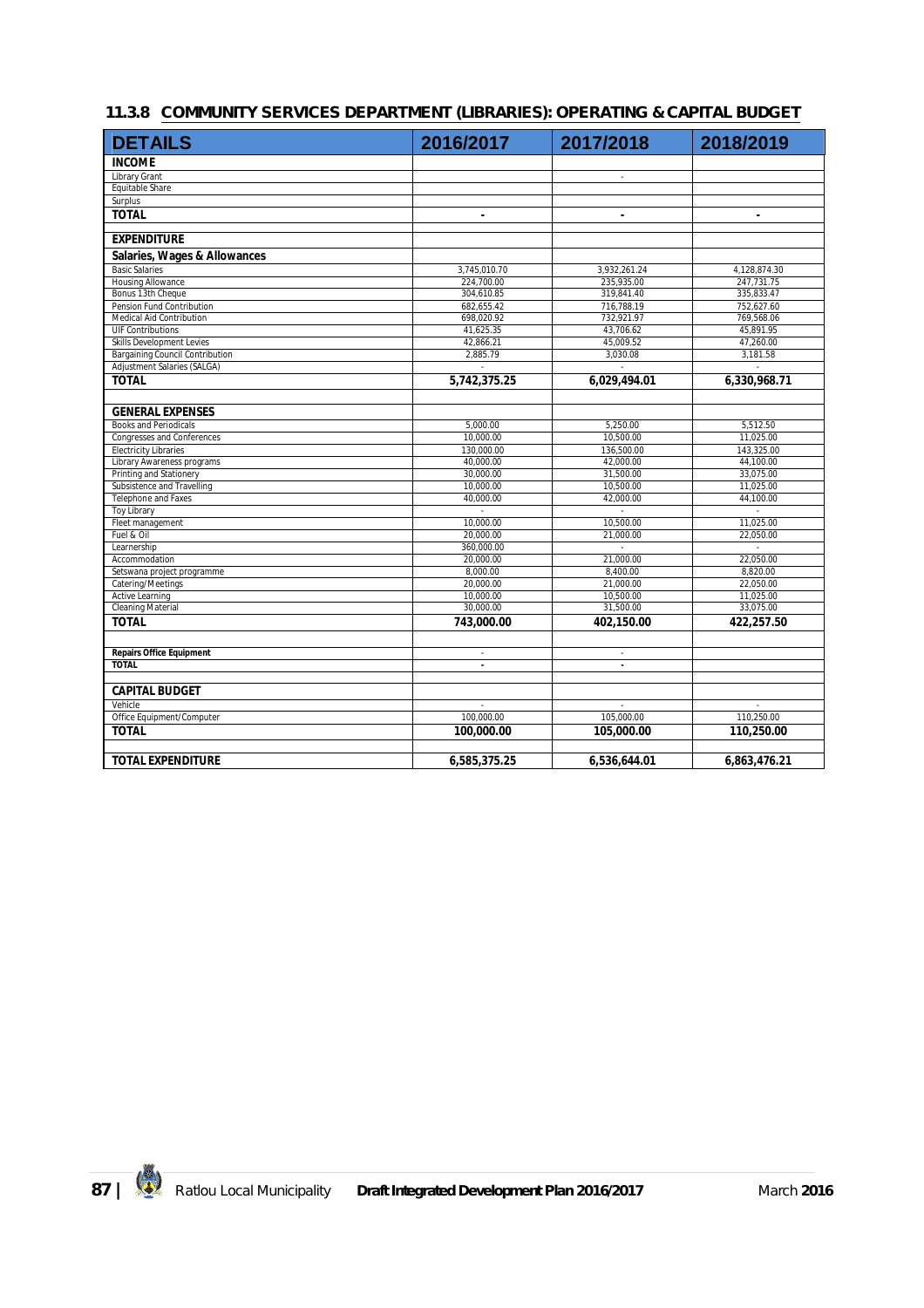#### **11.3.9 PLANNING & DEVELOPMENT DEPARTMENT: OPERATING & CAPITAL BUDGET**

| <b>DETAILS</b>                                               | 2016/2017               | 2017/2018                       | 2018/2019                |
|--------------------------------------------------------------|-------------------------|---------------------------------|--------------------------|
| <b>INCOME</b>                                                |                         |                                 |                          |
| Equitable share                                              |                         |                                 |                          |
| <b>MSIG</b>                                                  |                         |                                 |                          |
| Valuation                                                    |                         |                                 |                          |
| <b>EPWP Grant</b><br>Kalgold Mine                            |                         |                                 |                          |
| <b>TOTAL</b>                                                 | $\sim$                  | $\overline{\phantom{a}}$        |                          |
|                                                              | $\blacksquare$          | $\blacksquare$                  | $\blacksquare$           |
|                                                              |                         |                                 |                          |
| <b>EXPENDITURE</b>                                           |                         |                                 |                          |
| Salaries, Wages & Allowances<br><b>Basic Salaries</b>        | 3,307,853.61            | 3,473,246.29                    | 3,646,908.61             |
| <b>Travelling Allowances</b>                                 | 339,999.96              | 356,999.96                      | 374,849.96               |
| <b>Housing Allowances</b>                                    | 53,928.00               | 56,624.40                       | 59.455.62                |
| Telephone Allowance                                          | 9,600.00                | 10,080.00                       | 10,584.00                |
| Bonus 13th Cheque                                            | 236,974.55              | 248,823.28                      | 261,264.44               |
| Performance Bonus                                            | $\sim$                  | $\sim$                          | $\sim$                   |
| Pension Fund Contribution                                    | 544,764.07              | 572,002.28                      | 600,602.39               |
| Medical Aid Contribution                                     | 396,537.72              | 416,364.61                      | 437,182.84               |
| <b>UIF Contributions</b><br><b>Skills Development Levies</b> | 27,426.89<br>43,800.33  | 28,798.23<br>45,990.35          | 30,238.15<br>48,289.87   |
| Bargaining Council Contribution                              | 2,165.64                | 2,273.92                        | 2,387.62                 |
| Adjustment Salaries (SALGA)                                  |                         |                                 |                          |
| <b>TOTAL</b>                                                 | 4,963,050.78            | 5,211,203.32                    | 5,471,763.48             |
|                                                              |                         |                                 |                          |
|                                                              |                         |                                 |                          |
| Accommodation                                                | 20,000.00               | 21,000.00                       | 22,050.00                |
| Catering                                                     | ÷.                      | ÷.                              |                          |
| Congresses and Conferences (indaba & gateway)                | 10,000.00               | 10,500.00                       | 11,025.00                |
| IDP review & process plan                                    | 150,000.00              | 315,000.00                      | 350,000.00               |
| Strategic planning session<br><b>IDP Document Production</b> | 100,000.00<br>50,000.00 | 275,000.00<br>52,500.00         | 300,000.00<br>55,125.00  |
| Subsistence and Travelling                                   | 20,000.00               | 21,000.00                       | 22,050.00                |
| Marketing                                                    | $\sim$                  |                                 |                          |
| Land Restitution Programme                                   | 20,000.00               | 21,000.00                       | 22,050.00                |
| Valuation maintenance                                        | 50,000.00               | 52,500.00                       | 55,125.00                |
| <b>TOTAL</b>                                                 | 420,000.00              | 768,500.00                      | 837,425.00               |
|                                                              |                         |                                 |                          |
| <b>Local Economic Development</b>                            |                         |                                 |                          |
| <b>EPWP Stipends</b>                                         | 1,433,000.00            |                                 |                          |
| <b>Support LED Projects</b>                                  | 150,000.00              | 157,500.00                      | 165,375.00               |
| Signage & branding                                           | 50,000.00               | 52,500.00                       | 55,125.00                |
| Heritage & Exhibitions                                       | 300,000.00              | 315,000.00                      | 330,750.00               |
| LED Forums & Summit                                          |                         |                                 |                          |
| <b>TOTAL</b>                                                 | 1,933,000.00            | 525,000.00                      | 551,250.00               |
| SPATIAL RATIONALE                                            |                         |                                 |                          |
| Settlements formalisation: KALGOLD FUNDING                   |                         | $\overline{\phantom{a}}$        |                          |
| Settlements formalisation & Survey                           |                         |                                 |                          |
| Property survey                                              | 200,000.00              | 210,000.00                      | 220,500.00               |
| Planning tribunal                                            | 50,000.00               | 52,500.00                       | 55,125.00                |
| <b>TOTAL</b>                                                 | 250,000.00              | 262,500.00                      | 275,625.00               |
|                                                              |                         |                                 |                          |
| <b>Municipal Systems Improvement</b>                         |                         |                                 |                          |
| By-laws (Enforcement) (MSIG)                                 |                         | $\overline{\phantom{a}}$        | $\sim$                   |
| By-laws (Enforcement)<br><b>TOTAL</b>                        | $\blacksquare$          | $\mathcal{L}$<br>$\blacksquare$ | $\sim$<br>$\blacksquare$ |
|                                                              |                         |                                 |                          |
| <b>CAPITAL EXPENDITURE</b>                                   |                         |                                 |                          |
| Furniture                                                    | 30.000.00               | 31,500.00                       | 33,075.00                |
| Computer                                                     | 30,000.00               | 31,500.00                       | 33,075.00                |
| <b>TOTAL</b>                                                 | 60,000.00               | 63,000.00                       | 66,150.00                |
|                                                              |                         |                                 |                          |
| <b>GRAND TOTAL</b>                                           | 7,626,050.78            | 6,830,203.32                    | 7,202,213.48             |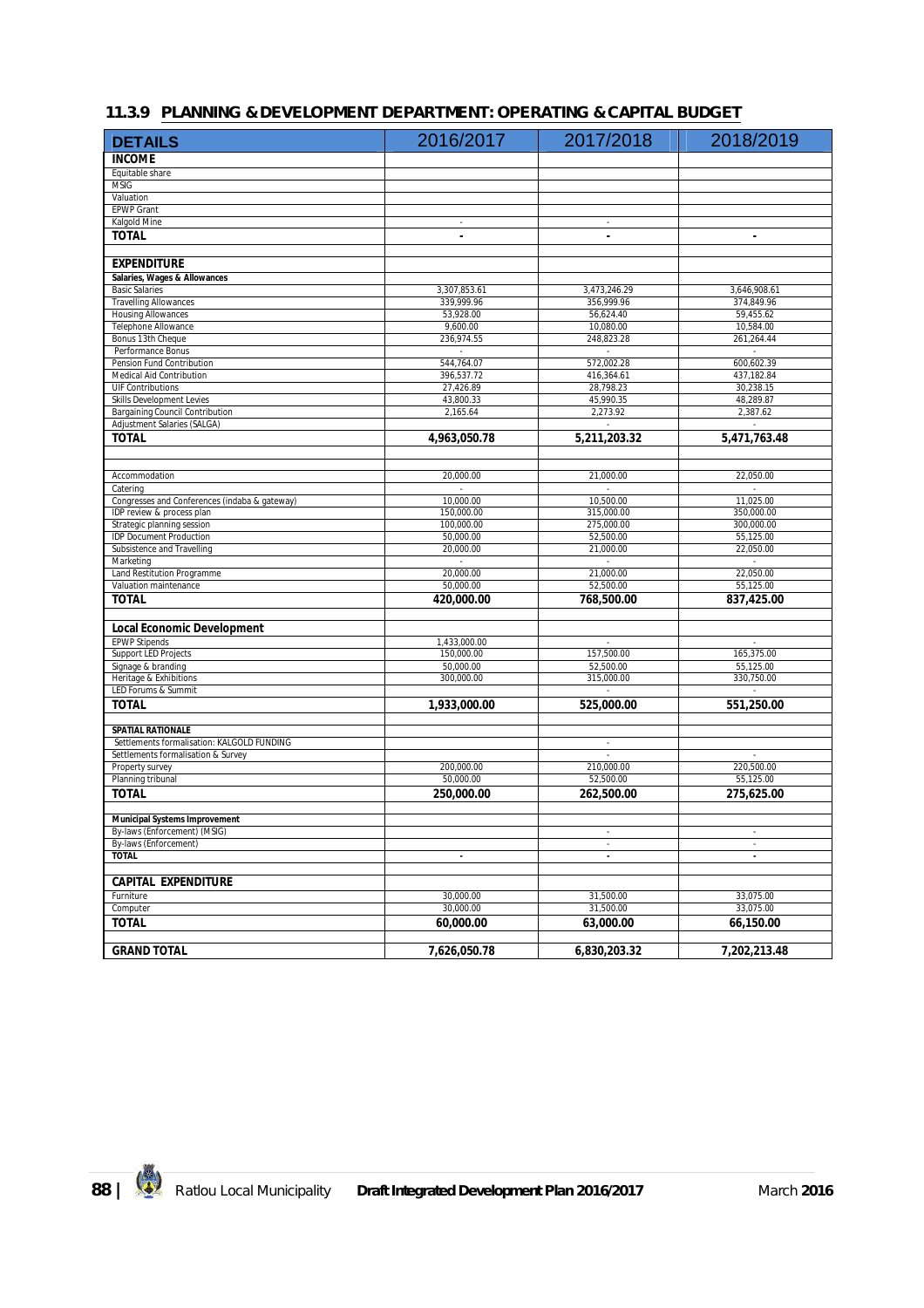#### **11.4 CAPITAL PROJECTS (INFRASTRUCTURE)**

| <b>PROJECT</b>                                             | 2016/2017  | 2017/2018     | 2018/2019     |
|------------------------------------------------------------|------------|---------------|---------------|
| Upgrading of Gravel Roads Adjoining R375 in Moshawane &    |            |               |               |
| Logageng - Phase 3 & 4                                     | 17,141,000 | 6,000,000.00  | 2,500,000.00  |
| Upgrading of internal Access Gravel Roads in Setlagole and |            |               |               |
| Kraaipan into Surface Standards - Phase 1, 2, 3 & 4        | 28,435,000 | 31,694,235.00 | 24,605,765.00 |
| Upgrading of Link Roads (Tlhaping to Madibogo-pan and      | 13,739,000 |               |               |
| Lohatlheng and Lohatlheng to Motsitlane) - Phase 1 & 2     |            |               |               |
| Disaneng Recreational Multi-purpose Centre - Phase 1       | 1,400,000  |               |               |
| Upgrading of Cemeteries - Phase 2                          | 1,500,000  | 1,412,765.00  | 923,685.00    |
| Landfill Site Upgrading & Development (Thut Iwane &        |            |               |               |
| Makgobistad) - Phase 1, 2 & 3                              | 1,400,000  | 1,800,000.00  | 500,000.00    |
| <b>PMU</b>                                                 | 96,000     | 292,000.00    |               |
| <b>TOTAL</b>                                               | 63,711,000 | 41,199,000    | 28,529,450    |

*\* The Total Figure is for Infrastructure Projects only*

## **11.5 CAPITAL PROJECTS (NON INFRASTRUCTURE)**

| <b>PROJECT</b>                                                       | 2016/2017  | 2017/2018  | 2018/2019  |
|----------------------------------------------------------------------|------------|------------|------------|
| Operational Disaster Recovery (ODR) & Business Continuity Plan (BCP) | 10,000.00  | 10,500.00  | 11,025.00  |
| <b>Centralised Document Portal</b>                                   | 120,000.00 | 126,000.00 | 132,300.00 |
| Land Survey of Municipal Immovable Properties                        | 200,000.00 | 210,000.00 | 220,500.00 |
| Heritage & Exhibitions                                               | 10,000.00  | 10,500.00  | 11,025.00  |
|                                                                      |            |            |            |
|                                                                      |            |            |            |
|                                                                      |            |            |            |

*\* The above line items are some of Non Infrastructure Projects* 

## **11.6 MAINTENANCE PROJECTS (INFRASTRUCTURE)**

| <b>PROJECT</b>               | 2016/2017    | 2017/2018      | 2018/2019    |
|------------------------------|--------------|----------------|--------------|
| <b>Access Gravel Road</b>    | 1,400,000.00 | 600,000.00     | 650,000.00   |
| Municipal facilities         | 1,500,000.00 | $\overline{a}$ |              |
| <b>Materials</b>             | 500,000.00   | 525,000.00     | 551,250.00   |
| High Mast Lights/Flood light | 1,200,000.00 | 1,260,000.00   | 1,323,000.00 |
| <b>Municipal Office</b>      |              | $\overline{a}$ |              |
| Sewerage                     | 100,000.00   | 105,000.00     | 110.250.00   |
| Stand -by Generator          | 20,000.00    | 21,000.00      | 22.050.00    |
| <b>Plant Maintenance</b>     | 120,000.00   | 126,000.00     | 132,300.00   |
| <b>TOTAL</b>                 | 4,840,000.00 | 2,637,000.00   | 2,788,850.00 |

*\* The Total Figure is for some of major Maintenance Projects (Infrastructure)*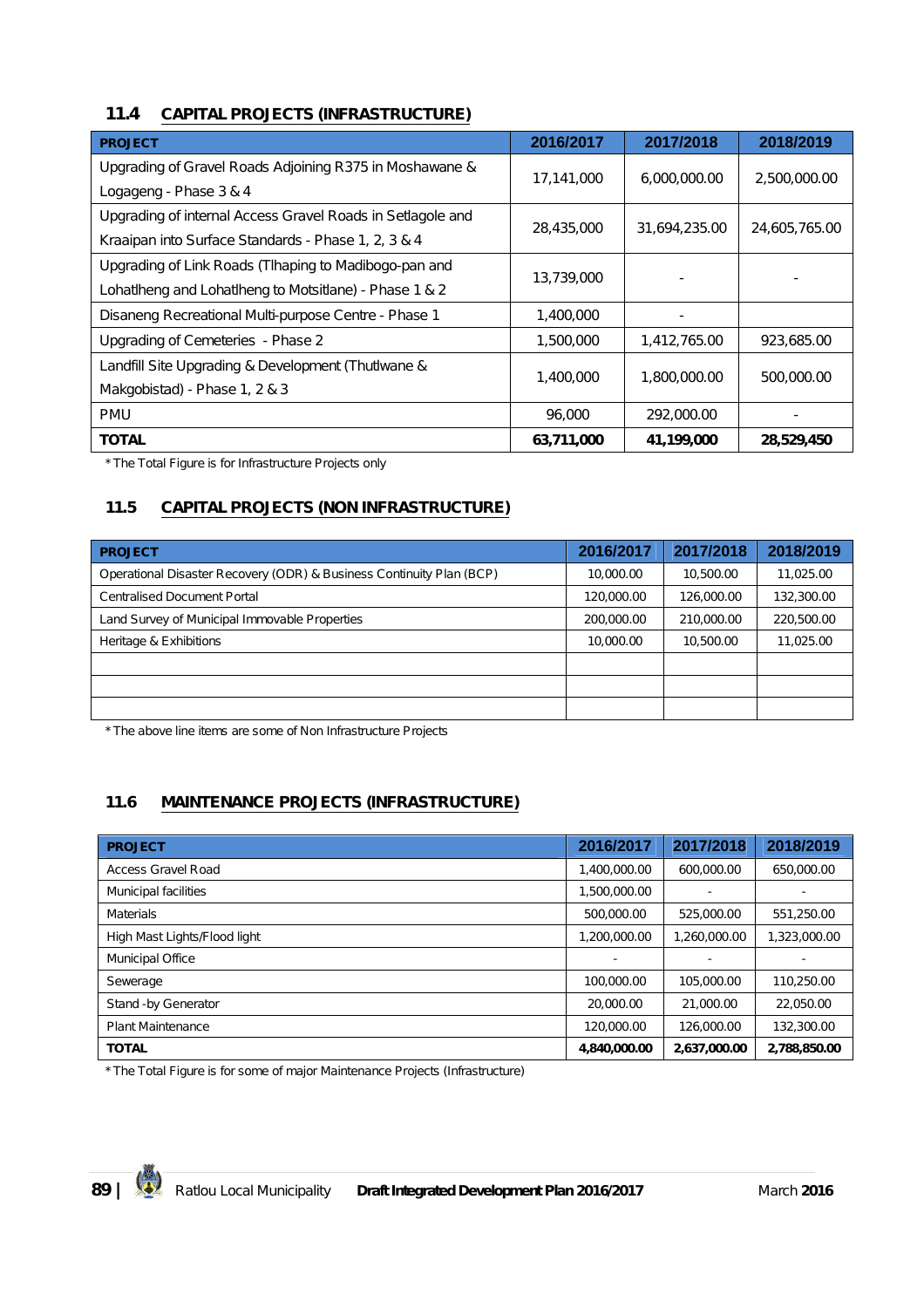# **12. INTEGRATION**

#### **12.1 INTRODUCTION**

The main objective of this section is the integration of plans and programmes to ensure alignment. This section also has specific focus on the following:

- Consolidate sector programmes/ plans for each sector for operational management and implementation
- Consolidate integrated programmes for cross-cutting dimensions of development to ensure consistency and sustainability

Projects are screened for compliance with localized principles and guidelines. Integrated programmes are prepared to form part of the output of the IDP process and include the following programmes and projects.

## **12.2 RATLOU SPATIAL DEVELOPMENT FRAMEWORK 2012-2017**

#### **12.2.1 Legislative Imperative**

Municipal Systems Act, 32 of 2000, Section 26 (e) requires a municipality to compile a Spatial Development Framework (SDF) for its area of jurisdiction to serve as a core component of its Integrated Development Plan.

In addition to the aforementioned Act, the formulation of an SDF for a municipal area is also guided by the following:

- Municipal Planning and Performance Management Regulations, 2001
- White Paper on Spatial Planning and Land Use Management, 2001
- White Paper on Local Government, 1998
- National Spatial Development Perspective

The Municipal SDF and the IDP must:

- Give effect to the principles contained in Chapter 2 of the Spatial Planning and Land Use Management Act, 2013 (Act No. 16 of 2013)
- Set out objectives that reflect that desired spatial form of the municipality
- Contain strategies and policies regarding the manner in which to achieve the objectives referred to, which strategies and policies must:
- Indicate the desired patterns of land use within the municipality
- Address the spatial reconstruction of the location and nature of development within the municipality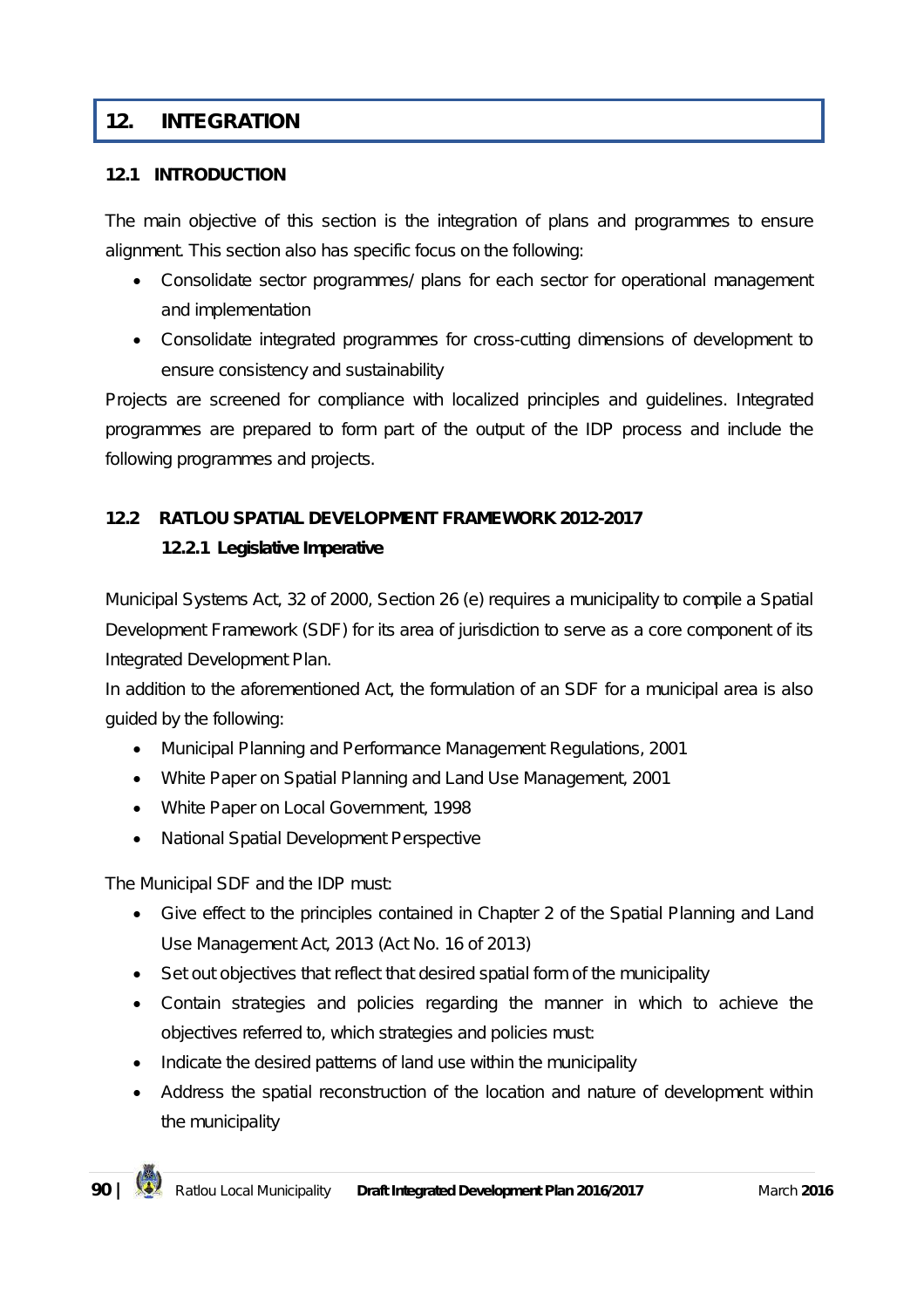- Provide strategic guidance in respect of the location and nature of development within the municipality
- Set out basic guidelines for a land-use management system in the municipality
- Set out a capital investment framework for the municipal's development programs
- Contain a strategic assessment of the environmental impact of the spatial development framework
- Identify programs and projects for the development of land within the municipality
- Be aligned with the spatial development frameworks reflected in the integrated development plans of neighbouring municipalities, and etc.

#### **12.2.2 Executive Summary of Ratlou SDF**

The SDF seeks to create a spatial environment that supports economic growth and development to the benefit of the people of Ratlou.

The analysis of development in Ratlou revealed that most people are poor, with at least half unemployed. They live in rural villages in which the level of economic activity is low with most people being dependent on subsistence living. Places of employment are generally far from the villages, where more than ninety nine (9) percent of the people live. While the situation is improving, many residents have limited or no access to basic services**.**

Agriculture is the cornerstones of the Ratlou economy. Ratlou SDF proposal includes the following:

- Redevelopment of Setlagole Commercial Hub
- Provision of new economic, social service and public amenity infrastructure within local development nodes determined through detailed Madibogo Local Area Plan; incorporating Setlagole-Madibogo Civic Corridor and rail node opportunities
- Provision of new economic, social service and public amenity infrastructure within local development nodes determined through detailed Kraaipan Local Area Plan; incorporating local heritage assets and social service infrastructure.
- Provision of new economic, social service and public amenity infrastructure within local development nodes determined through detailed Mareetsane Local Area Plan; incorporating proximity to commercial agriculture and rail node opportunities
- Rural Development and Agrarian Reform
- Development of Ratlou Land Use Management Scheme

*Copy of Ratlou SDF 2012-2017 is on Annexure E*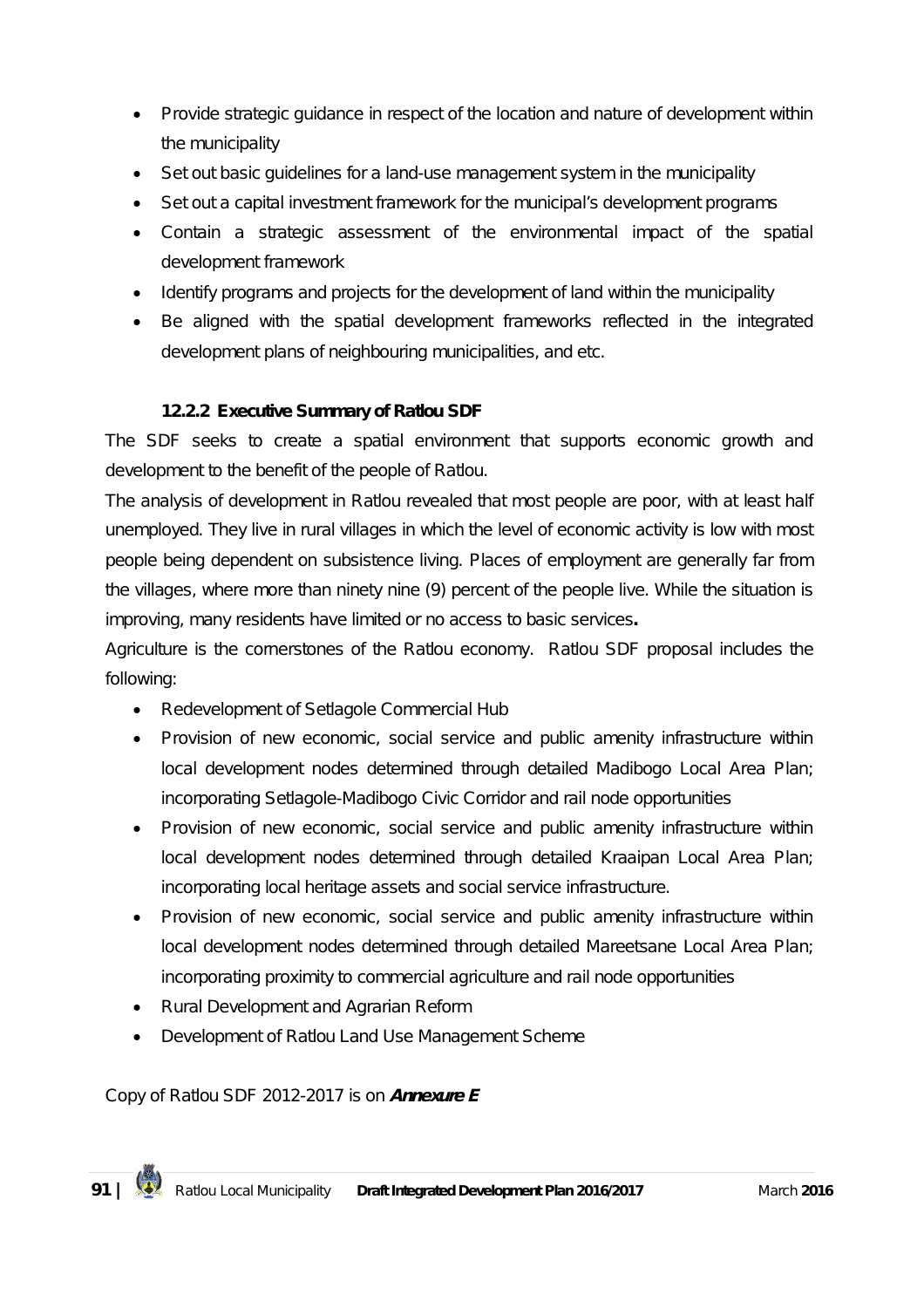#### **12.3 RATLOU LAND USE SCHEME (DRAFT)**

#### **12.3.1 Background**

Land Use Scheme is an Implementation tool of a Spatial Development Framework and has got a binding effect in terms of the land use and development. Ratlou Local Municipality has a Draft Land Use Scheme funded by Department of Rural Development and Land Reform. The Draft Land Use Scheme will be proclaimed before June 2016.

#### **12.3.2 Interim Measures**

Ratlou Local Municipality has introduced the following by-laws for control measures as an interim:

- Building Regulation By-law
- Informal and Street Trading By-law
- Prevention of Sites allocation on Future Development Areas
- Refuse/ Waste Management By-law

#### *Copies of By-laws are on Annexure F*

#### **12.4 RATLOU LOCAL ECONOMIC DEVELOPMENT (LED) STRATEGY**

The LED is a component of the Municipality's overall strategic plan as outlined in the IDP process. The strategy provides the municipality with guidelines to create and facilitate economic development, realise the underlying economic development potential, and encourage private sector investment and job creation. Ratlou LED Strategy was adopted by Council in August 2012.

The Strategy identifies 10 short-term and longer-term thrusts, which are to form focus of the Municipality's LED effort over the next 5 years.

- Strengthening local stake in mining
- Establishment of FET College
- Development and support of co-operatives
- Rural Development and Agrarian Reform
- Branding & Marketing (Signage and Information)
- Implement a system of learnerships, skills programmes and internship
- Local Business Support (through procurement)
- Local and Foreign Investment attraction
- Soft infrastructure for competitive advantage
- Development and implementation of the Tourism Strategy

#### *Copy of LED Strategy is on Annexure G*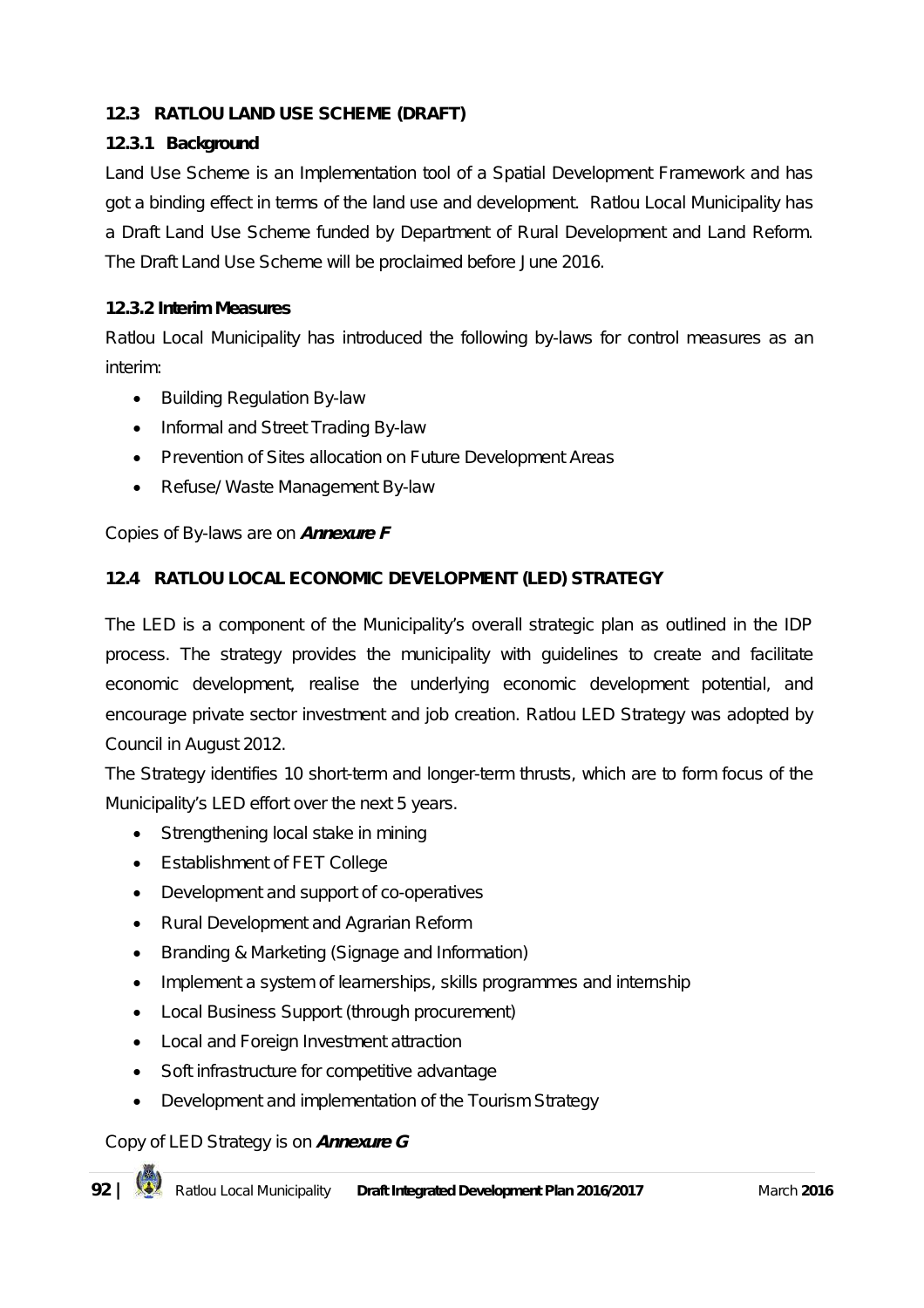#### **12.5 RATLOU INTEGRATED WASTE MANAGEMENT PLAN (DRAFT)**

#### **13.5.1 Overall Aims and Goals**

The Draft Integrated Waste Management Plan (IWMP) was developed by Ratlou Local Municipality but was never submitted to Council for adoption so that the municipality is able to provide services on waste management to all households and businesses in its municipal area.

The IWMP provides universal services, cost effectiveness, reduce the negative impact of waste on human health and the environment, maximize job creation and create opportunity to promote Broad-Based Black Economic Empowerment.

#### **13.5.2 Collections and Transportation of Waste**

No residential collection services are rendered by Ratlou Local Municipality. Collection service is only rendered to the commercial and trade complex in Setlagole by a tractor-trailer collection vehicle. The private sector role extends to the collection and transportation of medical waste from health facilities.

#### **13.5.3 Treatment and Recycling**

There are no formal recycling initiatives. Only two (2) co-operatives were recently formed in Madibogo and Makgobistad. There is also one recycling project in Setlagole.

#### **13.5.4 Disposal**

Unlicensed dump sites are used. The enforcement of by-laws to prevent dumping will be promulgated soon. Disposal of domestic waste is mostly illegal which includes burying, burning and dumping. Sites are not managed according to Minimum Requirements for Waste Disposal in Landfills

Waste is regularly burnt probably releasing toxic Persistent Organic Pollutants into the air and groundwater. Burning waste is not acceptable under National Policy, Legislation and Regulations.

*Copy of Integrated Waste Management Strategy is on Annexure H*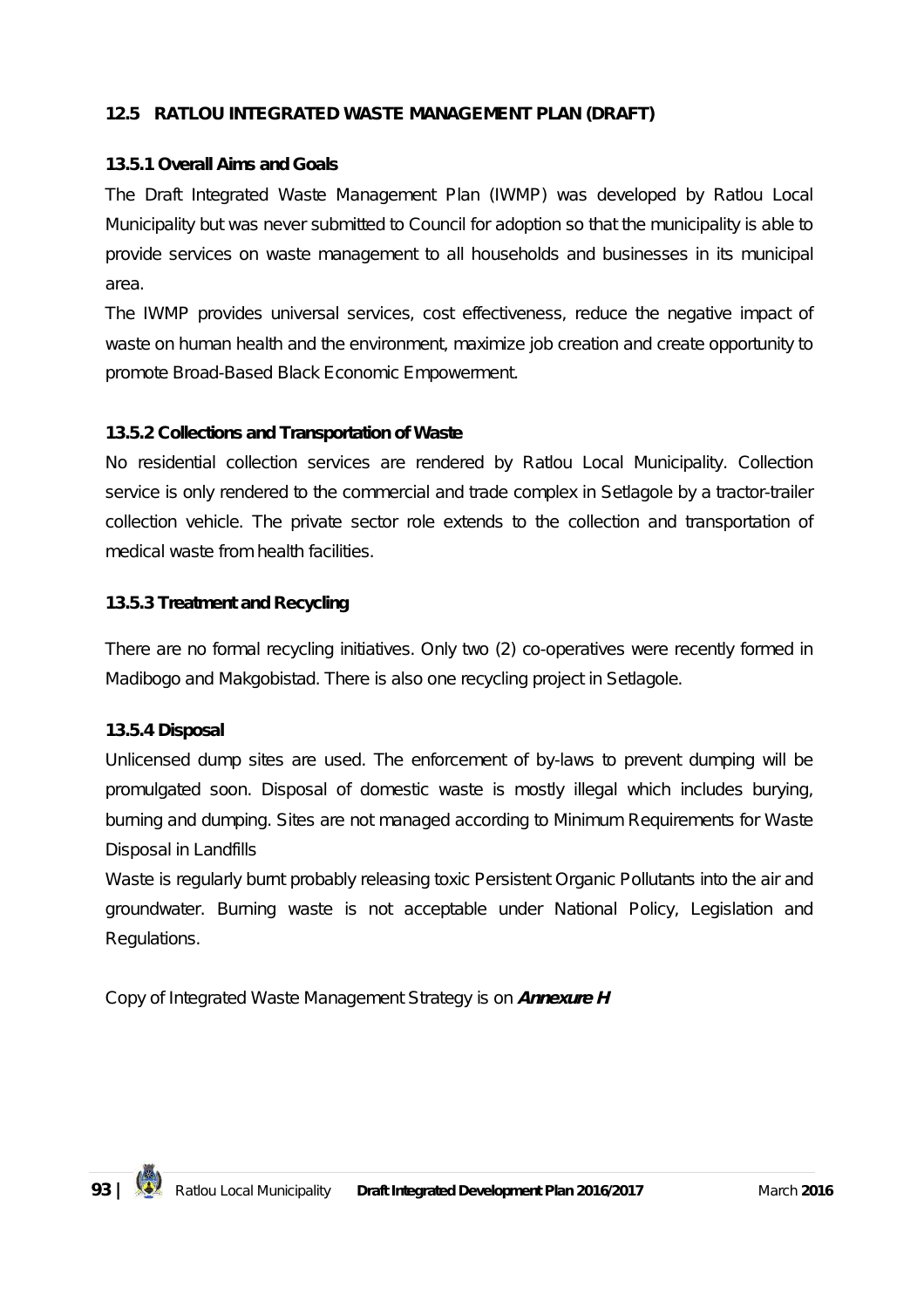### **12.6 RATLOU HIV/AIDS POLICY**

#### **13.6.1. Background**

Municipalities have a constitutional mandate to promote safe and healthy environment. But during the past decades, there has been an exponential growth in the number of HIV/AIDS infections in South Africa. This growth has been accompanied by greater visibility of the epidemic, especially owing to increased number of AIDS deaths.

The contributory factors for high prevalence of HIV/AIDS and related diseases amongst others are:

- Poverty, gender inequality and orphanage
- Cultural modernization
- Cross border gates and national routes
- Dynamics of growing economy
- Increase in the commercialization of sexual activities
- High unemployment rate
- Low literacy rate
- Alcohol and substance abuse
- High crime rate

The municipality has developed an HIV/AIDS Policy in line with the National Policies and Guidelines.

#### **13.6.2. Objectives**

- To provide employment practices and procedures and to combat discrimination and irrational responses to employees living with HIV/AIDS
- To eliminate unfair discrimination in the workplace based on HIV/AIDS
- To promote awareness of HIV/AIDS through education and training of what the disease is all about as well as the rights of all persons with regard to HIV/AIDS
- To promote appropriate and effective ways of managing HIV/AIDS in the workplace

#### **13.6.3. Legal Mandates**

- Labour Relations, 1995 (Act No. 66 of 1995)
- Basic Condition of Employment, 1997 (Act No. 55 of 1997)
- Public Service Regulations, 2001
- The Constitution of RSA (Act No. 108 of 1996)
- Promotion of Equality and Prevention of Unfair Discrimination Act No. 4 of 2000
- National HIV/AIDS policy quidelines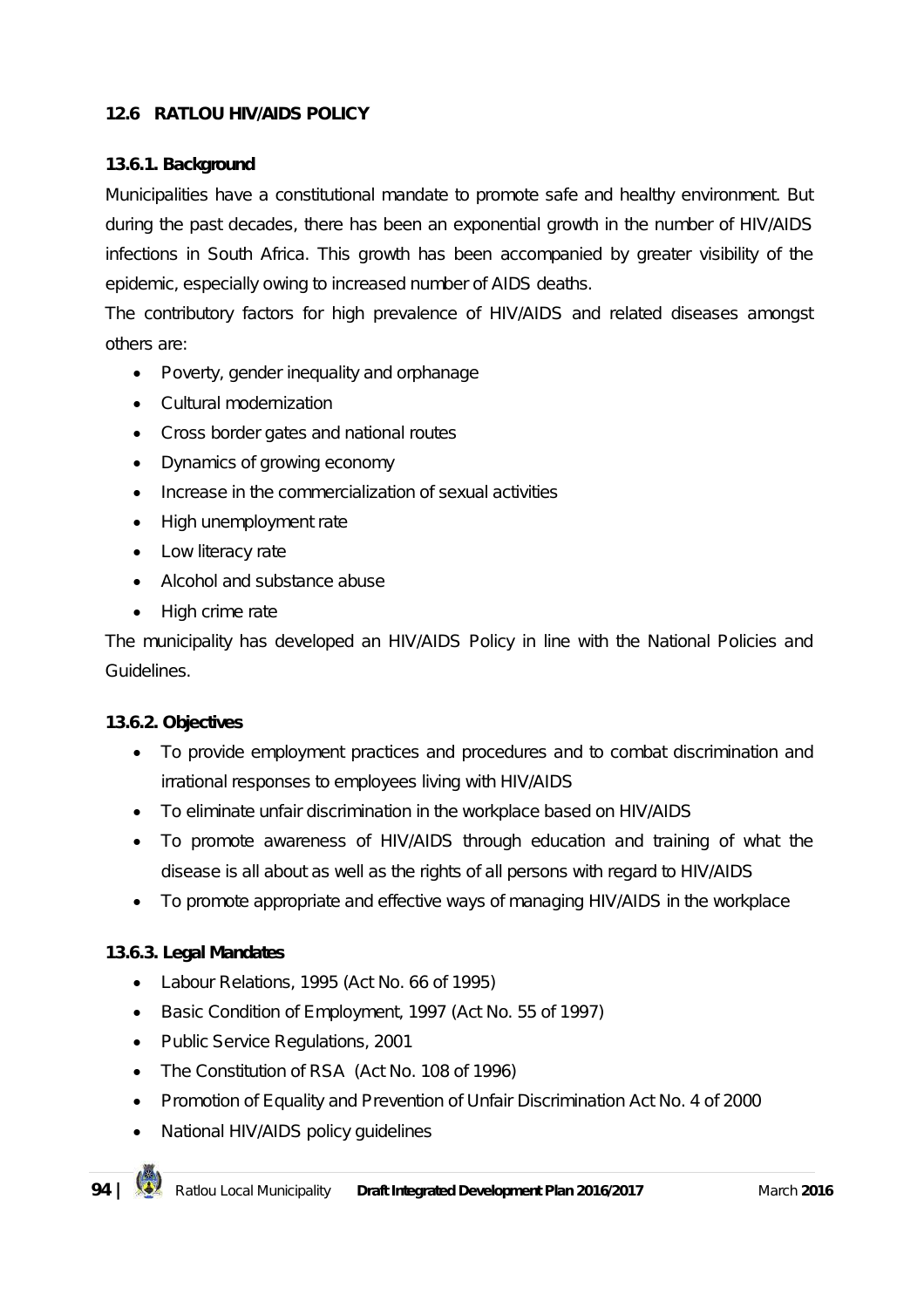- Medical Scheme Act No. 131 of 1998
- Occupational Health and Safety Act of 1993
- Compensation for Occupational Injuries and Disease Act No. 130 of 1993

#### **13.6.4. Interaction with Stakeholders**

The municipality will endeavour to interact and utilise available resources to ensure its contributions to the fight against HIV/AIDS. The municipality will interact with sector departments, private sector, CBOs, NGOs etc. and participate in their programmes.

#### *A copy of HIV/Aids Policy is on Annexure I*

#### **12.7 RATLOU SKILLS DEVELOPMENT (TRAINING AND DEVELOPMENT) PLAN**

The municipality places greater emphasis towards capacitating its personnel in line with the Skills Development Act (Act.No.97 of 1998), the Skills Development Levies Act (Act No. 9 of 1999) and the South African Qualification Authority Act (Act No. 58 of 1995).

The municipality has developed a comprehensive Work Skills Development Plan (WSDP) which the Employment Equity Plan forms an integral part and has registered with the Local Government Sector Education and Training Authority.

This legal framework and the National Skills Development Strategy are intended to encourage employers to comply with legislations by so doing:

- Retain skilled personnel
- Continued learning and skills advancement and harness
- Support economic growth for employment creation and poverty eradication
- Promote productive citizens by aligning skills development with national strategies for growth and development
- Accelerate Broad based Black Economic Empowerment and Employment Equity, and
- Help to create a competitive and productive work environment.

#### *A copy of Work Skills Development Plan is on Annexure J*

#### **12.8 RATLOU EMPLOYMENT EQUITY PLAN**

Ratlou Local Municipality recognizes that as a result of none inclusive and other discriminatory laws and practices, there are disparities in employment, occupation and income within the national labour market. The Employment Equity Act No. 55 of 1998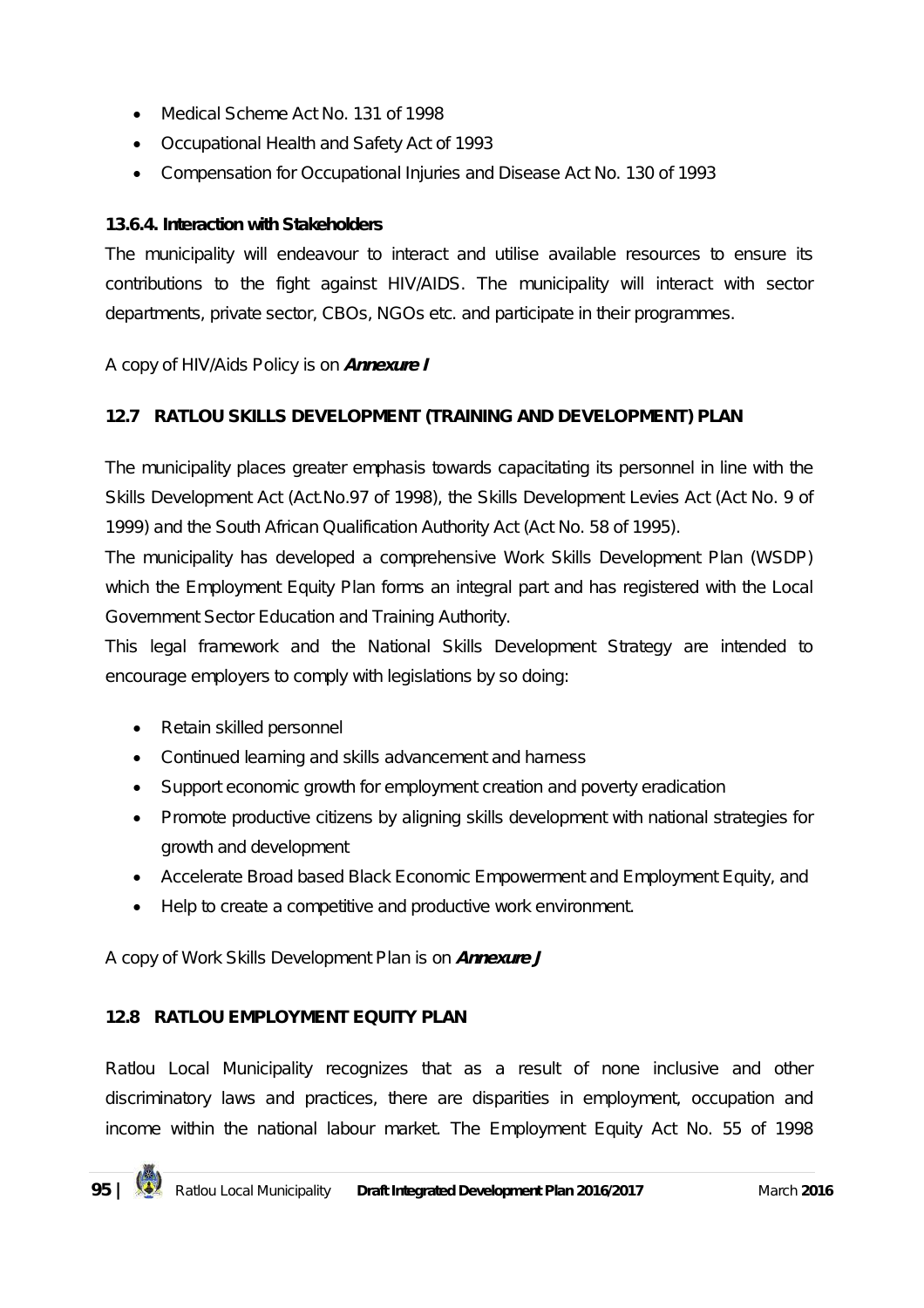requires employers to promote the constitutional rights of equality and true democracy, by ensuring the implementation of employment equity.

The purpose of this plan is to eliminate identified discriminatory factors in relation to race, gender and disability that have denied access to opportunities for education, employment, promotion and wealth creation to South Africans including those currently employed by Ratlou Local Municipality.

The plan is also aimed at ensuring that South Africa fulfils her obligations as a member of the International Labour Organization.

#### **13.8.1 Objectives**

Ratlou seeks to achieve equity by:

- Promoting equal opportunity and fair treatment to all employees
- Ensuring that employment targets are set, are actively pursued in order to ensure equitable representation of designated groups in all occupational

#### *A copy of Employment Equity Plan is on Annexure K*

#### **12.9 RATLOU COMPREHENSIVE HUMAN RESOURCE STRATEGY**

A comprehensive Human Resource Strategy plays a vital role in the achievement of an organisation's overall strategic objectives and visibly illustrates that the human resources function fully understands and supports the direction in which the organisation is moving. A Comprehensive HR Strategy will also support other specific strategic objectives undertaken by the financial, operational and technical departments.

In essence, an HR Strategy should aim to capture "the people element" of what an organisation is hoping to achieve in the medium to long term, ensuring that:-

- $\bullet$  It has the right people in place;
- $\bullet$  It has the right mix of skills;
- Employees display the right attitudes and behaviours, and
- Employees are developed in the right way.

If, as is sometimes the case, organisation strategies and plans have been developed without any human resource input, the justification for the HR strategy may be more about teasing out the implicit people factors which are inherent in the plans, rather than simply summarising their explicit "people" content.

An HR Strategy will add value to the organisation if it:

Articulates more clearly some of the common themes which lie behind the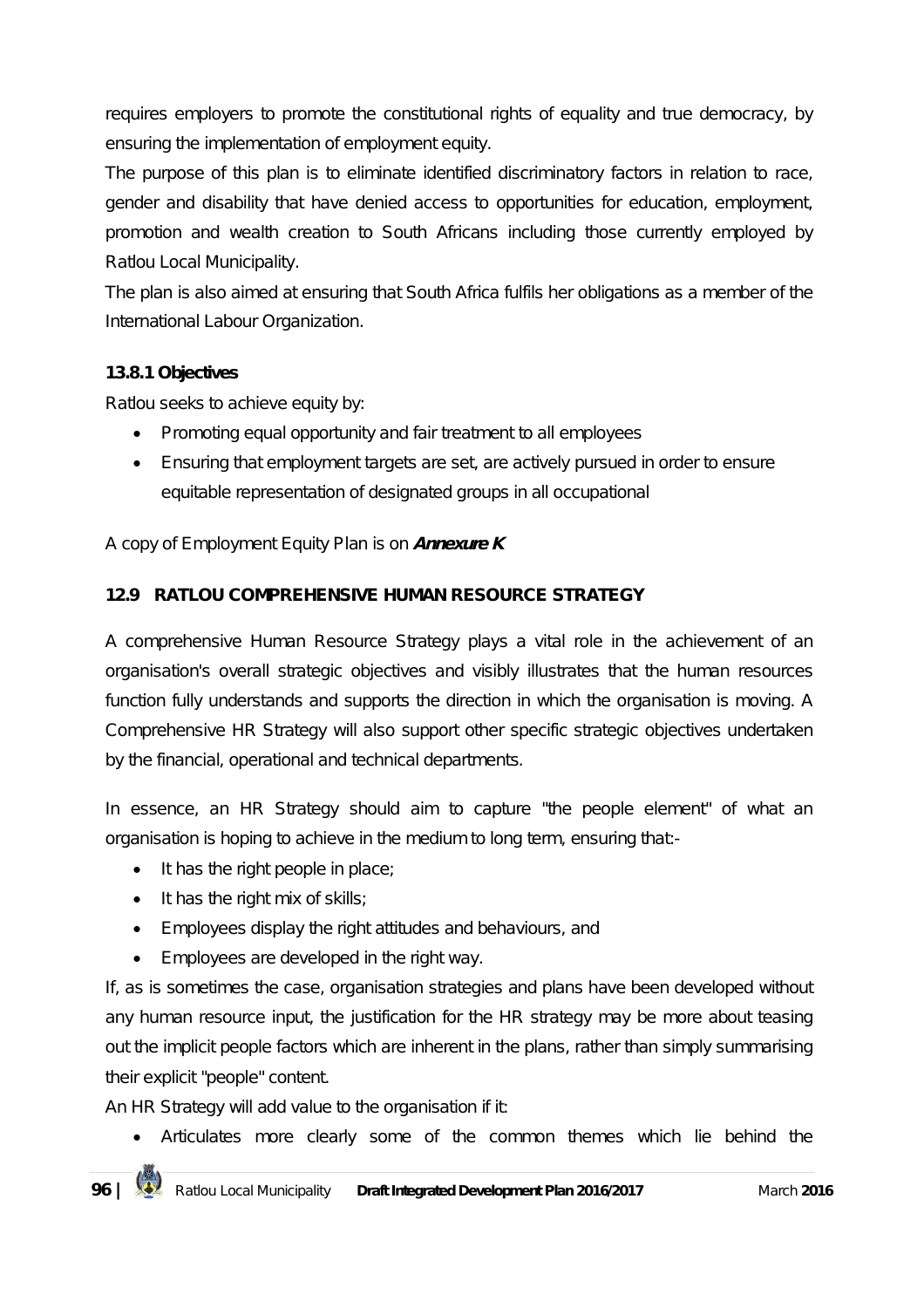achievement of other plans and strategies, which have not been fully identified before; and

• Identifies fundamental underlying issues which must be addressed by any organisation or business if its people are to be motivated, committed and operate effectively.

The first of these areas will entail a careful consideration of existing or developing plans and strategies to identify and draw attention to common themes and implications, which have not been made explicit previously.

The second area should be about identifying which of these plans and strategies are so fundamental that there must be clear plans to address them before the organisation can achieve on any of its goals.

## *A copy of Comprehensive Human Resource Strategy is on Annexure L*

#### **12.10 RATLOU STRATEGIC AUDIT PLAN**

As per standard for the Professional Practice of Internal Auditing, the Internal Audit Plan was prepared for Ratlou Local Municipality. This Draft Internal Audit Plan was prepared in order to confirm the scope of internal audit activities for the year ending 30 June 2017. The plan also includes a 3 year rolling component i.e. the 2016/2017 financial year interim plan as well as a proposal for areas to be covered in the next three financial years.

The municipality has in place the Risk Management Framework and the Internal Audit function has taken into consideration the following:

- Draft 2016/2017 Risk Assessment Report;
- Risk Register;
- Fraud Prevention Plan;
- Risk Report;
- $\bullet$  IDP;
- Service Delivery Budget Implementation Plan;
- Prior year Auditor General's Reports ;
- Municipal Control Environment.

This exercise has limited the focus/ priority areas to finance & operational risks and such management does not have any mitigation measures in place to address any other risks that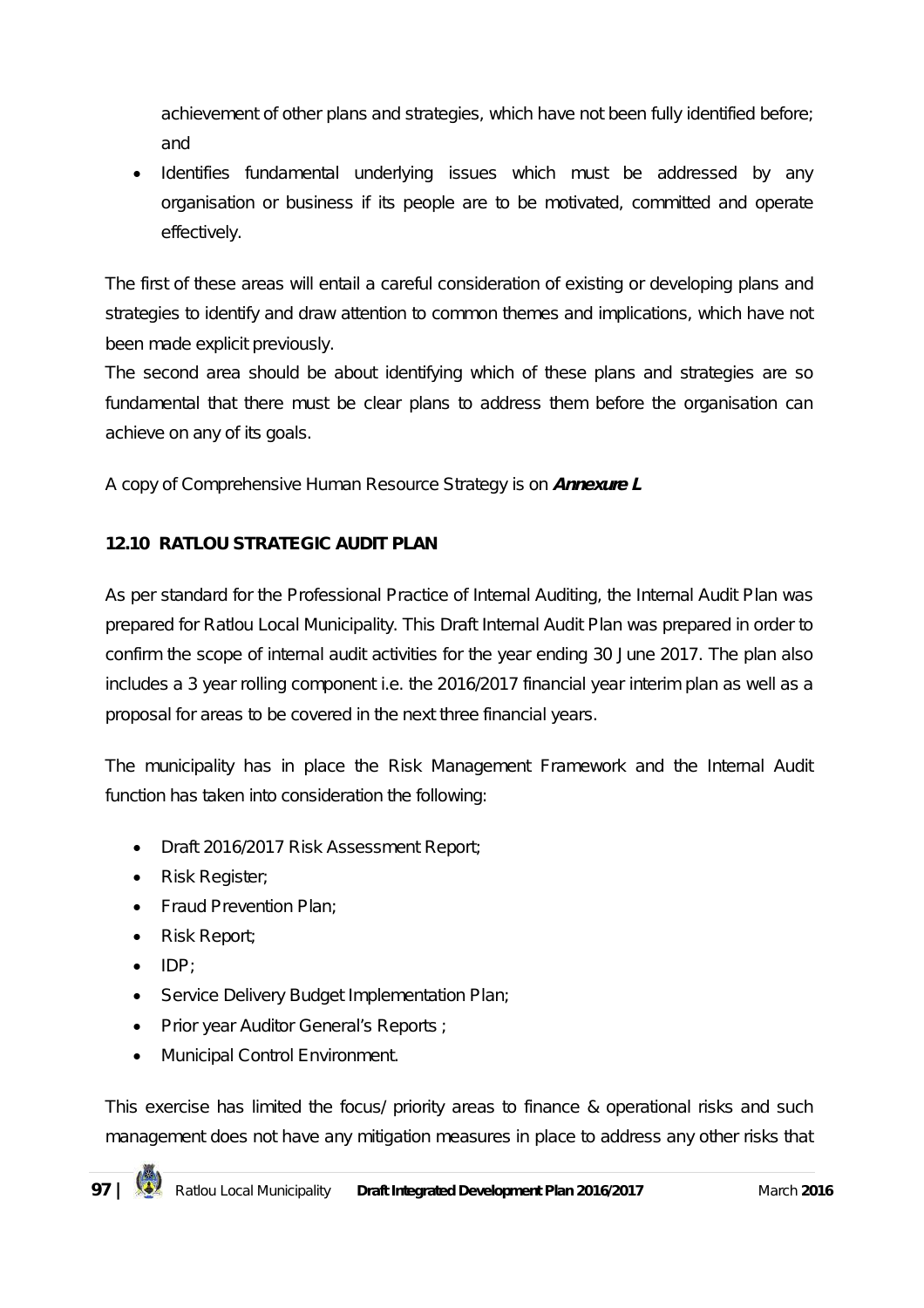might arise. The municipality has to appoint heads of departments as risk owners. The heads of departments should be given the risk register so that they can update the register on a regular basis. The internal Audit will on a quarterly basis review the risk register and make recommendations where appropriate.

The risks identified and rated during the risk assessment forms the basis for this risk based Internal Audit plan prepared in terms of International Standards for the Professional Practice of Internal Auditing - Performance Standard No. 2010.

The Internal audit Function takes into consideration the overall risk at financial statements and the risk at an assertion level.

The Internal Audit Plan has been prepared for the approval by the Audit Committee and it contains the extent of planned Internal Audit activities for the 2016/2017 financial year as well as the subsequent three year rolling plan.

#### *A copy of Strategic Audit Plan is on Annexure M*

#### **12.11 RATLOU PERFORMANCE MANAGEMENT SYSTEM**

The municipality has adopted its reviewed performance management system on the  $14<sup>th</sup>$ February 2013 to enable it to continuously monitor and evaluate its performance. This frame work is a consulted final document which has received a buy in all of relevant stakeholders as required by law.

The municipality has appointed an official who will be directly responsible to ensure that a successful implementation of the system in consultation with all officials appointed by the municipality to ensure accelerated service delivery.

The process of ensuring that all stakeholders have a clear understanding of as to how the system will unfold is being done through workshops for various departments within the Ratlou Local Municipality.

The alignment of Priorities, objectives and targets in this IDP will serve as the baseline of the Top Layer Service Delivery and Budget Implementation Plan which will be published to form the basis of a contract between Council and the community. The Top Layer SDBIP will be cascaded into the Technical SDBIPs which will serve as departmental annual service delivery plan. The system will be completed by the signing of performance agreements by all officials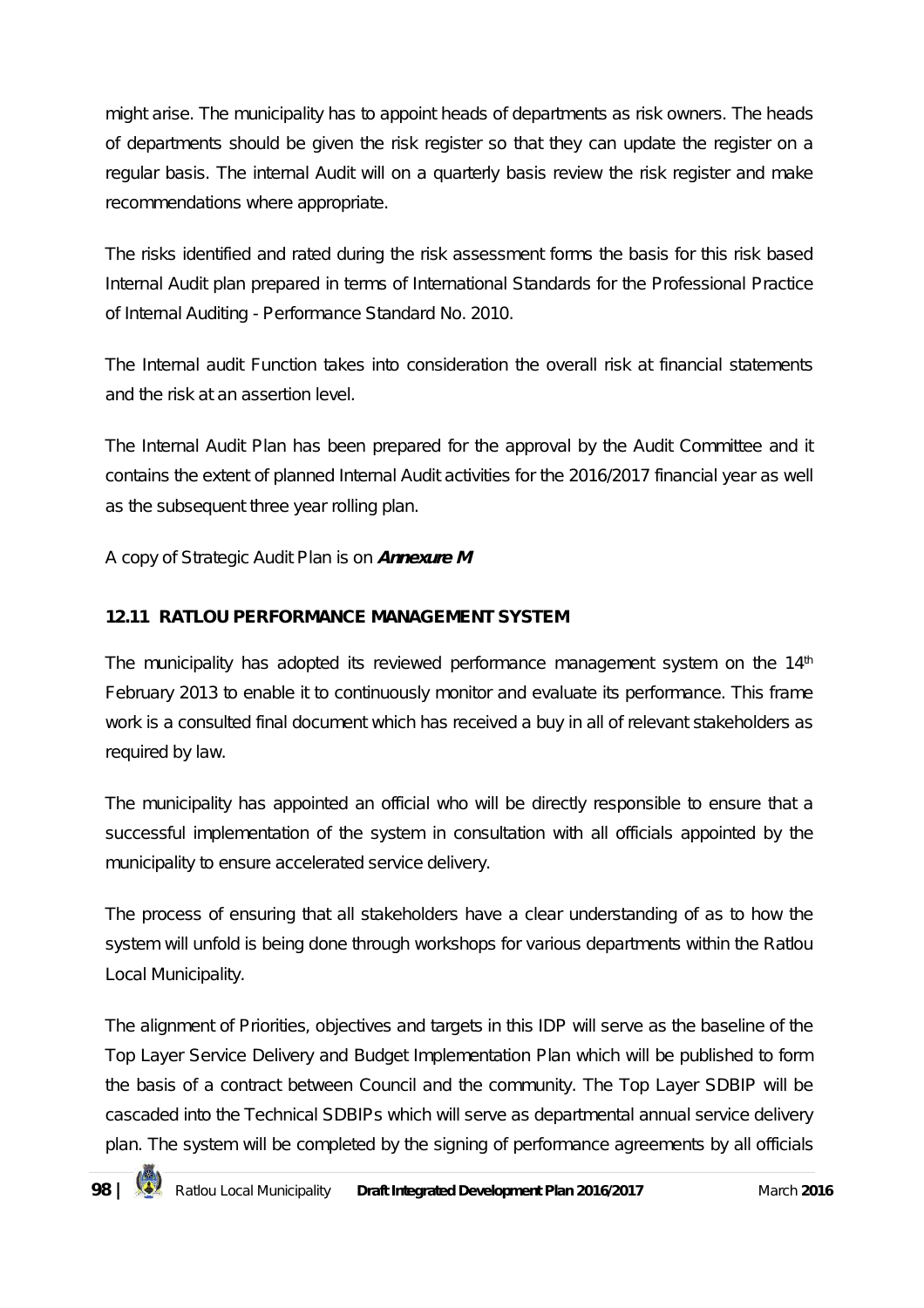within the municipality to ensure that, equitable distribution of service delivery is successfully achieved in the interest of our communities.

Monitoring tools for the implementation of the IDP will include, Monthly Budget Statements that will be submitted to the Mayor and Provincial Treasury, Quarterly reports to Council reporting on service delivery and the financial state of the municipality, mid-term budget and performance assessment reports and annual reports. The signing of performance Agreements, individual work plans and monthly reporting with evidence of performance will ensure accountability by all role players.

Since the system requires the promotion of a culture of performance management on both political structures and administration we will ensure that our councillors are properly trained to ensure a common understanding of the system as they form part of service delivery enhancement.

After the council has approved the IDP Review and Budget, work will be started in earnest to develop the Service Delivery and Budget Implementation Plan, as part of an operational plan for 2015/2016 financial year.

*A copy of Ratlou Performance Management System is on Annexure P*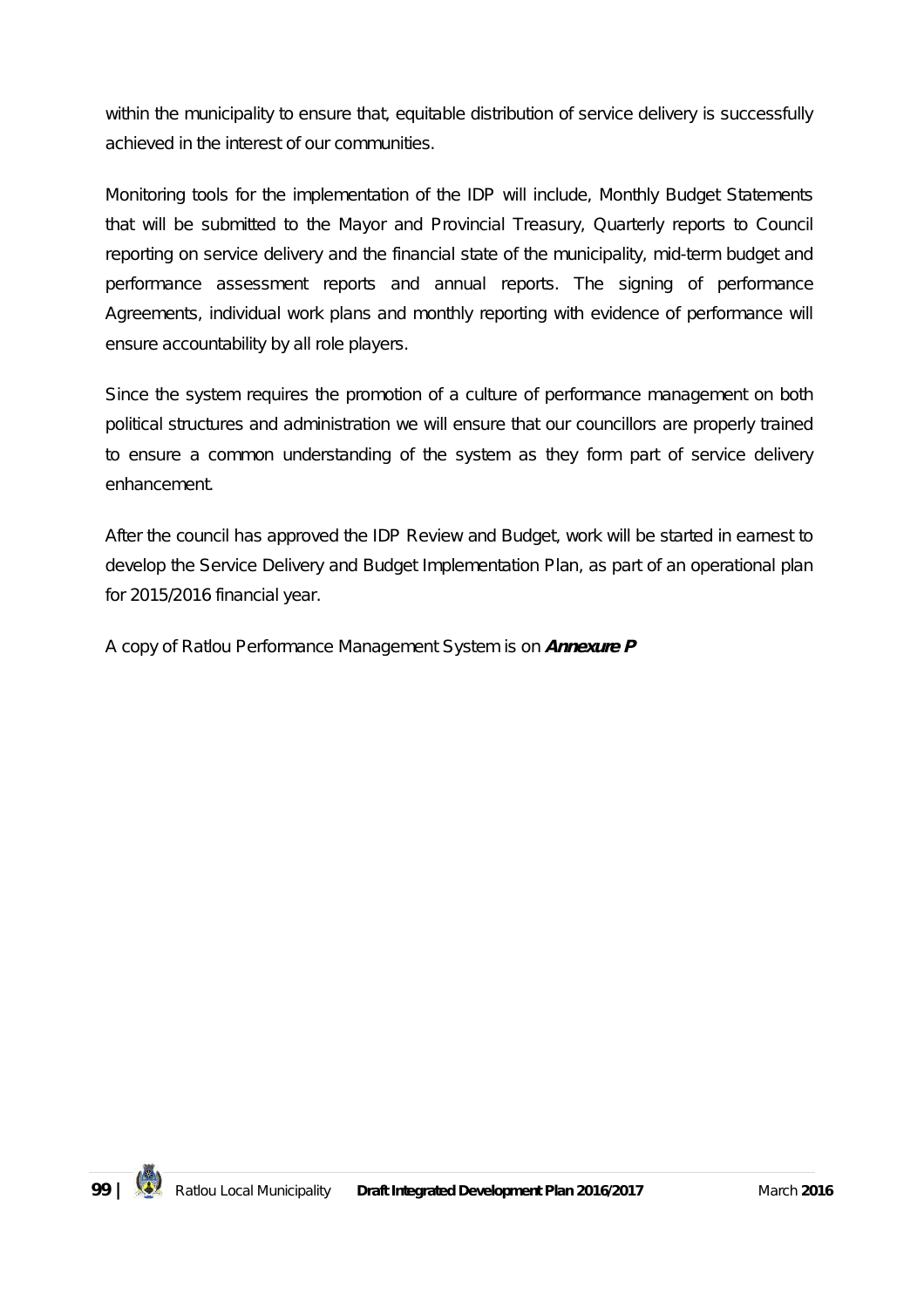# **13. CONCLUSION**

The Draft IDP/Budget 2016/2017 is a culmination of a series of meetings and engagement with stakeholders including sector departments. A successful departmental strategic planning session were held on the 17, 19 & 25 November 2015 attended by sector departments and other stakeholders in the municipality, deliberated on different development programmes and projects with the objective of working towards realizing the vision set by the municipality.

The Draft IDP/Budget 2016/2017 will be presented at various consultative meetings to be held during April 2016 to enable the public to make comments and inputs. Inputs and comments made have been considered.

A Draft Budget linked to the Draft IDP review will at all times go with this IDP document and should be read together. The Budget therefore forms an integral part of the IDP.